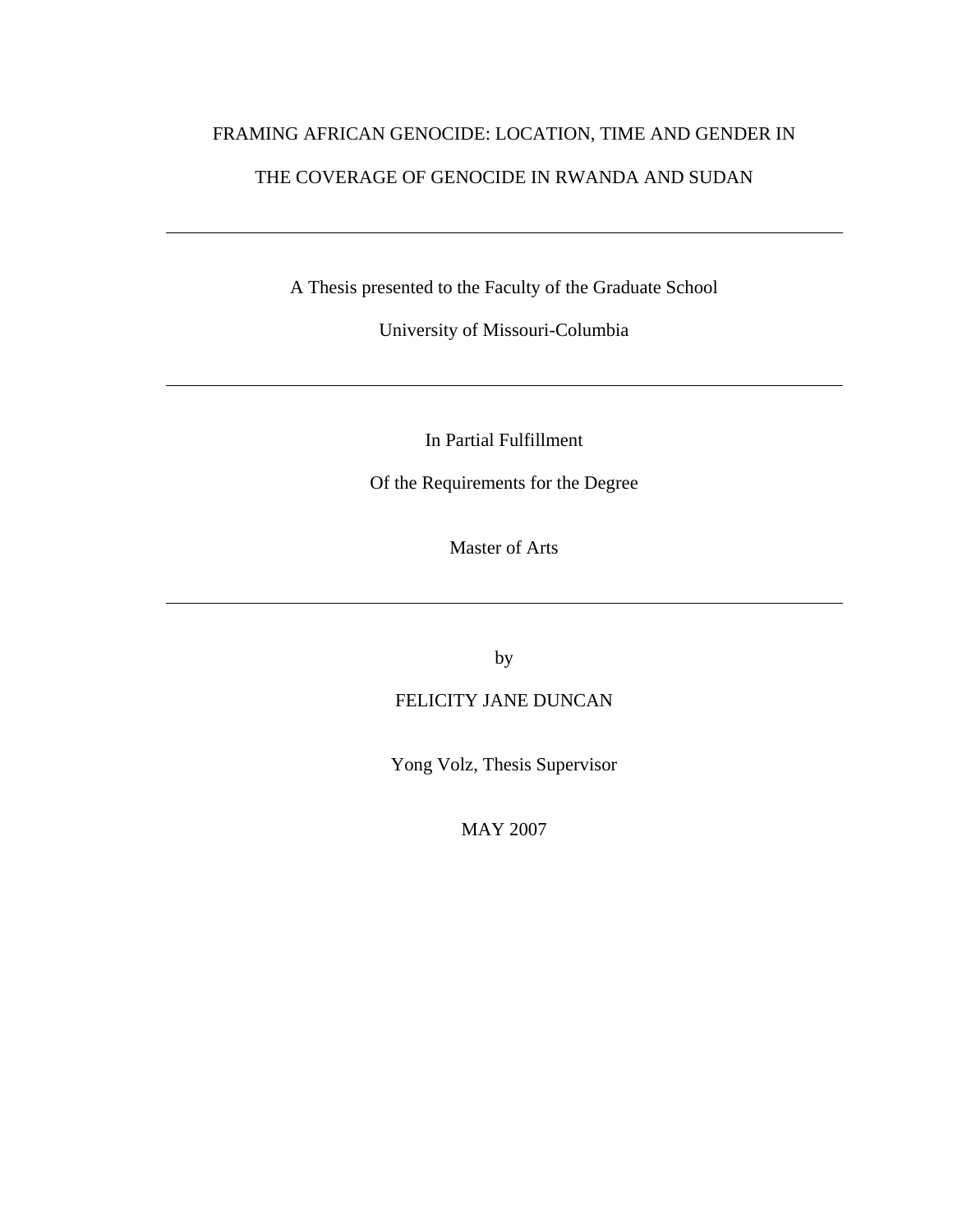The undersigned, appointed by the dean of the Graduate School, have examined the thesis entitled

### FRAMING AFRICAN GENOCIDE: LOCATION, TIME AND GENDER IN THE COVERAGE OF GENOCIDE IN RWANDA AND SUDAN

presented by Felicity Jane Duncan

a candidate for the degree of Master of Arts of Journalism

and hereby certify that, in their opinion, it is worthy of acceptance.

Yong Volz

Mary-Kay Blakely

Stephanie Craft

Ibitola Olu Pearce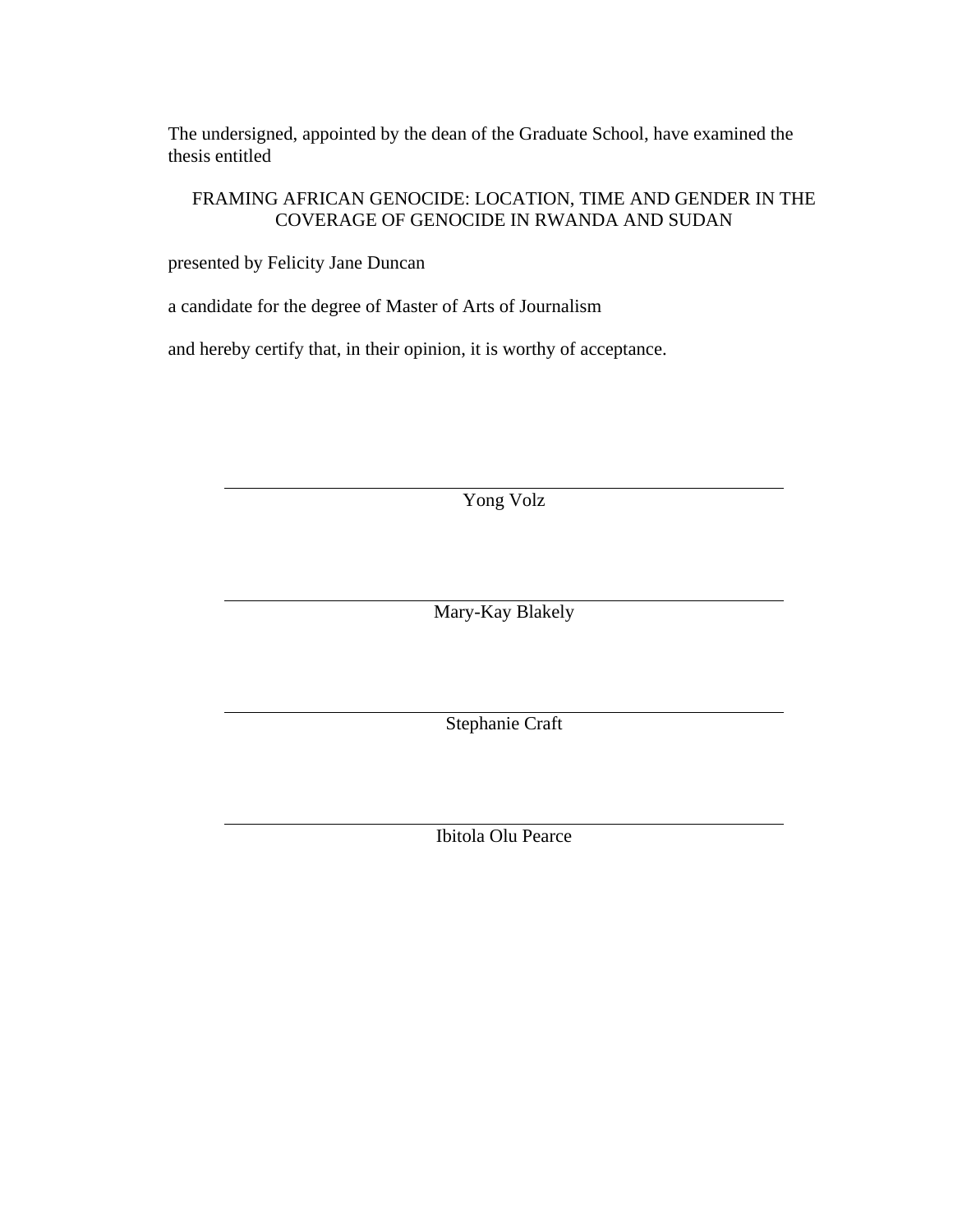#### ACKNOWLEDGEMENTS

I am enormously grateful to the input of my chair, Yong Volz. You have been consistently kind, patient, helpful and generous with your time, and your input has always been insightful, wise, and much appreciated. I am also very grateful to the other wonderful people who made up my committee, Stephanie Craft, Mary-Kay Blakely and Tola Pearce. You have made my experience at MU smoother, easier and better. Thank you all.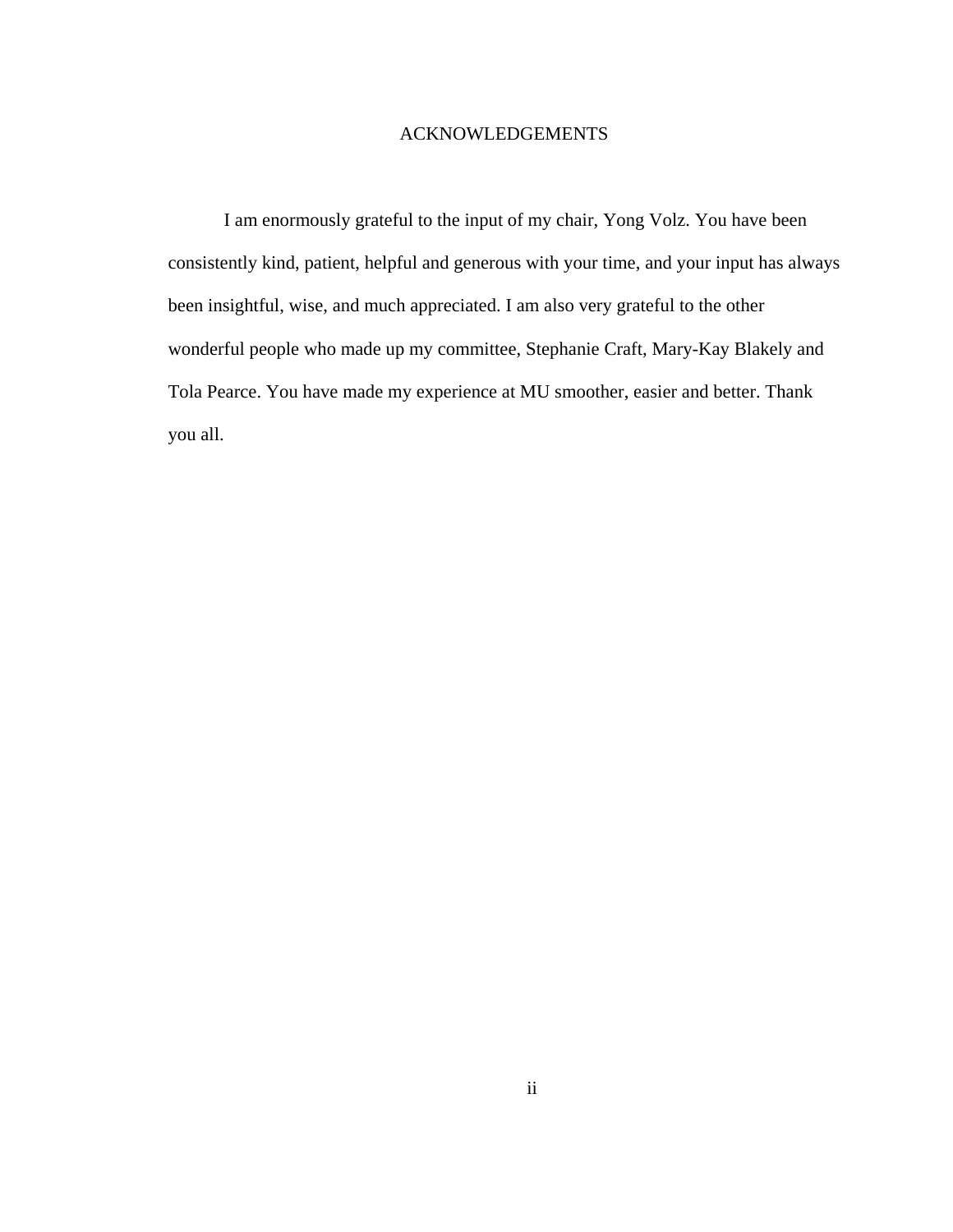# TABLE OF CONTENTS

| (B) 2004 Sudan genocide manufacture and the state of 11       |  |
|---------------------------------------------------------------|--|
|                                                               |  |
|                                                               |  |
| (i)                                                           |  |
|                                                               |  |
|                                                               |  |
|                                                               |  |
|                                                               |  |
|                                                               |  |
| (iii) Operationalizing framing concepts <i>manualizion</i> 30 |  |
| CHAPTER 4: INFLUENCES ON THE FRAMES MARKEY MARKEY MARKET 32   |  |
|                                                               |  |
|                                                               |  |
|                                                               |  |
|                                                               |  |
|                                                               |  |
|                                                               |  |
|                                                               |  |
|                                                               |  |
|                                                               |  |
|                                                               |  |
| (B) Time matters: humanitarian intervening in Rwanda          |  |
|                                                               |  |
|                                                               |  |
| <b>CHAPTER 7: DISCUSSION</b>                                  |  |
|                                                               |  |
|                                                               |  |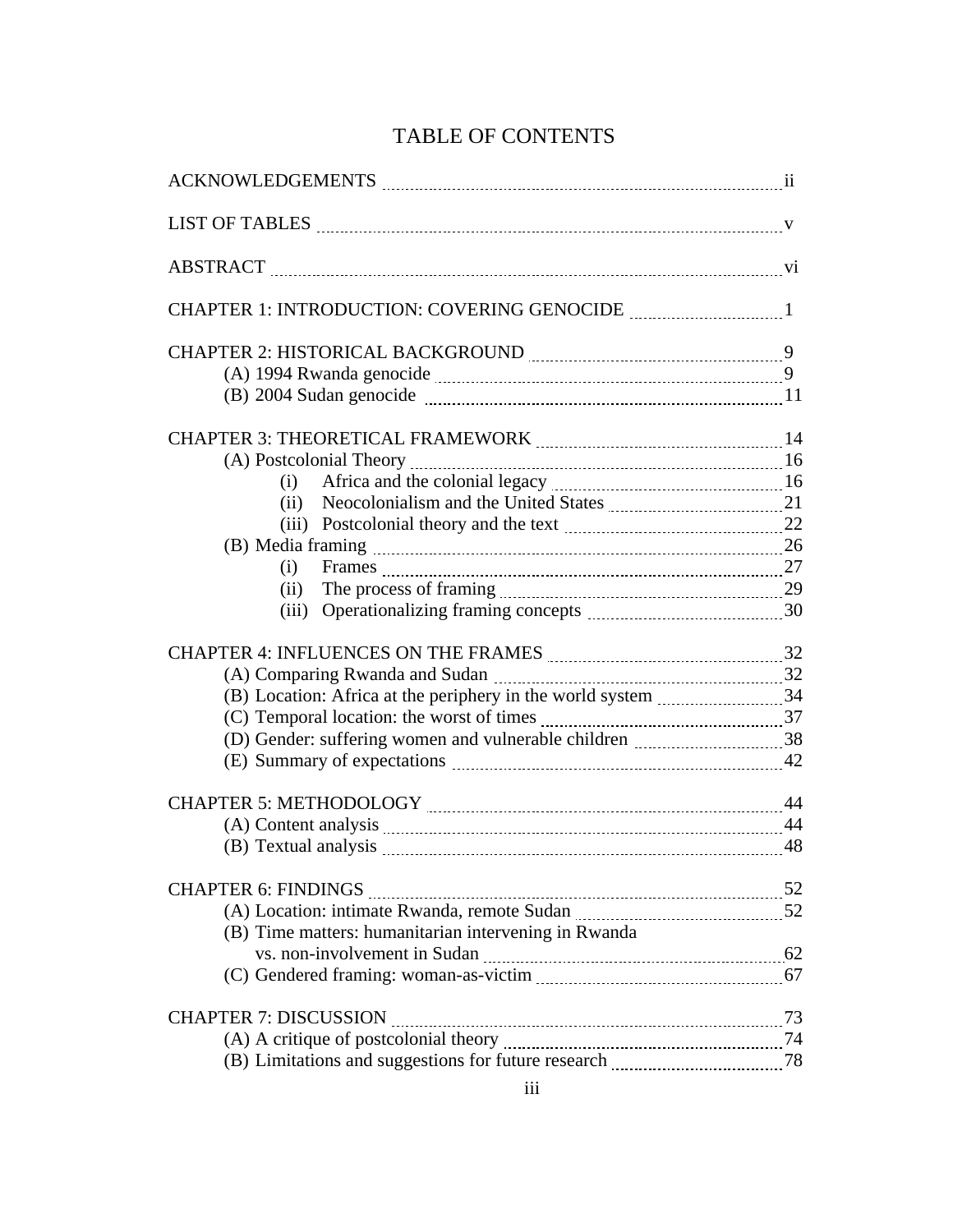| <b>REFERENCES</b> |  |
|-------------------|--|
|                   |  |
| TARI ES           |  |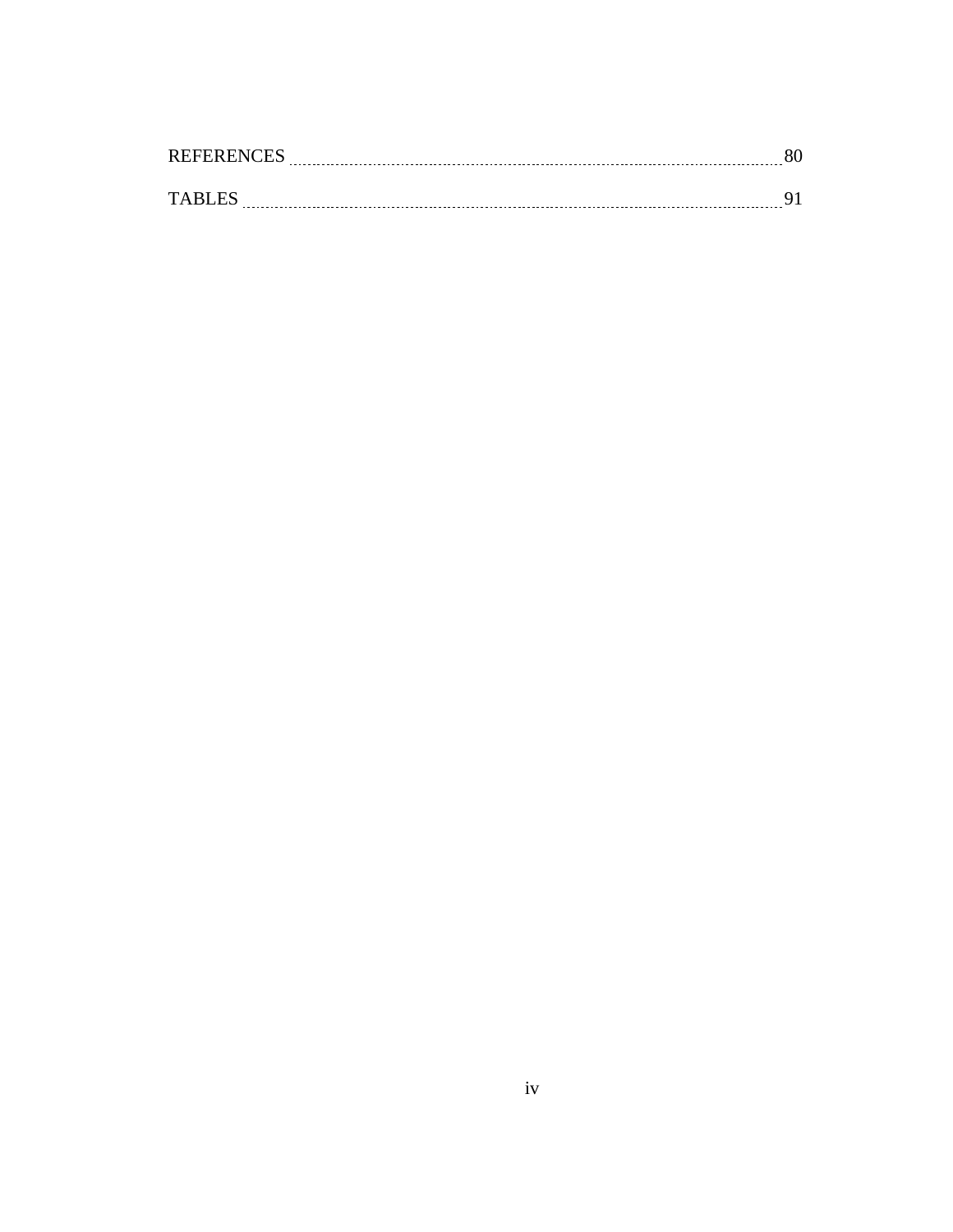## LIST OF TABLES

| Table                                                                     | Page |
|---------------------------------------------------------------------------|------|
|                                                                           |      |
|                                                                           | 92   |
|                                                                           |      |
|                                                                           |      |
| Table five: Number and percentage of articles containing various words 35 |      |
| Table six: Number and percentage of articles mentioning a woman,          | 97   |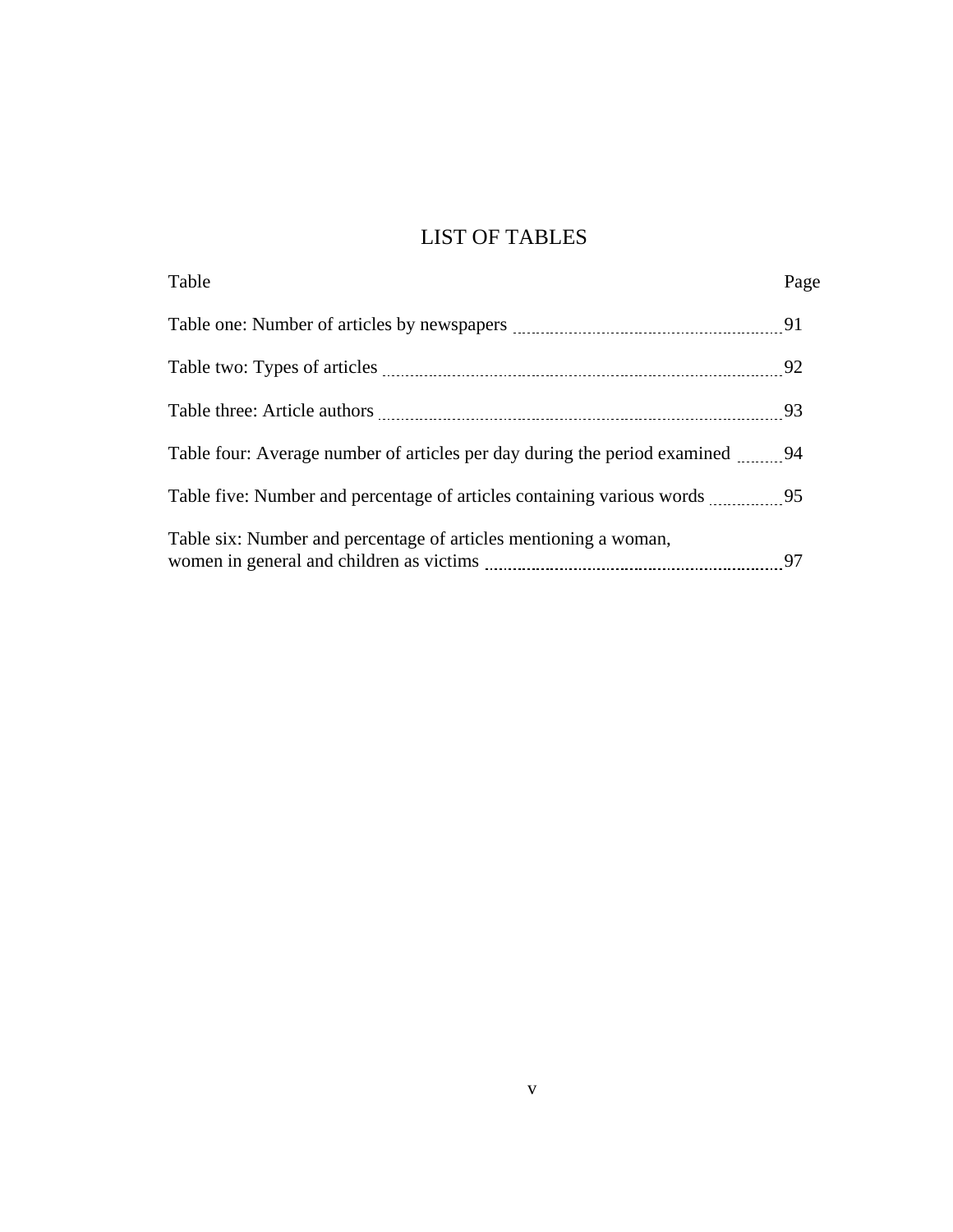#### FRAMING AFRICAN GENOCIDE: LOCATION, TIME AND GENDER IN THE COVERAGE OF GENOCIDE IN RWANDA AND SUDAN

Felicity Jane Duncan, Journalism MA candidate Vong Volz, Thesis Supervisor

Winter Semester 2007

#### ABSTRACT

This paper explored how genocides in Rwanda in 1994 and Sudan in 2004 were framed in three American midwestern newspapers, namely the *St. Louis Post-Dispatch*, the Cleveland *Plain Dealer* and the Wisconsin *State Journal*. Looking through the lens of postcolonial theory, the paper analyzed a sample of newspaper texts in both a quantitative and qualitative manner, describing some of the ways the frames used in the text evolved, with particular reference to time, gender and space. It was found that the papers examined covered genocide in Rwanda more prominently; there were more stories about Rwanda than Sudan, and those stories were longer and more detailed. The coverage of Rwanda was more intimate, personal, detailed and comprehensive than that of Sudan. Rwanda was also depicted in more gory and violent terms than Sudan. Sudan was framed in neutral, political terms. Women were overrepresented as passive victims of the violence.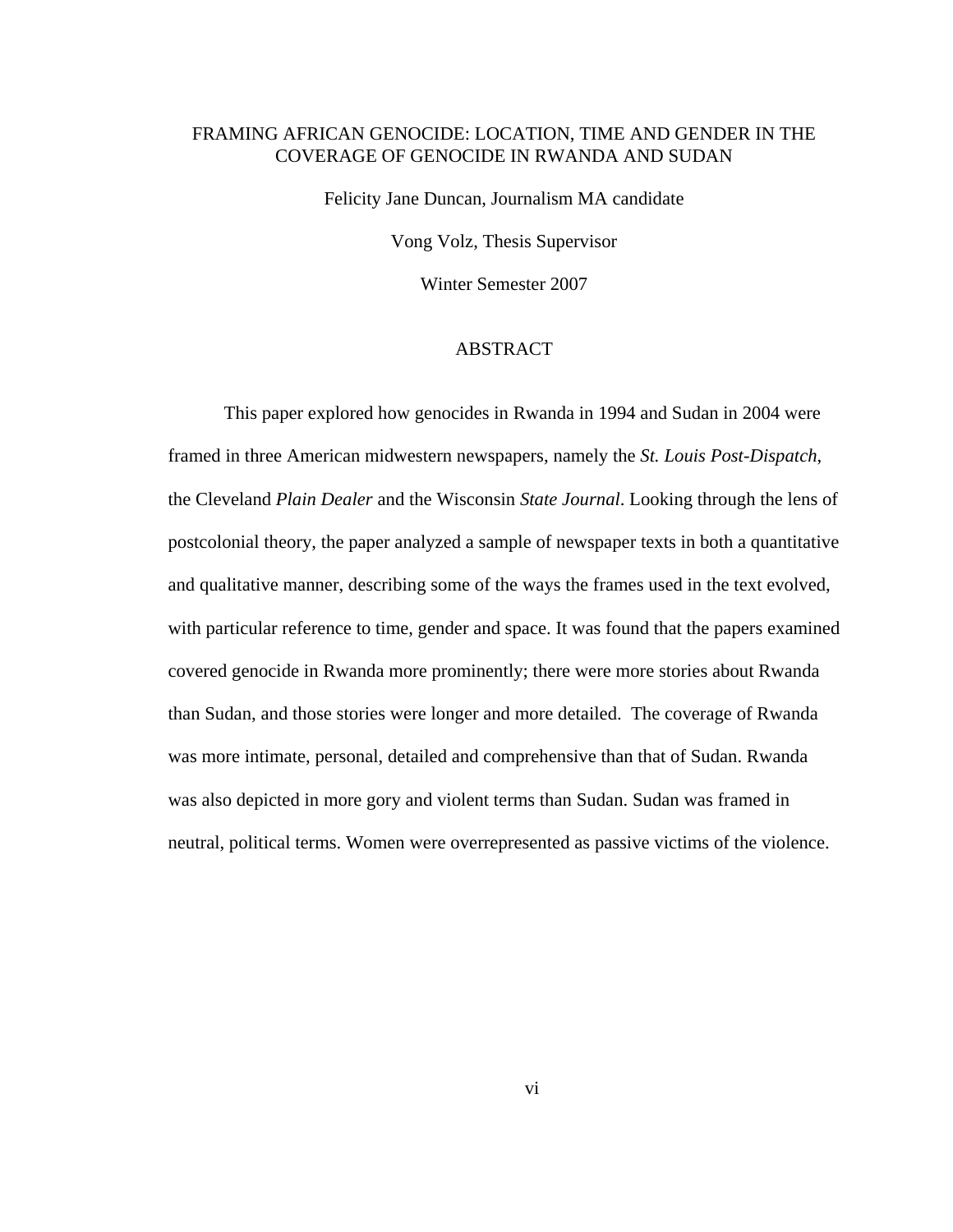#### CHAPTER 1: INTRODUCTION: COVERING GENOCIDE

In 1994 in Rwanda almost a million people were murdered because they were Tutsis. By 2006 in western Sudan, 400,000 people had been killed because they were black farmers. These people were killed solely because they were members of these groups; they were victims of genocide.

Genocide is the systematic destruction of a particular group by another group, during which members of the victim group are targeted solely because of their membership in that group (Hewitt, 2004). Genocide is an international crime, yet the international community took no action to prevent or halt genocide in Rwanda and Sudan beyond limited sanctions in the case of Sudan and post-genocide humanitarian relief in the case of Rwanda. Humanitarian and military intervention in the case of genocide is widely accepted as a legitimate action for states or the United Nations (U.N.) to take (Donnely, 2002). In 1994, for example, western governments intervened militarily in the former Yugoslavia to stop Serbian targeting of Muslims in Kosovo (Hewitt, 2004). Genocides in Africa, however, have not yet warranted military intervention, and the humanitarian intervention undertaken is generally insufficient. The reasons for this are complex. In the case of Rwanda, for example, it has been suggested that the U.N. was distracted by events in the former Yugoslavia, and that the U.S. was reluctant to intervene after its failed intervention in Somalia (Williams, 2001). In the case of Sudan, difficulties in achieving international agreement and a lack of political will among Security Council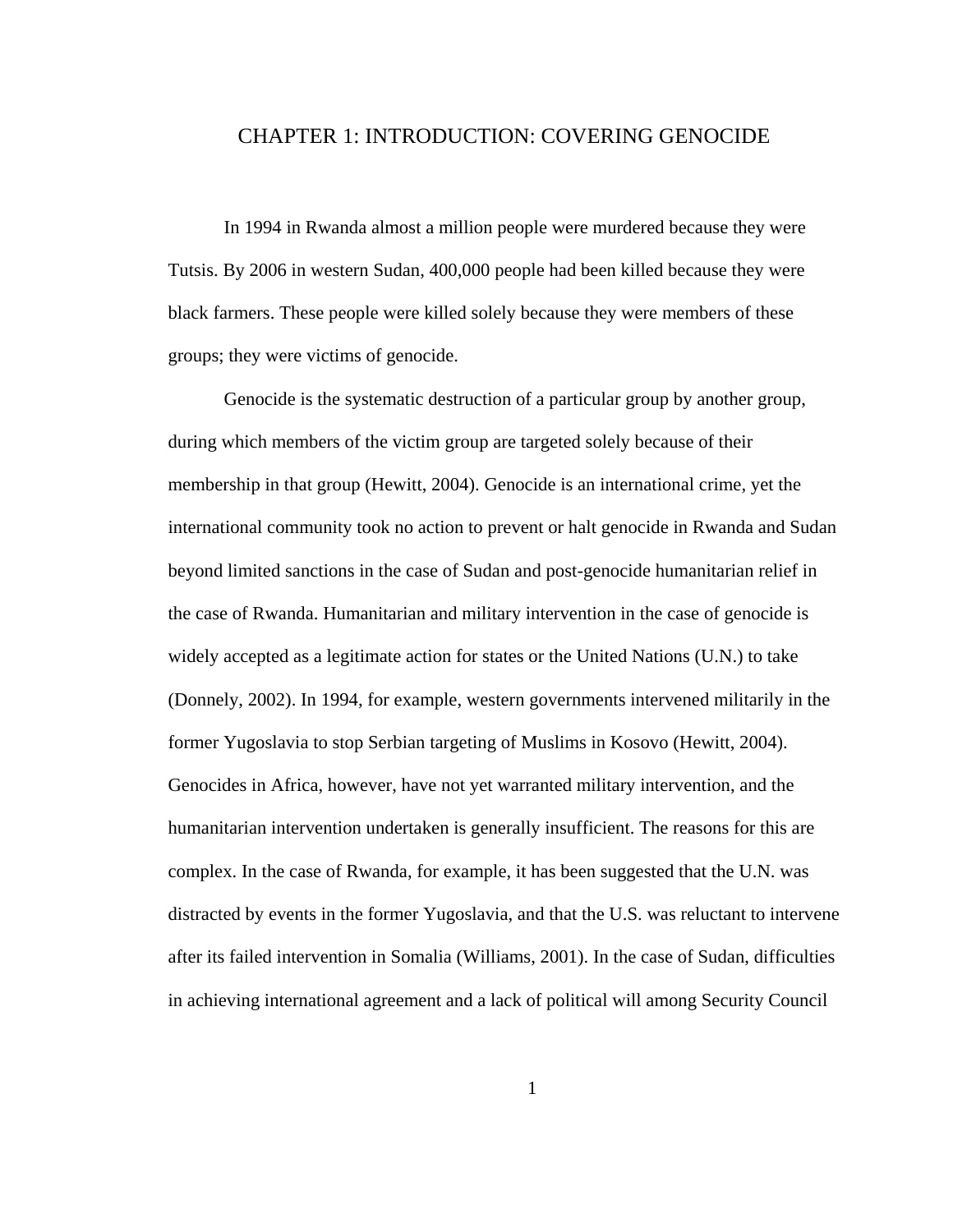nations have been cited as reasons for the lack of robust intervention (Slim, 2004). The fact that both countries are poor and located in Africa is also relevant.

This study does not attempt to answer the larger question of what prompts the international community to extend help to the victims of genocide, but instead examines a small aspect of this question, specifically, the media coverage of genocides in Sudan and Rwanda.

In genocidal situations, there are many people and organizations with a stake in the outcome, some lobbying for intervention, some trying to prevent it. Journalists, international relief agencies and politicians are all relevant actors, as are the genocidal regimes and target populations involved. Media are key players in the unfolding events, influencing the actions and perceptions of both outsiders and those with a stake in the situation. In various ways, each of these actors seek to influence both the actions of other actors and the outcome of the situation. One of the ways in which they seek to influence events is by trying to alter the way the media cover events.

This paper explores the coverage of the genocides in Rwanda and Sudan by particular American newspapers. Some may question the usefulness of studying U.S. media framing of genocide. After all, there have been no official genocides in the U.S., so why study U.S. media representations? Furthermore, some may argue that media framing is not an important aspect of genocide. There are a variety of replies to these charges.

As the world's most powerful nation, the U.S. can use its global influence to intervene in genocide, either with aid and economic pressure or with military action. If the U.S. chooses to lobby international or multinational bodies like the North Atlantic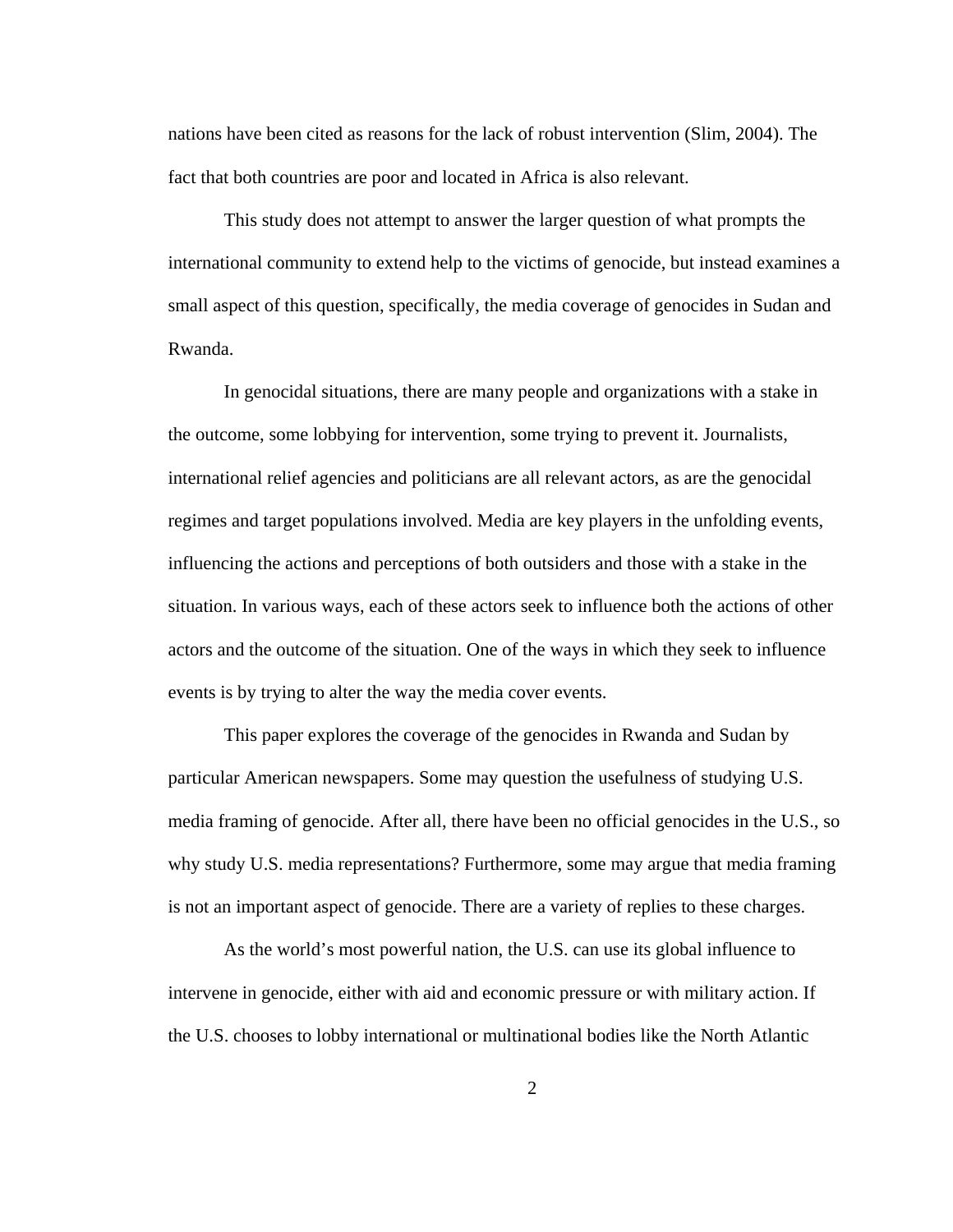Treaty Organization (NATO) and the U.N. to act, action is likely to be taken. U.S. backing for a proposed course of action is vital to the success of that action. The hopes of many genocide victims, therefore, rest on convincing the U.S. of the merits of intervention.

Yet these victims are unable to directly influence U.S. government policy. Only the U.S. electorate is able to demand or prohibit action, by pressuring their representatives in government to act. There is an established relationship between public opinion and foreign policy in the U.S. (Powlick & Katz, 1998); therefore the only channel available to those seeking to influence U.S. policy in regard to genocide is to try to generate support among the American public in the hope that shifts in public opinion will precipitate shifts in policy.

The primary way international aid agencies, target populations and activists attempt to do this is through the U.S. media (Carpenter, 2005). There is an established relationship between media coverage of foreign affairs and public opinion; what the media covers tends to be what the public is concerned about, as agenda-setting theory argues (Wanta, Golan & Lee, 2004; Soroka, 2003). Brewer, Graf and Willnat (2003) further argue that audiences are particularly dependent on the media for news about foreign affairs, because they do not have direct access to these remote events. Foreign affairs coverage can therefore have a greater influence on public opinion than coverage of local affairs (Brewer *et al.,* 2003). Activists therefore try to influence media, and often succeed in affecting how the media cover events (Greenberg & Knight, 2004).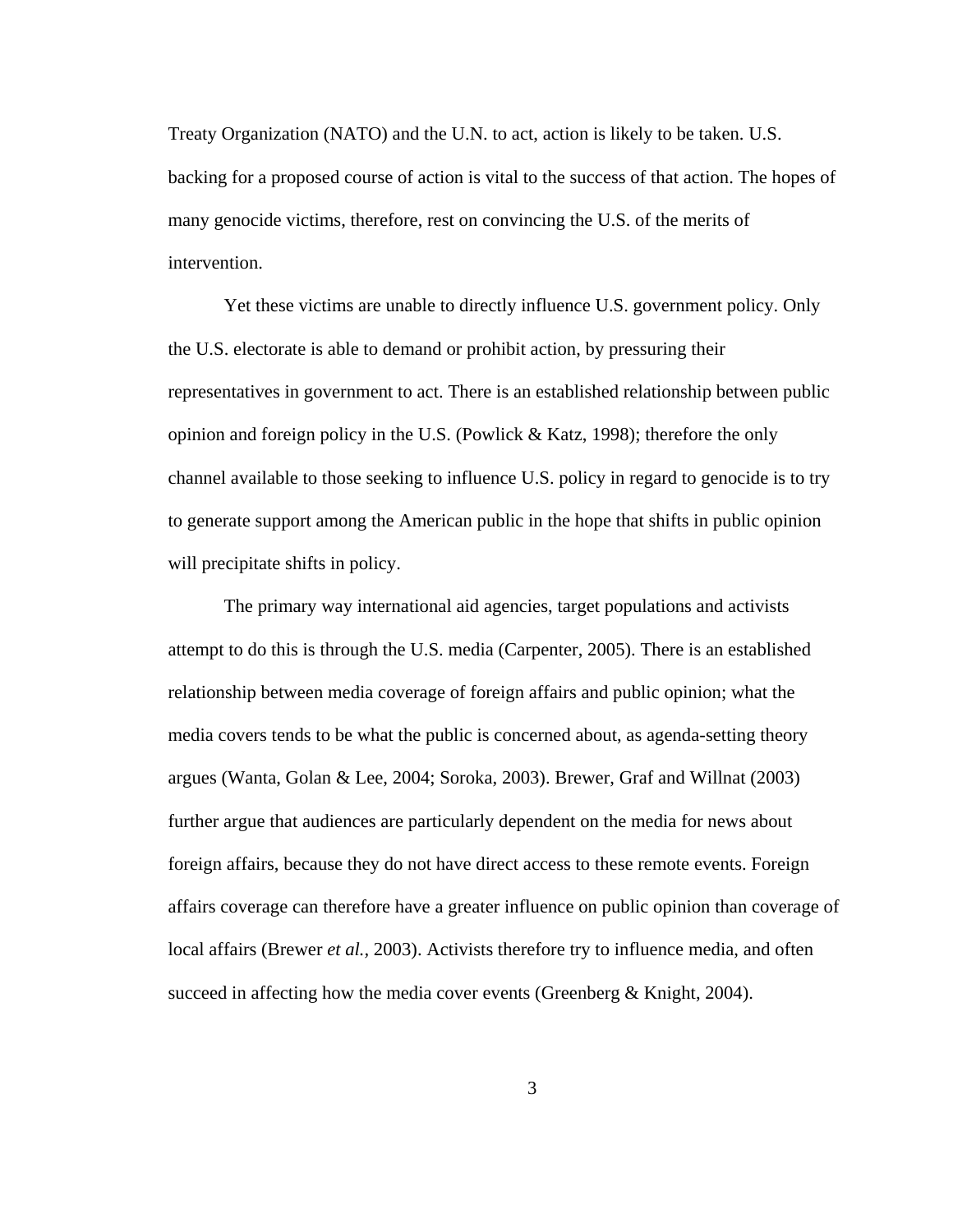Activists are not the only players interested in influencing media coverage. The U.S. government itself must walk a narrow line in determining how it will respond to genocidal situations. While it may feel pressure to take action, it also understand the consequences of an intervention that goes awry (Campbell, 2001). It too, then, attempts to influence media coverage in such a way as to protect itself both from appearing unwilling to act and from being criticized for rash actions. There is much evidence that suggests that government has a strong influence on how the media frame events, particularly foreign affairs events (Entman, 2003; Callaghan & Schnell, 2001; Merskin, 2004).

Media themselves have internal priorities, norms, values, and processes that influence the news products they create. News values, such as timeliness, proximity, importance, impact, interest, conflict, prominence, and novelty, shape the selection of events for inclusion in news coverage (Shoemaker, Danielian, & Brendlinger, 1991). Additionally, U.S. journalists are prone to report from the perspective of their cultural values, values like altruism, equality, freedom, Judeo-Christian morality, materialism, liberty, individualism, self-sufficiency, democracy, and patriotism, all of which influence the manner in which they structure stories (Beaudoin & Thorson, 2001). The interests and interpretations of journalists, activists, government officials, and many others color how genocides are reported. Government, media, the public, and activists are involved in a complex interdependency, in which there are multiple lines of influence and power, and through which media texts are produced, providing particular interpretations and views of events.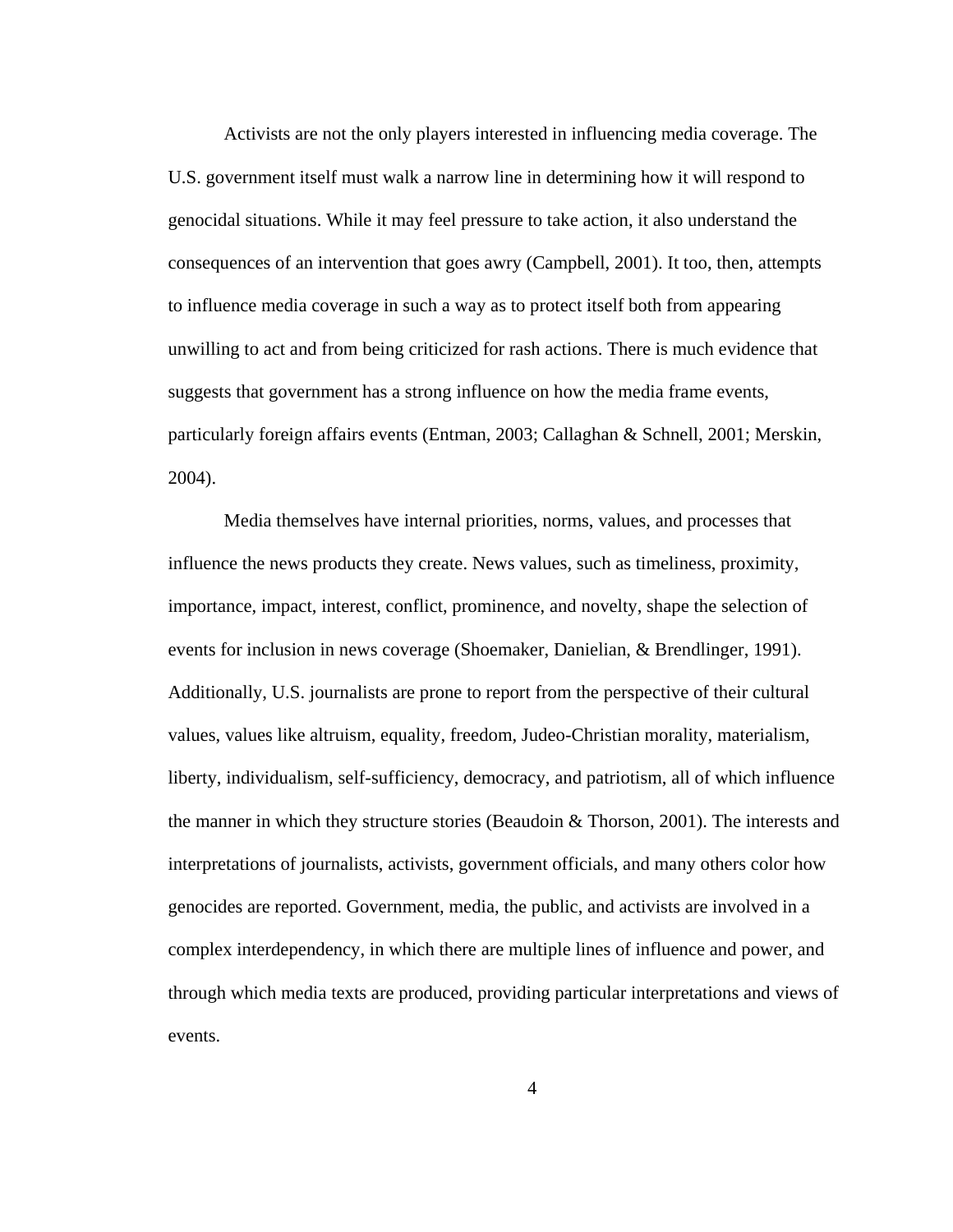Given the importance of the U.S. in international affairs, the importance of public opinion to U.S. foreign policy formation, the relationship between media coverage and public opinion, and the priority accorded to U.S. media coverage by activists and government officials, this study analyzes how U.S. newspapers framed the genocides in Rwanda and Sudan. Specifically, the paper asks if there was a change in the framing of African genocides from the Rwandan genocide in 1994 to the Sudanese genocide starting in 2003 in the *St Louis Post-Dispatch,* the Cleveland *Plain Dealer* and the Wisconsin *State Journal*? Was the Sudanese genocide framed in a different way to the Rwandan genocide?

In conflict situations, media texts are often sites of struggle, where different interpretations of events fight for ascendancy (Entman, 2003; Callaghan and Schnell, 2001; Gamson, Croteau, Hoynes and Sasson, 1992). There is often a victor, a dominant interpretation that colors the majority of reporting on a given set of events. The process of defining and creating this dominant interpretation, and the analysis of its effect on an audience, is the subject matter of a particular communication theory, namely framing. Frames are organizing concepts that give stories structure, coherence and meaning through the use of symbolic language, metaphors, images, narratives and word choice (Gamson et al., 1992; Entman, 1993).

This study explores how genocides are framed in the media through the lens of postcolonial theory. Postcolonial theory and criticism developed as a critique of the way that colonizers used their power to create knowledge about subjugated people (the colonized) in such a way as to inscribe the inferiority of the colonized. It is primarily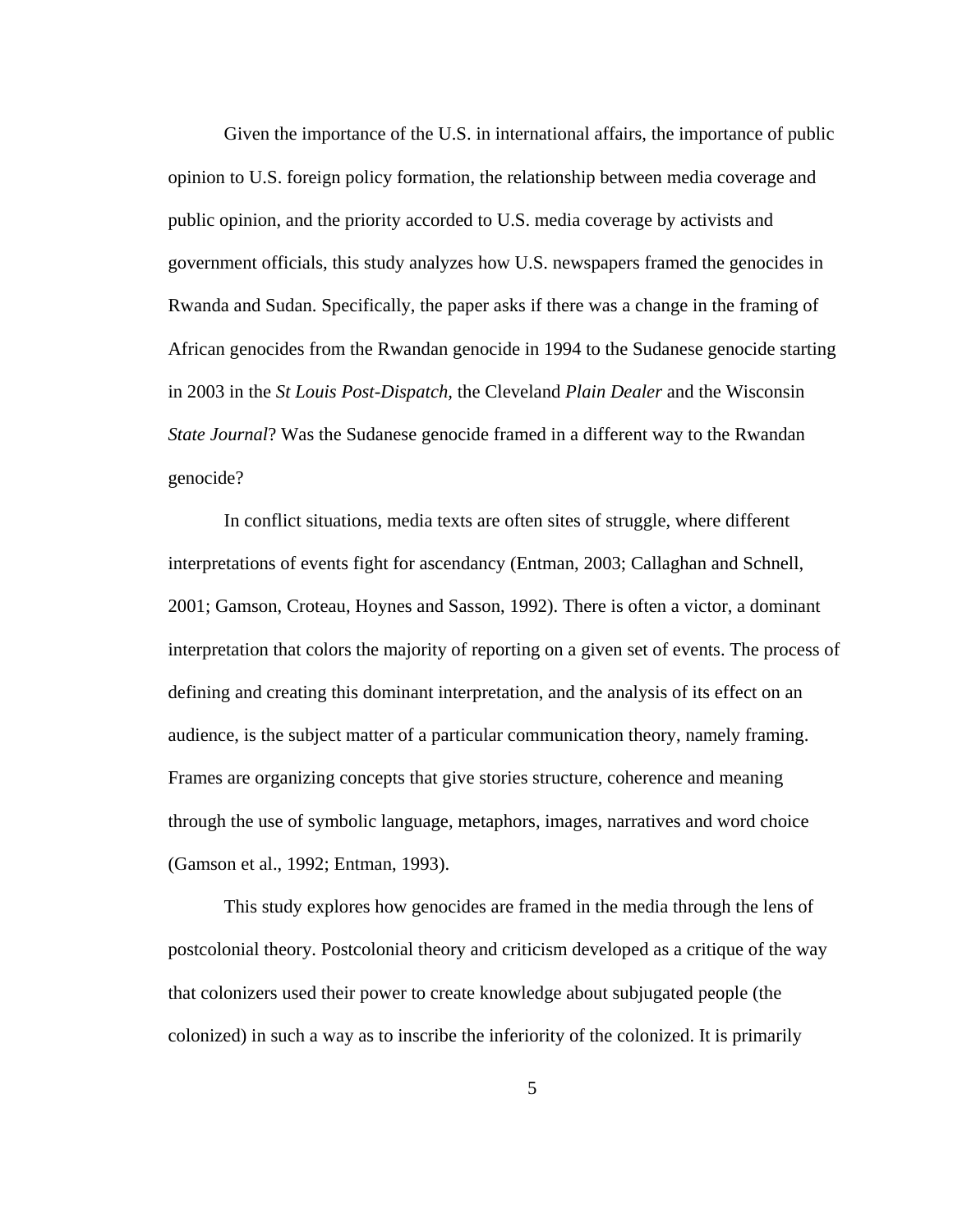concerned with the study of texts. It examines books, paintings, journals, histories and other cultural products to uncover how colonial power relations play out in those texts (Gandhi, 1998). Postcolonial theorists argue that westerners, who for the purposes of this study are broadly conceptualized as Anglo-Americans (including Canadians and Australians) and Continental Europeans, developed a body of knowledge about those they colonized which served to, first, keep the colonized in a subordinate position; second, to rationalize the colonial enterprise; and third, to define the values and status of the colonizers (Gandhi, 1998; Chrisman & Parry, 2000; Moore-Gilbert, 1997). Colonial texts created and defined the character of the colonized and the colonizer in a complex relationship of desire, envy, fear, and hatred. Postcolonial theory argues that, even though literal colonialism has ended, colonial-era power relations nevertheless endure, and that the values and beliefs that sustained colonialism still dominate the attitudes of many westerners and people in former colonies. These power relations are not only cultural; they are also political and economic in nature. The study of cultural products is one route to understanding these relations, and is thus the focus of much postcolonial research.

Postcolonial power relations are a factor in how the media cover instances of genocide. Many of the countries in which genocide has occurred, including Cambodia and Iraq, are former colonies, and most of them, including Bosnia, Rwanda and Sudan, are poor and non-western. Moreover, those who decide whether or not to intervene are frequently powerful western nations and/or former colonizers including the U.S., the U.K., France and Germany. Colonial and neocolonial power relations are important to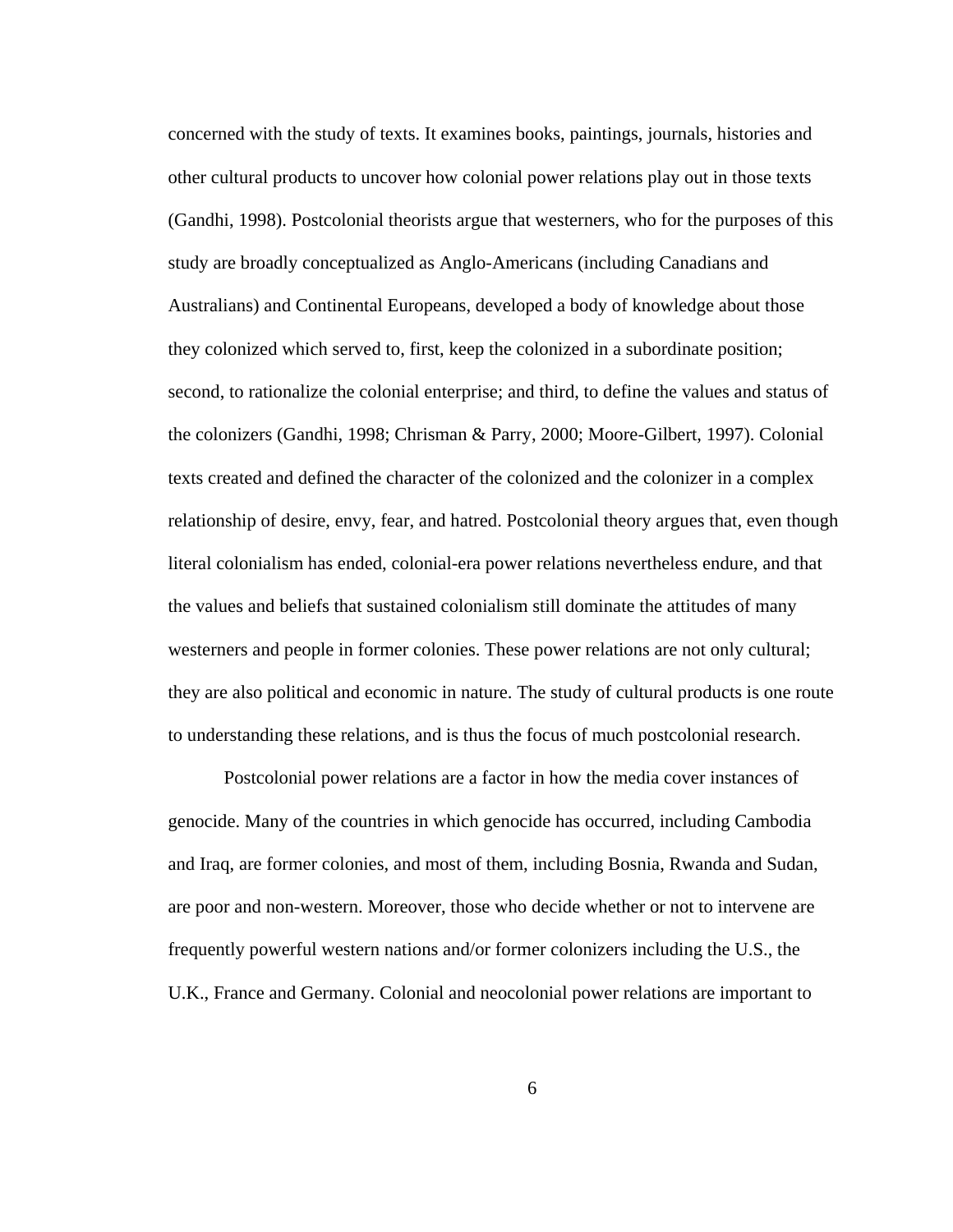understanding genocidal events and are therefore considered in this analysis of the framing of genocide in Rwanda and Sudan.

The genocides in Rwanda and western Sudan were chosen because both occurred in African countries that were former colonies; Sudan was a colony of Britain, which ruled the vast country through an Egyptian governor-general, while Rwanda was ruled first by the Germans and then, in a much more hands-on manner, by the Belgians. As such, there are enough similarities between the two countries to try and tease out how the framing of these two genocides changed over time. There are also, however, important differences between them.

More than a decade passed between the genocide in Rwanda and that in Sudan; during this time, the face of international politics changed dramatically. Among the factors changing the global power structure were with the events of September 11, 2001, in which terrorists hijacked airplanes and used them to destroy the World Trade Center buildings in New York City and to attack the Pentagon and the wars in Afghanistan and Iraq. The purpose of this study is to identify some ways in which the framing of African genocides changed and evolved over time, with particular reference to gender and location.

The following chapter provides some historical background to the genocides in Rwanda and Sudan. Chapter three discusses the theoretical framework provided by framing and postcolonial theory and its application to the study of media coverage of genocide in Rwanda and Sudan in more detail. Some expectations are discussed in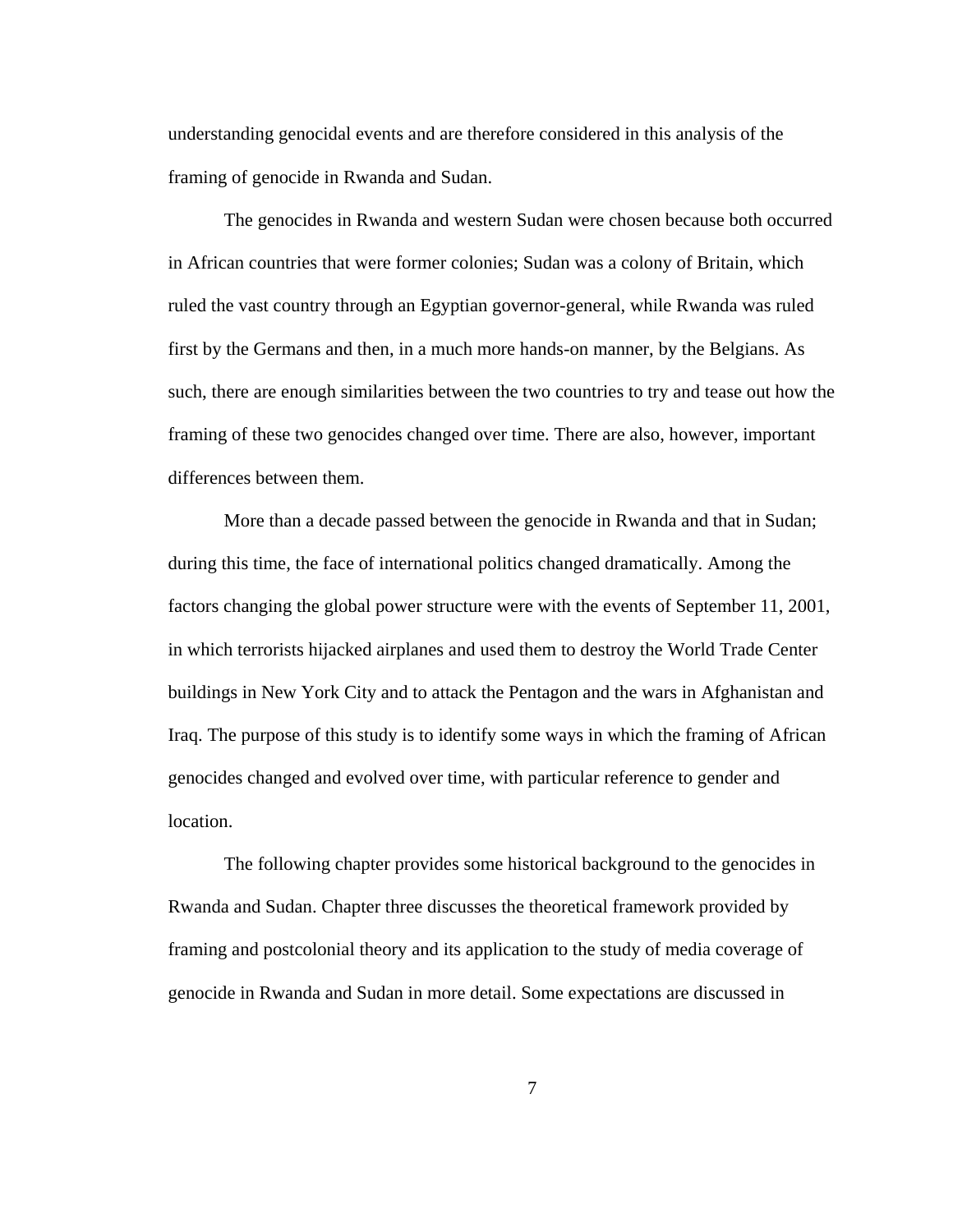chapter four. Chapter five lays out the methodology used. Chapter six presents the main findings of the study. Finally, the results are discussed in chapter seven.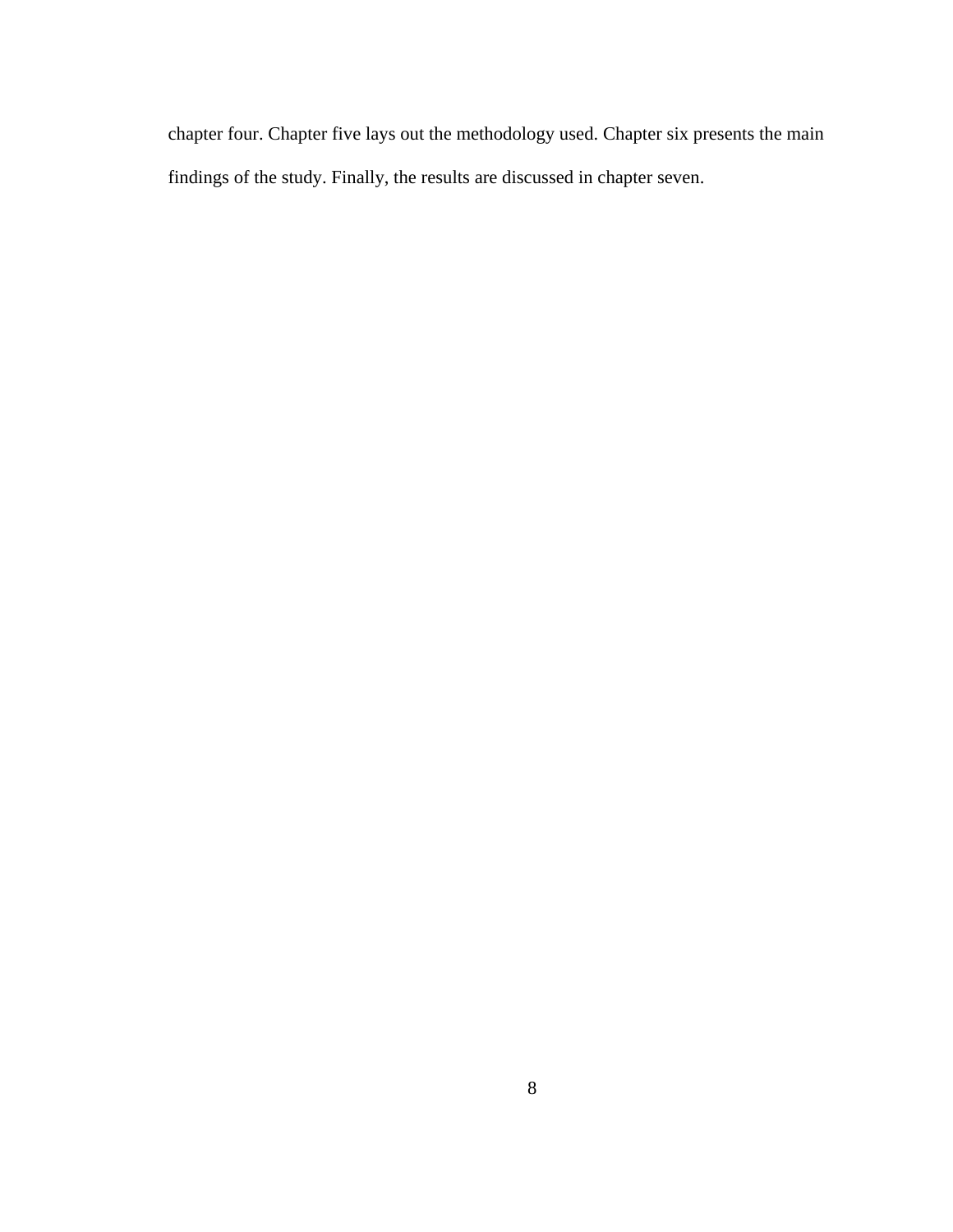#### CHAPTER 2: HISTORICAL BACKGROUND

The United Nation's *Convention on the Prevention and the Punishment of the* 

*Crime of Genocide* defines genocide as:

Any of the following acts committed with intent to destroy, in whole or in part, a national, ethnical, racial or religious group, as such; killing members of the group; causing serious bodily or mental harm to members of the group; deliberately inflicting on the group conditions of life calculated to bring about its physical destruction in whole or in part; imposing measures intended to prevent births within the group; or forcibly transferring children of the group to another group. (Hewitt, 2004).

Many horrors of the past century meet this definition: the Turkish attempt to exterminate the Armenians; the Nazi's slaughter of the Jews; the bloodshed of the Khmer Rouge regime in Cambodia; the mass killing of Bosnian Muslims and Croats by Serbs and the purging of Iraqi Kurds by Iraqi Arabs (Hewitt, 2004). The events that occurred in Rwanda in 1994 also meet the U.N.'s definition, as does what is happening now in Sudan. What follows is a brief outline of some key events in the genocides in these two countries. It must be noted that, like all nations, Rwanda and Sudan have complex histories, and this paper can present only a few details of those histories.

#### (A) 1994 Rwanda genocide

In 1994, the small, landlocked nation of Rwanda became the site of one of the most rapid and gruesome genocides of the twentieth century when the Hutu ethnic group massacred almost a million Tutsis in just a few months (Meredith, 2005). Some argue that the violence had its origins in the policies of Rwanda's Belgian colonizers, who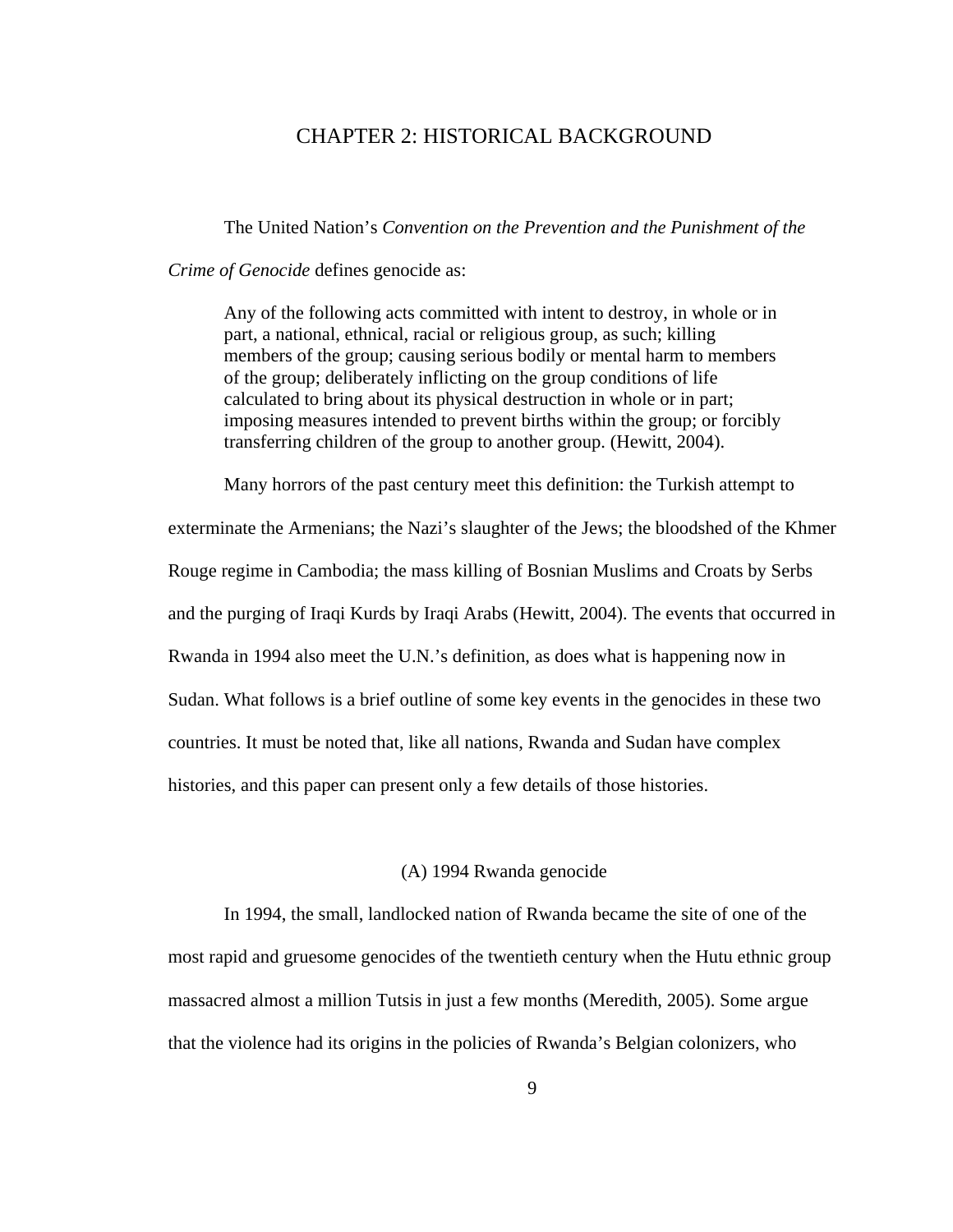tended to entrench the divisions between the Hutu and the Tutsi, Rwanda's two major ethnic groups (Kressel, 2002). Prior to colonialism, Rwandan society was organized along feudal lines, with the Tutsi herders ruling the country and the Hutu farmers forming an underclass. The Belgian colonial administration system relied on the Tutsi to enforce their rule, creating lasting educational and wealth differences between the two ethnic groups (Kressel, 2002). However when the Belgians left Rwanda, they were pressured to institute democracy and therefore transferred power to the Hutus, a move that created much tension between the two groups. The Hutu politicians who came to power took steps to transform the country into a one-party state, despite Tutsi resistance (Kressel, 2002).

By the beginning of 1994, the long-running struggle for power between Paul Kagame's Tutsi-dominated Rwanda Patriotic Front (RPF) and the ruling Hutu-majority *Mouvement Révolutionnaire National pour le Développement* (MRND) had resulted in great international pressure on the MRND to allow multi-party politics. In response, the MRND fanned the flames of ethnic hatred, inciting the Hutu into acts of violence against the Tutsi. The genocide against the Tutsi was carefully planned by hardliners within the MRND, even while they negotiated with the RPF and others and signed the Arusha peace accord (Meredith, 2005). On April 6, 1994, President Juvenal Habyarimana was flying back from Tanzania after a meeting to discuss the peace process. As his plane attempted to land in Kigali, it was shot down, and Habyarimana was killed (Hewitt, 2004). It has been theorized that Habyarimana used the Arusha peace process to stall the RPF while the genocide was planned (Hewitt, 2004; Power, 2002). Whatever the truth, it is certain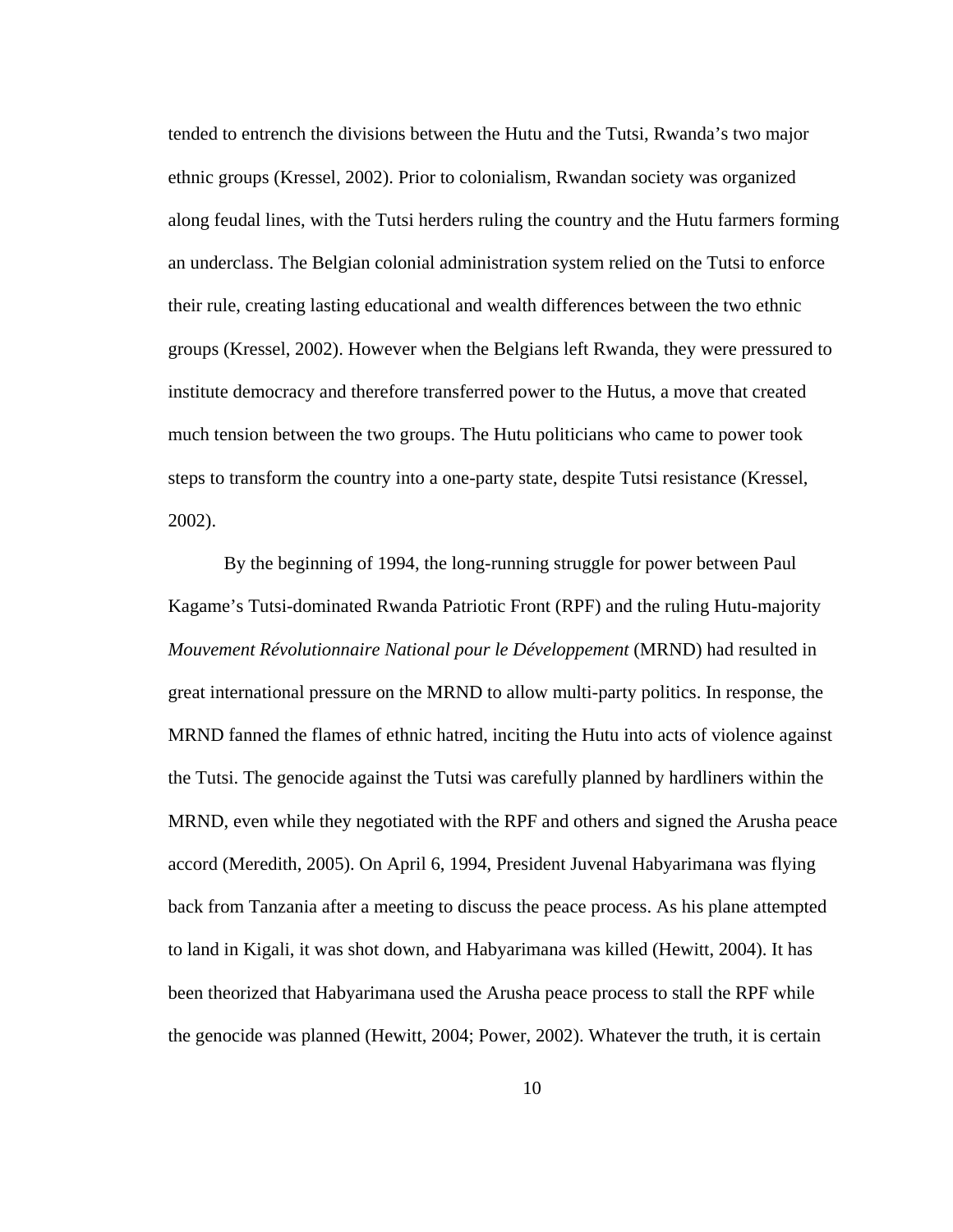that militants in the MRND seized upon his death as a spark to implement their genocidal campaign. When the operation started, Hutu militias went on the rampage, murdering 800,000 Tutsis in just 100 days.

Despite the massive bloodshed, the genocide received relatively little media attention (Kressel, 2002; Hewitt, 2004; Wall, 1997). Media are generally drawn to stories involving violence, conflict and crisis (Weaver & Wilhoit, 1981; Weaver & Wilhoit, 1983). However, western media have traditionally downplayed events in Africa because the continent is economically and politically marginal, and is geographically remote from the West (Crawford, 1996; Hawk, 2002; Chang, Shoemaker & Brendlinger, 1987). Although conflict and violence in Africa attracts some media attention, that attention is generally short-term and relatively scant. This was the case with the genocide in Rwanda (Kressel, 2002; Hewitt, 2004; Wall, 1997).

#### (B) 2004 Sudan genocide

The conflict in the western Sudanese province of Darfur pits black, agricultural, Muslim Sudanese against nomadic pastoral, Muslim, Arab Sudanese, although such simplification can be misleading, and the history of the province makes simple distinctions between black and Arab difficult. It is a complex situation. Nevertheless, the *Report of the International Commission of Inquiry on Darfur to the United Nations Secretary-General* wrote that, while all of Darfur's seven million inhabitants are Muslims,

In the context of the present conflict in Darfur… the distinction between so-called African and Arab tribes has come to the forefront, and the tribal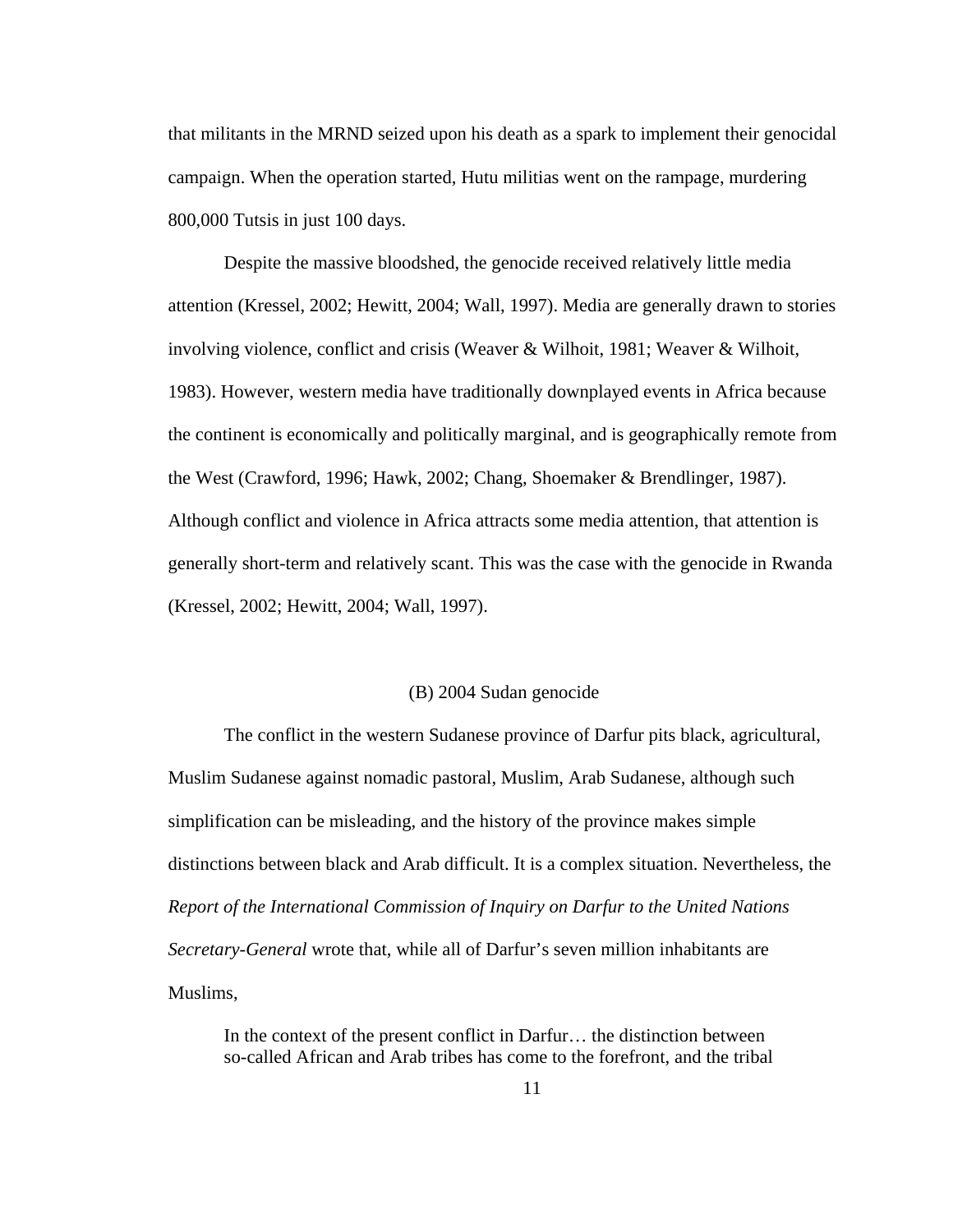identity of individuals has increased in significance. The distinction stems, to a large extent, from the cumulative effects of marginalization, competing economic interests and, more recently, from the political polarization that has engulfed the region. The 'Arab' and 'African' distinction that was always more of a passive distinction in the past has now become the reason for standing on different sides of the political divide.

It is race, then, that is the distinguishing factor of this conflict; black Muslim Darfurians are fighting Muslim Arab Darfurians for land, resources, political control and survival. Furthermore, events in Darfur are not isolated from the wider context of events in Sudan.

The Arab Islamist central government in Khartoum has been accused of supporting the Arabs in their attacks on black villages; Khartoum allegedly funds militias, known locally as *janjaweed*, that raid and destroy black villages and turns a blind eye to their actions in Darfur (BBC, 2006). The UN Report (International Commission of Inquiry on Darfur, 2005) found that mass killings had indeed taken place, that villagers were being driven from their homes, and that the *janjaweed,* at times aided by government forces, was pursuing a campaign of mass rape against black Darfurian women and girls. The UN estimated that over 400,000 people have died in the Darfur conflict, and a further two million have been driven from their homes (UN News Service, 2006).

African Union peacekeepers are operating in the region, but their mission is inadequately resourced and faces many difficulties. The situation is made even more complex by the twenty-one year civil war between north and south Sudan, which ended in a negotiated peace in January 2005 (BBC, 2006). That war made much of Sudan a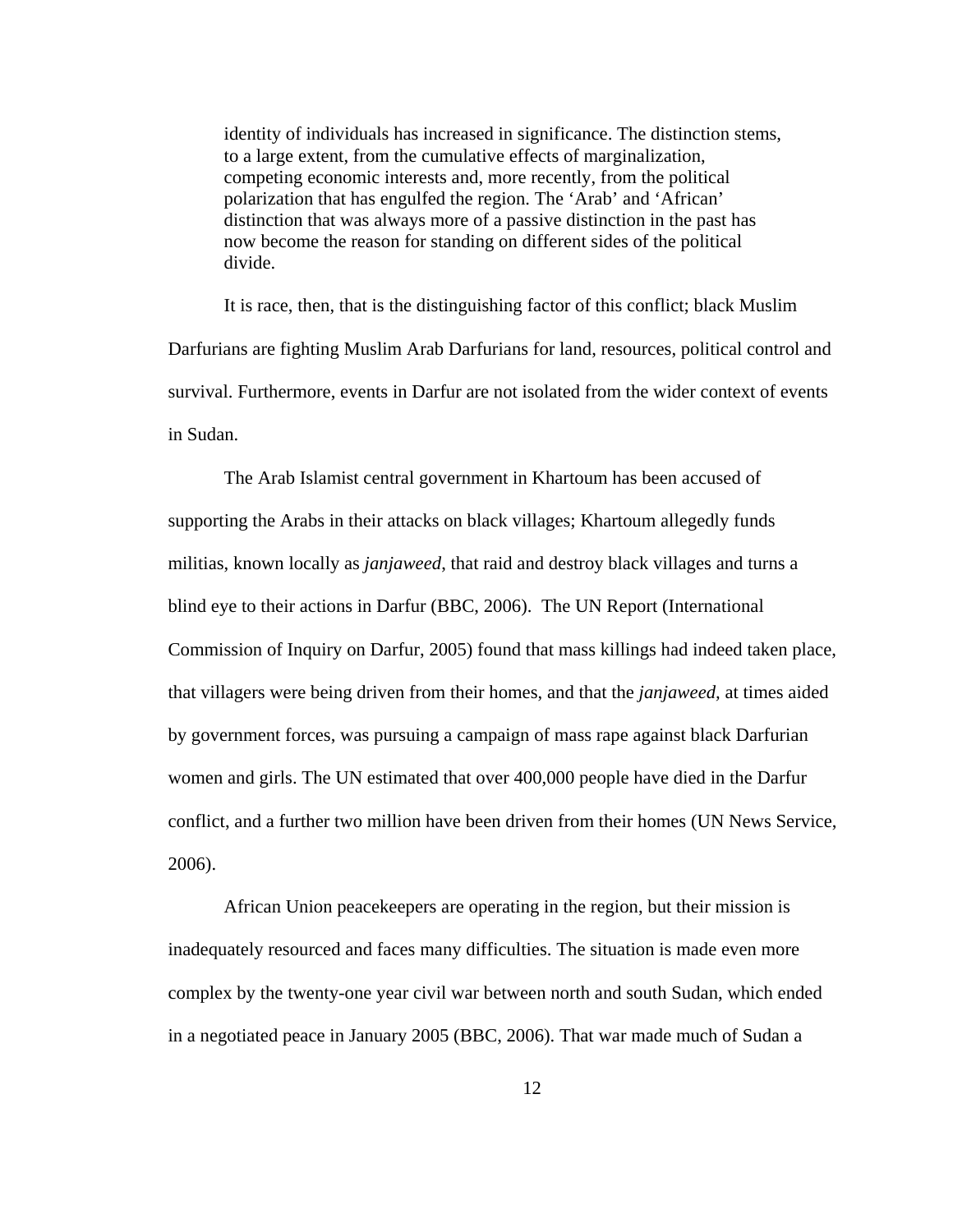wasteland and displaced several million people, and its effects linger. Even now, the resettling of people who fled the south during the war is making the situation in Darfur more explosive, as is the continuing drought in the region.

In 2004 the U.S. House of Representatives passed a resolution that declared events in Darfur to be genocide, perpetrated by Arab militias against black Darfurians (BBC, 2004). The horrors of Darfur have drawn some attention of the world media, but coverage has been sporadic at best.

Given the complexities of the two situations, it is clear that no single study can completely analyze the ways media covered them. This study will confine itself to exploring particular aspects of the coverage, in specific media outlets. As noted above, the study uses the theoretical tools provided by framing and postcolonial theory to explore this coverage.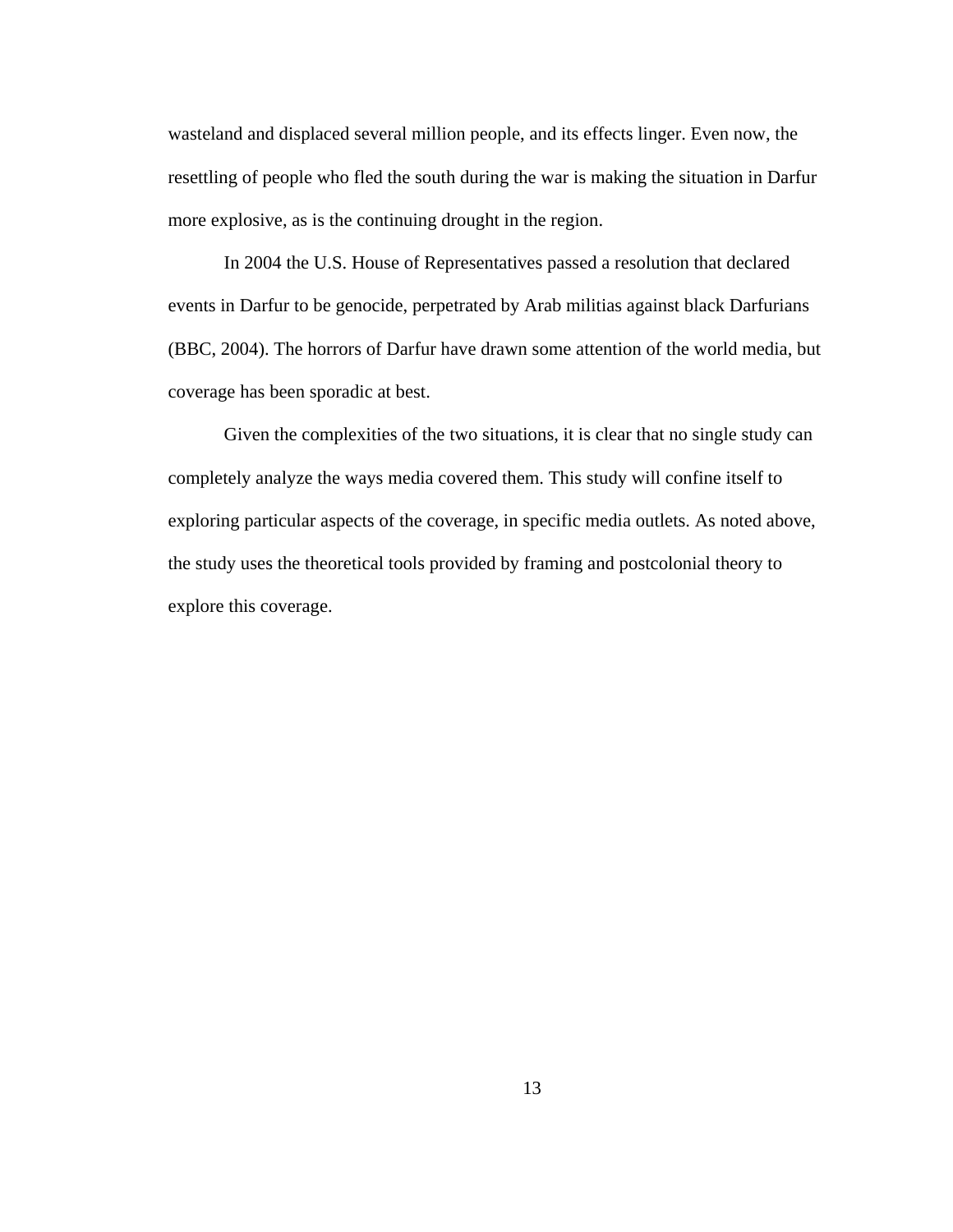#### CHAPTER 3: THEORETICAL FRAMEWORK

#### (A) Postcolonial theory

While development economists have studied the economic effects of colonialism and political scientists have given attention to the political effects of colonialism, the cultural effects are subtler, and more difficult to study. These cultural, ideological and discursive effects are the primary subject matter of the field of postcolonial theory.

Postcolonial scholarship is concerned with deconstructing the ways in which colonial-era power structures, discourses, epistemologies, social relations and economic systems affected the colonized nations, and how these colonized nations have sought to create identities and discourses that subvert and challenge the dominant colonial-era hegemony (Chrisman & Parry, 2000). Postcolonial theory argues that the physical force and economic power of colonizing nations was at all times supported, underpinned and rationalized by the cultural products of those nations, their books, poetry, plays, scholarship, journalism, and travel writing (Moore-Gilbert, 1997). By examining these it is possible to understand how the colonial enterprise was justified and understood by the colonizers, and to theorize how this understanding and knowledge affected the colonized. While colonialism sought to universalize western cultures, to spread a single culture throughout diverse lands (French culture in French West Africa, British culture in India and so on), postcolonial theory seeks to acknowledge and understand the particular, specific cultures of diverse people. In the guise of postcolonial feminist theory, this approach emphasizes the fundamental interrelatedness of racial and ethnic identity and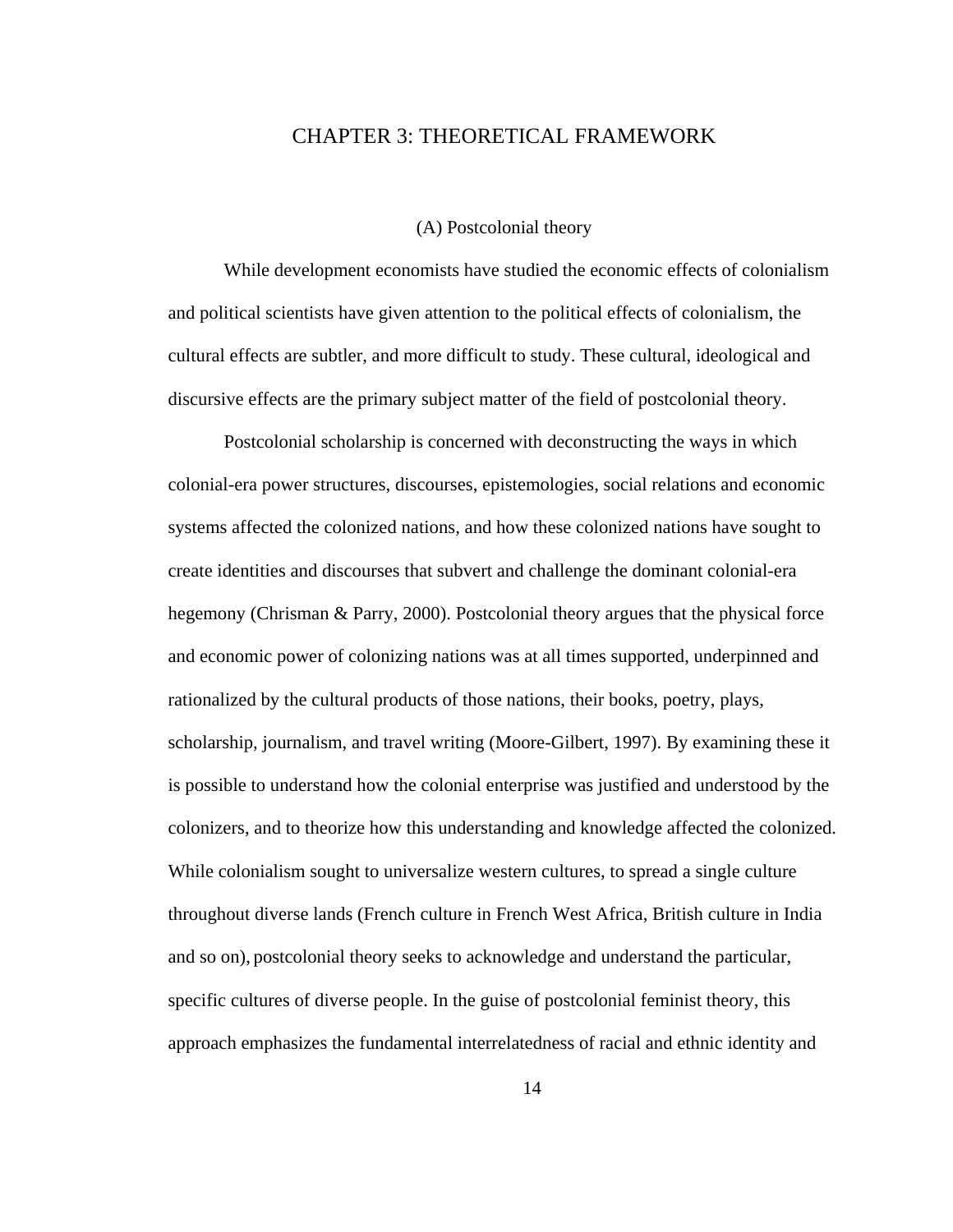gender identity. Simply put, a person is not one-dimensional; an individual may be simultaneously a Muslim, a black Fur African, a farmer and a woman. All these various facts influence her notions of herself, and the notions others have of her. Postcolonial theory is concerned with the way race, location, gender, ethnicity and a host of other factors interact to create the webs of meaning that underpin contemporary global power structures.

The program of postcolonial studies, then, is to understand the ways in which knowledge, culture and discourse combined to underpin power in colonial relationships, and also to identify modern day colonizing tendencies in culture, knowledge and discourse. This study examines the representations of people caught in a nexus of conflicting identities, physically located in certain regions, certain bodies and certain times. For the purpose of analysis, it artificially separates these, drawing apart the gender, geography, and temporal location aspects of the nexus in order to hypothesize about findings. However, it must be kept in mind that in texts, these aspects combine to create complex interpretive schemes.

The texts under study here emerge in a particular context. Colonial-era texts were written, published and read in a specific historical moment. The same can be said of texts written in the postcolonial period. The context in which these texts emerge is important. Therefore, the following section provides some notes on the history of the colonial project in Africa and its legacy. The colonial era left many traces that endured after the process of decolonization. Without understanding these lingering colonial effects, contemporary texts that represent Africa cannot be properly understood. Furthermore,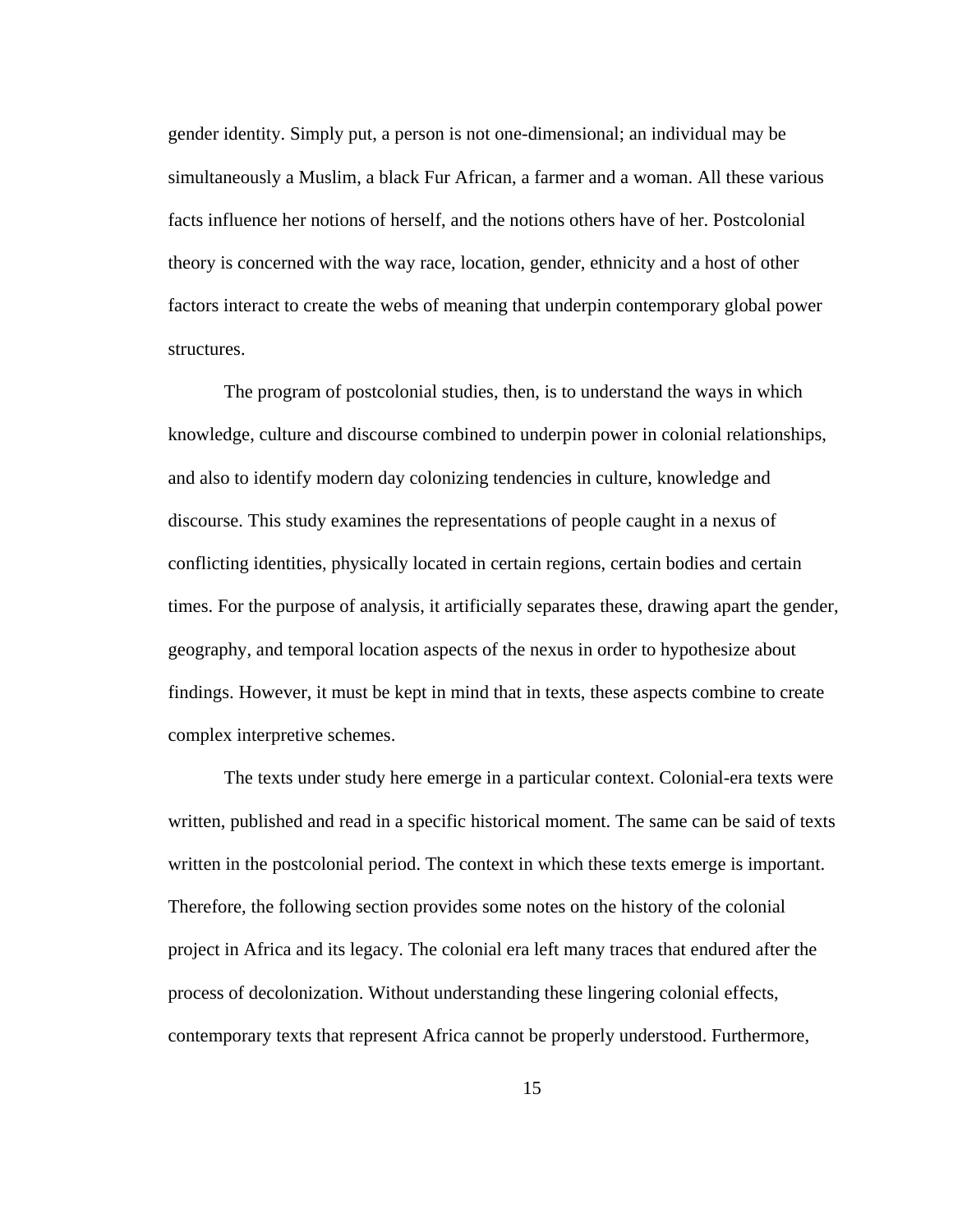this study is particularly concerned with U.S. newspaper articles, therefore more background is needed about the U.S. and its position in the postcolonial terrain. Finally, the newspaper itself will be described from a postcolonial perspective to provide some context to the types of texts that are studied here.

#### (i) Africa and the colonial legacy

The age of European expansion can be said to have begun in 1415, when the Portuguese took the town of Ceuta from the Moroccans (Fage & Tordoff, 2002). This began a prolonged period of interaction between Africans and Europeans, generally characterized by the establishment of European footholds along the African coast. From these footholds grew the slave trade, which was the dominant trade between Europe and Africa for the first half of the nineteenth century (Fage & Tordoff). As European power expanded and consolidated, Africa became more prominent among the interests of the Europeans. When minerals and other natural resources were discovered in Africa, this interest grew. It culminated in the last quarter of the nineteenth century, when the socalled Scramble for Africa took place (Fage & Tordoff). It was a complicated process, in which the great powers of Europe, particularly Great Britain, France, Germany and Italy, engaged in much maneuvering and intrigue in the attempt to secure a piece of Africa for themselves. By 1902, with some minor exceptions like Liberia, the whole of Africa was claimed as the property of one or another European state.

Then began the process of enforcing European rule. The first part of the colonial period, until the 1920s, was concerned with securing a proper hold on the colonies. To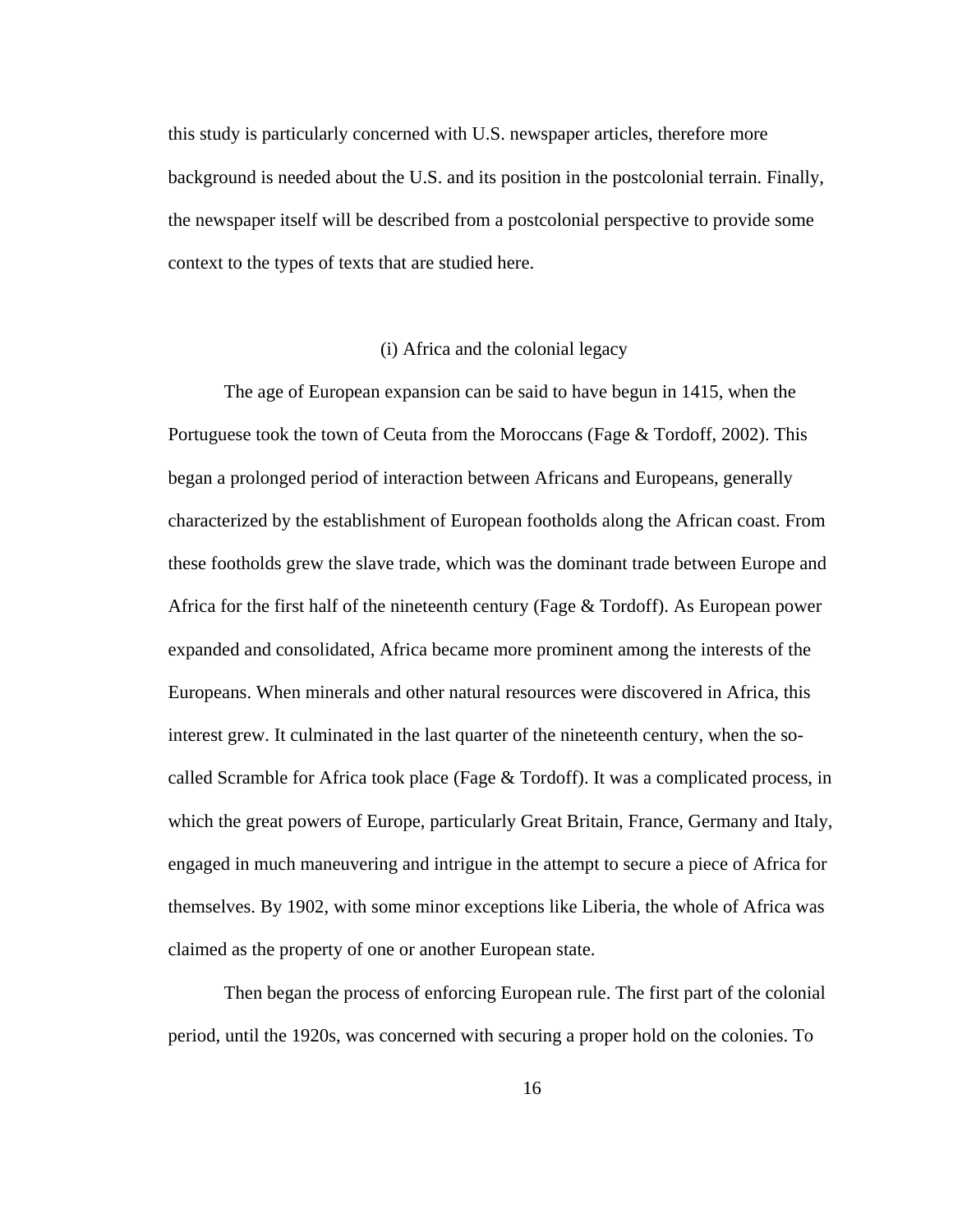this end, a number of military officers were given control of swathes of colonial territory, giving colonial rule a strongly authoritarian bent (Fage  $&$  Tordoff, 2002). Some colonies were purely colonies of exploitation, where the local population was forced to work to extract natural resources to the benefit of their colonial masters, such as Belgium (Fage  $\&$ Tordoff, 2002). Other colonies were colonies of settlement, where relatively large numbers of Europeans settled in the colonies, building communities and demanding a degree of self-government, such as Rhodesia/Zimbabwe (Fage & Tordoff, 2002). In all the colonies, daily life for the local, indigenous or native people was harsh. There was widespread violence, and numerous instances of forced labor; additionally, indigenous people were disenfranchised and prevented from enjoying basic human rights. In the 1950s, resistance to colonial rule intensified and a period of decolonization began. Most North African nations attained independence in the early 1950s, and, with the independence of Ghana in 1957, the decolonization of Sub-Saharan Africa was initiated. By the end of the 1970s, colonial rule in Africa was virtually extinct, with a few exceptions like South Africa's continued colonization of South West Africa (Namibia).

According to Mamdani (1996), although colonialism has ended, the colonial legacy is enduring, and continues to color the nature of African politics, and to influence the way that Africans understand themselves and their nations. He argues that to understand the violence that has occurred in Africa since the period of decolonization, it is first necessary to understand the structure of the colonial state. The colonial states of Africa were formed in a radically different way to the states of Europe. They represented an alien power trying to gain and retain control of a large and dispersed population in a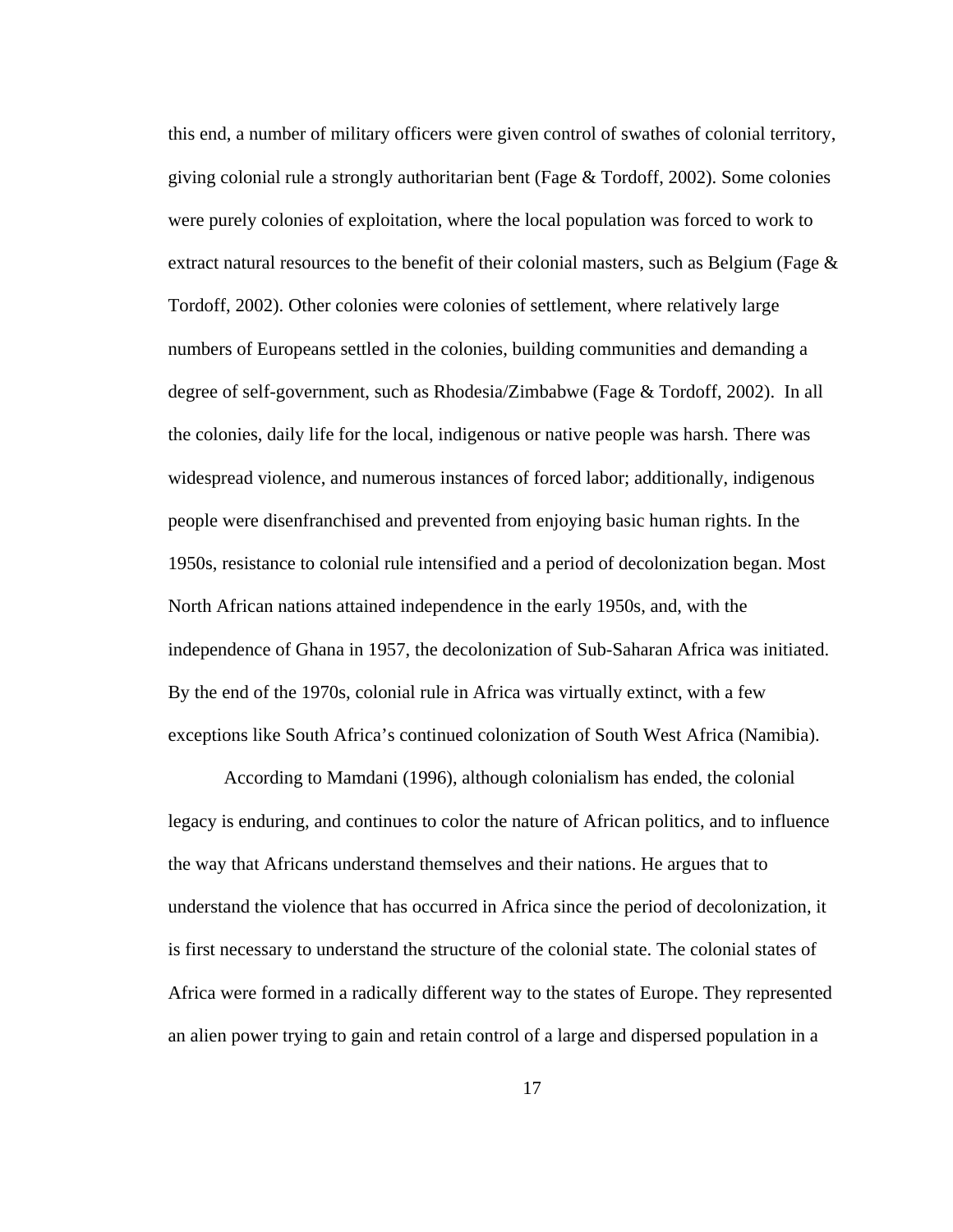foreign territory. To achieve this, colonial rulers introduced what is known as indirect rule, which resulted in a bifurcated state (Mamdani, 1996).

The colonial state, says Mamdani (1996), was characterized by its division of the population into two major streams: the urban and the rural. Urban populations were those that were ruled by civil law. Historically, not all the members of the urban population had equal access to the protections of civil law; white urban settlers were the real beneficiaries, while non-white urban dwellers remained an underclass. Rural populations, in contrast, were divided according to tribal affiliation and were ruled by the so-called Native Authorities. These ostensibly native local governments enforced what was presented as customary law, particularly in terms of land rights and family law. This resulted in a two-faced state: a civil state governing urban populations that were divided according to race and a so-called traditional local authority governing rural populations that were divided along tribal lines. For Mamdani (1996), while the deracialization of the civil state occurred during decolonization, the detribalization of Native Authorities has yet to occur. This is the basis for the unique crisis of the modern state in Africa: it retains some of the divisions entrenched during the colonial period. Much of the violence that takes place within African states can be traced to a colonial origin.

The violence in Rwanda, for example, can be understood as resulting not from ancient ethnic hatred, but rather from the Belgian system of indirect rule that applied different laws to different so-called tribes (Mamdani, 2001). Under the Belgians, the Tutsi were given favorable access to education, civil service jobs and land rights through their Tutsi tribal government, while the Hutu were governed by a different law, and were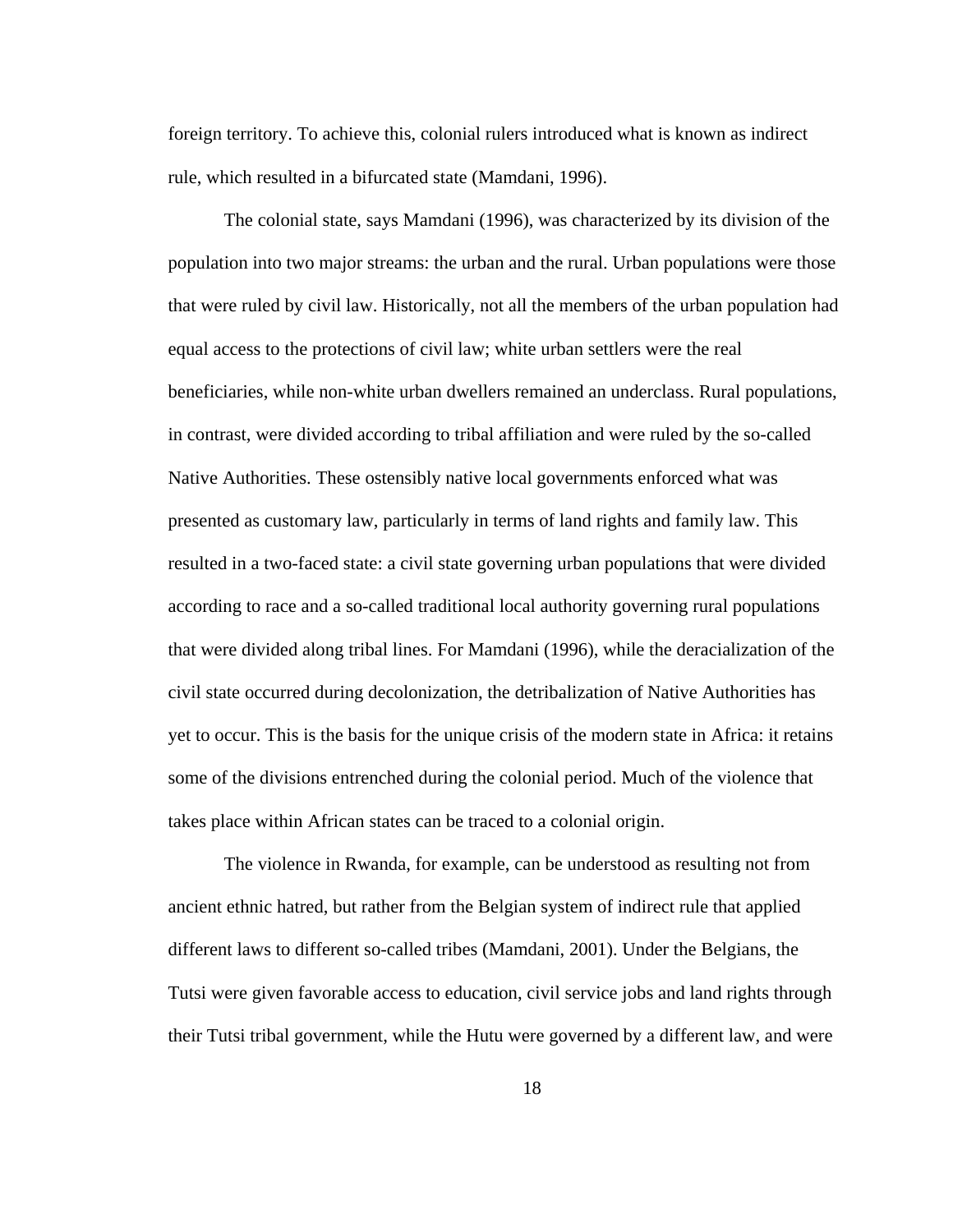less privileged (Mamdani, 2001). The Belgians, in their attempts to categorize the peoples of Rwanda, developed what was called the Hamitic hypothesis, which posited that all the achievements of African societies were not the work of indigenous Africans but of a Nilotic people who migrated from Egypt or Abyssinia. The Tutsi, according to this theory, were not indigenous people, but a race apart. When the Belgians left Rwanda, the state was handed over to Hutus, who duly deracialized access to civil law for the urban population, eliminating what white privilege existed (Mamdani, 2001). However, the long-entrenched division between Hutu and Tutsi remained. The Hutu government used the colonial rhetoric of the Tutsi's non-African origins to define Tutsi as non-Rwandans, as alien interlopers rather than fellow citizens. Gradually, Tutsi were marginalized in public life. Rather than creating a Rwanda that tried to meet the needs of its entire people, the Hutu government continued the colonial tradition of awarding resources based on ethnic affiliation. Eventually, struggles over power within Rwanda led to the 1994 genocide, in which ordinary Hutu murdered their Tutsi neighbors. Mamdani (2001) explains this phenomenon as a result of colonialism.

Before people eliminate an enemy, Mamdani (2001) explains, they need to define it. The horror of colonialism produced two types of genocidal impulses in the peoples involved. The first was the genocide of the native by the settler; the second was the native impulse to eliminate the settler. Following Franz Fanon, Mamdani (2001) argues that the second seemed more like the affirmation of the native's humanity than the brutal extinction of life. The Tutsi, with their privileges under colonialism, were constructed as an alien settler presence. During the colonial period and thereafter, "Hutu" was made into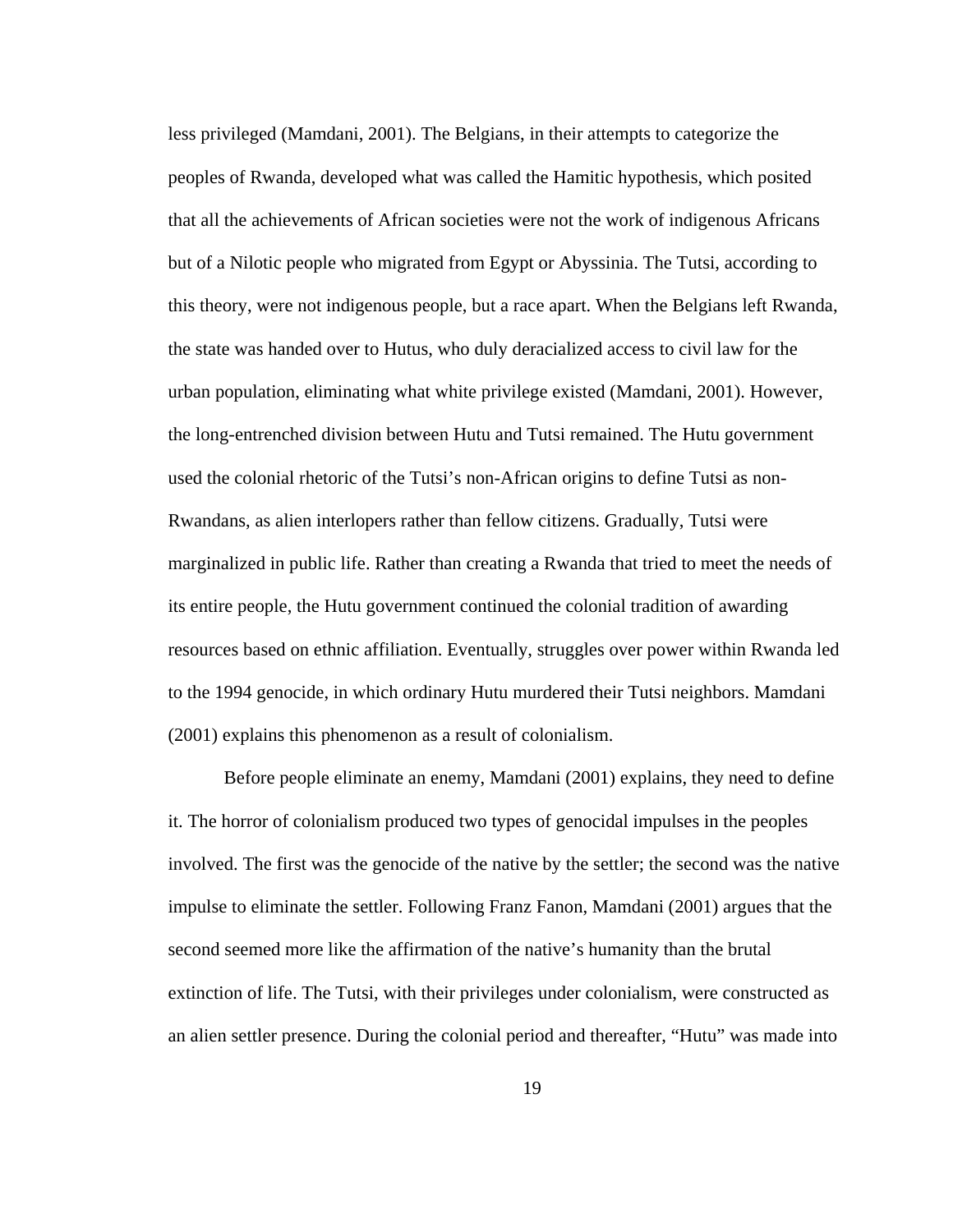a native identity and "Tutsi" a settler one. Therefore, argues Mamdani (2001) the Rwandan genocide needs to be understood as a natives' genocide. It was genocide by those who saw themselves as sons and daughters of the soil, and their mission as one of clearing that soil of a threatening alien presence. It was not an ethnic, but a "racial" cleansing. For the Hutu who killed, the Tutsi was a colonial settler, not a neighbor.

One of Mamdani's (2001) main points is that the violence in Rwanda should be understood in *political*, not ethnic terms. The twin identities of Tutsi and Hutu were not primarily ethnic; rather, they were primarily historical and political. Mamdani (2001) criticizes western media's coverage of Rwanda for neglecting to acknowledge the political and historical nature of the genocide. Instead, they tended to explain the conflict in ancient ethnic terms. Just as the texts written during the colonial period failed to identify and describe the violence, inequities and contradictions of the colonial state, so contemporary writing fails to acknowledge the legacy of western colonialism and the unique problems of the African state (Mamdani, 2001). Instead of texts that emphasize the political realities of the postcolonial state in Africa, western media produce texts that obscure the role of western powers in contemporary African crises and exoticize African events as apolitical and resulting from nebulous ancient prejudices.

This tendency to cover Africa in terms of ancient hatreds rather than modern political realities is the result of contemporary circumstances, including the role of the U.S. in what has become known as the neocolonial era. The following section will discuss the position of the U.S. in the postcolonial world.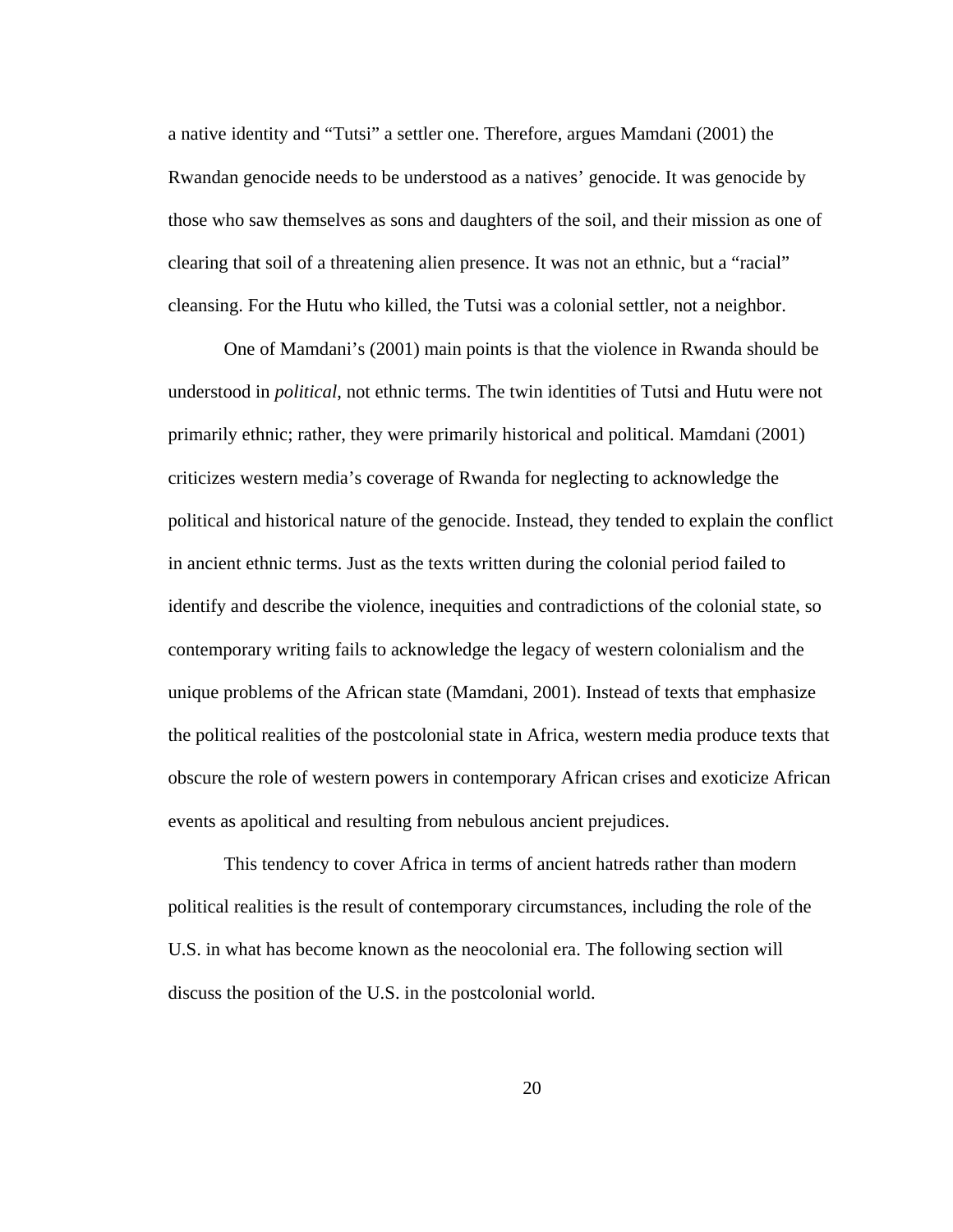#### (ii) Neocolonialism and the United States

The position of the United States within the field of postcolonial studies is a complex one. The colonial history of the United States, in the pure sense of directly governing remote lands, is limited to its 50-year rule of the Philippines. However, as a global superpower, the U.S. is intimately involved in what has been termed neocolonialism. Neocolonialism, a term coined by Ghanaian President Kwame Nkrumah, refers to the idea that, after gaining their independence, former colonies remained subject to control by external powers through such means as international monetary bodies, multinational corporations and other educational and cultural institutions; and that this control continues today (Ashcroft, Griffiths and Tiffin, 1998; Thieme, 2003).

Essentially, it is argued that powerful countries, particularly the world's only current superpower, the U.S.A., continue to exert control over weaker countries, and especially former colonies. Leveraging its economic might, diplomatic clout, geopolitical influence and at times, its military power, the U.S. continues to shape the fates of less important and weaker nations. The concept of neocolonialism, as it is used today in the field of postcolonial studies, serves to remind practitioners of the fact that the current era is not free of colonial enterprises, nor are current cultural practices free of the colonizing tendency. While direct colonialism as it was known in earlier times is scarce, a more insidious form of colonialism has replaced it. This relationship is often conceptualized in terms of a center and its periphery (Ashcroft, Griffiths and Tiffin, 1998; Thieme, 2003). Essentially, this model constructs a powerful center, historically the Mother Country, and a marginal periphery, the daughter colonies. Today, the center would be the powerful,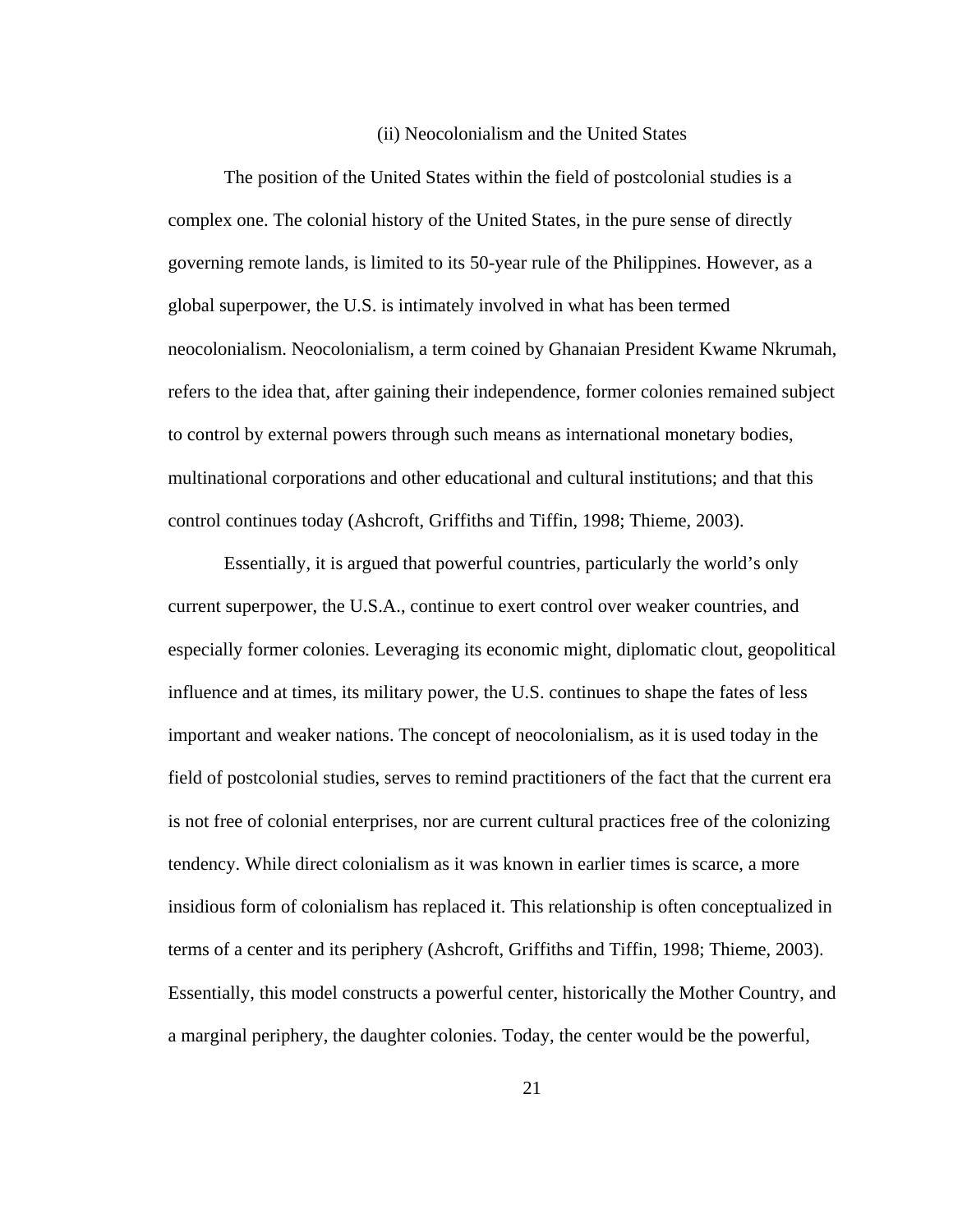wealthy nations of the world, particularly Europe and North America, and the periphery would be the developing nations, poor countries and former colonies. The center is dominant, its values and ideologies direct world events, and the periphery is relegated to a subservient role in the cultural, economic, diplomatic and military arenas. As the world's superpower, the U.S. is located right at the center of this model, while Rwanda and Sudan are positioned far in the periphery. This will be discussed in more depth later, for now, it is sufficient to say that there exists a neocolonial relationship between the countries at the center, in this case the U.S., and those at the periphery, in this case Rwanda and Sudan. The contribution of postcolonial theory is providing a critical paradigm with which to analyze the ways in which the cultural products of the U.S., including newspaper articles, support uphold and propagate neocolonial power structures. The following section briefly discusses the position of newspaper articles within the U.S.

#### (iii) Postcolonial theory and the text

The program of postcolonial studies was largely initiated by textual criticism (Moore-Gilbert, 1997). Major postcolonial theorists and critics, including Gayatri Spivak and Edward Said who both had a background in literature, began to identify the ways in which the texts of the powerful created and perpetuated an interpretive framework that justified and supported the oppression of the powerful (Gandhi, 1998; Said, 1978). Their work took inspiration from Foucault, who was one of the first to draw a link between knowledge and power (Gandhi, 1998). Theorizing that one of the major ways that colonial powers maintained and reproduced control over the colony populations was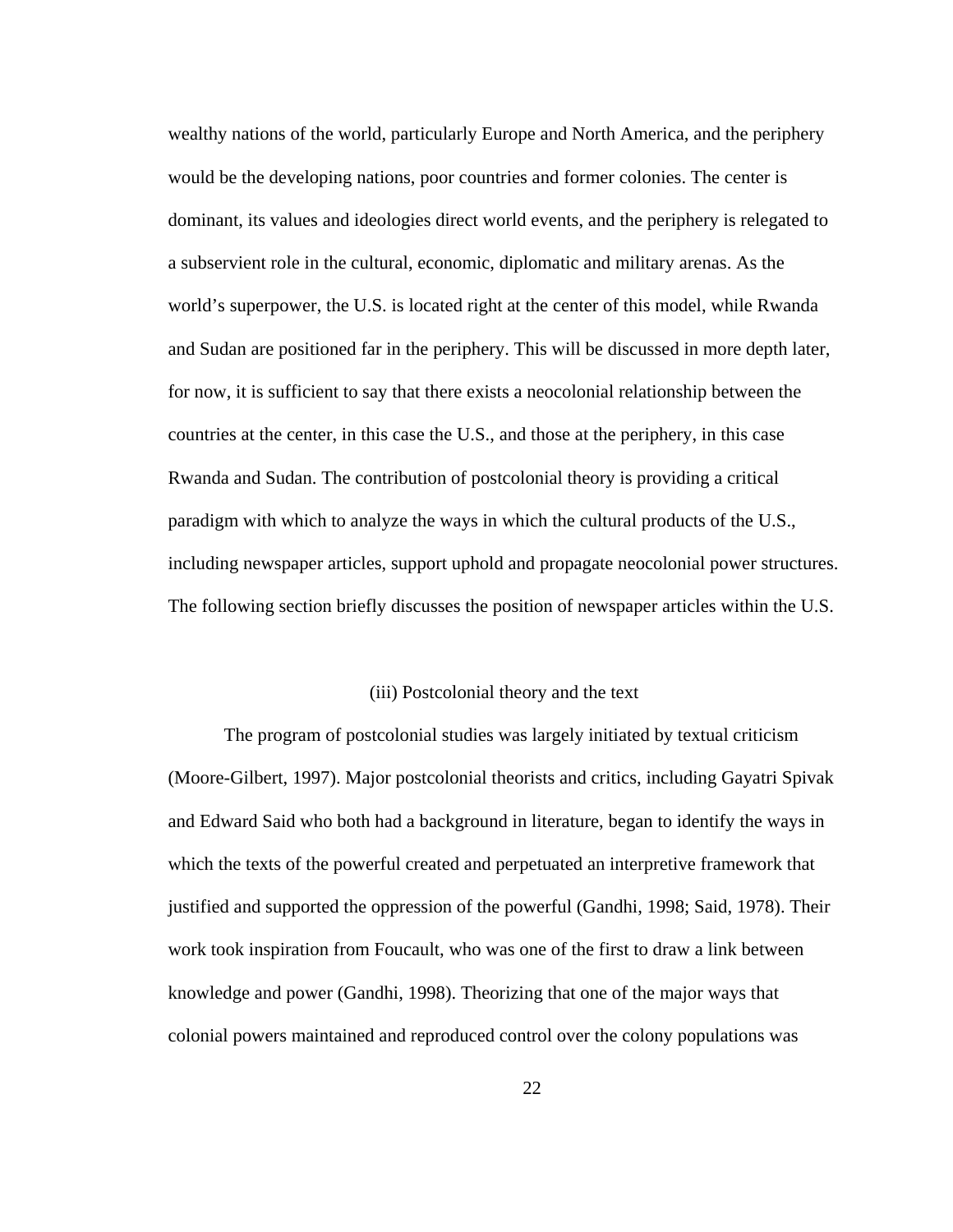through their monopoly on knowledge, postcolonial critics sought to highlight how this power was reflected in texts, and how the colonized fought back against this process. According to such theorists, colonial power was maintained by various means; not simply political, military and economic measures, but also by subtler, cultural tools. The creation and dissemination of information and knowledge were a key part of the power apparatus.

Texts are central to this conceptualization of power and colonialism. In postcolonial theory, texts are not considered inert objects. They are imagined as active sites of meaning that are socially constructed and contested. Consider the newspaper article. It is a socially constructed text. It is the result of the combined efforts of a number of people, and reflects the interests of a range of players. It is imbued with a range of values and beliefs, some so deeply embedded that they do not even appear to be culturally determined (Beaudoin & Thorson, 2001). By treating the article as a text, it is possible to extract meaning and investigate the ways that postcolonial narratives are told.

Postcolonial theory is concerned with, among other things, ways of knowing, or epistemologies. Journalism is a modern way of knowing, a source of information and interpretive tools that enable people to negotiate through the modern political, economic and cultural milieu. The news media are an important institution in the modern political systems of liberal democracies like the U.S. They perform a range of functions: informing the public on important issues; alerting elites to public sentiment; acting as watchdogs and so on (Siebert, Peterson, & Schramm, 1956). In the U.S., a special status has been granted to the press by the First Amendment to the Constitution, which states "Congress shall make no law respecting an establishment of religion, or prohibiting the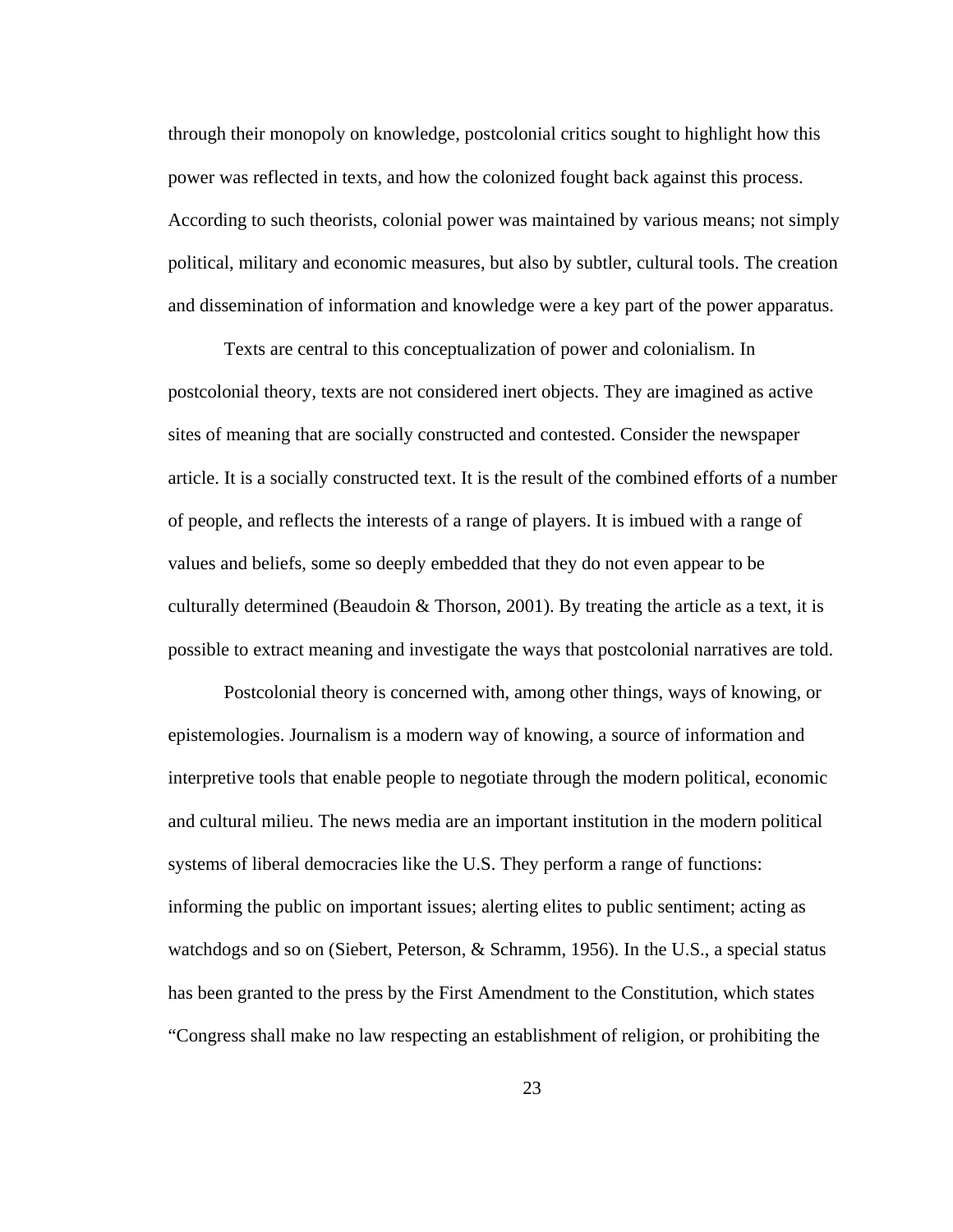free exercise thereof; or abridging the freedom of speech, or of the press; or the right of the people peaceably to assemble, and to petition the government for a redress of grievances." (Cornell Law School, 1789/2006).

The U.S. government may not pass laws that abridge the freedom of the press. This press privilege is based on a particular worldview, in which liberal values like freedom, equality, inalienable human rights and inviolable private property are central. U.S. media are financed by the capitalist system; large corporations that answer to shareholders and have the profit motive as their primary driving force own most media outlets in the country (Hesmondhalgh, 2002). U.S. media are committed to democracy; their very existence as organs of free speech is based on the democratic system, and to capitalism, the economic system that underpins them. In short, the news media in the U.S. are based on certain ideological positions and inherently colored by certain values, including capitalism, liberal democracy and free speech. Other values, like racism and xenophobia are also part of the culture in which these media operate, and leave their imprint. The historical perspectives of American culture, for example historical literature on Africa, Europe or the Middle East, influence the content of contemporary representation in media. As Mamadani (2001) points out, contemporary western coverage of Africa tends to take a particular view of the continent, seeing it primarily in tribal terms, rather than in political terms. The result is the obscuring of the legacy of colonialism, and a failure to understand the real roots of violence in contemporary African states.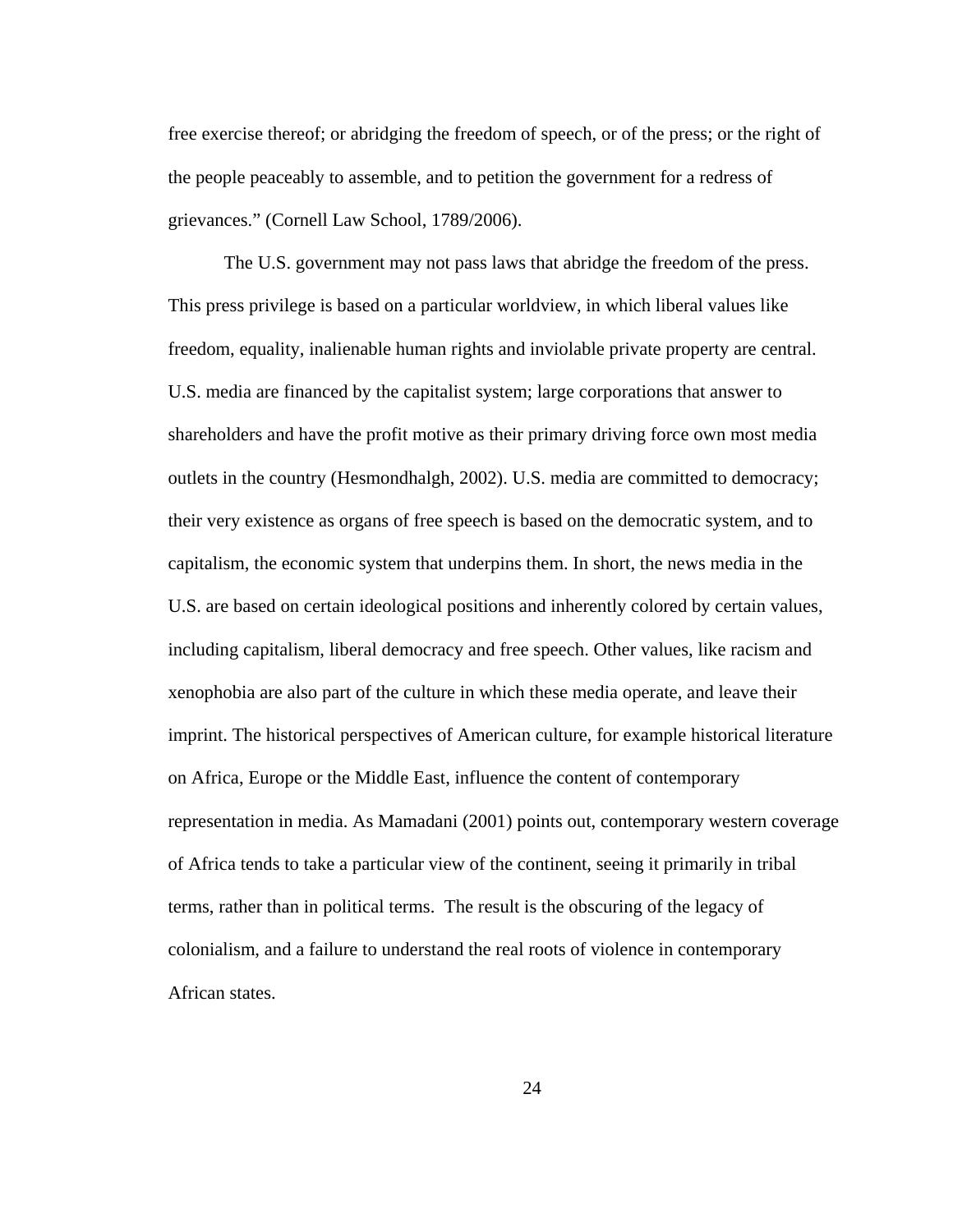In short, U.S. media are culturally and ideologically embedded in the history, values and norms of the U.S. and the legacy of historical representations of the world, and their production of news articles can be described as the creation of cultural products.

Media are one of many institutions of U.S. culture, affecting and in turn affected by all the others, and producing culturally inscribed texts that perform multiple functions. This point about ways of looking at texts was eloquently made by Spivak (1985); she argued that the literature of the nineteenth century should be read as unavoidably imprinted with the streams of thought and cultural practices relating to the imperialism of the era. She calls attention to the role of literature in the production of cultural representations; it should not be possible to read the texts without considering this role. This paper calls attention to the role that the media play in the production of cultural representations. Media texts are cultural products, like novels, and should be read with an awareness of their role in the perpetuation of certain norms, values and stereotypes.

These cultural products, these texts, are encoded with the values, ideas, prejudices, conceptions and discourses of the culture that produces them. They serve, both explicitly and implicitly, to promulgate and affirm the culture that produced them. Noting this, researchers in fields ranging from sociology to women's studies have argued that close analysis of texts can reveal much about the culture that produced them (McKee, 2003). How texts represent other cultures gives insight into the culture that the texts originated in.

Newspaper articles, TV news broadcasts and newsmagazine articles are texts. They are meaning-bearing entities that serve particular functions, and present meaning in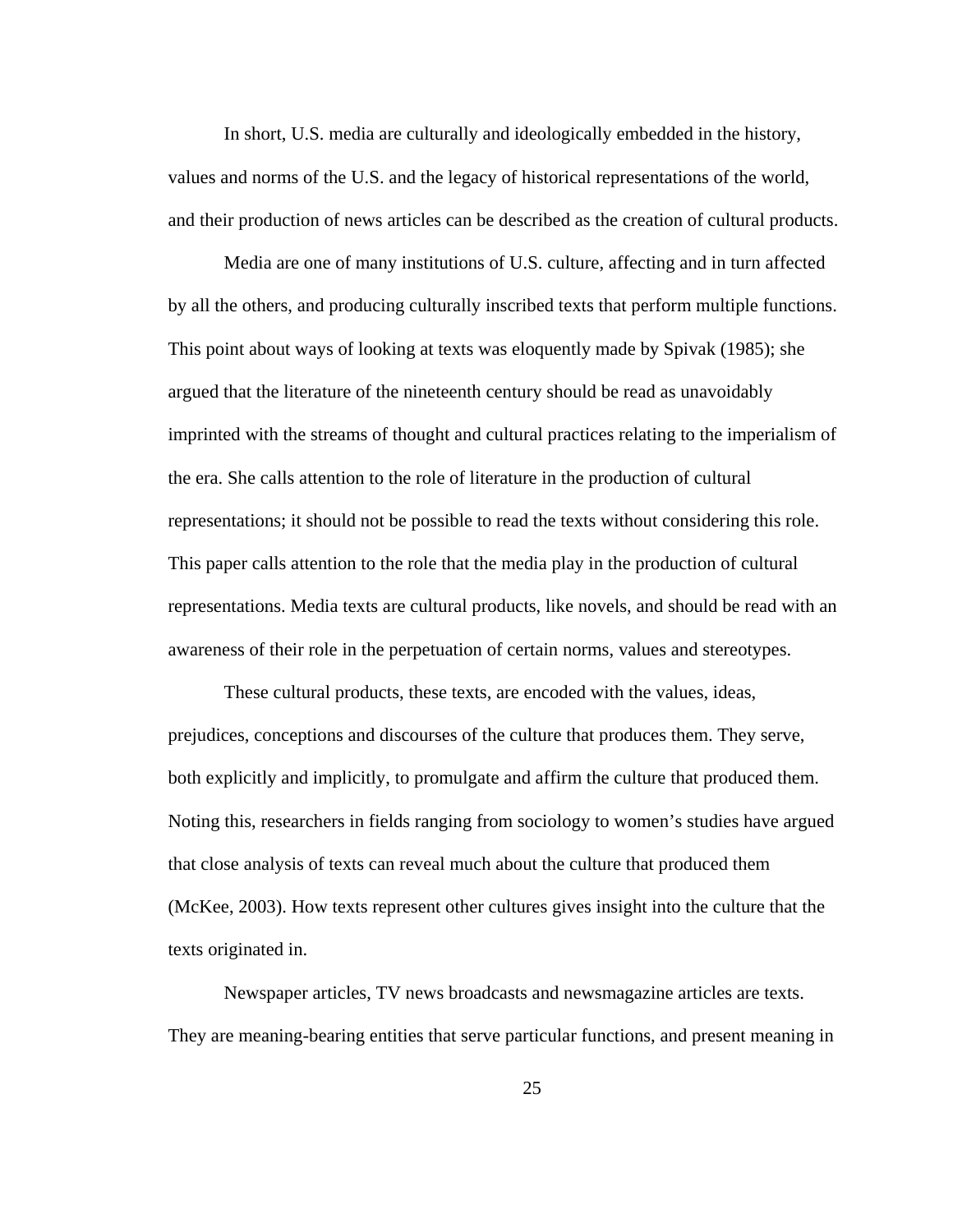certain ways. They are culturally embedded products, produced within the context of a specific political and economic system.

Newspaper articles create their meanings through various linguistic and stylistic devices, ones that are common across newspapers. Framing is a communication theory that describes this process of meaning creation in media texts.

#### (B) Media framing

Framing is a theoretical tradition within mass communication studies that is concerned with how media cover various issues, what they emphasize and omit, what kind of language they use, and what effect these choices have on audiences.

Early work on framing came from disciplines like sociology and psychology. For example, Snow, Rochford, Worden and Benford (1986) describe framing in terms of how social movements used frames to further their causes. Here frames are schemata that organize information and provide structures for interpretation, and are used to make sense of the world and to influence people. By promoting particular frames – for example, framing gun control as an encroachment on personal freedom – social movements unite people and prompt them to take action. This conceptualization imagines the frame as a way of organizing and interpreting information, and infusing it with meaning.

Similarly, Gamson et al. (1992) define the frame as "a central organizing principle that holds together and gives coherence and meaning to a diverse array of symbols."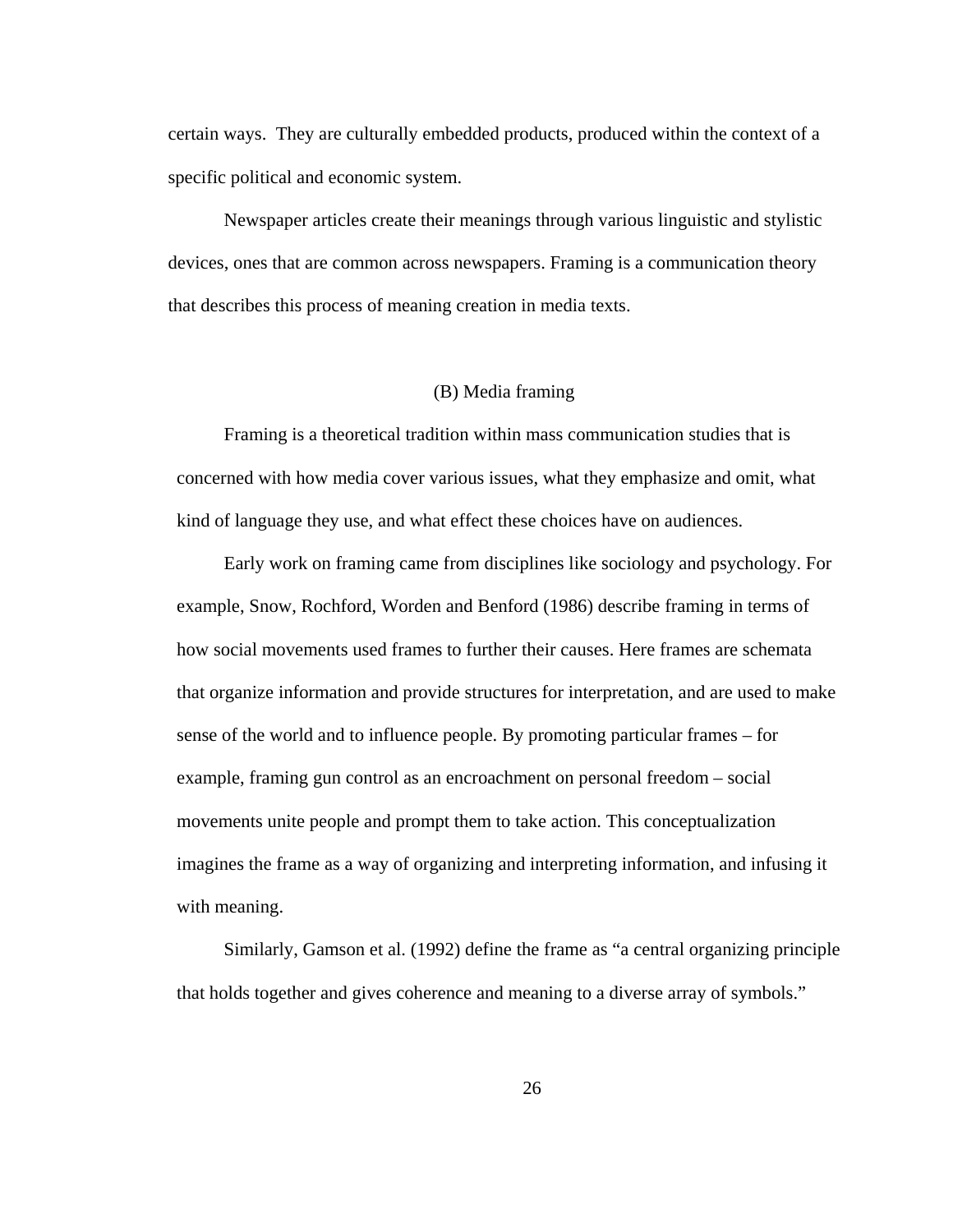This definition likens frames to scaffolding upon which symbols such as words are arranged; frames give these symbols structure and meaning.

This has clear applications in a postcolonial analysis of a text. Using the concept of a frame as tool, a text can be analyzed by describing the frame and interpreting it through a postcolonial lens.

These concepts are, however, both complex and multilayered. Framing and frames are multi-level concepts. They can be categorized and divided in various ways. One of the primary divisions made within framing research is a division between audience and text frames. There is also a distinction made between frames, which reside in audiences or in texts, and framing, which is the process of constructing these frames.

#### (i) Frames

The notion of audience frames locates frames within the minds of individuals; they are "mentally stored clusters of ideas that guide individuals' processing of information" (Entman, 1993, 53). A range of factors, including media, interpersonal relationships and prior beliefs and knowledge influence these internal frames, and individuals use them to make sense of the world. This psychological strain of framing theory, focusing on internal cognitive processes and their interaction with media, can be seen in the work of researchers like Iyengar (1990), Brewer, Graf & Willnat (2003) and Shen (2004). This is what Zhang (2001) calls the psychological conception of frames. From a postcolonial theoretical perspective, these psychological frames can be imagined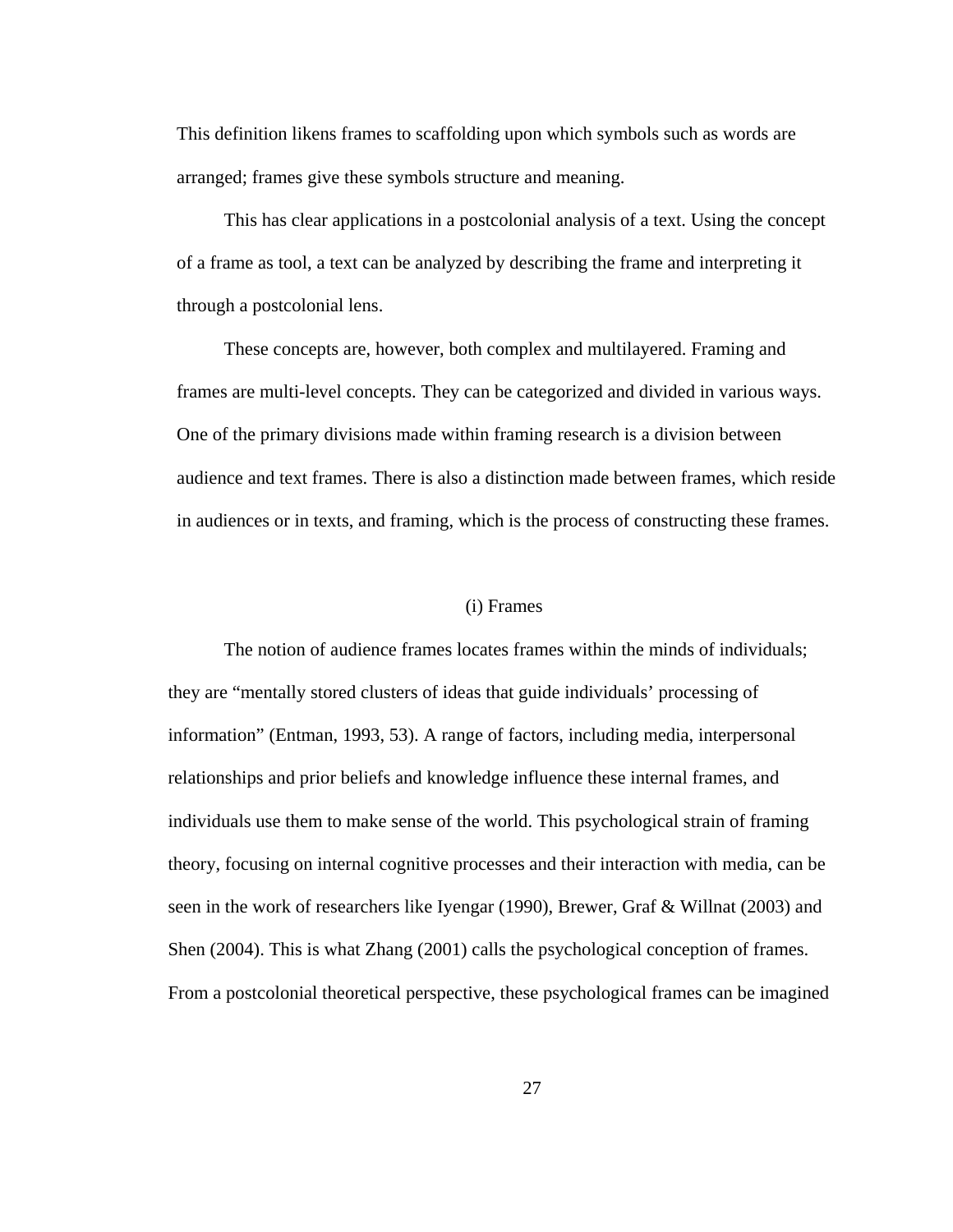as the stored stereotypes and conceptions that people have about themselves and others that enable them to assess and interpret new information and make decisions.

A second set of conceptualizations locates frames in texts. Broadly speaking, this is what Zhang (2001) calls the sociological conceptualization. Zhang (2001, 3) writes "Some researchers conceive of framing as more of a sociological process of news production, focusing on the interpretative and rhetorical processes of news media discourse." Snow et al. (1986), cited above, illustrate an early sociological conception of framing. For Snow et al. (1986) frames are the result of social processes; events acquire a certain interpretation that enables groups of people to share the meaning of those events. Entman (1993) locates frames within texts; he writes, "the text contains frames" (Entman, 1993, 52). Frames provide sense and give coherence to symbolic information in texts, not just in peoples' heads.

This is precisely the way that postcolonial theory conceptualizes texts, as socially constructed sites of meaning, conveying particular culturally resonant themes and ideas that reflect particular worldviews. A frame, in this conception, is the subject matter of postcolonial criticism, the organized contents of the text.

These frames within texts are formed out of a variety of influences from sources, news processes, journalistic norms and so on; they are sociological in nature, just as news production itself can be imagined as a sociological process.

Scheufele (1999) describes the division between mental frames and textual frames as being a distinction between media frames and individual frames, and argues that it is a fundamental distinction that must be made when operationalizing frames. For Zhang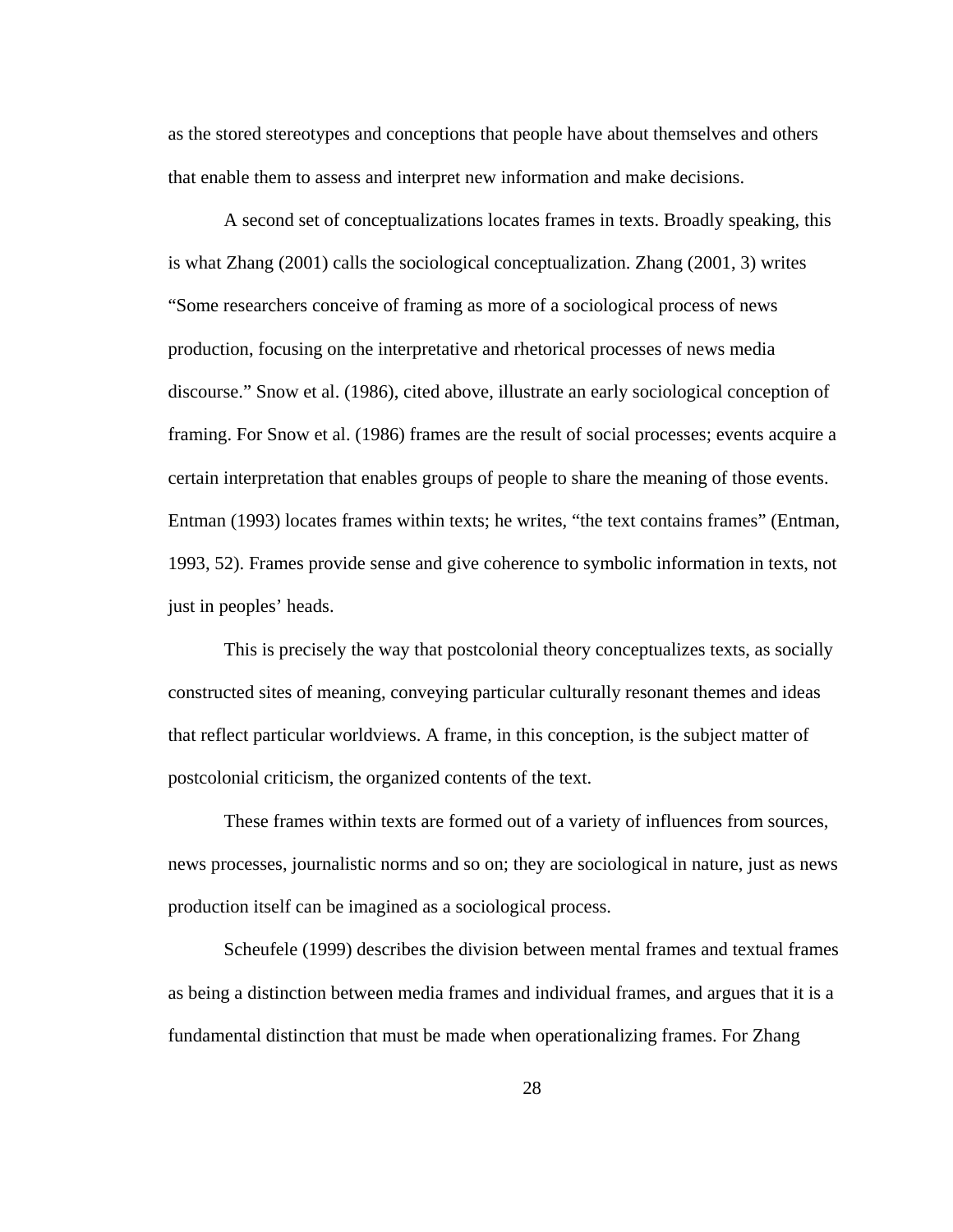(2001), the difference between the two is largely related to the level of analysis. He argues that at the microlevel, the level of the individual, frames should be conceptualized as a psychological phenomenon whereby people make sense of the world. At the macrosocial level, the level of media texts, frames should be conceptualized in more sociological terms.

Clearly, by studying frames in news texts, specifically the framing of two instances of genocide in U.S. newspapers, this study is concerned with text or media frames.

#### (ii) The process of framing

Scheufele (2000) provides a model of the process of framing. There are three steps in this process: frame building, frame setting, and individual-level effects of framing (Scheufele, 2000). Frame building refers to the process of creating media frames. Specifically it is concerned with the various influences on journalists, such as their values, and with the role-players, such as lobby groups and politicians who participate in the frame building process. Frame setting is the actual encoding and explicating of frames, the point at which the textual frame takes final shape. This media frame then has effects on the audience exposed to it, the individual-level framing effects. At this level the role of audience frames becomes a research issue.

From a postcolonial theoretical perspective, the process of framing is one that is marked by power inequalities, values and cultural beliefs. This contested and dynamic process results in the texts that will be the subject matter of this study. However, this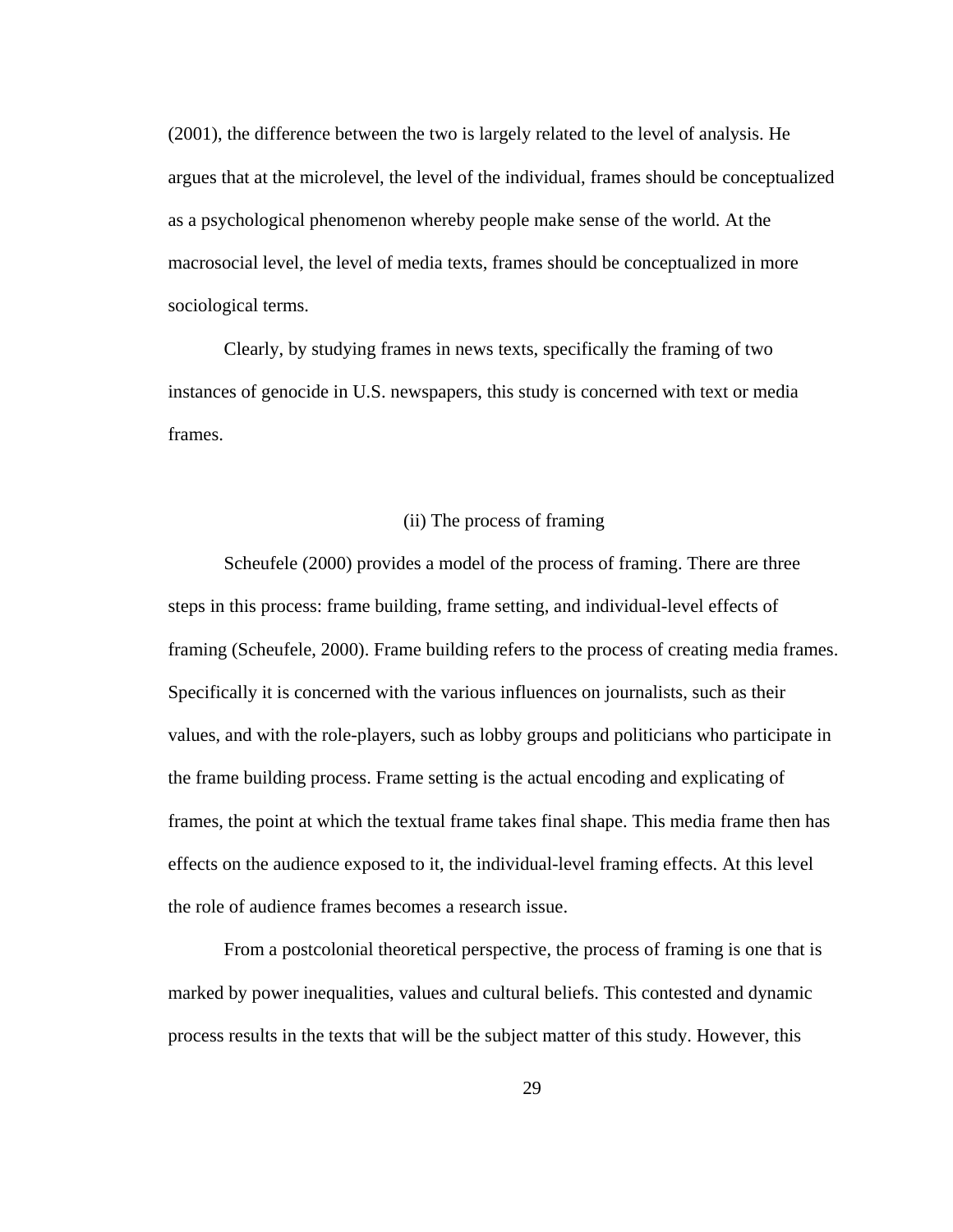study will not examine the framing process, but will simply attempt to study frames as they appear frozen in texts.

### (iii) Operationalizing framing concepts

Having thus conceptually defined frames and framing, it is necessary to operationalize the concepts involved. The key issue here is to concretely describe what the study will be examining.

Entman (1991) suggests that frames, at the level of news texts, consist of particular keywords, metaphors, concepts, symbols and visual imagery. Although Entman doesn't work within a postcolonial paradigm, the elements he describes as composing frames are the very subject matter of postcolonial criticism, the elements that work within the text to create particular interpretations and culturally resonant themes. This study will attempt to identify these elements, metaphors, symbols and so on, and use them to describe the frames present in the selected texts.

Entman (1993: 53) writes "To frame is to select some aspects of perceived reality and make them more salient in a communicating text, in such a way as to promote a particular problem definition, causal interpretation, moral evaluation, and/or treatment recommendations for the item described." Here Entman is defining some of the aspects of the text that combine to create a particular frame in a news article.

These aspects are, first, problem definition, which identifies the problem, conflict or controversy under consideration; second, causal interpretation, which suggests the causes underlying the problem; third, moral evaluation, which suggests to the reader how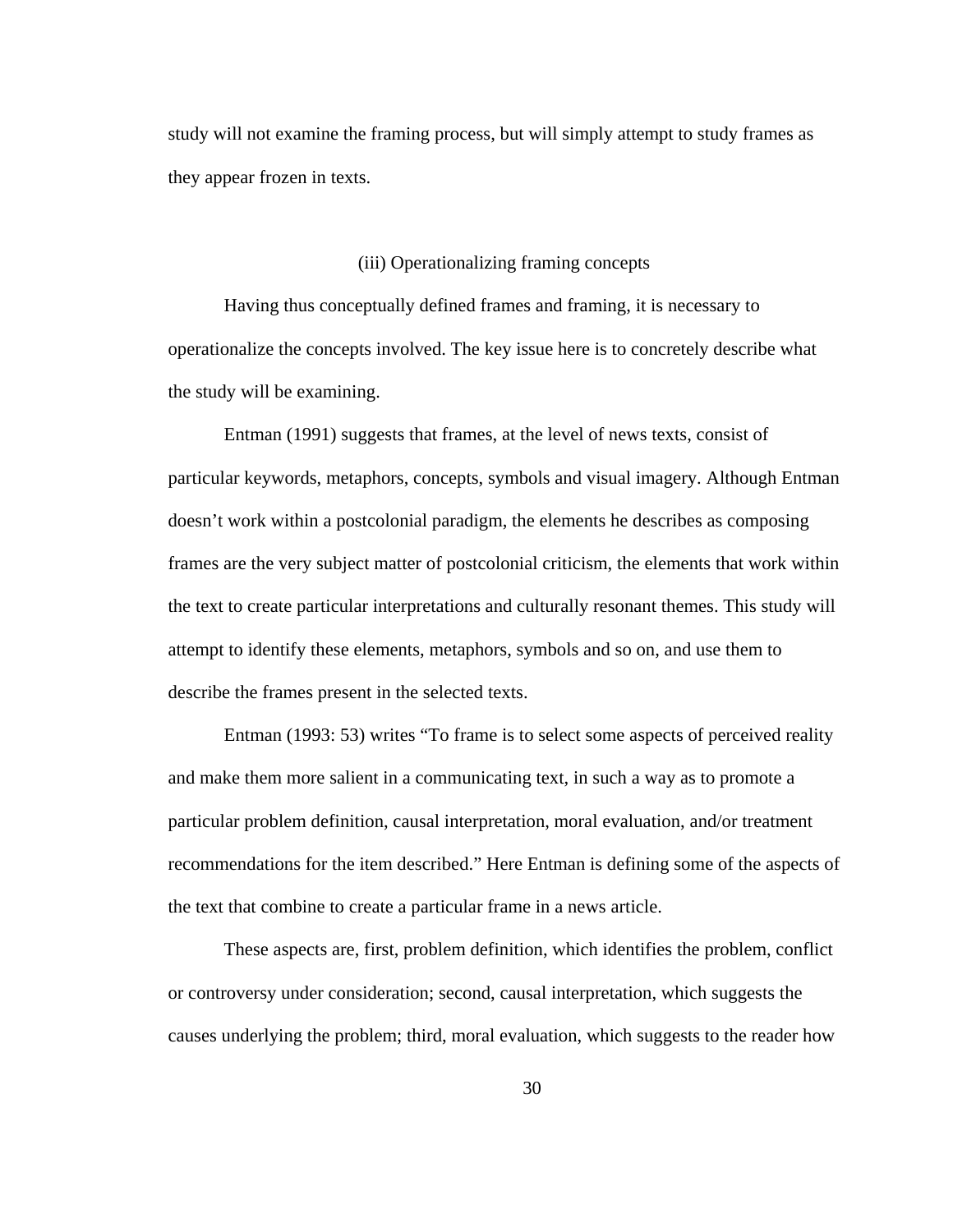the event should be morally categorized; and finally, treatment recommendation, which concerns the course of action suggested, either implicitly or explicitly, to remedy the problem. By identifying how these factors unfold in a particular news report, together with the elements noted earlier, it is possible to provide a rich description of that text's frame. These tools will be used by this study to describe the frames used in representing the Rwandan and Sudanese genocides in media texts.

The following section of the paper will describe some of the expectations the study has about the likely contents of the media texts that will be examined. This will be followed by a discussion of the specific methods that will be employed.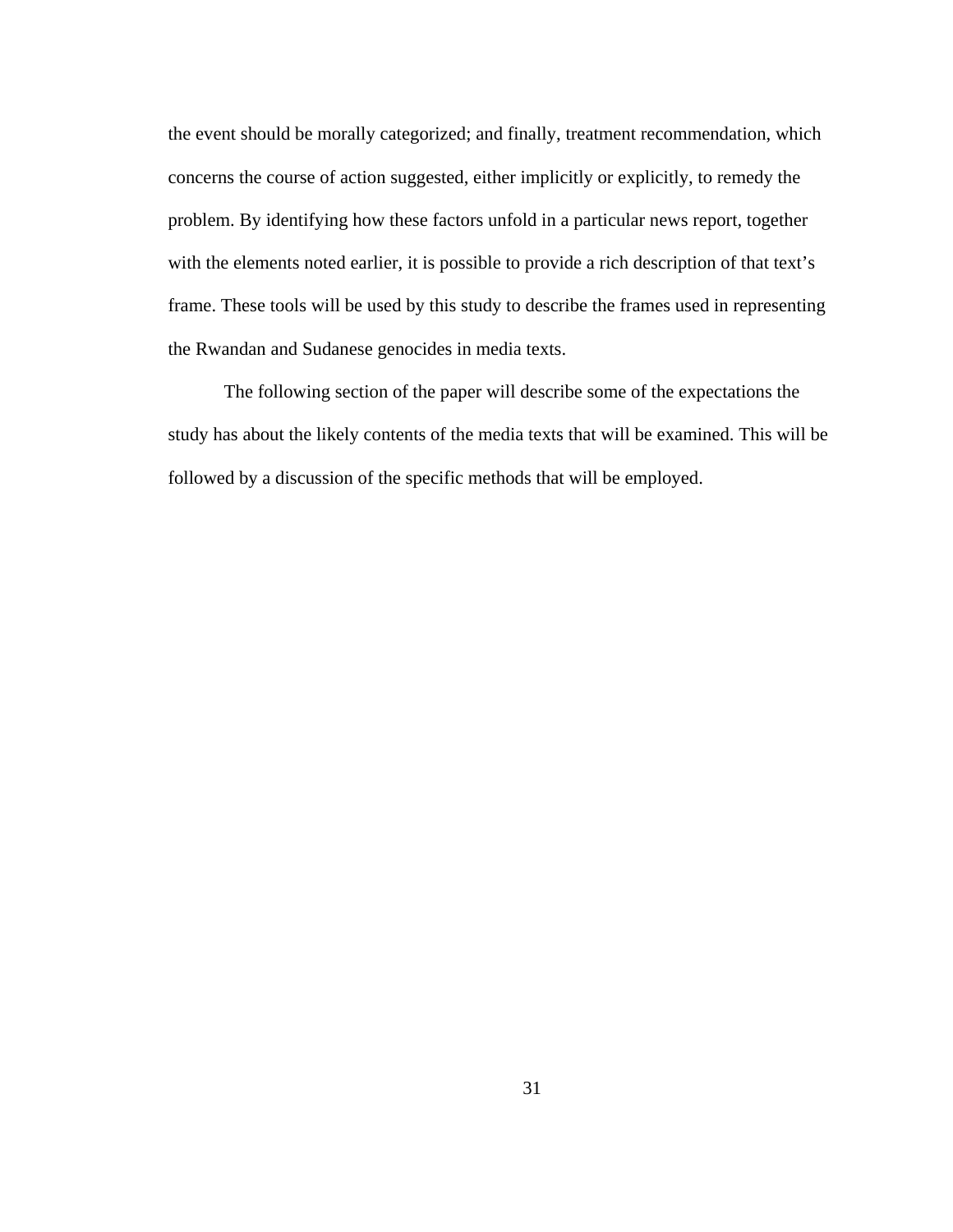# CHAPTER 4: INFLUENCES ON THE FRAMES: LOCATION, GENDER, AND TIME

With the set of theoretical tools provided by framing and postcolonial theory, it is now possible to begin outlining what it is anticipated will be found in this study. As noted above, no single study can hope to analyze all aspects of newspapers' coverage of genocide in Rwanda and Sudan. This study confines itself to examining certain aspects of the coverage, as will be detailed below. The aspects selected for in-depth examination are based in the similarities and differences between the two instances of genocide considered here.

# (A) Comparing Rwanda and Sudan

Both Rwanda and Sudan are geographically located in Africa. This means they are located on a continent that is often ignored in the mainstream U.S. media; and, when covered, is portrayed as a place of darkness, primitivism and tribalism (Crawford, 1996; Hawk, 2002). It is a continent that has suffered greatly under colonialism, and has struggled to free itself of the colonial legacy (Mamdani, 1996). Furthermore, it is a continent that is frequently represented in apolitical terms, with an emphasis on supposed ancient tribal hatred rather than modern political issues (Mamdani, 2001).

In addition, Rwanda and Sudan are politically and economically peripheral countries. The GDP of Sudan (at purchasing power parity) is \$85.89 billion, just 0.7% of the GDP of the USA (\$12.31 trillion), while the GDP of Rwanda, at \$12.54 billion, is just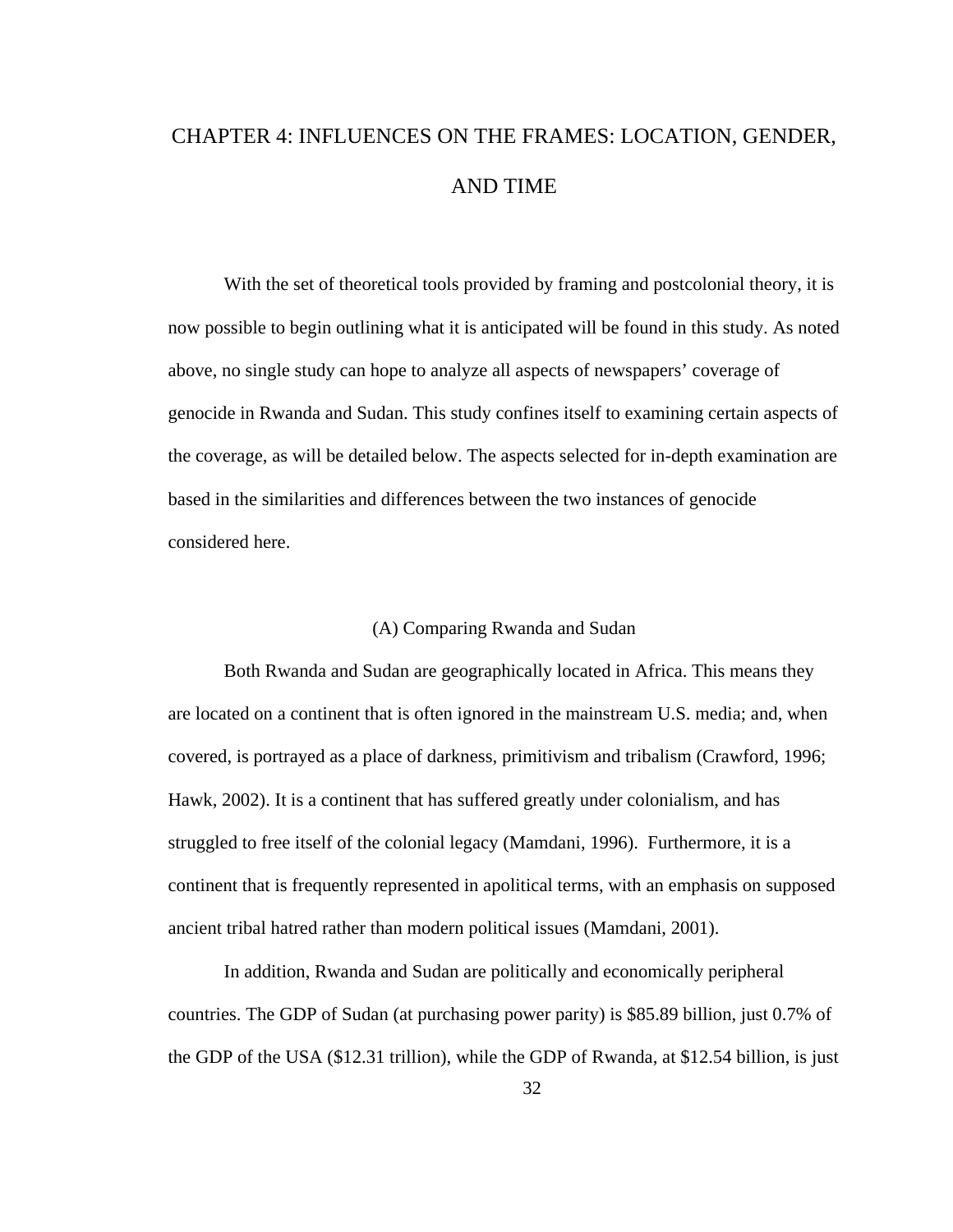0.1% (CIA World Factbook, 2005). Although Sudan, with oil reserves and a history of supporting terrorism, is a politically slightly more important nation than Rwanda, both are peripheral.

A key difference, however, is that the Rwandan genocide took place in 1994, just one year after U.S. troops stationed in Somalia were ignominiously withdrawn, causing a reevaluation of U.S. policy on intervention (Meredith, 2005). The current Sudanese crisis, while having its roots in much older conflicts, is generally agreed to have started in 2003, two years after the attacks on New York that brought down the World Trade Center towers and the same year that the U.S. invaded Iraq. These two events have had a significant impact on U.S. media; they have demanded a lot of media attention and resources, and they have had a significant impact on U.S. foreign policy, absorbing a lot of military resources, money, time and political capital.

Clearly, while both countries are geographically located on the same continent, the genocides took place in very different temporal locations. This study aims to uncover the differences, if any, in the framing of the genocides that the changed global environment influenced.

Furthermore, there is an important gender consideration when comparing these two genocides. While a significant portion of the coverage of Sudan is expected to focus on female victims, and particularly on sexual violence, the coverage of Rwanda is expected to seldom mention rape. This study will explore the different positions assigned to female and male victims by the media, and the way in which gender norms and issues play out in the texts. Further, it will theorize on the reasons for these differences.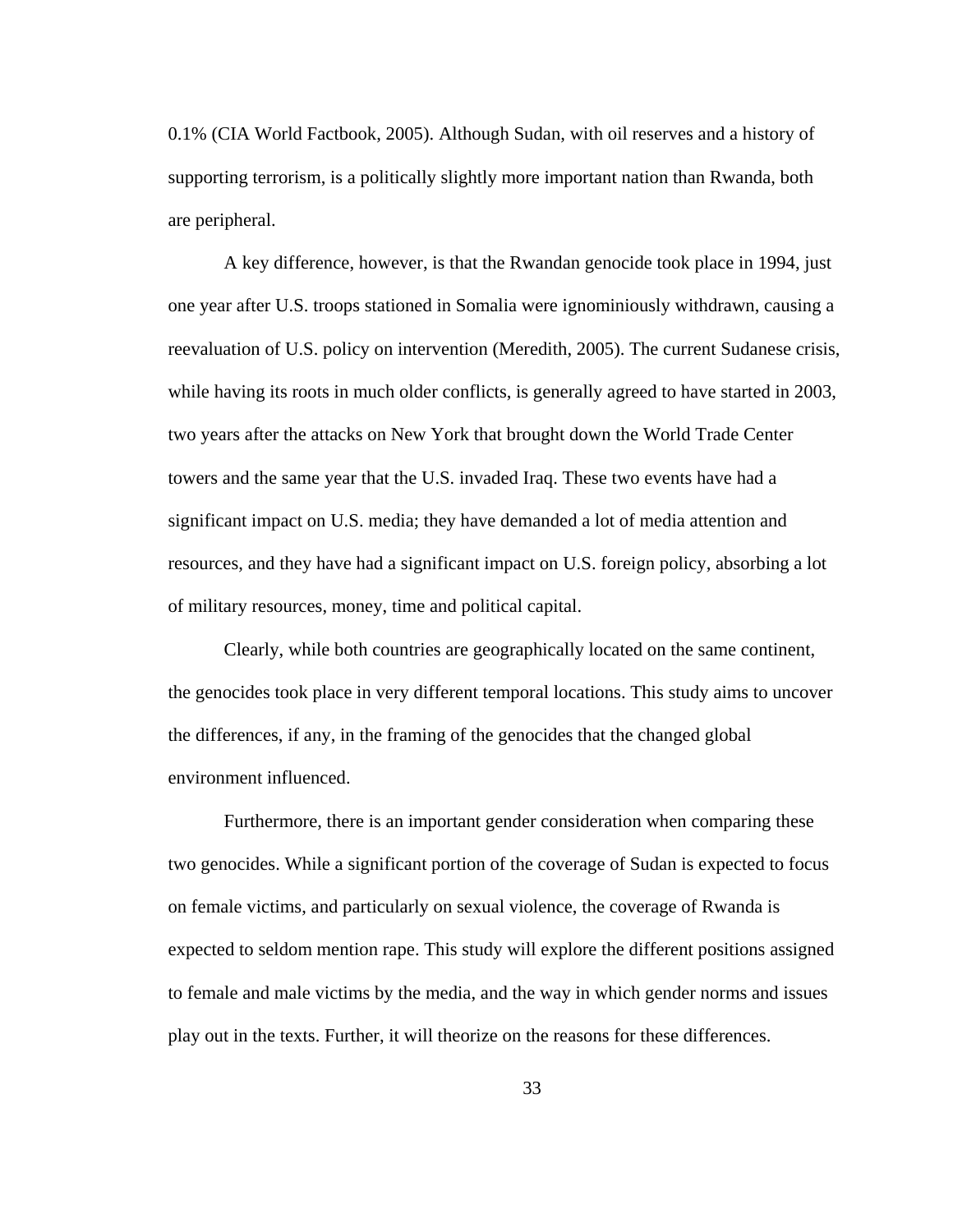Thus there are three factors to consider here, namely politico-economic and geographic location, temporal location and gender.

### (B) Location: Africa at the periphery in the world system

It is a well-established fact that U.S. media coverage of international news is fragmentary, and that coverage of developing countries in particular is incomplete and prone to emphasize violence, conflict and crisis (Weaver & Wilhoit, 1981; Weaver & Wilhoit, 1983). According to Chang, Shoemaker & Brendlinger (1987), the presence of conflict is one of the key characteristics that make an event newsworthy in the eyes of U.S. media. Given this emphasis on conflict, genocides are a natural candidate for foreign news coverage. However, Chang, Shoemaker & Brendlinger (1987) show that the perceived significance of a country influences how much coverage it will receive. Countries with strong economic, political and cultural links to the U.S. are more likely to be covered by U.S. media (Chang, Shoemaker & Brendlinger, 1987).

As discussed earlier, one of ways of conceptualizing the neocolonial world is in terms of a powerful center made of dominant western countries, above all the U.S.A., and a periphery of poorer, weaker developing nations (Ashcroft, Griffiths and Tiffin, 1998; Thieme, 2003). The model can be imagined as analogous to the Solar System, with a powerful core, and various peripheral nations, some closer and some further to the powerful center. There are various factors that influence a country's location on the periphery, including its geographic location, its political history and position and its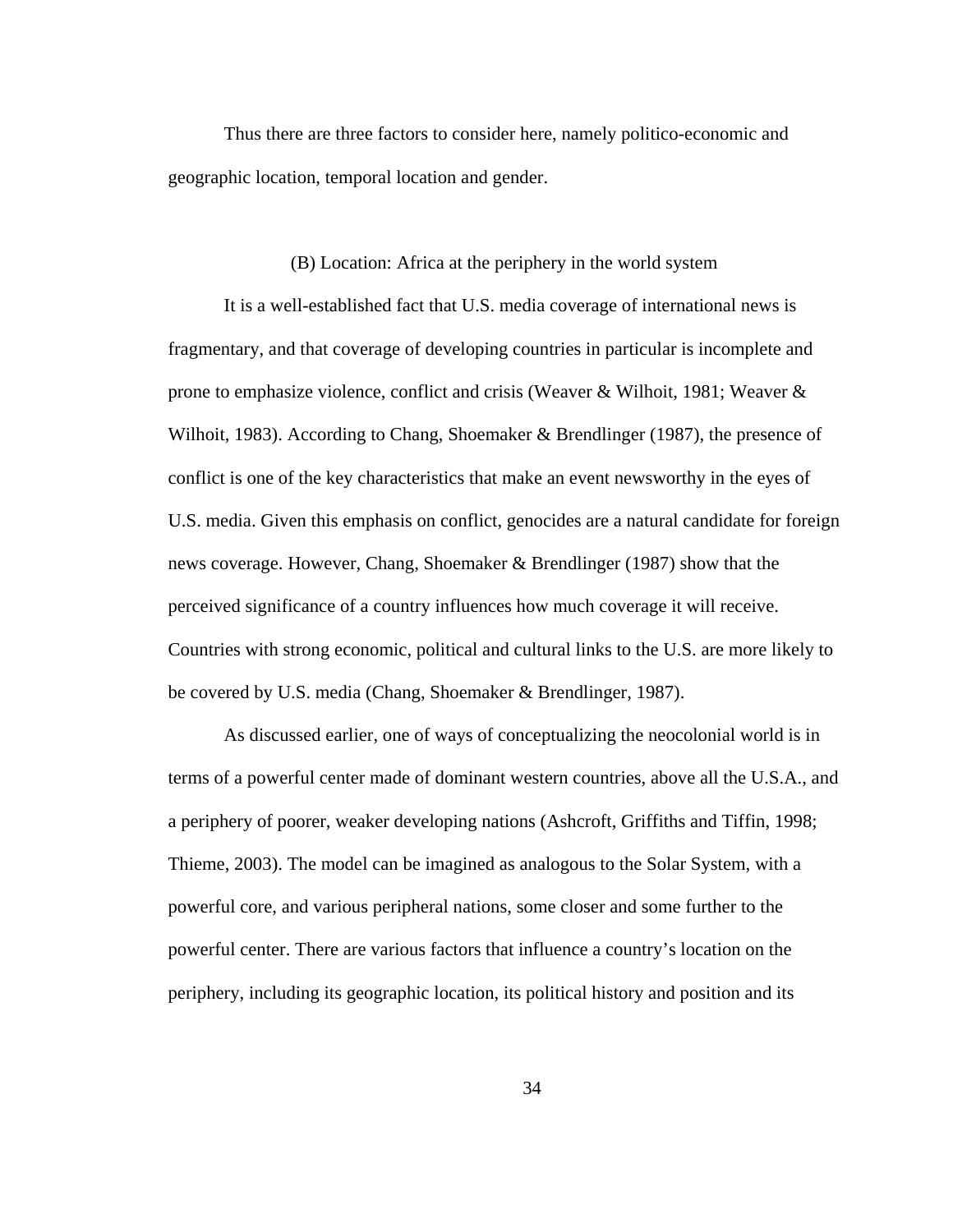economic status. The closer a country is, economically, politically, culturally and geographically, to powerful countries, the closer it is to the powerful center.

Many academics have argued that US news coverage of foreign affairs is influenced by the proximity – physical, cultural or economic – of the foreign nation in question (Charles, Shore & Todd, 1979; Swain, 2003; Beaudoin & Thorson, 2001). Essentially, it is argued that the amount of coverage and the proportion of sympathetic coverage are related to the proximity of the foreign nation being covered to the U.S. In other words, a country like the United Kingdom, which is culturally, politically and economically very close to the U.S. receives more and favorable coverage, compared to a country like Madagascar, which is economically, culturally and geographically remote from the U.S. Former colonies in Africa, like Rwanda and Sudan, are relatively unimportant on the geopolitical stage; they are poor and are culturally peripheral. In the postcolonial world their importance declined as European powers abandoned the continent, and today Africa is scantily covered in the western press.

Given that Sudan and Rwanda are both in Africa, are both economically unimportant and politically marginal, it is hypothesized that they will receive limited coverage. However, after the Rwanda genocide, the media engaged in much self-criticism (Kuperman, 2000; Dowden, 2004; Melvern, 2006). These critiques focused on how U.S. media covered Africa and African events, and found the media sorely lacking. Particularly, journalists were exhorted to cover Africa more fairly and prominently. It is thus anticipated that, since press failures in Rwanda were widely discussed within the profession, the Sudanese genocide will be covered more prominently than the Rwandan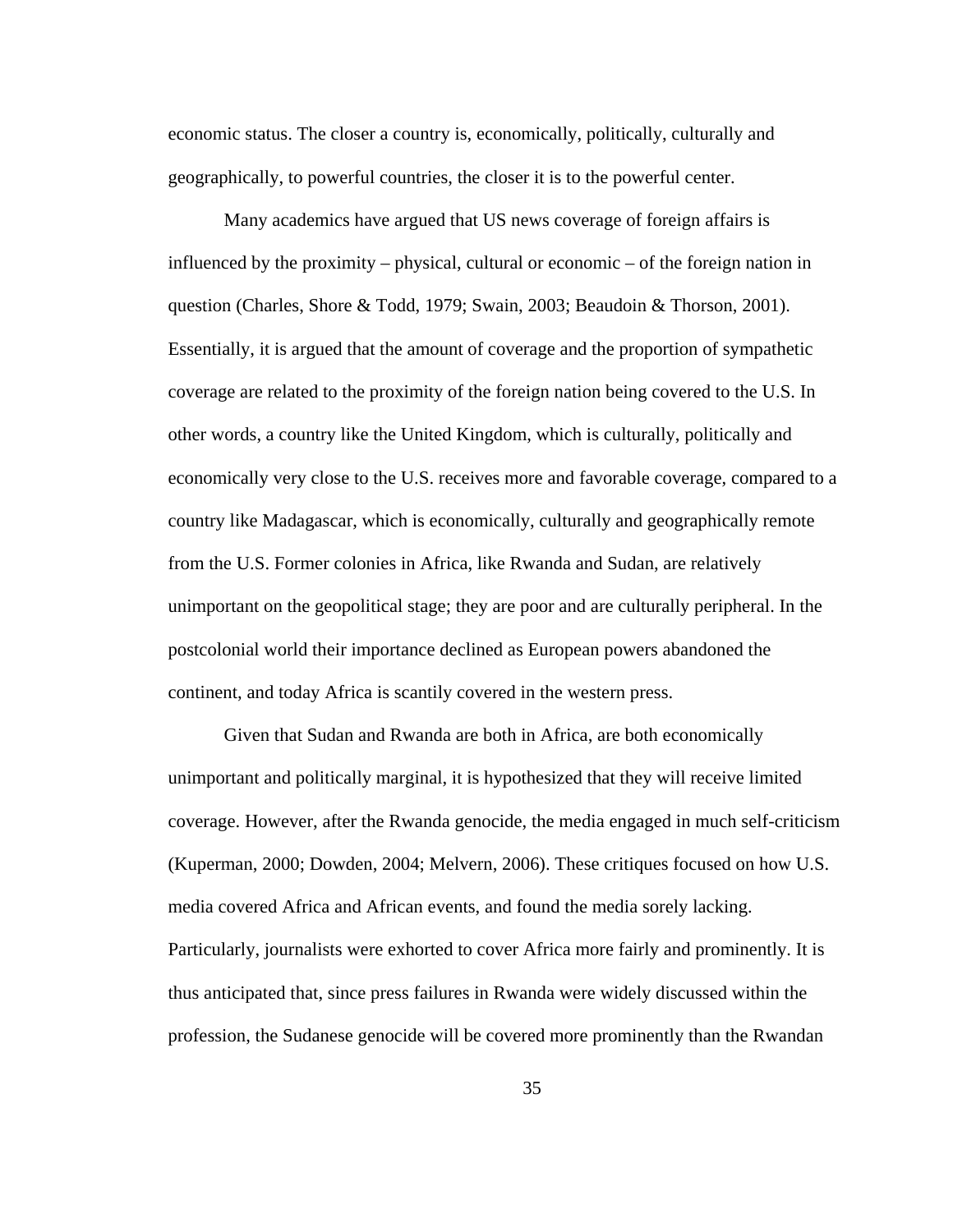genocide. By prominence, this study means the number of articles; it is expected that the genocide in Sudan will be covered more often than the genocide in Rwanda

Peripheral location affects more than just the amount of coverage an event or issue receives, it also influences the natures of the coverage. As Robison (2004) pointed out in her examination of the British media's coverage of Bosnia during the genocide, Bosnia was often framed as "the heart of Europe" and Bosnians as "just like us". The victims' location in Europe made them sympathetic; their proximity to the centers of global power influenced how they were framed.

Coverage of Africa, conversely, has historically been negative and prejudiced (Myers, Klak and Koehl, 1996). With its unenviable reputation as the Dark Continent, as imagined by Conrad (1902/1999), Africa has been plagued with a bad reputation in the U.S. press. In their comparison of the coverage of Rwanda's genocide with Bosnia's, Myers *et al.* (1996) note that the African instance was more often described in terms of savagery and tribalism. Crawford (1996) and Hawk (2002) likewise found that coverage of Africa was often highly negative, and tended to show Africa as a place of darkness, primitivism and underdevelopment. It is therefore expected in this study that the coverage will be negative, focusing on themes and metaphors of primitivism, darkness and underdevelopment.

Furthermore, as suggested by Mamdani (2001), it is anticipated that coverage of the genocides will de-emphasize the political nature of the violence, instead framing it in terms of ancient hatreds or primitive tribalism.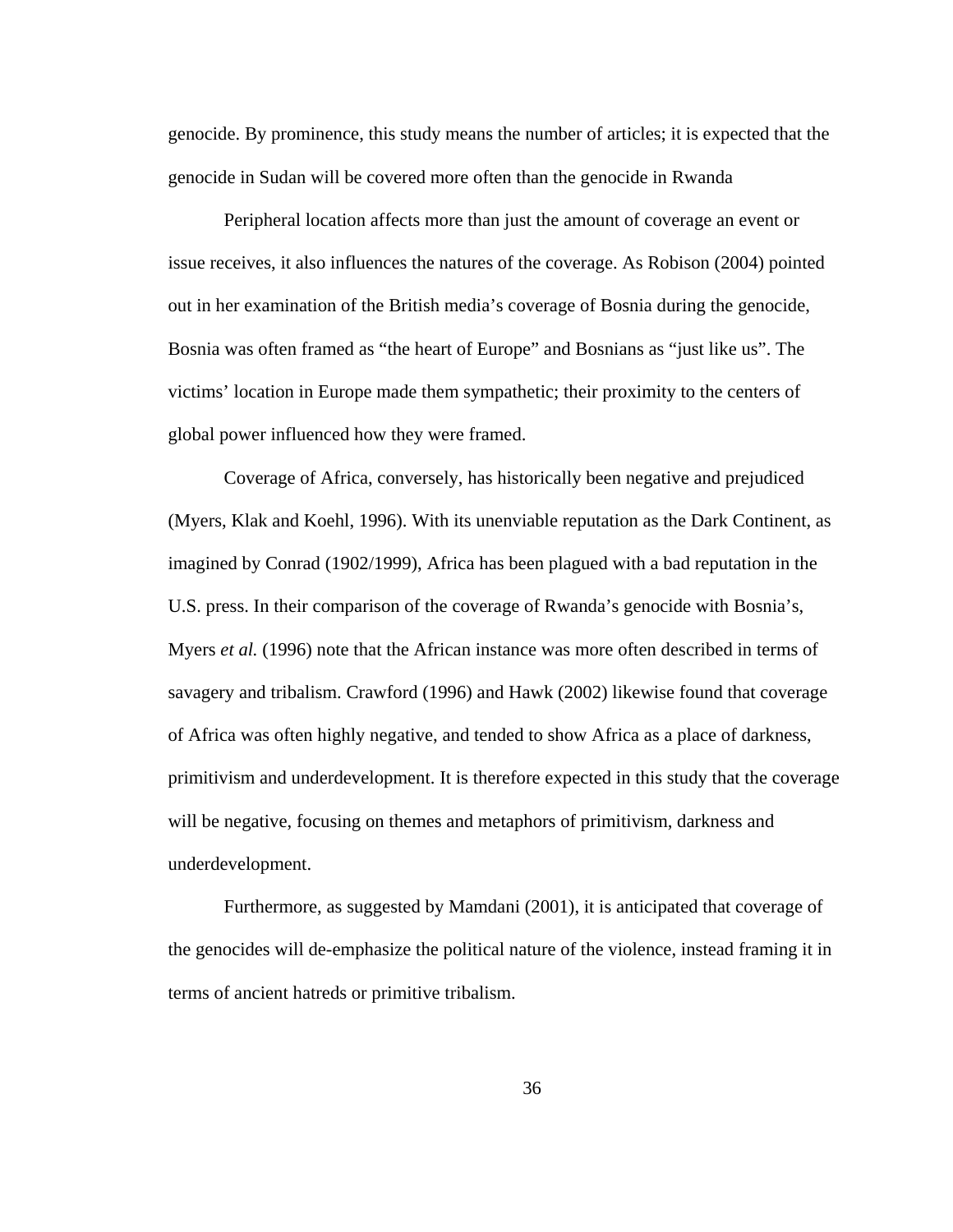#### (C) Temporal location: the worst of times

As noted, events in Rwanda took place in a very different context to events in Sudan. In the 1990s, the Cold War was over, and America was beginning to test its ability to deploy its military on humanitarian missions (Meredith, 2005). However, events in Somalia dramatically changed America's stance on humanitarian intervention. Following the 1993 incident known as "Black Hawk Down", in which American troops were attacked and killed by lightly armed Somali civilians, then-President Bill Clinton reassessed America's intervention policies, and implemented new guidelines. The new guidelines laid out strict terms under which American intervention would be considered. Thus, when events in Rwanda began to unfold, the U.S. was unwilling to commit troops or resources (Meredith, 2005). It can therefore be anticipated that the coverage of events in Rwanda will de-emphasize the possibility of military intervention, with explicit reference to events in Somalia.

Between 1994 and the start of the Sudanese genocide in late 2003, many significant global events occurred. Among the most important were the terror attacks of September 11, 2001, in which two hijacked airplanes were flown into the World Trade Center twin towers in New York City and the subsequent War on Terror, fought primarily in Afghanistan and Iraq. The events of September 11 and the wars in Iraq and Afghanistan have had profound effect on U.S. foreign policy, and U.S. media.

Immediately following the events of 2001, journalists criticized themselves for neglecting foreign affairs coverage in the 1990s and noted that the terror attacks had increased Americans' appetites for foreign news (Ginsberg, 2002; Parks, 2002). There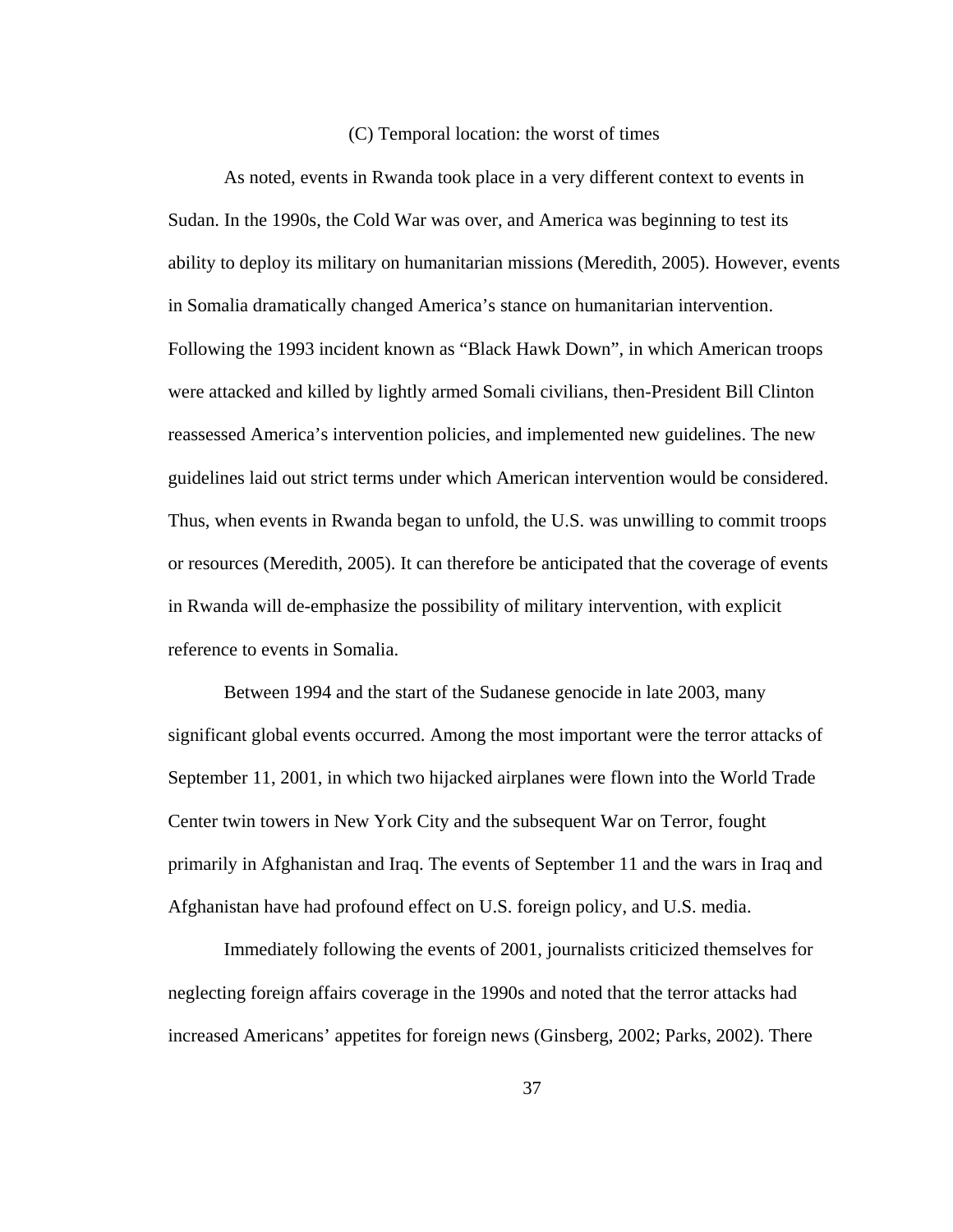were high hopes that foreign affairs coverage would improve in the new decade, and it is therefore anticipated that the coverage of Sudan will be more thorough and prominent.

However, the effects of 9/11 and the War on Terror on U.S. foreign policy must also be considered. Kurth (2006) argues that the war in Iraq has undermined America's ability to respond to humanitarian crises; he also notes that the U.S. has never shown much interest in directly intervening in African conflicts. Given this historical reluctance to be involved in African disasters, and the limits the Iraq war has placed on U.S. military capacity, it is unlikely that the U.S. will intervene directly in Sudan. Just as failure in Somalia discouraged American intervention in humanitarian crises in the 1990s, it is likely that the resource-heavy War on Terror will discourage American intervention in crises today. It is a well-established fact that the government has a profound influence on the nature, content and focus of foreign news coverage in the U.S. press (Entman, 2003; Callaghan & Schnell, 2001; Merskin, 2004).

Therefore it is expected that the solution aspect of the framing of both the Sudanese and Rwandan genocides will de-emphasize military intervention, in keeping with American foreign policy.

## (D) Gender: suffering women and vulnerable children

Feminist scholars have long argued that gender is much more than simple biological sex; it includes a host of qualities, values and stereotypes (Chancer & Watkins, 2006). Women are imagined as caring, gentle, submissive, and quiet, men as aggressive,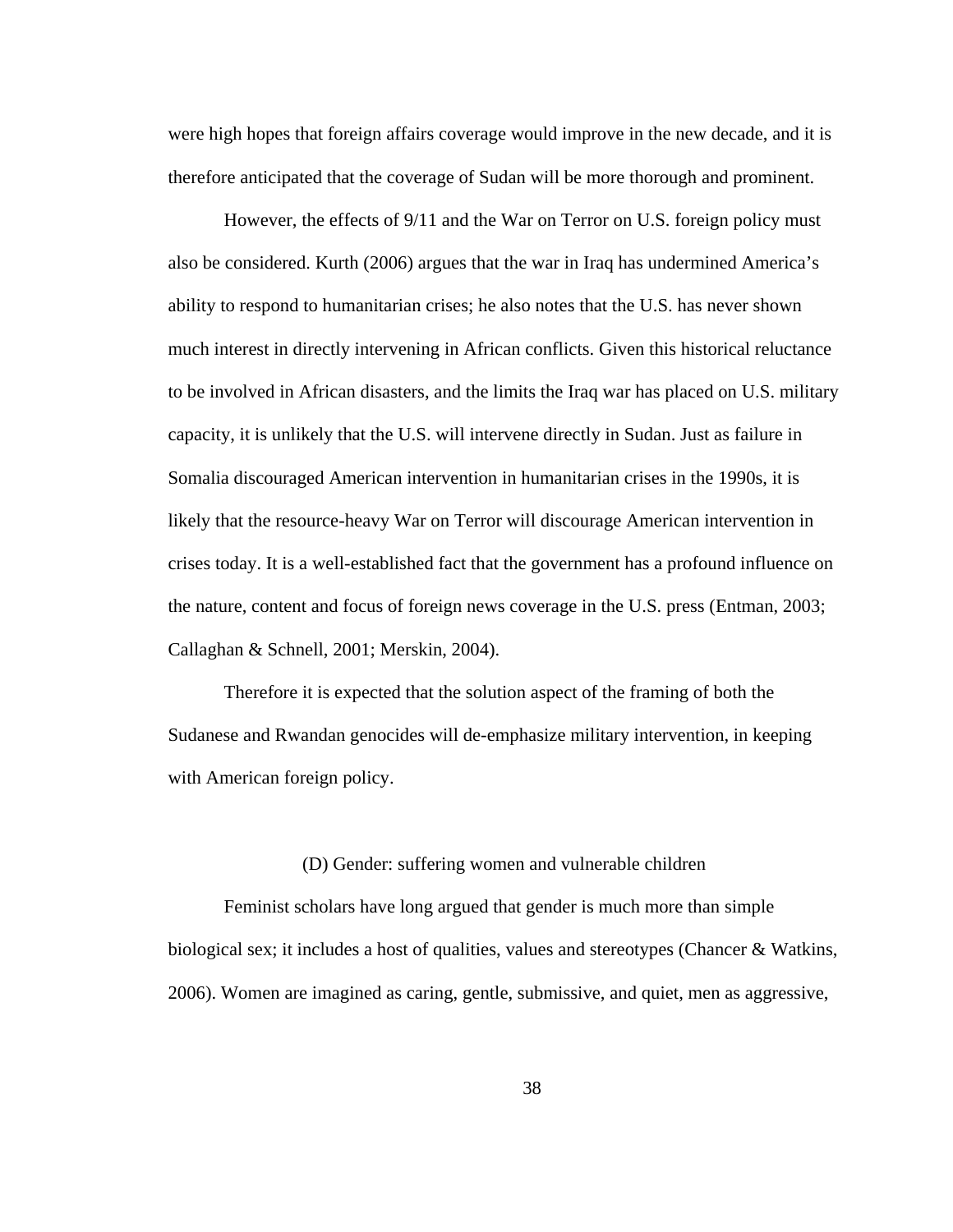loud, dominant and unemotional (Chancer & Watkins, 2006). These stereotyped gender concepts are visible throughout U.S. cultural products and U.S. society.

As outlined by Tanesini (1999), there are a variety of stereotypical ways that women are represented and imagined in texts. Women are frequently pictured as weak, submissive, victimized, fearful and so on (Spivak, 1985; Swain, 2003). Representations of women, particularly non-white women, are also frequently sexualized (Carby, 1985).

In the case of genocide, there has been a focus on what has been termed 'genocidal rape' (Russell-Brown, 2003), and thus a focus on the female victims of the campaign and on sexual violence.

Genocidal rape is a relatively recent addition to the lexicon of international law. As seen in the introduction, it is not included in the UN's definition of genocide. However, legal scholars and activists have successfully argued that rape can be considered 'causing serious bodily or mental harm' to a victim (Russell-Brown, 2003), and constitutes a distinct crime against humanity, that is, usually, humanity embodied in women. Genocidal rape is thus rape committed against someone as both a woman and as a member of the target group in a genocidal campaign. Rape in the context of genocidal campaigns has been redefined as a unique category of crime, not simply an extension of torture, but as a distinct type of abuse (Bergoffen, 2006).

Genocidal rape caught the imagination of the media with the reports of Bosnian rape camps, where women were detained and repeatedly raped as part of an explicit campaign to use rape as a tool of genocide (Koo, 2002; Nikolic-Ristanovic, 2002). Much of the media coverage of events in Bosnia focused on the rape camps, and the victimhood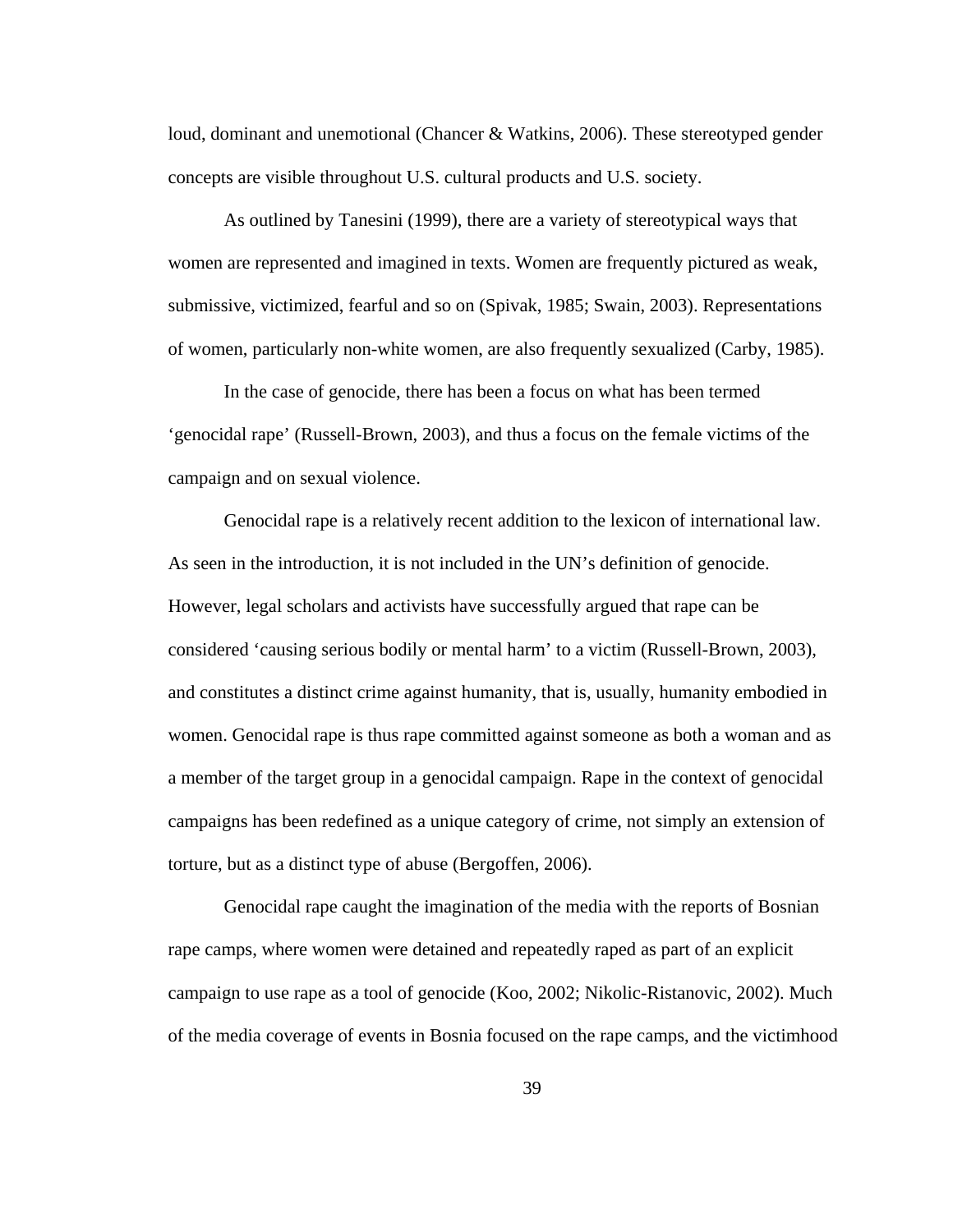of Bosnian Muslim women. So widespread was the coverage of Bosnian rape camp victims that Nikolic-Ristanovic (2002) talks about the media's creation, through its coverage, of a Rape Victim Identity for Bosnian Muslim women.

A similar phenomenon can be perceived in the coverage of unfolding events in Sudan. A report released by Médecins Sans Frontières (2005), for example, emphasizes sexual violence against women above the many other horrors – starvation, murder and beatings – facing the people of western Sudan. The *New York Times* features articles like "Sudan's Department of Gang Rape" (Kristof, November 22, 2005), "A Policy Of Rape" (Kristof, June 5, 2005) and "Amnesty Says Sudan Militias Use Rape As Weapon" (Lacey, July 19, 2004). The *Washington Post* publishes stories entitled "For Darfur Women, Survival Means Leaving Camp, Risking Rape" (Timberg, 2006) and "'We Want to Make a Light Baby'; Arab Militiamen in Sudan Said to Use Rape as Weapon of Ethnic Cleansing" (Wax, 2004). This emphasis on the sexual victimization of Sudanese women is not unproblematic.

Nikolic-Ristanovic (2002) criticizes the emphasis on rape, noting that women (and men) suffer in many ways during warfare, and the focus on rape obscures this. Indeed, in many instances, adult civilian men are murdered at a much higher rate than any other group, and often make up the most significant portion of the dead in genocidal campaigns (Carpenter, 2002). Why, then, is there such a focus on female genocide victims, and particularly on their sexual violation? Why is genocidal rape so extensively covered?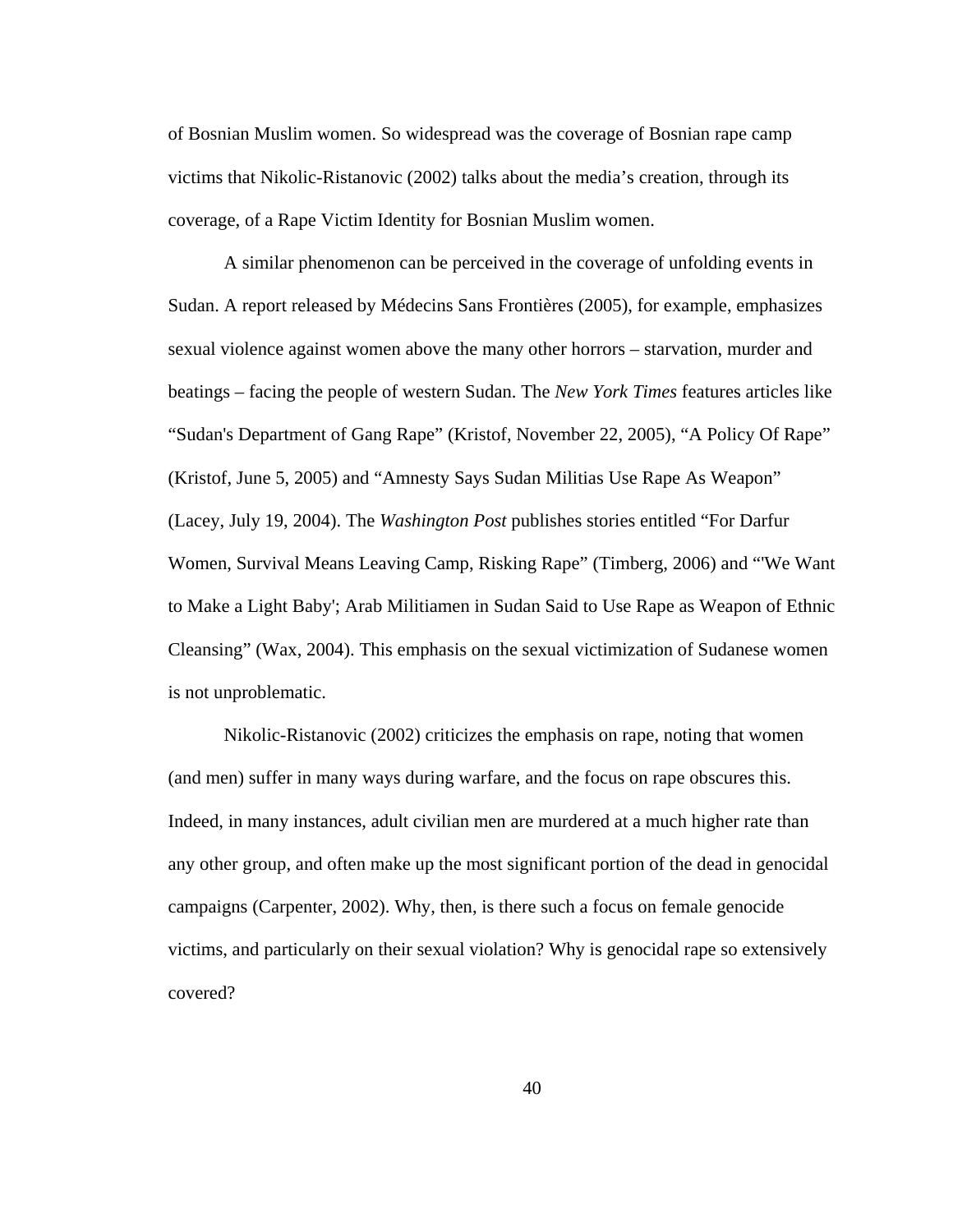One suggestion of why women are particularly prominent as victims of genocidal violence in the news comes from Carpenter (2005), who suggests that framing women as victims in need of protection is a strategic move on the part of international lobby groups. She argues that traditional gender norms of women as 'vulnerable' and as 'the weaker sex' make it easier for audiences to accept women as innocent victims, rather than men (Carpenter, 2005). In an effort to generate support for relief operations and perhaps military interventions, international organizations and elites emphasize the effect of violence on 'innocent women and children' because they believe that those they seek to influence will find such victims more sympathetic than draft-age males. Carpenter (2005) asserts that this tendency is undesirable for two reasons. First, it promotes the identification of womanhood with victimhood and furthers traditional gender stereotyping that portrays women as lacking agency; second, it obscures the suffering of male victims.

In this study, it is hypothesized that women's sexual victimization will be emphasized (Nikolic-Ristanovic, 2002; Koo, 2002) and women will be framed as weak, dependent and helpless. Additionally, following Carpenter (2005), it is expected that female victims will be more prominent than male victims, they will be featured more often, in more detail and more sympathetically than their male counterparts.

However, it is important to note that, as mentioned earlier, the focus on genocidal rape came as a result of the widespread publicity the rape camps of Bosnia received. In the case of Rwanda, rape was not often reported in the press. This is particularly surprising when one considers that it was at the Rwandan genocide trials, on September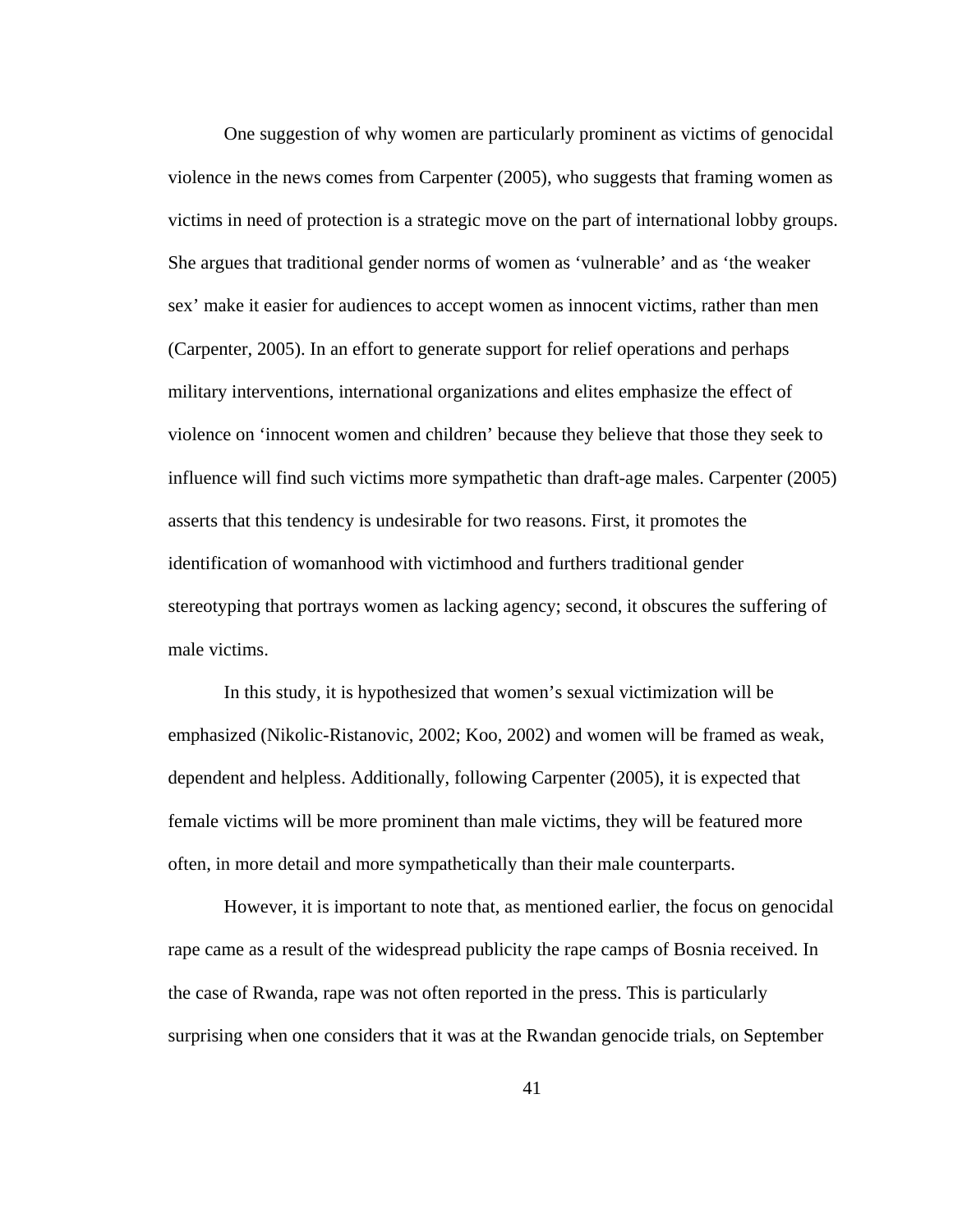2, 1999, that the International Criminal Tribunal for Rwanda handed down the first ever conviction for sexual violence in a civil war, and held for the first time that rape can be an act of genocide. It is expected that, as the Rape Victim Identity had not yet been created, the mass rape of Rwandan women was overlooked by the media.

#### (E) Summary of expectations

The expectations of this study fall under three broad headings: the effect of the location on the periphery of the countries being studied on the amount and type of coverage they receive; the effect of the different temporal locations of the two genocides on the coverage; and the impact of gender on the coverage.

To summarize, the expectations are as follows:

- 1. The impact of location on the periphery on the amount and type of coverage:
	- a. The countries will receive limited coverage in Midwestern newspapers;
	- b. Sudan will receive more coverage and attention than Rwanda; and
	- c. The coverage will be framed largely in terms of savagery, primitivism, darkness and tribalism.
- 2. The effect of the different temporal locations of the two genocides on the coverage:
	- a. In both cases there will be a de-emphasis on direct military intervention, in the case of Rwanda with reference to Somalia, and in the case of Sudan because of the wars in Iraq and Afghanistan.
- 3. The impact of gender on the coverage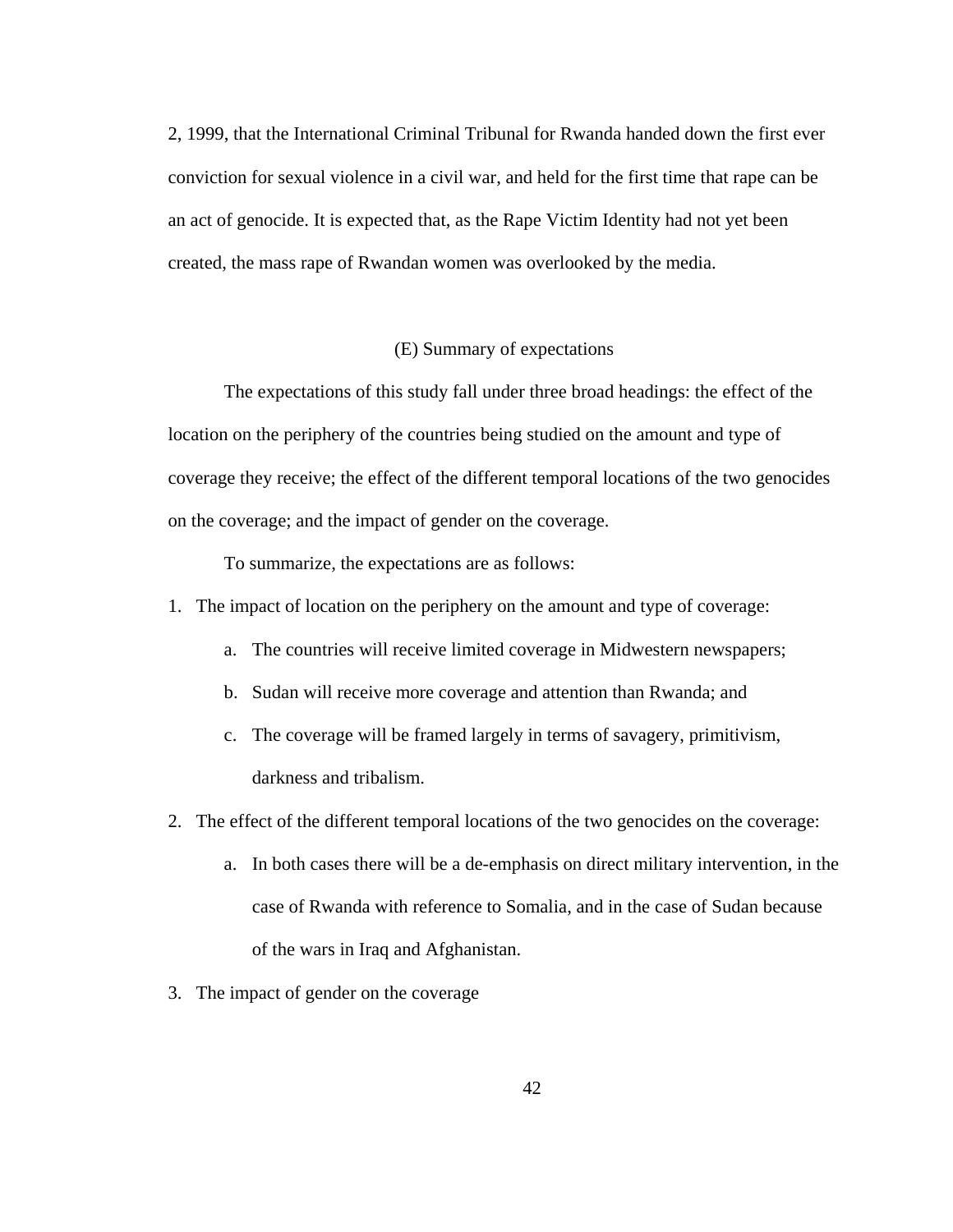- a. Women will be more prominent then men as victims of the genocide, they will be mentioned more frequently and described more sympathetically;
- b. Women will be framed as dependent, weak and passive; and
- c. The sexual victimization of women will be emphasized in the coverage of Sudan.

These expectations will be explored and analyzed using the twin tools of content analysis and textual analysis, as described in the next chapter.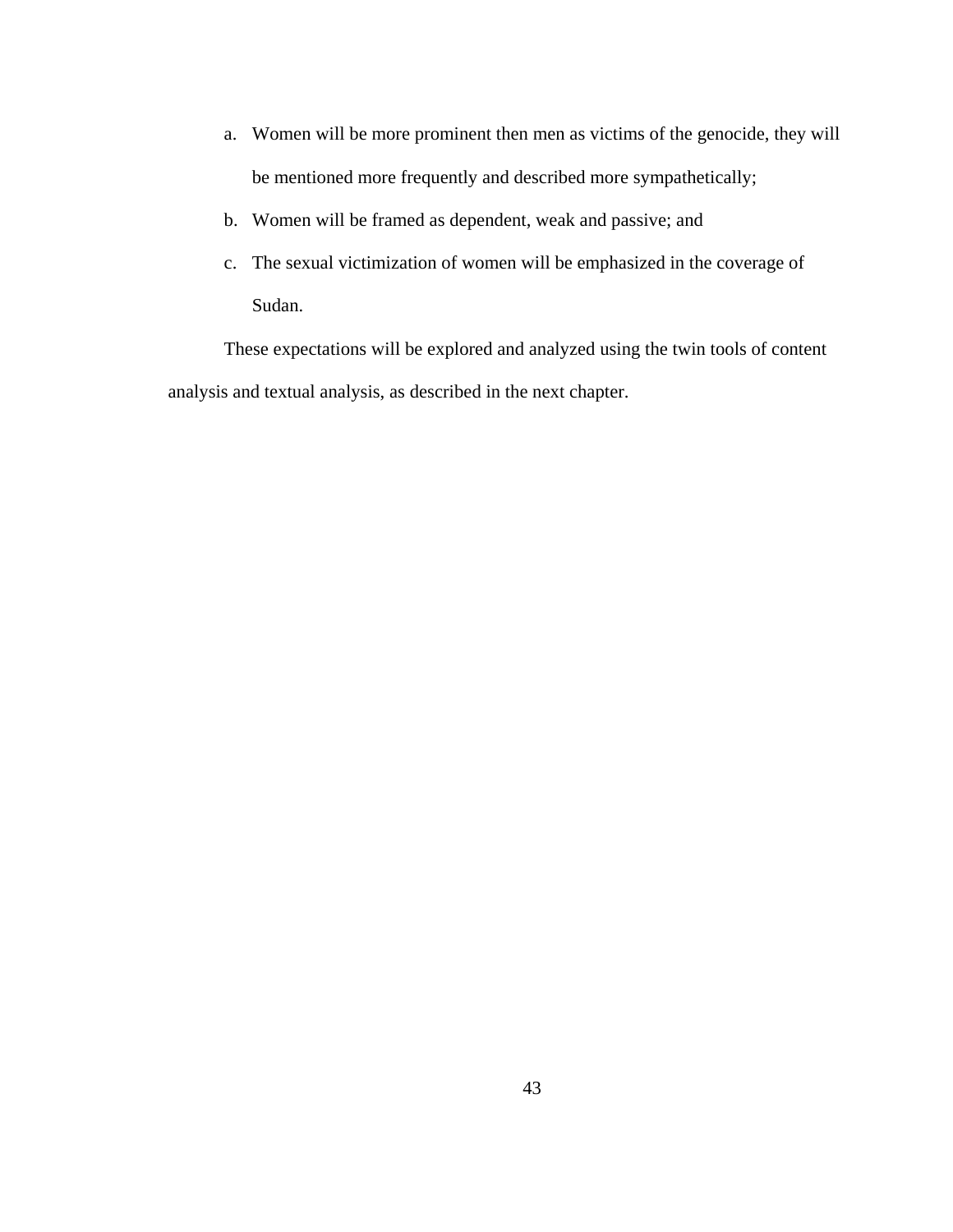# CHAPTER 5: METHODOLOGY

There are two major approaches to analyzing the written word, the quantitative approach exemplified by content analysis and the qualitative approach exemplified by textual analysis. Both approaches have their advantages and disadvantages, and both can be used to draw interesting and insightful conclusions from texts. Content analysis provides a researcher with replicable and valid data about a group of texts, while textual analysis provides more nuanced and detailed data about the way the text operates.

As discussed, this study takes a postcolonial theoretical approach to the analysis of the media coverage of genocide in Rwanda and Sudan. Postcolonial theory, with its emphasis on particularity, difference and nuance demands analytical tools that provide both depth and precision.

Therefore, this study uses a two-pronged methodology, combining content analysis and textual analysis in order to give the most comprehensive account possible of the texts examined. By combining these two methods, the advantages of both are harnessed.

# (A) Content Analysis

The first part of the study uses content analysis to describe the prominence of the two genocides in particular newspapers and to test the hypotheses about their relative prominence outlined above.

Content analysis is a research method aimed at drawing replicable and valid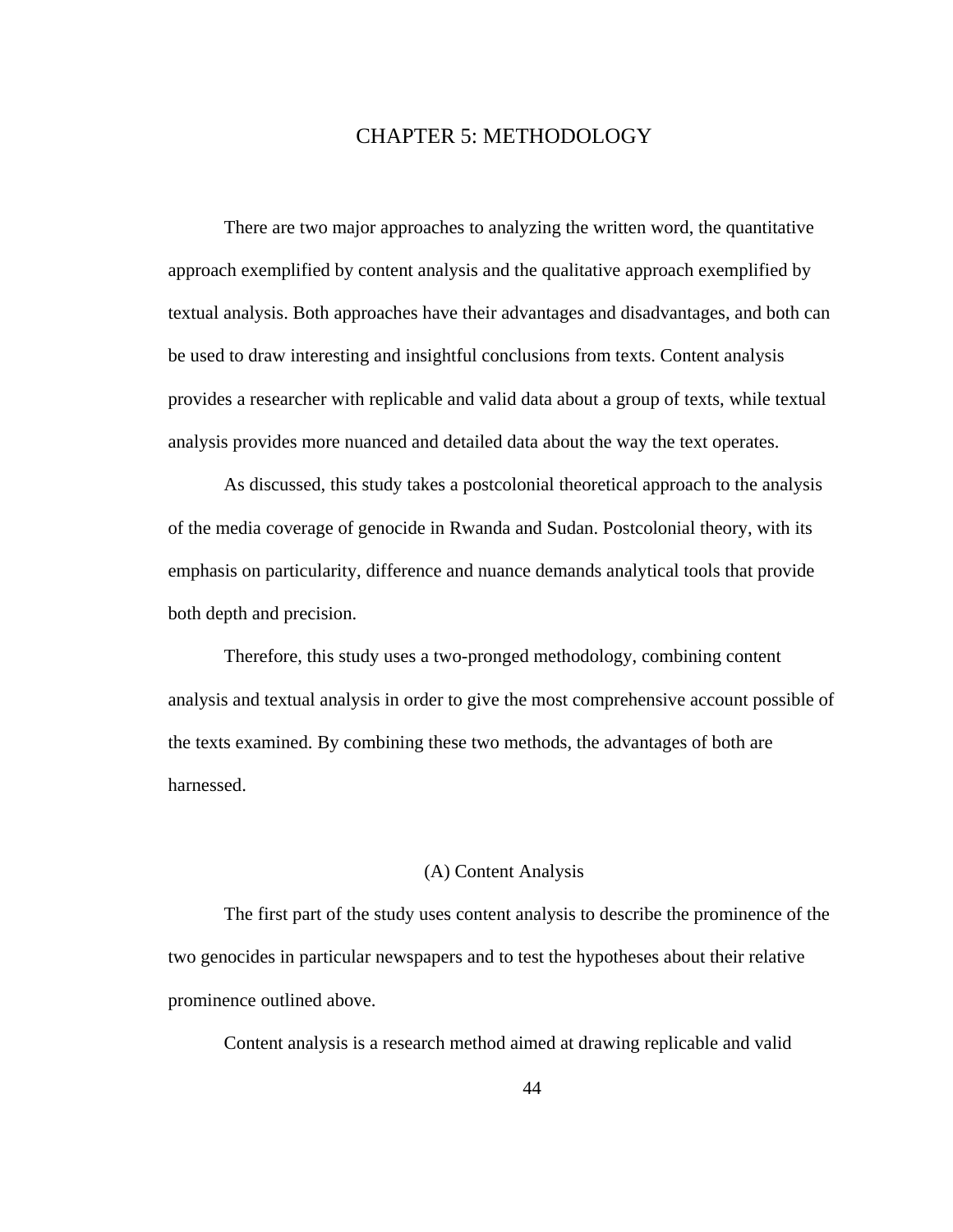conclusions about a population of texts. Kerlinger defined content analysis as "a method of studying and analyzing communication in a systematic, objective and quantitative manner for the purpose of measuring variables" (as cited in Wimmer and Dominick, 2006). It involves the precise counting of elements of a selection of texts. In order to test the hypotheses presented above, the number, source and type of articles must be determined.

Krippendorff (2004) wrote "content analysis is a research technique for making replicable and valid inferences from texts to the contexts of their use." The tools of content analysis are quantitative, and enable the researcher to make certain statements about the text with a high degree of confidence.

This study intends to consider non-elite publications from the Midwest to gain a better understanding of how these horrific and distant events are represented to Americans who do not live in the major urban centers on the coasts. Although many studies of newspaper content focus on elite publications like the *New York Times*, that have been shown to have an agenda-setting function for the rest of the media (Golan, 2006), this paper has instead chosen to select smaller regional newspapers. The rationale for this is that, while the *New York Times* may indeed set the agenda for other newspapers, most newspaper readers in the U.S. do not read it. Instead people tend to read their local newspaper. Even though the *New York Times* may influence that paper, it is not identical to the *New York Times*. There is value in studying the content that readers in the Midwest are directly exposed to, whether or not that content is influenced by the elite publications.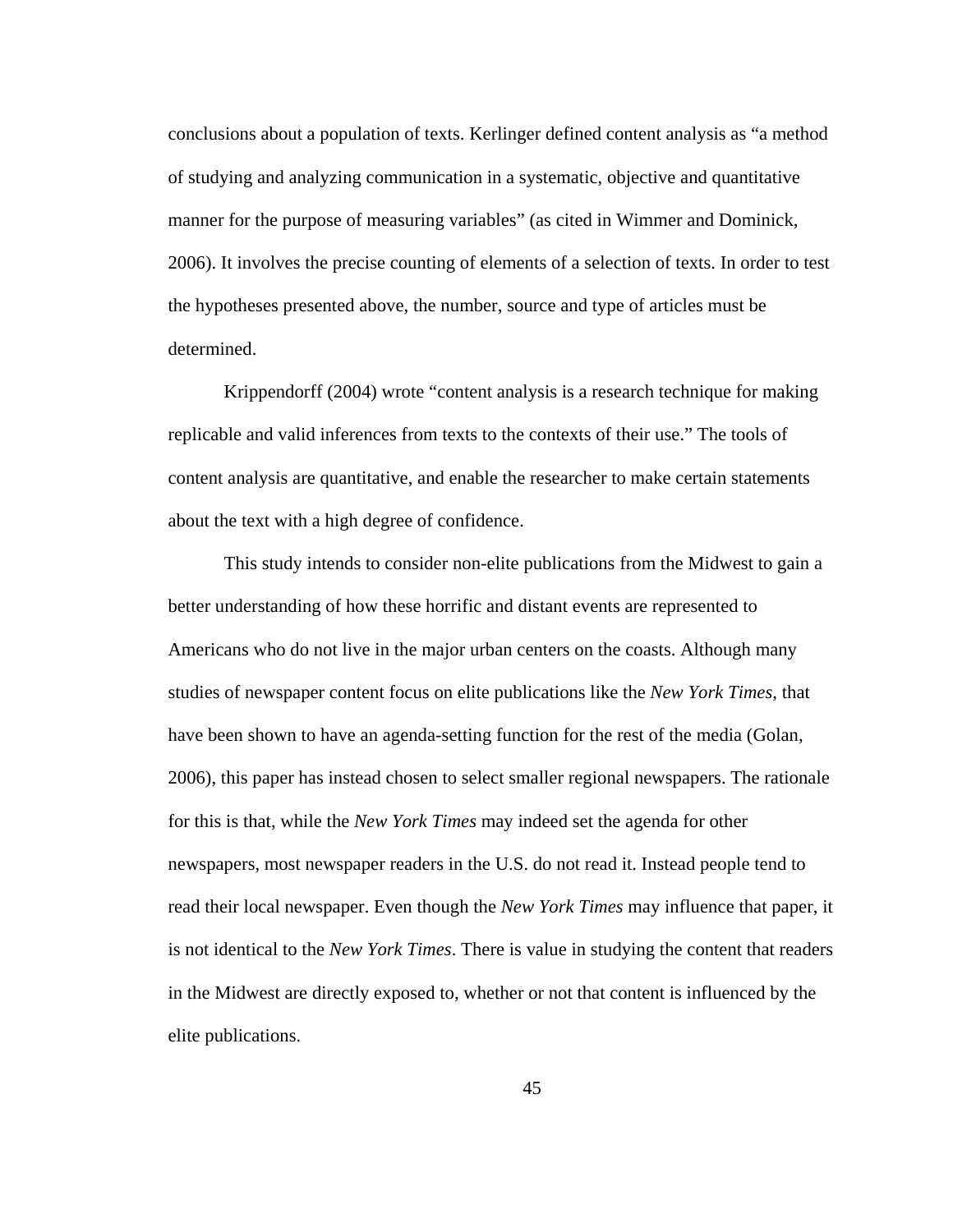The papers selected for this study are the Wisconsin *State Journal/Capital Times*, the *St Louis Post-Dispatch* and the Cleveland *Plain Dealer*.

The *Post-Dispatch* has traditionally been viewed as a liberal publication. According to its website, the newspaper embraces progressive values, and allows its editorial pages to reflect these ("Editorial page policy", 1907/2007). The *Plain Dealer* is conservative, while the *State Journal* is slightly liberal.

These newspapers were selected as three of the largest newspapers in the Midwest of the U.S. All three of these publications are among the top 100 newspapers in the U.S. by circulation. The *St Louis Post-Dispatch* has a circulation of 423,291, the Cleveland *Plain Dealer* has a circulation of 450,875 and the Wisconsin *State Journal* has a circulation of 148,489 (Audit Bureau of Circulation, 2007).

As discussed, the purpose of this paper is to try to understand the ways in which the genocides in Rwanda and Sudan have been presented to Midwestern Americans.

The Midwest is a politically important region in the U.S., and Wisconsin, Missouri and Ohio were all considered important swing states in the 2004 presidential elections (CBS, 2004; CBC, 2004), and in the 2006 midterm elections Ohio was considered an important swing state (Cornwell, 2006). The three papers selected are among the largest newspapers in these states, and the way they presented the Sudanese and Rwandan genocides is therefore of interest.

It may be argued that, because these are relatively smaller papers, compared to papers like the *New York Times*, that they may not have the resources to cover stories like these and rely on wire copy. However, even if that is so, that doesn't undermine the value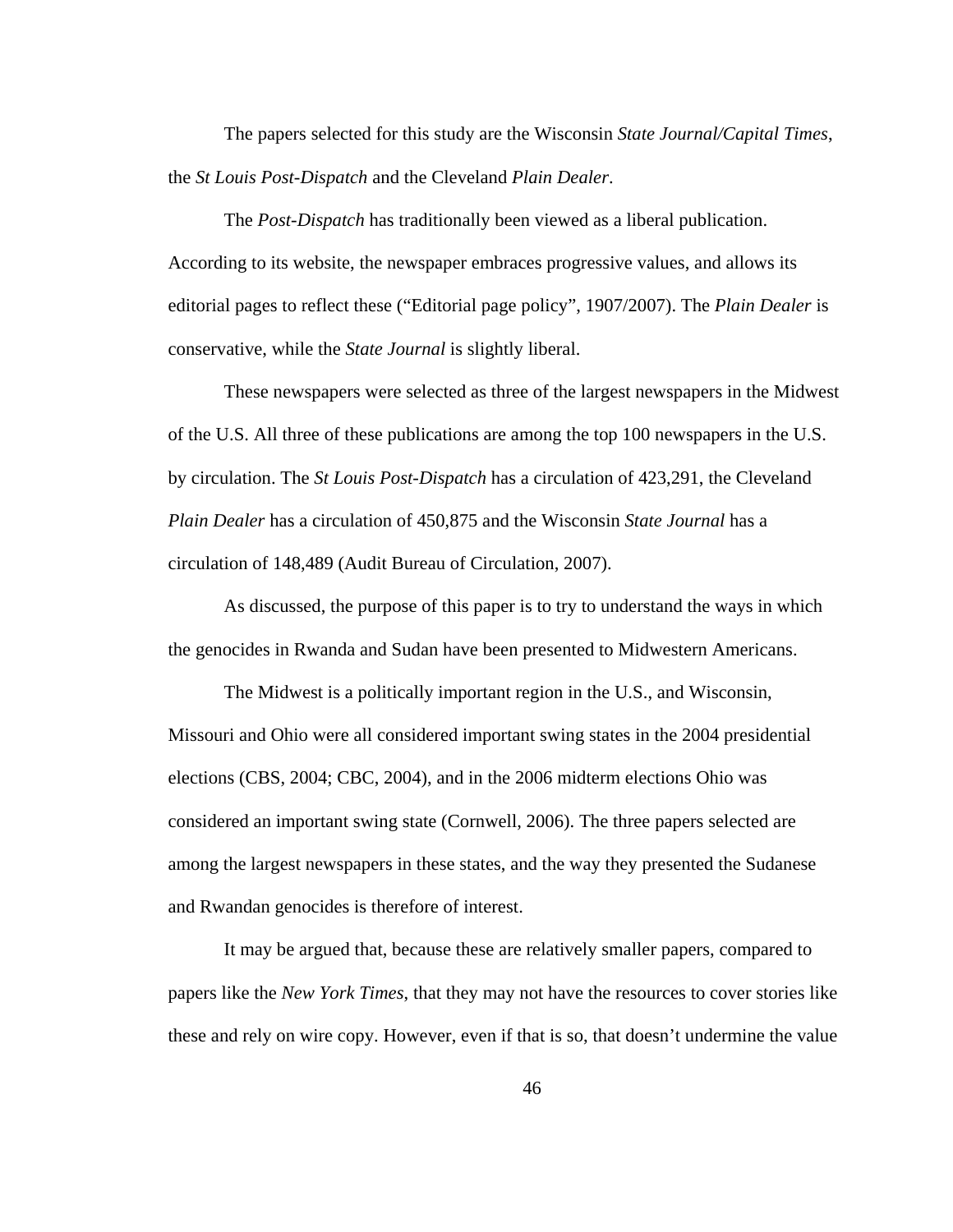of this study. The reader of these newspapers, the voters of the Midwest, are presented with these wire stories and the particular frames they contain. That is what they see. Therefore, it is interesting to study the frames presented, even if they are simply wire copy frames.

To isolate the articles that were examined, keyword searches for "Rwanda" and "Sudan" were run at two distinct time periods. The Rwanda search was run from April 1, 1994 to July 31, 1994, the period in which the genocide was at its height. The Sudan search was run from September 1, 2004 to December 31, 2004, which is the period just after the U.S. House of Representatives declared that events in Darfur constituted genocide, and includes September 9, the day on which then Secretary of State Colin Powell declared events in Sudan to be genocide.

The resulting articles, numbering 213, were counted, and broken down into various categories to determine the relative prominence accorded to the genocides. These categories arose out of the literature surveyed, and were designed to help answer the main questions and explore the main expectations identified in chapter four. The stories were categorized by author, either wire (when the story was written by wire services or based on wire copy), reporter (when a story was written by a reporter from the newspaper it appeared in) or outsider (when a story was not written by the papers' own reporters or by wire services, for example, articles by academics, letters to the editor, articles written by activists and so on). They were further categorized by story type, either full-length (a story more than 200 words long in the main section of the newspaper), NIB (a story that is less than 200 words long, or is located in the briefs column of the newspaper) or letter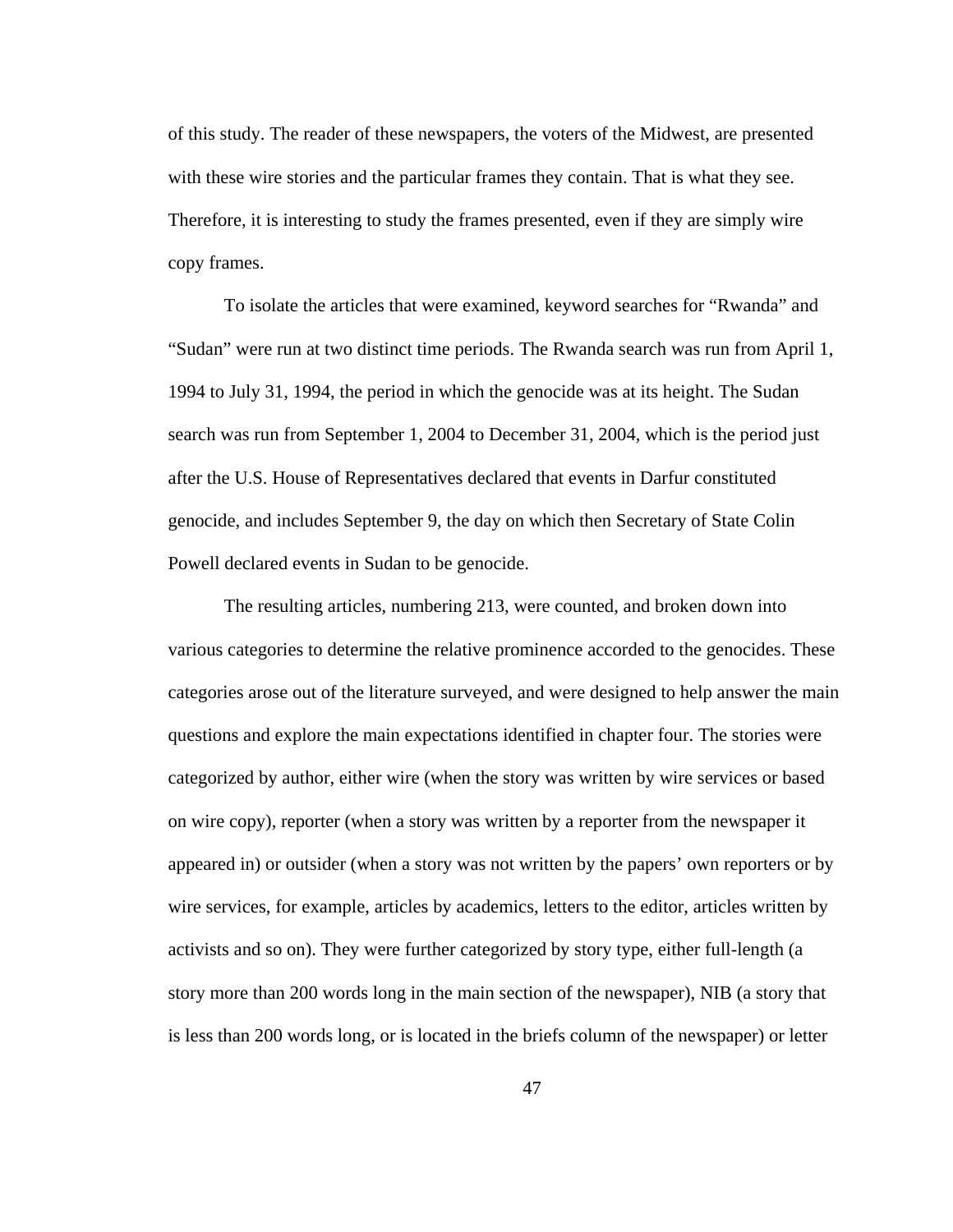(a letter to the editor). Furthermore, stories were coded to reflect whether or not they included the words "blood", "tribal", "rape" and "humanitarian". A second coder recoded all the data, with a resulting agreement rate of 96%.

## (B) Textual analysis

Textual analysis can be described and understood in many ways (McKee, 2003). Essentially, textual analysis begins by treating a particular cultural artifact (for example, a book, a piece of graffiti, a magazine advertisement) as a text, that is, as something to which people attribute meaning, as a piece of communication that conveys certain meanings to certain people using certain strategies (McKee, 2003). Textual analysis involves examining texts in detail to determine what the likely interpretation of those texts will be. It must be emphasized that practitioners of textual analysis make no claims as to the generalizability or repeatability of their work. Rather, textual analysis seeks to draw out the potential meanings a text may hold for its readers, based on the researcher's immersion in the text and related texts (McKee, 2003).

Textual analysis has frequently been used in media studies as an alternative to methods like content analysis; content analysis is a more quantitative method that assigns parts of a text to pre-established categories and then counts the elements that fall into each category. While content analysis can be useful, it does not give researchers and scholars a sense of how the text works to convey its meaning. Textual analysis seeks to fill this gap (McKee, 2003).

Many studies examining how media texts represent various categories of people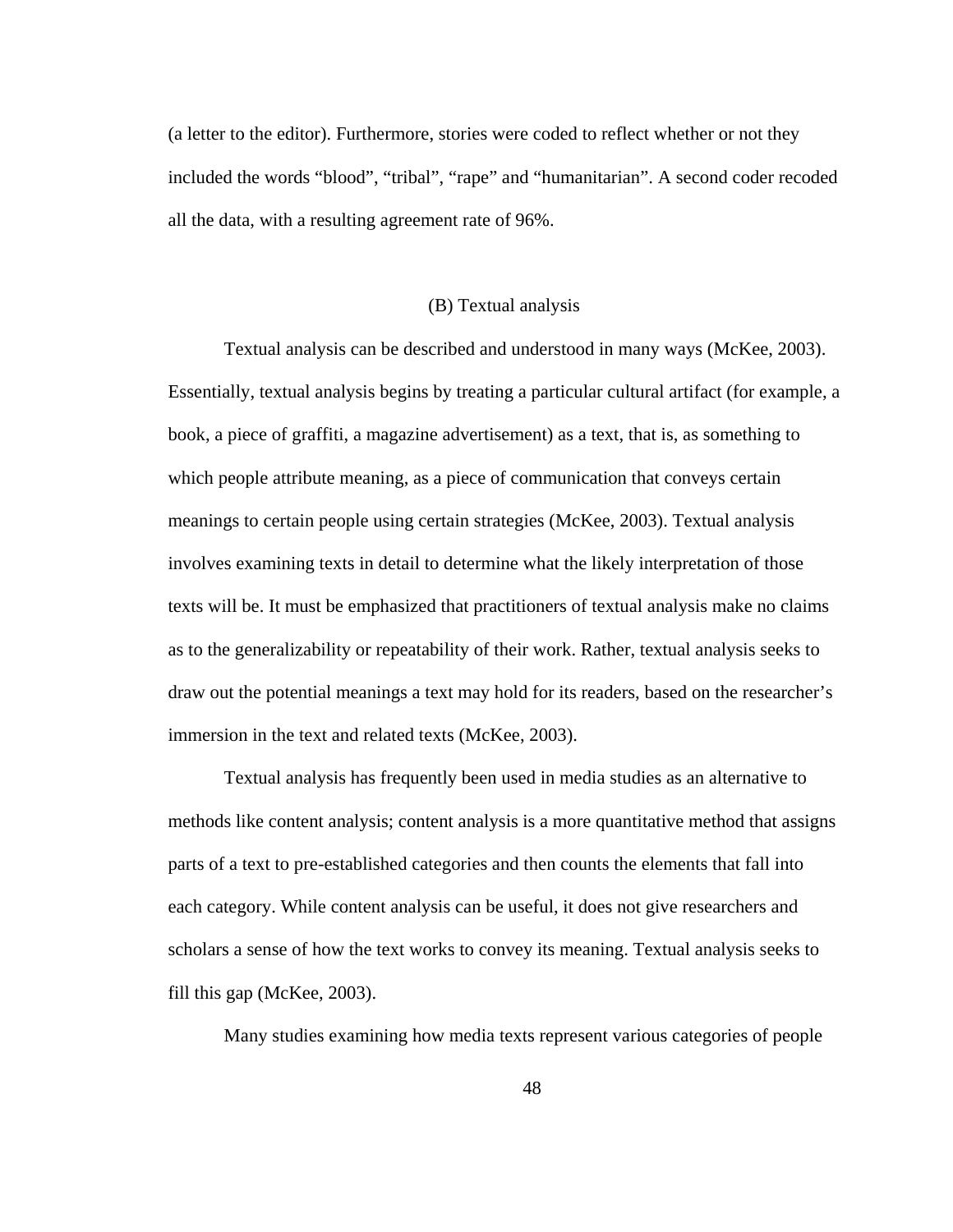and events have used textual analysis. Merskin (2004) used textual analysis to identify how U.S. President George W. Bush constructed Arabs as enemies following the events of September 11, 2001. Vincent (2004) explored how newspapers constructed gender during Wimbledon in 2000 using a combination of textual and content analysis and Pirinen (1997) used what she called "close textual analysis" (291) to explore how female athletes are represented in Finnish women's magazines. Parameswaran (2004) uses textual analysis to note how Indian newspapers represented protests at the Miss World pageant and linked them to themes like globalization. She describes how the search for nuance, depth and detail through textual analysis of media products can add depth and intelligibility to media studies. Roushanzamir (2004) uses textual analysis to explore how US media represent Iran and Berkowitz (2005) uses textual analysis to explore how female Palestinian suicide bombers are represented in terms of mythical archetypes. All of these studies share a concern with understanding the deeper, richer meanings of texts, beyond those qualities that can easily be counted.

As this study addresses the representation of genocide in Rwanda and Sudan from a perspective sensitive to issues of multidimensionality, a method that involves close reading of the text and attention to nuance and subtlety is demanded. For this reason, it uses textual analysis.

However, as noted above, textual analysis doesn't claim to be replicable or generalizable. This is because the analysis of the text is reliant on the researcher's own interpretations. This subjectivity invokes questions about the researcher's claim to understand the texts, and to be qualified to analyze them. This is a serious consideration,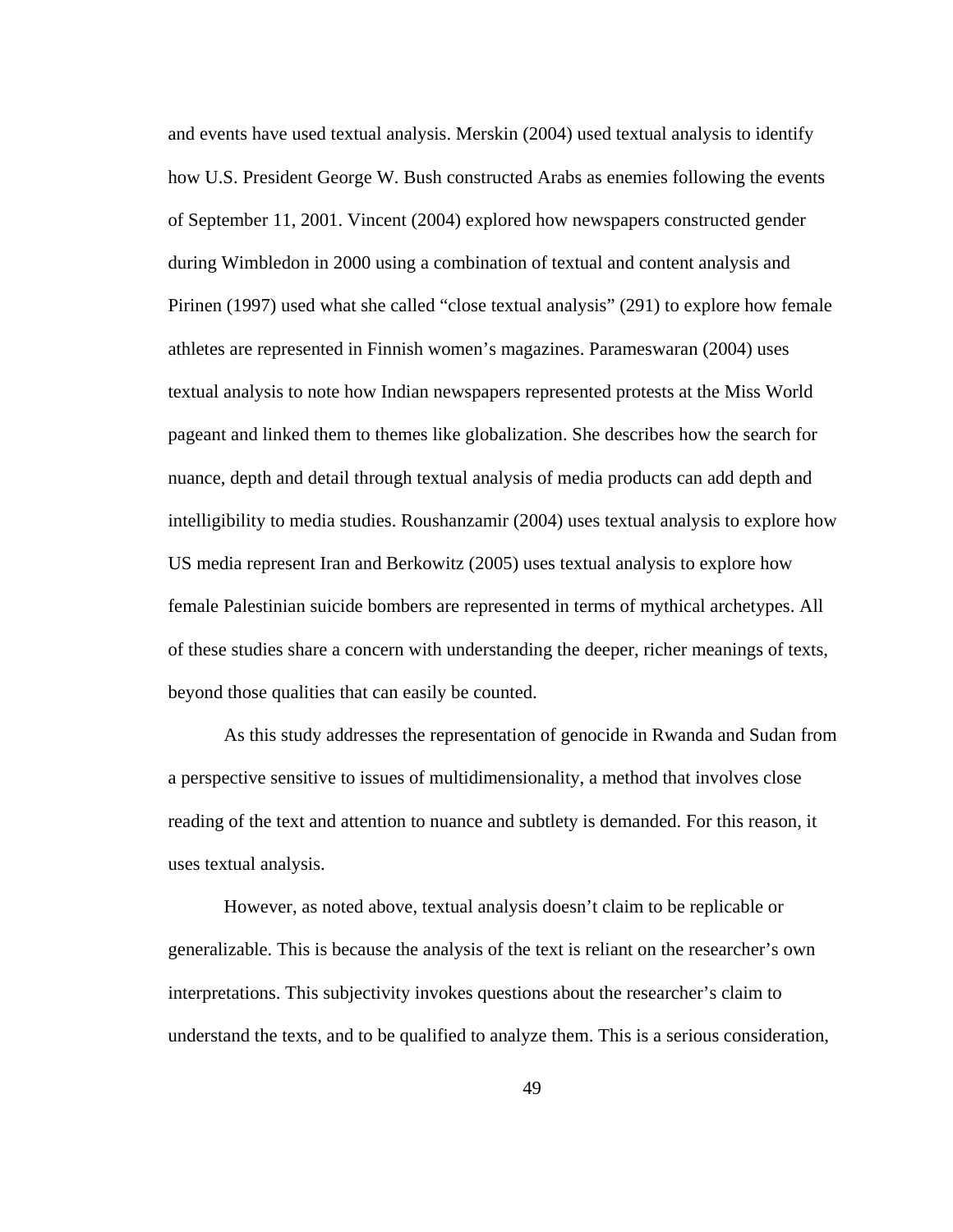one that can be partially addressed by standpoint theory.

Essentially, standpoint theory addresses the question of epistemology, or the questions of knowing: how we know, what we know and what it means to know. Standpoint epistemology "argues that all knowledge is constructed in a specific matrix of physical location, history, culture, and interests, and that these matrices change in configuration from one location to another" (Sprague, 2005, p. 41).

Standpoint theory rejects the positivist idea that knowledge can be value-free, and can come from some imagined position outside the social world, from an external and objective viewpoint. Rather, it argues, the bodily, cultural and social location of the knower influences the nature of the knowledge created and held. "When people look at things from different perspectives, what they see is likely to be different" (Tanesini, 1999, p. 138). Thus, any textual analysis of media texts will inevitably be colored by the researcher's position.

The argument of standpoint theory is that all knowledge is limited by the position, or standpoint, of the observer. This applies as much to experimental data as to textual analysis. If this premise is accepted, then the reliance on a particular researcher's interpretation of a text is less problematic. It is accepted that all knowledge is relative and positional in nature, including this study, this is an inherent limitation of human knowledge, and while not unproblematic, is nevertheless inevitable and therefore acceptable.

In order to conduct the proposed textual analysis, the following procedure was adopted. Initially, the stories drawn from the database were read several times. This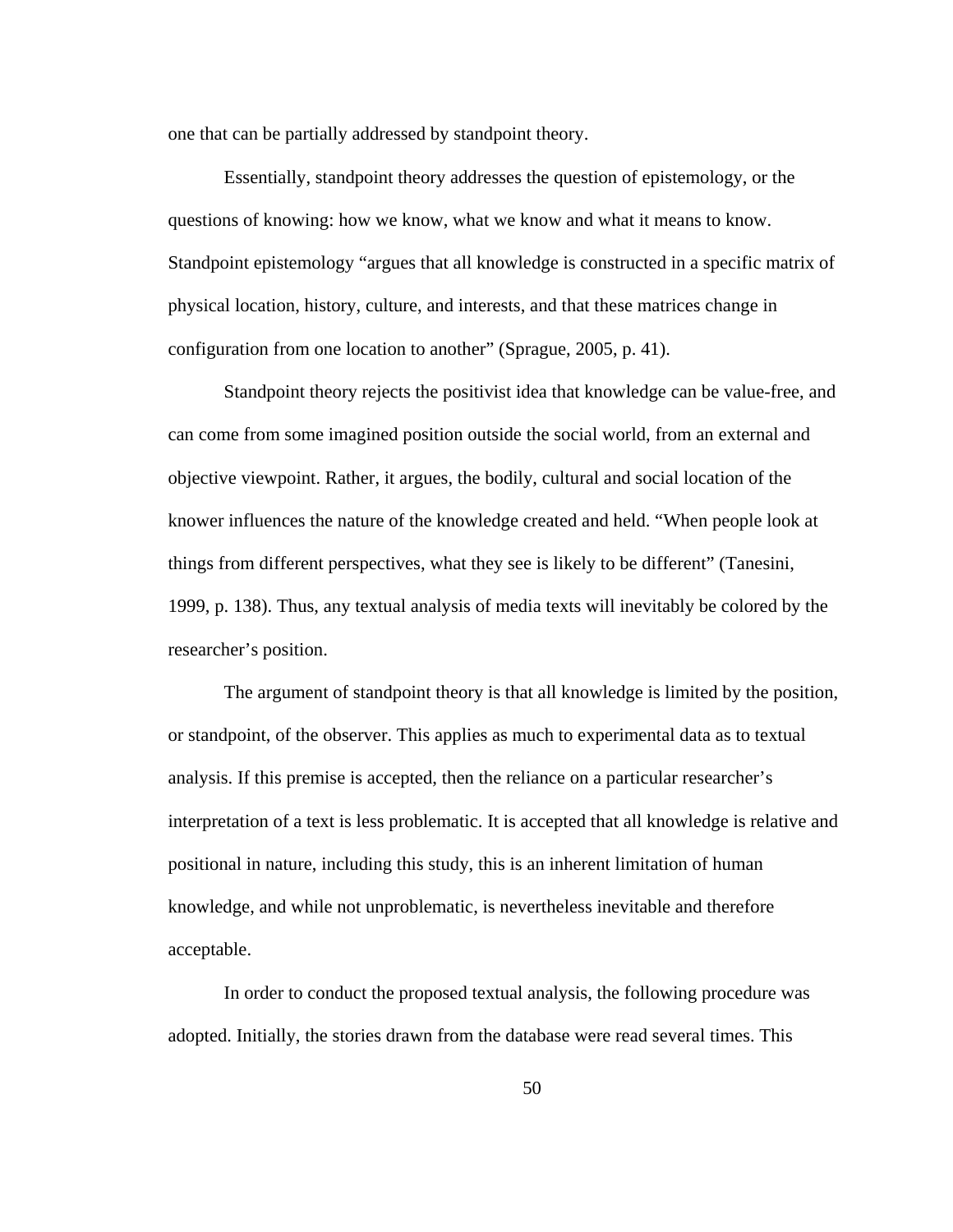practice is referred to in the literature as immersion in the text (Roushanzamir, 2004; Pirinen, 1997). Its purpose is to help the researcher get a sense of how the texts work, how their language is structured and what differences and similarities exist between and among them.

Notes were taken on frequently recurring themes and tones, and these notes were synthesized into a rich description of how the texts represent genocide in Rwanda and Sudan.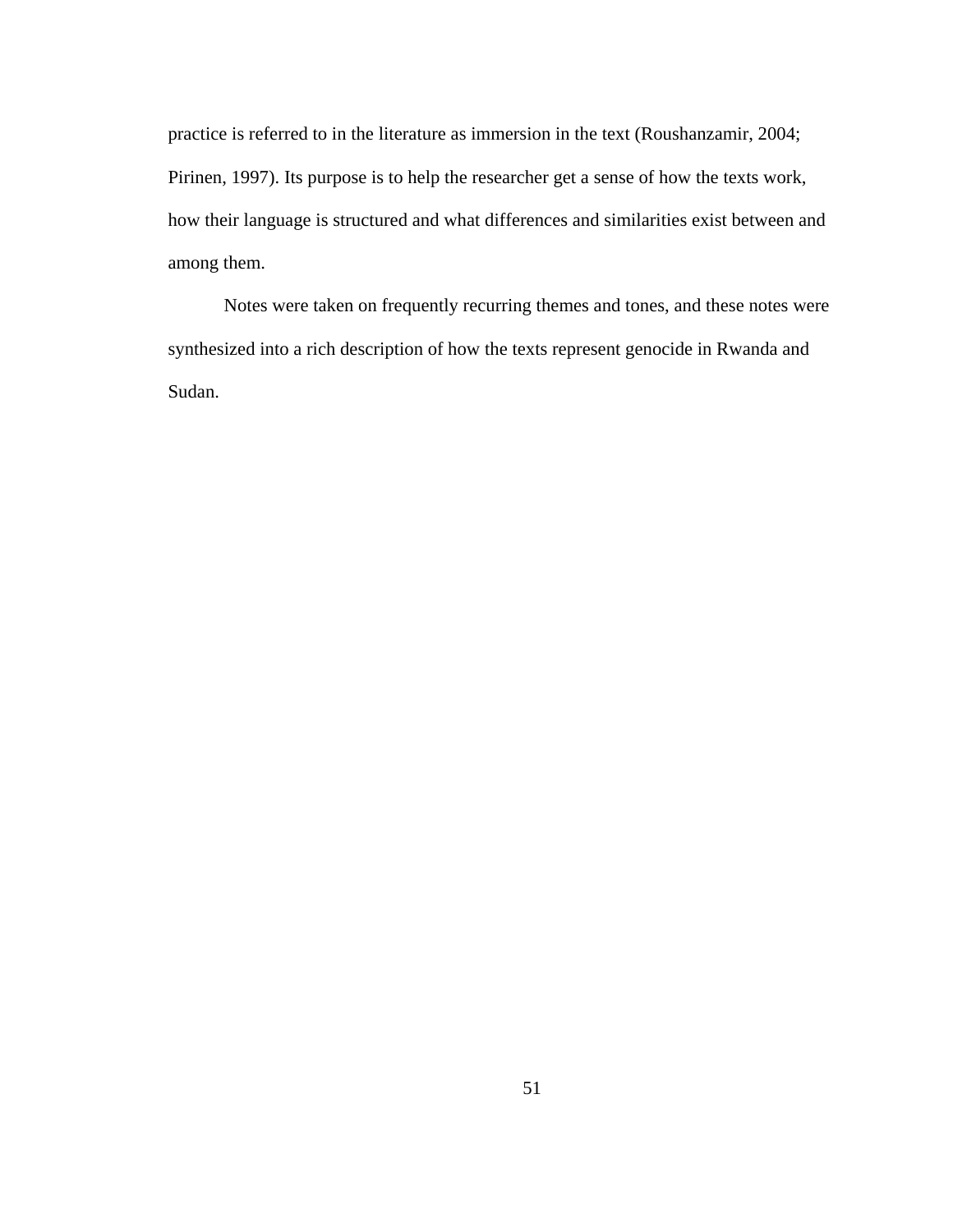# CHAPTER 6: FINDINGS

A total of 213 articles were examined for the purposes of this study. Of these, 155, or 72.8% were about Rwanda and 58, or 27.2% were about Sudan. The *St Louis Post-Dispatch* printed the greatest number of articles (130) about the two genocides, followed by the *Cleveland Plain Dealer* (63) and then the *Wisconsin State Journal* (20; see table one). The majority of the coverage of Rwanda took the form of full-length stories in the main news section of the papers (83.9%), with only a handful of news-inbrief (NIB) articles (15.5%; see table two). An article is considered to be a NIB if it is less than 200 words long, or is located in the briefs column of the newspaper. Such stories formed almost half (46.6%) of the coverage of Sudan.

In both cases, the majority of coverage was sourced from wire reports, although this tendency was slightly more pronounced in the case of Rwanda (49%) than Sudan (44.8%; see table three). Articles written by outsiders includes all articles not written by the papers' own reporters or by wire services, for example, articles by academics (Wharton, 1994; Le Vine, 1994), letters to the editor (Buckley, 2004; Galczynski, 2004), articles written by activists (Rosenblum, 1994) and so on. Such articles were more common in the coverage of Rwanda (18.7%) than in the coverage of Sudan (12.2%).

# (A) Location: intimate Rwanda, remote Sudan

As discussed above, it was anticipated that the stories would not be accorded great prominence in the newspapers selected because of the countries' location on the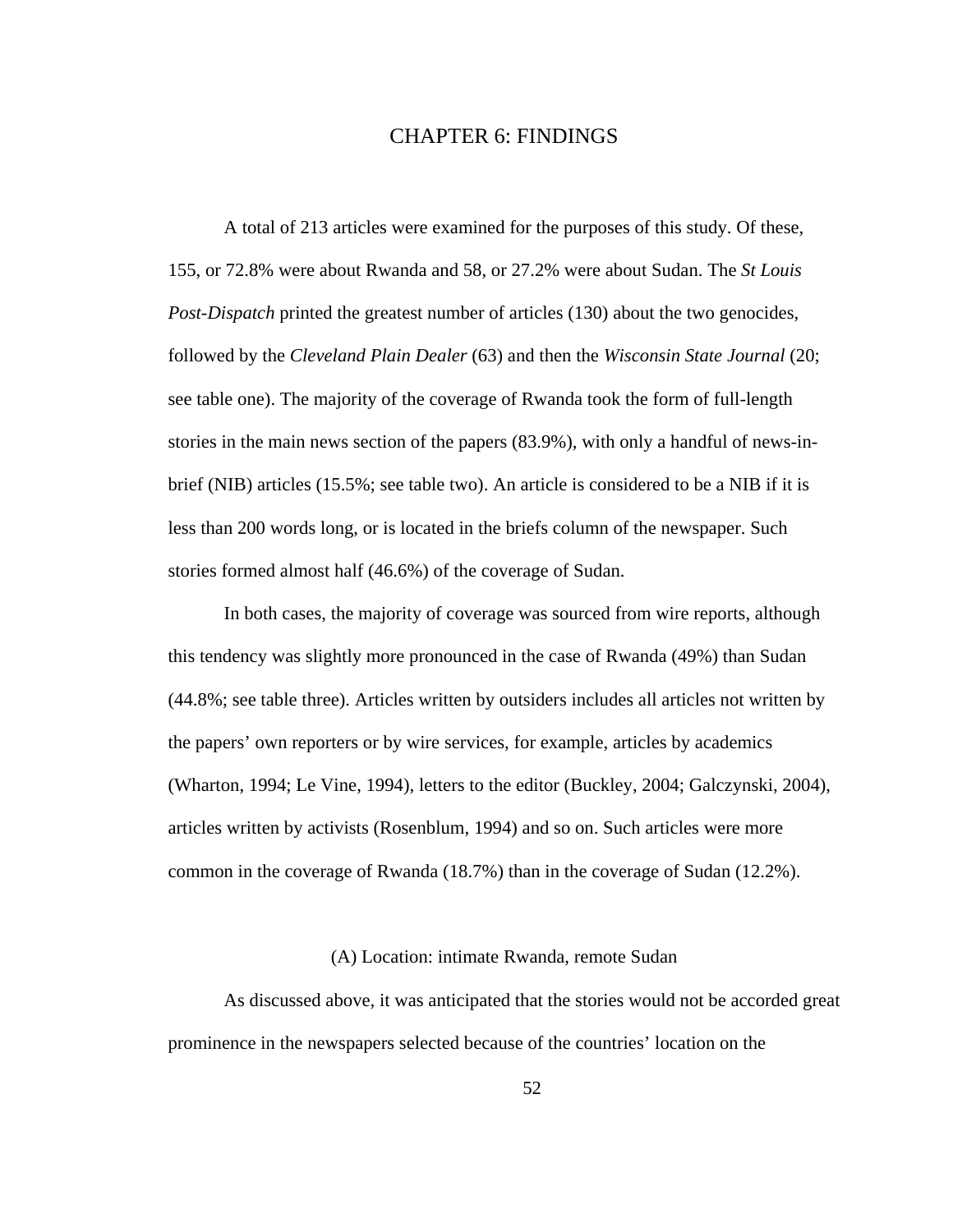periphery, their marginal status on the world stage. The findings support this. As shown in table four, no newspaper devoted significant daily attention to either genocide.

However, contrary to expectations, the genocide in Rwanda received significantly more attention in these newspapers than did the genocide in Sudan. Although Rwanda is smaller and less important on the world stage in political and economic terms than Sudan, it received far more coverage in all the papers included in the study. Not only were there a greater number of stories about Rwanda, but also a greater proportion of those articles were full-length stories (83.9% versus just 46.6% in the case of Sudan), emphasizing the fact that greater importance was afforded to events in that country. Despite the selfcriticism the media engaged in over the inadequacy of their coverage of Rwanda (Kuperman, 2000; Dowden, 2004; Melvern, 2006), the amount and depth of coverage actually decreased, so that the coverage of Sudan is sparser than that of Rwanda.

There are several possible explanations for this unexpected finding. As noted earlier, the continuing wars in Afghanistan and Iraq have monopolized a lot of media attention and resources. It is possible that the limited space American newspapers reserve for foreign news is largely filled by news of the wars, leaving little room for other international news. News about Africa, never perceived as very important, is likely to be cut in such circumstances. This may be behind the relative neglect of news about the genocide in Sudan.

Another possible explanation has its roots in the long-term trend of declining newspaper readership and circulation. Since the 1990s, newspaper circulations have been declining (Project for Excellence in Journalism, 2007). Declining circulation has meant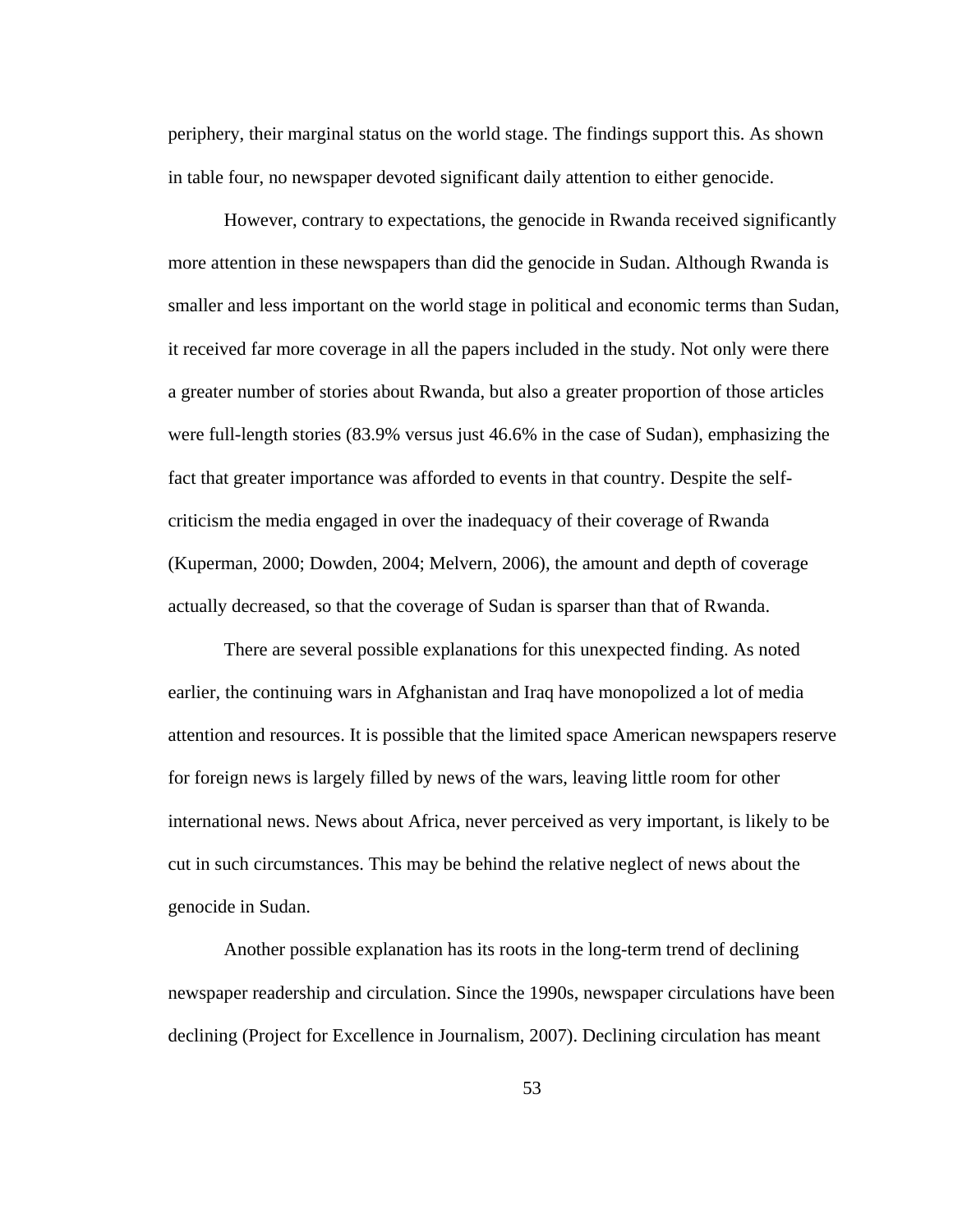declining revenue, and newspaper have, especially in recent years, been forced to cut costs (Project for Excellence in Journalism, 2007). One of the easiest targets in costcutting exercises in newsrooms is the foreign bureau (Carroll, 2007). Foreign bureaus are expensive to maintain, and foreign news coverage can generally be easily sourced from wire copy (Carroll, 2007). Furthermore, newspapers are reluctant to cut staff at the local news beat, where they generally have a competitive advantage. These factors have led to a significant decrease in the number of reporters employed by U.S. newspapers at foreign bureaus. There has been a ten percent decline in the number of foreign bureaus sponsored by mid-size newspapers since 2000, and as much as a 30% decline in the number of foreign correspondents at mid-size newspapers (Carroll, 2007). Foreign correspondents are now largely concentrated in Baghdad, leaving events in the rest of the world to be covered by fewer American reporters. This may account for the low amount of coverage of the genocide in Sudan.

A final possible explanation lies in the differences between the two sets of events. While the genocide in Rwanda was rapid, taking just a few months to begin and end, the genocide in Darfur has been slow, beginning in 2003 and continuing to this day. It is possible that the media were able to intensely cover events in Rwanda because of the short-term nature of the genocide, while the longer-term genocide in Sudan has failed to sustain attention of the media.

It was further anticipated that, in keeping with the media's tendency to emphasize violence and extreme events, much of the coverage would be focused on the violence occurring in the two countries. It was expected that, because both countries are physically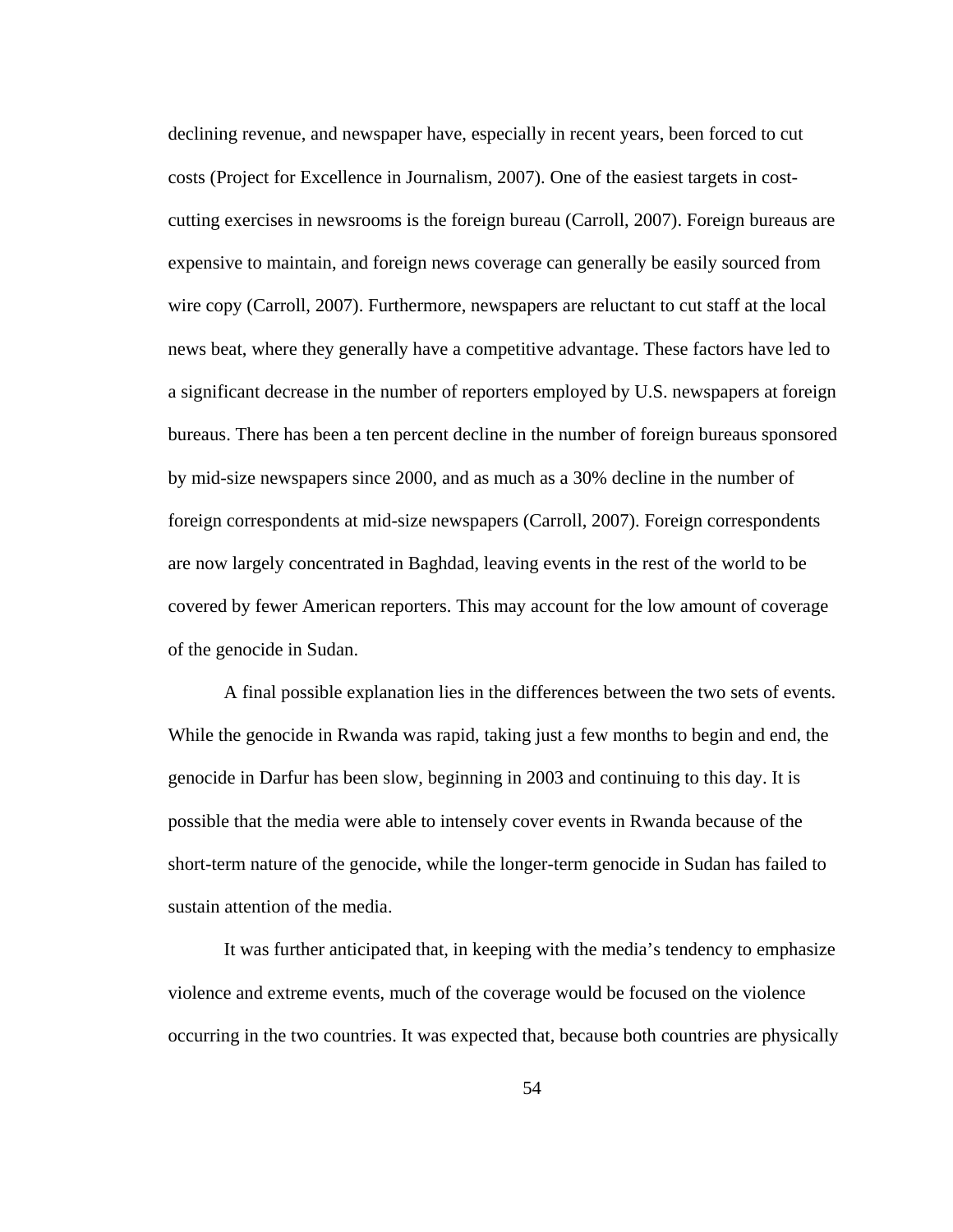located in Africa, the framing of the genocide would include themes of barbarism, tribalism, darkness and savagery. Furthermore, as described by Mamdani (1996), it was anticipated that the coverage would be cast in tribal, rather than political terms. These expectations were met, but not entirely; there were significant differences between the coverage of Sudan and Rwanda in terms of their tone, their major themes and the frames used. The genocide in Rwanda was represented in more personalized and intimate terms than that in Sudan, but also in significantly more graphic and violent terms (see table five).

The articles about Rwanda display a strong, vivid focus on the violence being perpetrated. Words and phrases that appear very commonly include "blood-letting", "blood-soaked", "anarchy", "horror" and "ethnic slaughter". Grim details are often provided. One article reads: "bodies were floating down the Akagera River, which marks the border, at the rate of one every 50 yards" ("Rwanda rebels close border, 1994). Another states: "corpses pile up in Rwanda" ("Real leaders wouldn't let it happen", 1994). Corpses, mutilation and brutality are often mentioned; events are framed as anarchy, as senseless violence.

Descriptions of the violence are graphic. One article reads: "For three weeks, he was presumed dead, one of the 100,000 now estimated to have been hacked, shot and ripped to death in the orgy of ethnic murder that has swept across Rwanda since the president of the tiny African nation was killed in a plane crash." ("A massacre beyond imagination", 1994). Another article reads:

A month of horror flows out of Rwanda in the gruesome stories of refugees cast across northern Burundi. Patients were pulled from hospital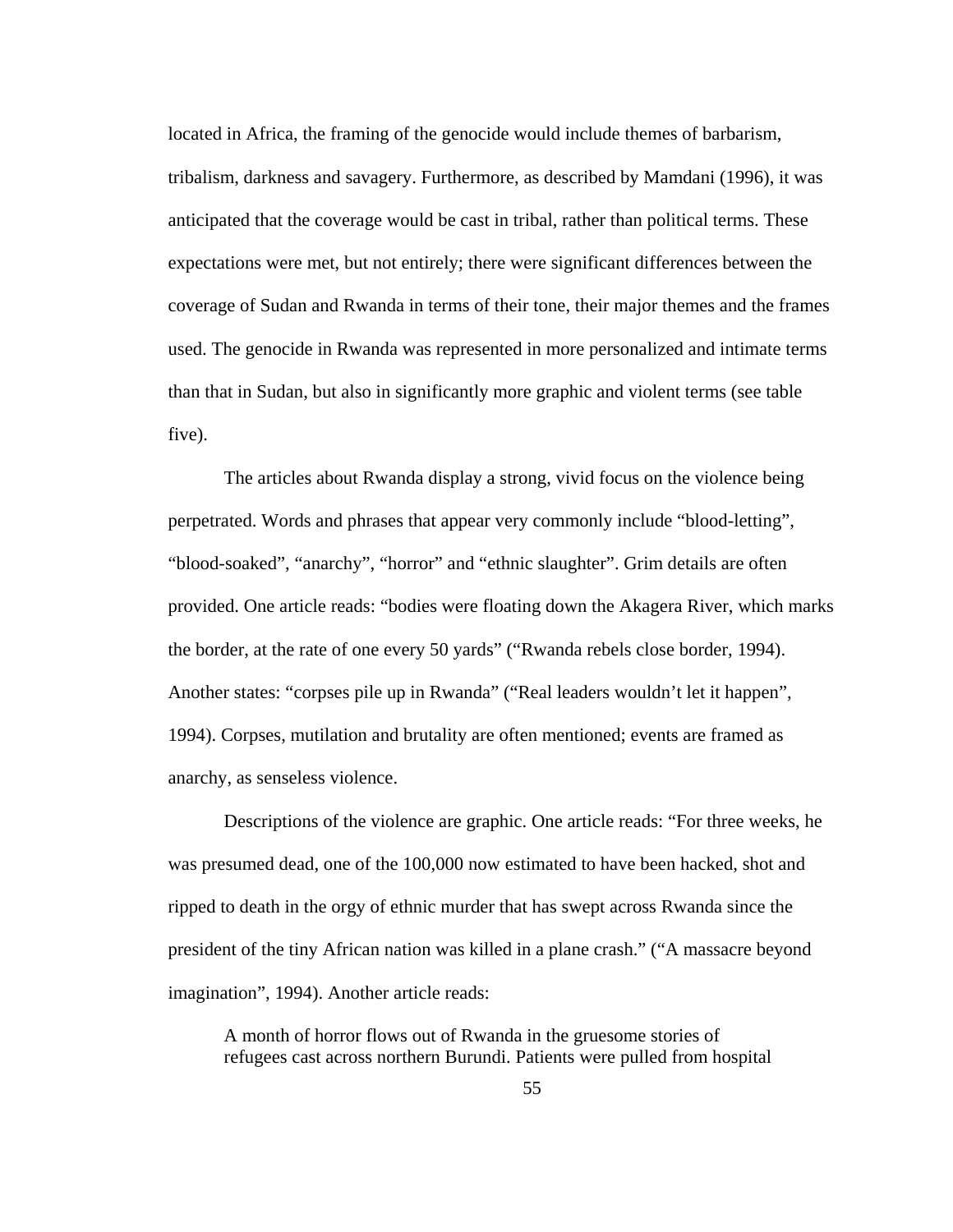operating tables and shot to death. Children were ripped apart by shrapnel from grenades thrown into church sanctuaries. Innocent Tutsis were bludgeoned and dismembered by club, mace, spear and machete. ("Cold calculation seems to motivate Rwanda butchery", 1994).

This is in keeping with news media's fascination with violence and extreme circumstances; the reports almost glory in the brutality of the events they describe.

The articles also often focus on the actions of military forces in Rwanda, in particular the RPF ("Refugees shelled, trampled", 1994; "Rwanda's capital steeped in blood", 1994; "Bloodshed continues in Rwanda", 1994). This again demonstrates the perpetual media focus on violence, military action, bloodshed and tragedy.

Entman (1993) included imagery as a component of media frames. The images that appeared in the coverage of Rwanda are, as expected, strongly suggestive of backwardness, tribalism, savagery and darkness. One headline in the *Cleveland Plain Dealer* reads "Heart of anarchy", another reads "Bloody, bloody Rwanda"; the *St Louis Post-Dispatch* features headlines like "Rwanda's capital steeped in blood" and "Foreigners flee corpse-littered Rwandan capital". The genocide is repeatedly characterized as "tribal"; it is described as an "ancient tribal conflict", a "tribal bloodbath", as "tribal bloodletting", "tribal slaughter" and "tribal warfare". This emphasis on tribalism gives the impression of Rwanda as backwards, mired in history and unable to move forward. This is typical of coverage of African countries (Myers, Klak and Koehl, 1996; Crawford, 1996; Hawk, 2002) and is in keeping with Mamdani's (1996) criticism of western perspectives on African events. The *Cleveland Plain Dealer*  headline "Heart of anarchy" is a direct reference to Conrad's (1902/1999) *Heart of Darkness*, the book that is considered to be a founding text of the Western perspective on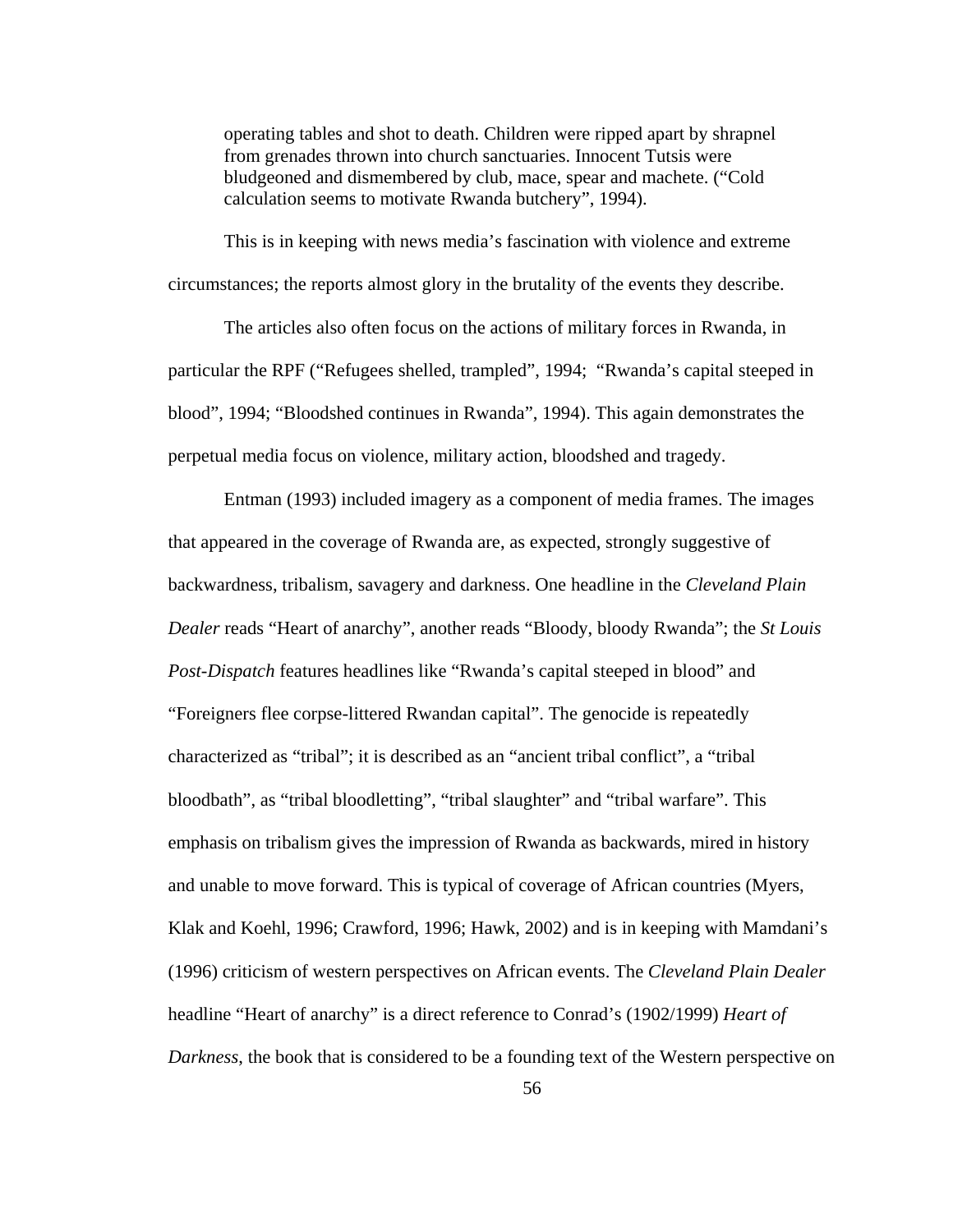Africa. Conrad's Africa is a dark, savage and terrifying place; the *Cleveland Plain Dealer*'s headline borrows that imagery for its article on events in Rwanda.

Images of darkness, blood, terror and violence characterize the coverage of Rwanda, creating a media frame that can be described as Blood-soaked Rwanda. In this frame, the violence is senseless, the result of primitive tribalism, and Rwanda is a dark, gruesome place.

 However, it should be noted there is still space for alternative versions of the Rwanda story. Rosenblum (1994), for example, gives a different perspective on the Rwanda genocide, saying that the conflict should not be described as rooted in ancient tribal hatreds, but rather as a modern power struggle. He lambastes the media, writing "Reporting from Africa is now reduced to simplistic caricature, and Rwanda is no exception." This piece, written by a non-journalist, is an example of an article that managed to escape the traditional labels used when writing about Africa. Even though the framing of Rwanda did tend to emphasize bloodshed and tribalism, alternative narratives were given at least some space.

The stories about Sudan display a very different tone, and are concerned with different themes. The coverage of genocide in Sudan tends to be more concerned with broad policy rather than human suffering, violence and events on the ground. As can be seen in table five, the coverage of Sudan included much less use of loaded words like "blood" and "tribal". Rather, articles tended to have a neutral tone and to focus on macrolevel events.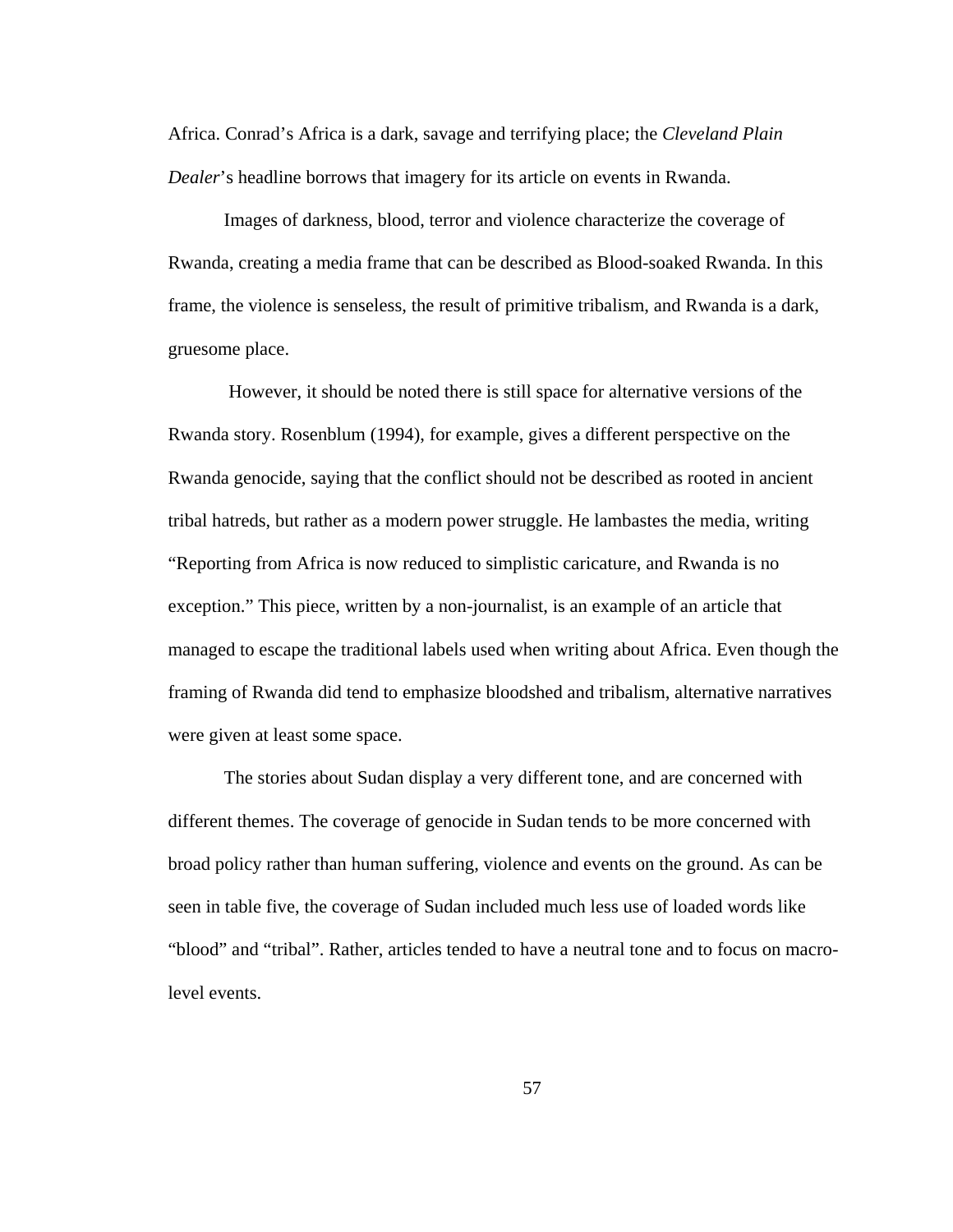For example, the *St Louis Post-Dispatch* includes a number of stories about the U.N. Security Council meetings held in Nairobi, Kenya (Sawyer, 2004a; Sawyer, 2004b), focusing on multinational politicking rather than on the events in Darfur. Most of the NIBs in the *St Louis Post-Dispatch* likewise focus on broad events. For example, a typical NIB ("Annan says attacks continue in Sudan", 2004) focuses on a statement made by then-U.N. Secretary-General Kofi Annan; another ("U.S. softens wording of Sudan resolution", 2004) describes maneuvers in the U.N. Security Council; and another ("Annan seeks new way to deal with Darfur", 2004) discusses the political alternatives under consideration by Annan. Here the genocide is framed as an international political issue, rather than a tribal bloodbath. This is in marked contrast to the framing of Rwanda, and the emphasis on the political aspects of the genocide is a departure from the tradition Mamdani (2001) describes. From Mamdani's (1996) perspective, such an emphasis on the political would be an improvement, however, the extent to which that is true is discussed in chapter seven.

 The *Wisconsin State Journal* barely mentions Sudan, and includes no articles that specifically discuss events in the Darfur region, even though the period under study includes the day then-Secretary of State Colin Powell declared events in Sudan to be genocide, as well as the Nairobi conference, which was held for the first time in Africa with the hope of persuading the Security Council to take action on Darfur. In the *Cleveland Plain Dealer* there are also few mentions of Sudan. However, the one in-depth article on the events in the country focuses on the actions of the U.N. and its policy,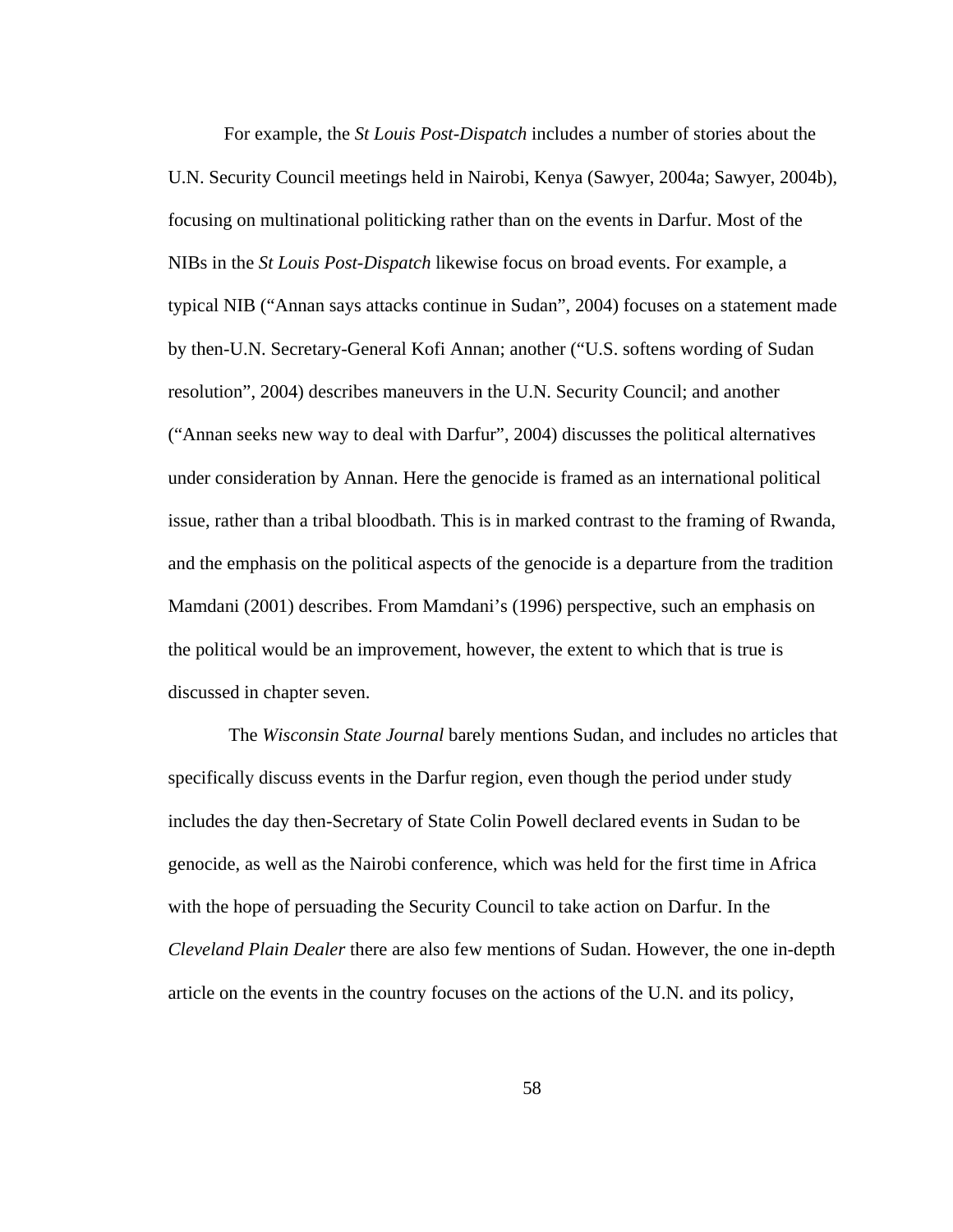rather than on the events themselves ("U.N. must be strong in Sudan", 2004), in a similar way to the stories in the *Post-Dispatch*.

This difference in tone and emphasis is marked. Where Rwanda is characterized, with great immediacy, as blood-soaked and tribal, Sudan is more remote, events are not chronicled in detail and brutal acts of violence are seldom mentioned, instead, the focus is on U.N. actions and broad policy debates. When violence is mentioned, it is in restrained terms. For example, one NIB reads: "The Sudanese government is under intense international pressure to restore calm in western Sudan where an 18-month insurgency has killed more than 30,000 people and driven more than 1 million from their homes." ("Ex-U.S. ambassador to U.N. visits camp", 2004); another reads: "The United Nations has suspended its humanitarian operations in Sudan's troubled South Darfur area following a shooting that killed two aid workers, the organization said Monday." (U.N. suspends aid operations after attack", 2004). The violence in the region, when it is present, is described in muted terms, without words like "blood-soaked" and "orgy" that characterized the coverage of Rwanda. This represents a significant change in the way that Africa is framed; instead of images of depravity the news is discussed in neutral tones, with an emphasis on politics and government actions. It is possible that this change is the result of criticism leveled at the media for its gory, shallow and naïve reporting on Rwanda.

There were other differences in the tone of the articles. Although the newspapers examined all relied heavily on wire copy in their coverage of Rwanda, the stories were generally more focused on the victims of the genocide, and on the details of events as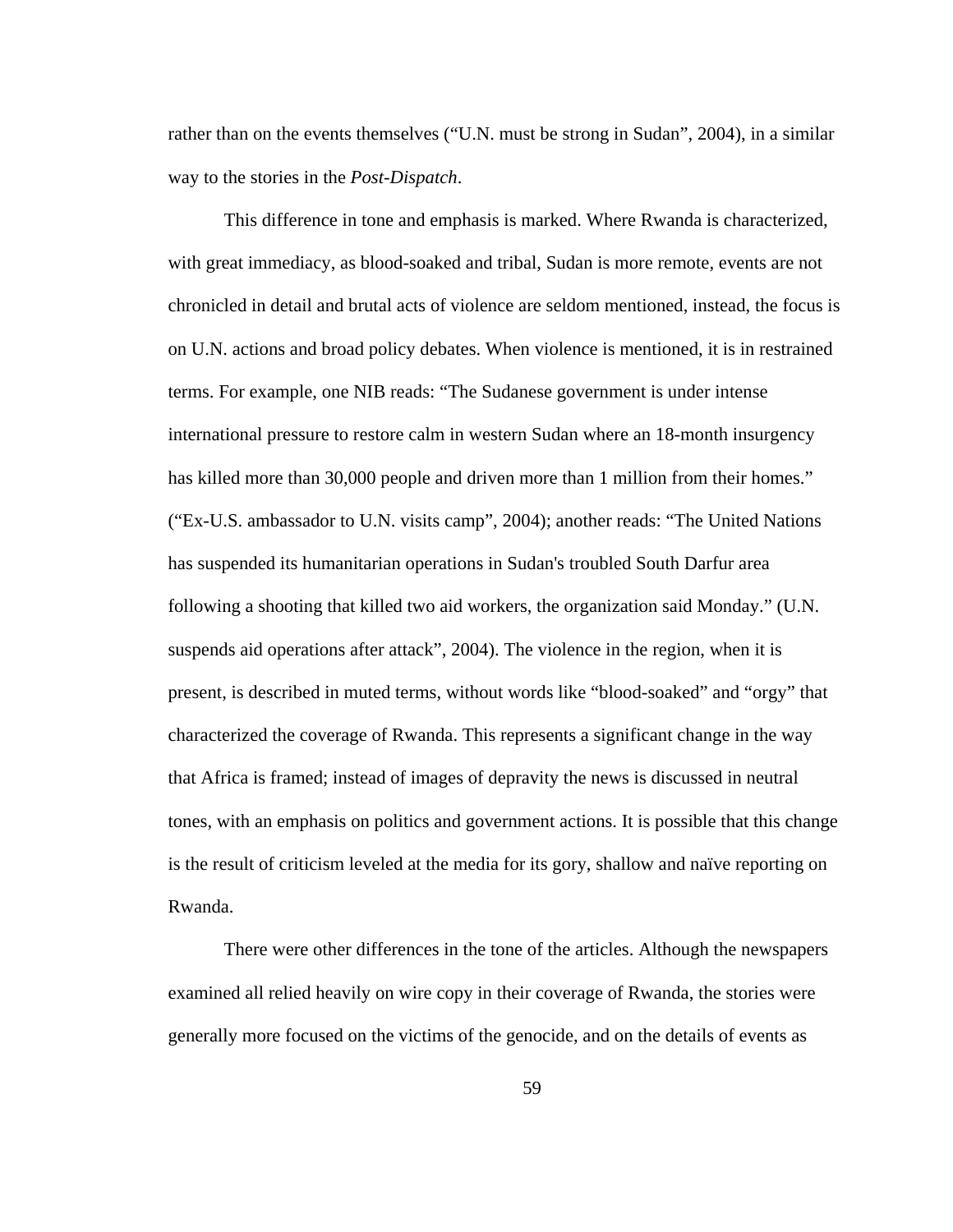they unfolded. In "Cold calculation seems to motivate Rwanda butchery" (1994), a victim is named and mourned; "The mob ran Venerande Bakashema down like helpless prey. Eight and a half months pregnant, she had no chance. Then they slaughtered her. Francois Sekayuku, 32, a Tutsi farmer, numbly told the story of his wife's death." A similar naming and sympathy were found in "Girls buried alive rescued in Rwanda" (1994); "When their parents were slaughtered, Eugenia and Iraminani were buried alive next to them in a mass grave for two days. Only the little girls' heads and hands were sticking up from the ground. They survived, lucky to live, but alone in the world." Victims are identified, given names and stories. No similar stories of named victims appear in the coverage of Sudan.

The coverage of Rwanda also pays much greater attention to the specificity of the country, to its history and the experience of living there. The first article published in the *Wisconsin State Journal* during the period (Seppa, 1994), for example, is a long piece by a journalist who lived in Rwanda for many years. In it, he fondly reminisces about his time in the country, telling how he proposed to his girlfriend in Kigali, how the streets of the city were safe to walk at night, how the beauty of the countryside touched him. The story gives the reader an image of Rwanda as it was before the genocide; it makes the people of that country seem more human. A similar piece in the *Cleveland Plain Dealer*, written by a former public affairs officer at the U.S. Embassy, describes pre-genocide Rwanda in idyllic terms.

In the early 1980s every cultivable acre of the "Land of a Thousand Hills" was lush and green with beans, rice, banana trees and other produce. Some of the world's finest tea and coffee grew on mountain slopes. Lions and other wildlife roamed the Akagera National Park, and the world's few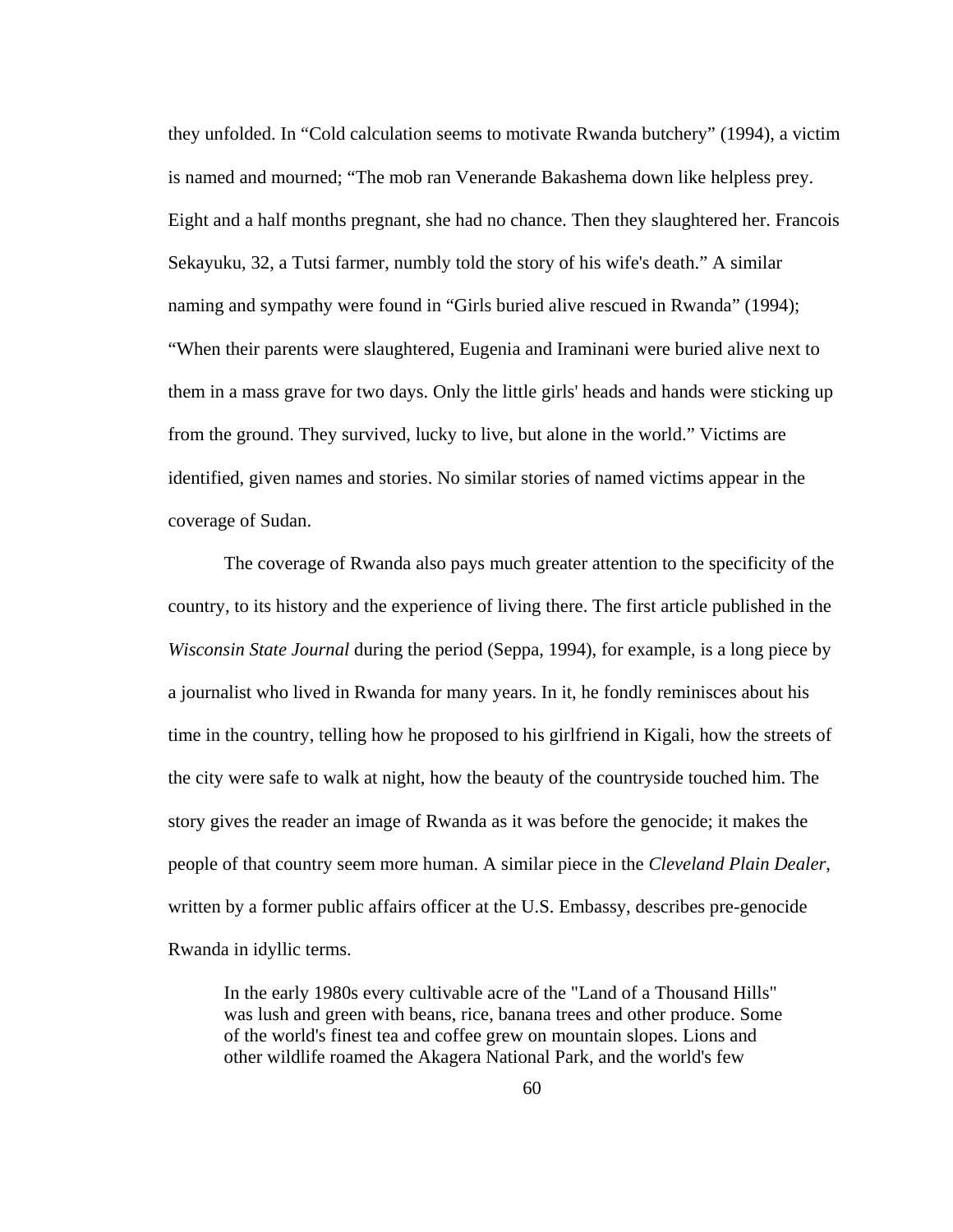remaining highland gorillas - Dian Fossey's "Gorillas in the Mist" - found sanctuary in a protected zone in the shadow of active volcanoes on the border with Zaire. (Lite, 1994).

Sudan is never discussed in such intimate and loving terms.

Several newspaper articles about the Rwanda genocide also include the accounts of people who had fled the country, and who were eyewitnesses to the brutality there (Fenning, 1994; "Exiles, orphans among ranks of Rwandan rebels", 1994; Ganey, 1994; Hagan, 1994; Olson, 1994). In these pieces, certain victims were allowed to speak for themselves, to tell the story of the Rwanda genocide in their own terms. The accounts are generally sympathetic, and bring to the fore the human cost of events in Rwanda, eliciting empathy and compassion.

No similar articles were found in the coverage of Sudan. There was just one article in the *St Louis Post-Dispatch* that identified a Sudanese man by name, and that article did not describe his experiences in Sudan, but rather dealt with his attempts to claim refugee status in the U.S. (Shinkle, 2004). While the experiences of genocide victims in Rwanda were given relative prominence in the coverage, the victims in Sudan are seldom mentioned, and never in great detail. This results in a much more stark and unsympathetic framing of the genocide as a remote piece of political intrigue rather than as a tragedy befalling fellow human beings.

Overall then, the following conclusions were drawn. The coverage of Rwanda was more in-depth, personalized, prominent and concerned with the victims themselves than that of Sudan. It was also significantly more violence-oriented, gruesome and filled with negative imagery of Africa. Coverage of Sudan was sparse, focused on U.N.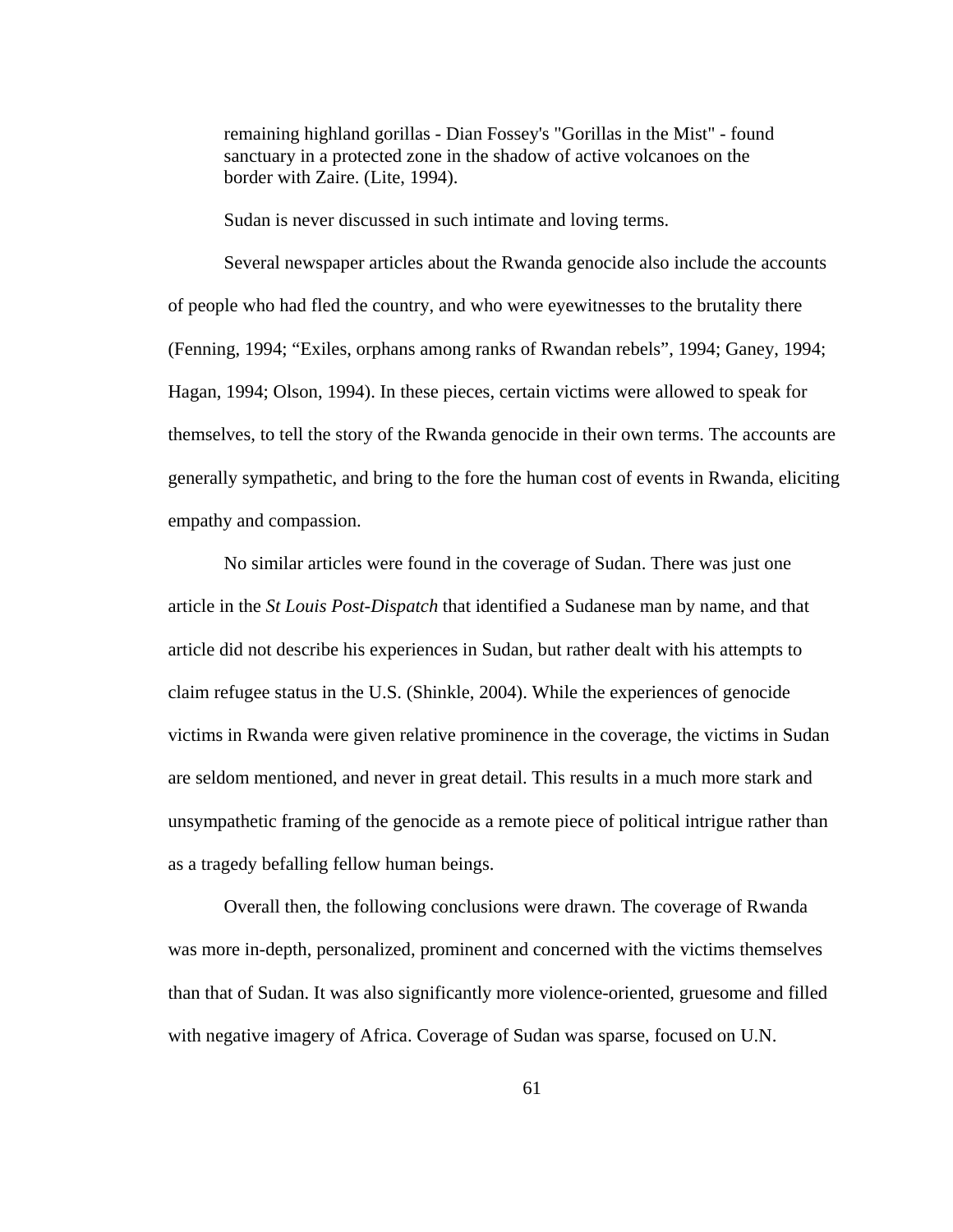decisions and statements, government actions and broad policy. It described violence in muted, restrained terms and refrained from the kind of negative African imagery that was prevalent in the Rwanda coverage.

## (B) Time matters: humanitarian intervening in Rwanda vs. non-involvement in Sudan

The major expectation here was that military intervention would be deemphasized in both cases, with reference to Somalia in the case of Rwanda and with reference to the War on Terror in the case of Sudan. To a degree this proved to be the case. However, there were interesting differences in the way the coverage between the two periods framed the possible solutions to the genocide.

In the case of Rwanda, several newspaper articles called for the U.S. to directly intervene in Rwanda to provide humanitarian relief, or for the U.S. to use its clout to force the U.N. to intervene militarily, while in the case of Sudan, the editorials generally limited themselves to calling for greater political action by the U.N. While the coverage of the genocide in Rwanda attempted to generate support for direct American humanitarian intervention and for U.S. action in the U.N., the coverage of the Sudanese genocide focused almost entirely on the actions of international bodies such as the U.N.

There was much criticism of U.S. policy and many references to Somalia in the coverage of Rwanda ("Dangers in delaying troop plan for Rwanda", 1994; Rosenblum, 1994; "U.S. should learn from Rwanda", 1994; "Rwanda: no more time to wait", 1994; Krauthammer, 1994; Cohen, 1994; "Answering Rwanda's cries", 1994; "A most dismal distinction", 1994). For example, Rosenblum (1994) writes: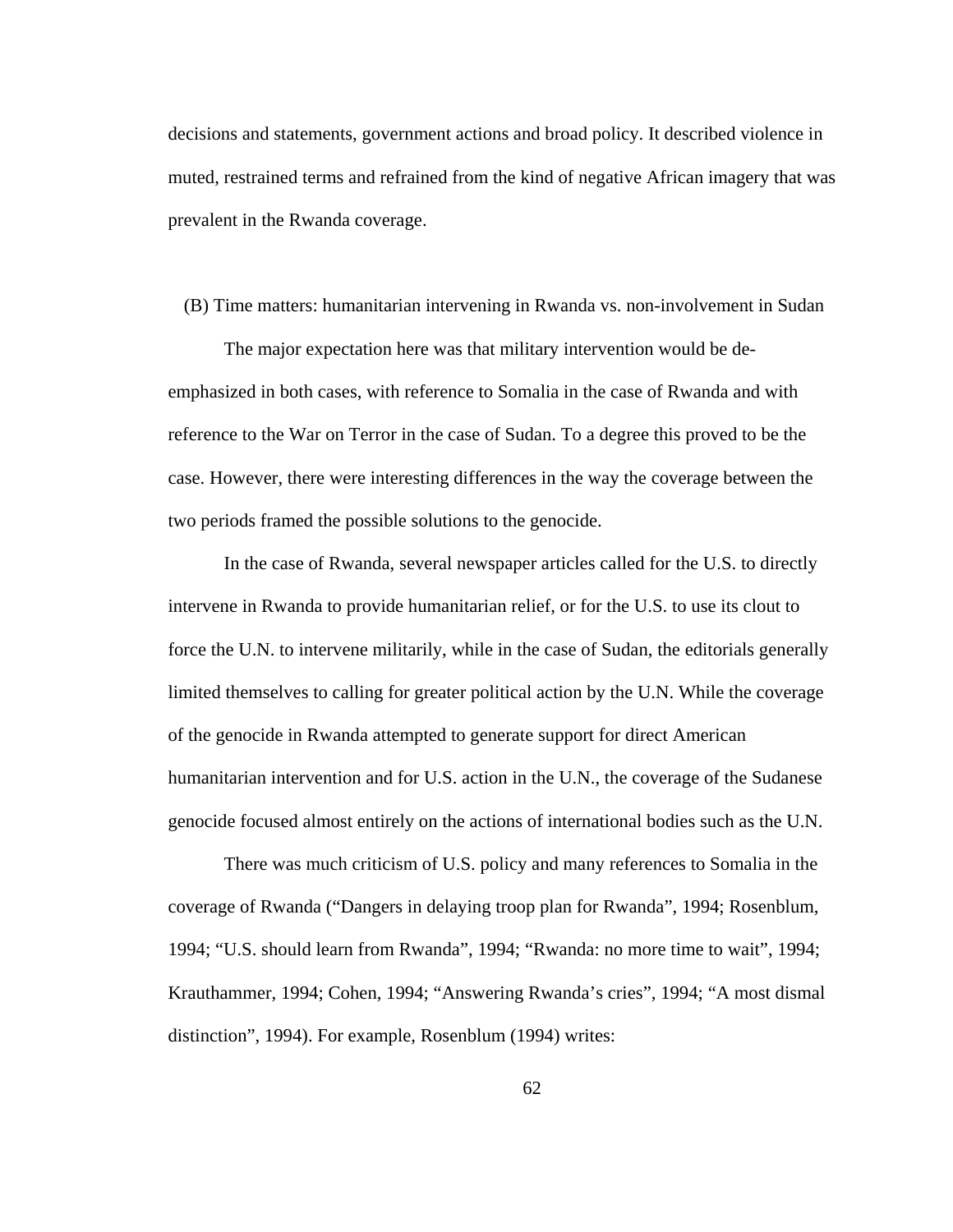The Clinton administration is doing even less than its predecessors to support the forces for democratic change in Africa. Activist ambassadors in Zaire, Kenya, and Cameroon gave vigor to the later years of the Bush administration. Under Clinton this has all but disappeared. From Ethiopia to Zaire, militant intransigence is being met with interminable policy reviews and acquiescence.

In a similar vein, the *Cleveland Plain Dealer*'s editorial board writes, "Clinton must not only be saying what the United Nations shouldn't do, though those are easy arguments to make in Somalia's wake, where the United Nations veered from its proper place of neutrality to pursue a Somali warlord. Clinton should be vigorously promoting what the world body can and ought to do; the humanitarian operation in Somalia provides powerful lessons of that, as well." (Rwanda: no more time to wait, 1994). Despite the criticism, however, the coverage generally stops short of suggesting that the U.S. should intervene militarily, as expected. Instead, humanitarian effort is suggested (Page & Page, 1994).

There were several articles published that praised the Clinton administration for its cautious approach in light of events in Somalia ("Step lightly over Rwanda", 1994; Powaski, 1994). In "Step lightly over Rwanda" the editorial writers of the *Wisconsin State Journal* write:

It may be uneasy comfort to know that the Clinton administration is learning foreign policy on the job. But it is comforting nonetheless to see how the administration has approached its policy on Rwanda by applying what it learned in Somalia and Bosnia. Evidence of the administration's upward progress on the learning curve was provided by the U.S. role in the U.N. vote last week to support an African peacekeeping mission in civil war-torn Rwanda. Thanks to the United States, the United Nations resisted calls from humanitarian groups to expand immediately the U.N. peacekeeping force in Rwanda before fully considering the mission's purpose and limits.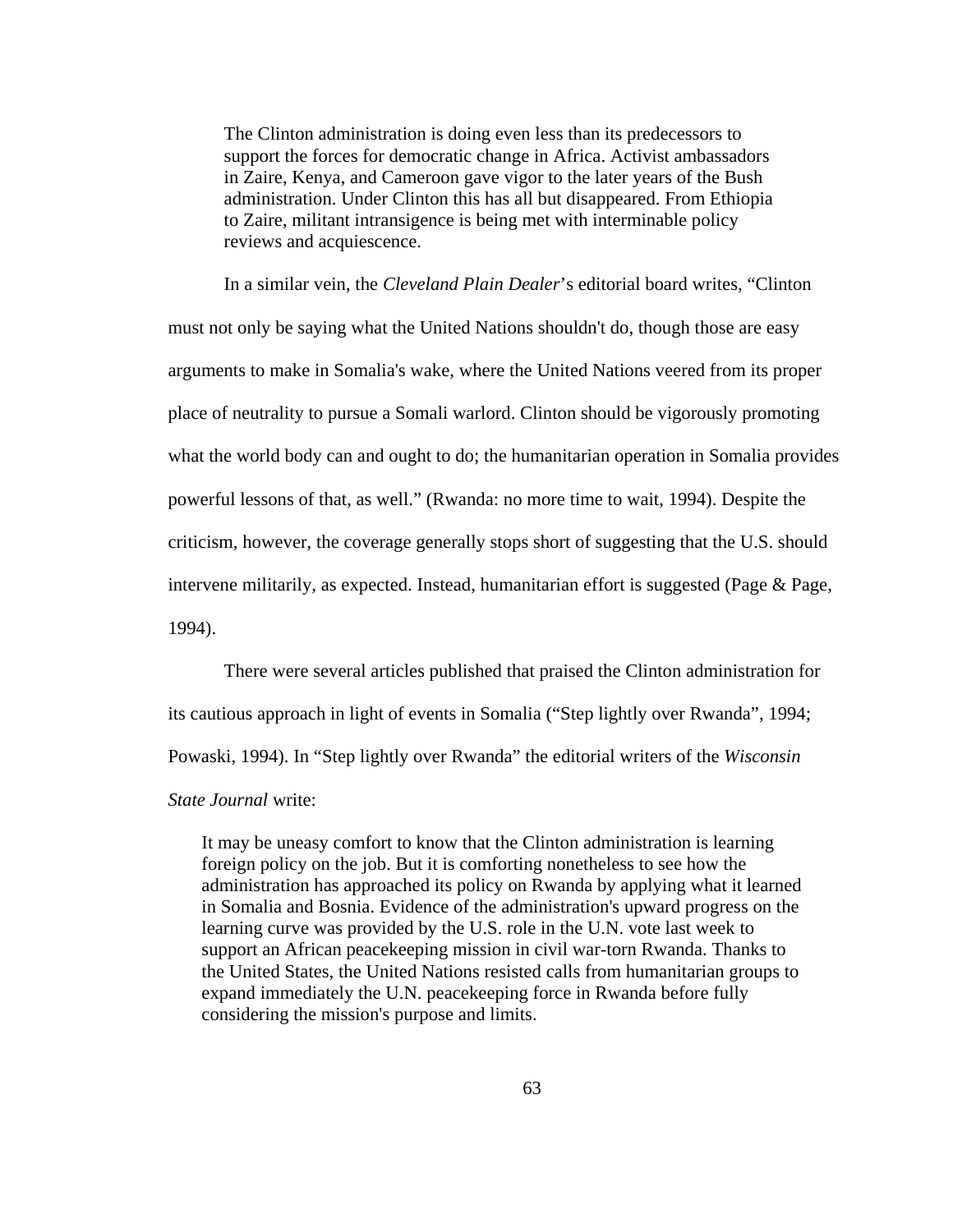Military action is not encouraged; rather, most of the coverage agrees that the U.S. should hesitate to involve its own soldiers in events in Rwanda. Humanitarian aid is suggested to bring relief to those displaced by the genocide. The title of the article by Powaski (1994) sums up the attitude of the media "Peace first, then U.S. will keep it"; once the fighting has ceased, the U.S. can offer humanitarian aid and help rebuild the country.

Importantly, not all coverage encouraged even humanitarian missions in Rwanda. For example, Kaplan (1994) takes an extremely grim view of the future of Sub-Saharan Africa. The article is worth quoting at length:

What, if anything, can the United States and other Western countries do to prevent much of sub-Saharan Africa from collapsing into total anarchy? Some analysts say it may already be too late to keep the continent from crumbling. At best, they add, even if Western governments were to coordinate their efforts to make profligate African governments adopt stringent political and economic reforms - and there's little sign of that happening - a real improvement wouldn't be likely in less than 15 years. "The plain fact is that much of black Africa is in an advanced state of political and economic disintegration," warns Jean-Jacques Magin, an adviser on African affairs to the French government. Large-scale humanitarian efforts like that currently being mounted for the Rwandans or recently carried out in Somalia are tantamount to "giving aspirin to someone stricken by a fatal disease," Magin says. He fears that "the outside world will gradually grow weary of organizing huge and expensive rescue operations every six months or so to save the population of yet another African state engulfed by mass slaughter and the breakdown of all semblance of order." But he adds: "Probably that is what the outside world will be called on to do."

This article paints a bleak portrait of the African continent and seems to suggest

that even humanitarian missions are a waste of time.

Overall, in the coverage of Rwanda, the U.S. was not encouraged to intervene

militarily, but was encouraged to directly provide humanitarian relief and to push the

U.N. to take action. In the Blood-soaked Rwanda frame, the solution suggested is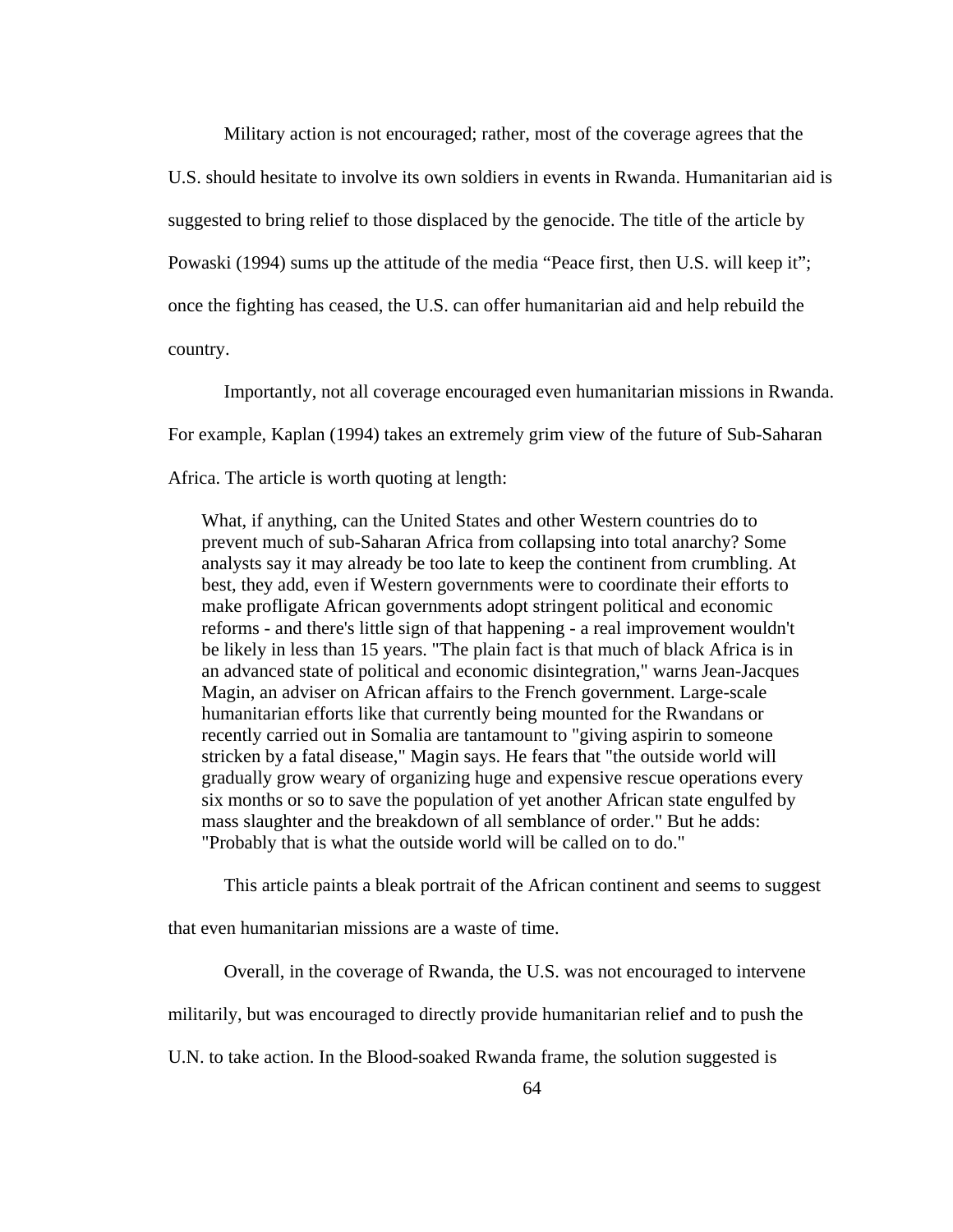humanitarian aid, political alternatives are seldom discussed and military intervention is not encouraged.

Articles about Sudan encourage political action, but almost exclusively through the U.N. or occasionally through the African Union (AU), direct U.S. intervention is never suggested ("Civilians are still at risk", 2004; "The crisis deepens", 2004; "U.N. must be strong in Sudan", 2004). As can be seen in table five, even direct humanitarian intervention is de-emphasized in the coverage of Sudan.

A great deal of coverage in the *St Louis Post-Dispatch* concerns John C. Danforth. In 2004 Danforth was the U.S. ambassador to the U.N. He was committed to solving the problems of Sudan, and took the initiative in many peace processes in the region. Danforth received a lot of coverage in the *St Louis Post-Dispatch* because he is a St Louis native. Most of this coverage details Danforth's work at the U.N. and tells of how he plans to bring peace to Sudan. At no point does Danforth suggest direct U.S. intervention; rather, he tries to persuade the members of the Security Council to pass resolutions applying sanctions to Sudan, and to promote peace negotiations within Sudan. Thus, it is in keeping with the rest of the coverage, and in line with the expectations discussed above. The U.S. is not encouraged to directly intervene in the Sudanese genocide; rather, tools like U.N. sanctions are suggested. As noted above, the media frame the genocide in Sudan in primarily political terms. The solution, under this frame, is political action, particularly by the U.N.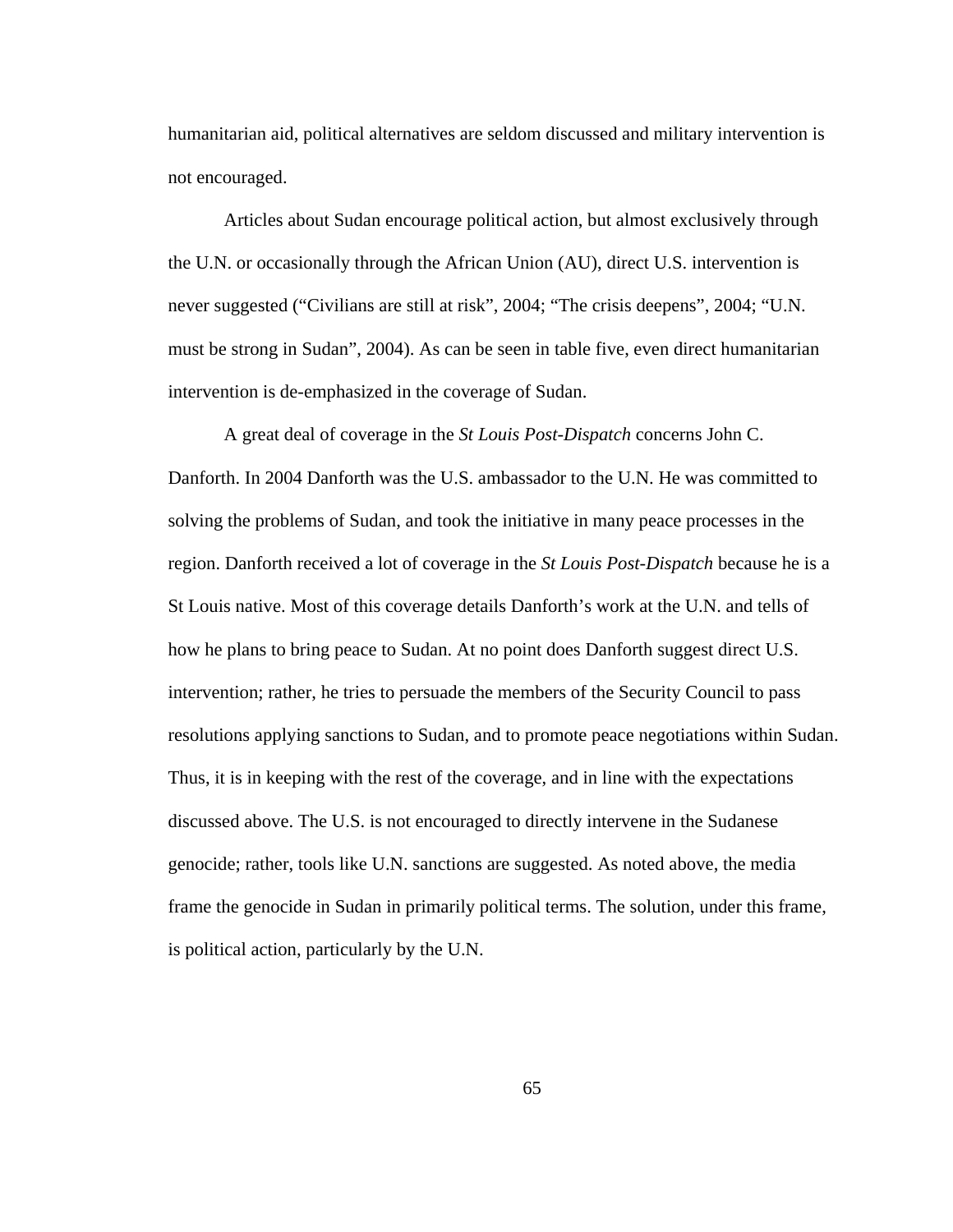As anticipated, military intervention was de-emphasized in all the coverage.

However, in the case of Rwanda, the U.S. was encouraged to intervene with humanitarian

missions, while in the case of Sudan, no direct U.S. intervention was suggested.

A possible explanation for the fact that no direct intervention was suggested in the

case of Sudan lies with the war in Iraq and Afghanistan, and the reduced capacity of the

U.S. military to become involved in new areas. As Kurth (2006) writes:

Even during the 1990s, when American willingness to undertake humanitarian intervention was at its peak, the United States evinced very little interest in intervening in Africa… Because of its [the U.S.A.'s] lack of either deep historical connections or contemporary vital interests in Africa, it is not likely to have the political will to [intervene in the future]. Washington's reluctance to undertake humanitarian interventions in Africa… in the near future is deepened by two other U.S. realities, one relating to the U.S. military and the other to the consequences of the Iraq War… the Iraq War has had very damaging consequences for humanitarian intervention. The war has developed in a way that will make it almost impossible for the United States to undertake such an intervention over the next several years, and it has greatly impaired both the political will and the military capability necessary for such interventions.

American politicians and military leaders, aware of the constraints the war in Iraq has put on military capacity, will be extremely reluctant to pursue foreign policies that require direct intervention, either military or humanitarian, by the U.S. As foreign policy and foreign affairs officials de-emphasize intervention, a similar de-emphasis can be expected in media coverage (as noted earlier, media tend to follow the lead of government in foreign policy).

In the case of Rwanda, there were no significant constraints on the U.S. military as the country was not involved in any wars. Instead the constraints were largely political, the events of Somalia hobbled the political will to intervene in Africa and President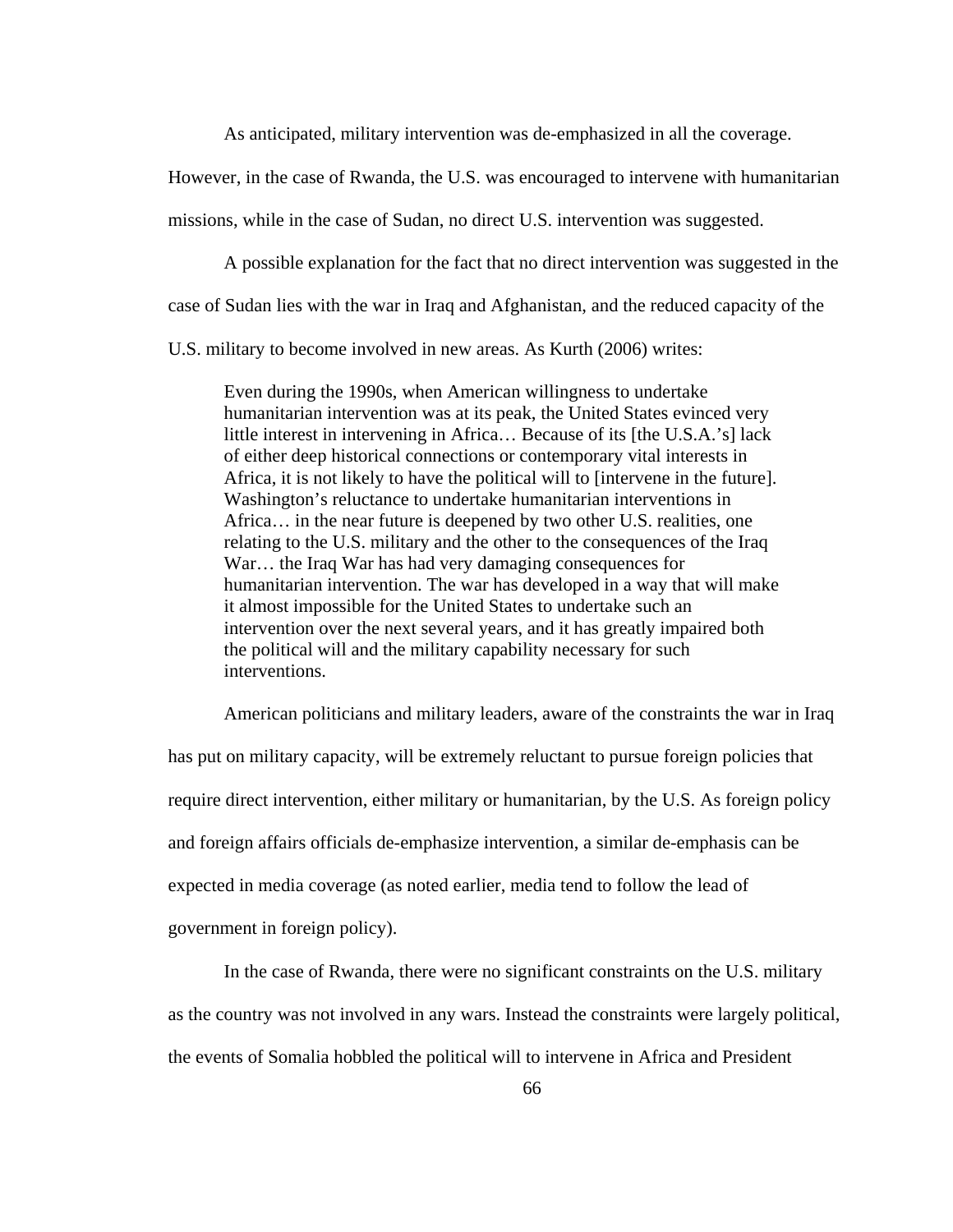Clinton's stringent new intervention policies dampened enthusiasm for action. This combination of factors may be why humanitarian intervention was suggested.

#### (C) Gendered framing: woman-as-victim

As expected, women are indeed prominent in the description of victims of the genocides, particularly in the coverage of Rwanda; as noted earlier, victims in Sudan are seldom mentioned and never named. Women are identified as victims in 30% of the stories about genocide in Rwanda (see table six). Rape, however, was very seldom mentioned in either the coverage of genocide in Rwanda or the coverage of genocide in Sudan (see table five). This is contrary to expectations. It was expected that rape would be prominent in the coverage of Sudan, this has not proved to be the case.

A possible reason for this is the almost non-existent coverage given to Sudan by the *Plain Dealer* and the *State Journal*, and the relatively little coverage in the *Post-Dispatch*. Although rape was mentioned seldom overall, it was more prominent in the coverage of Sudan than that of Rwanda, indicating that it is likely that if more coverage of Sudan were present rape would be relatively prominent in it.

When reading the texts from a qualitative perspective, certain patterns became apparent. Women were less likely to be quoted than men, more likely to be spoken for rather than to speak. Women tended to be portrayed as passive objects instead of active subjects granted their own voices. They were largely silent victims. While men were often quoted as authorities on events, women were not. As will be demonstrated below,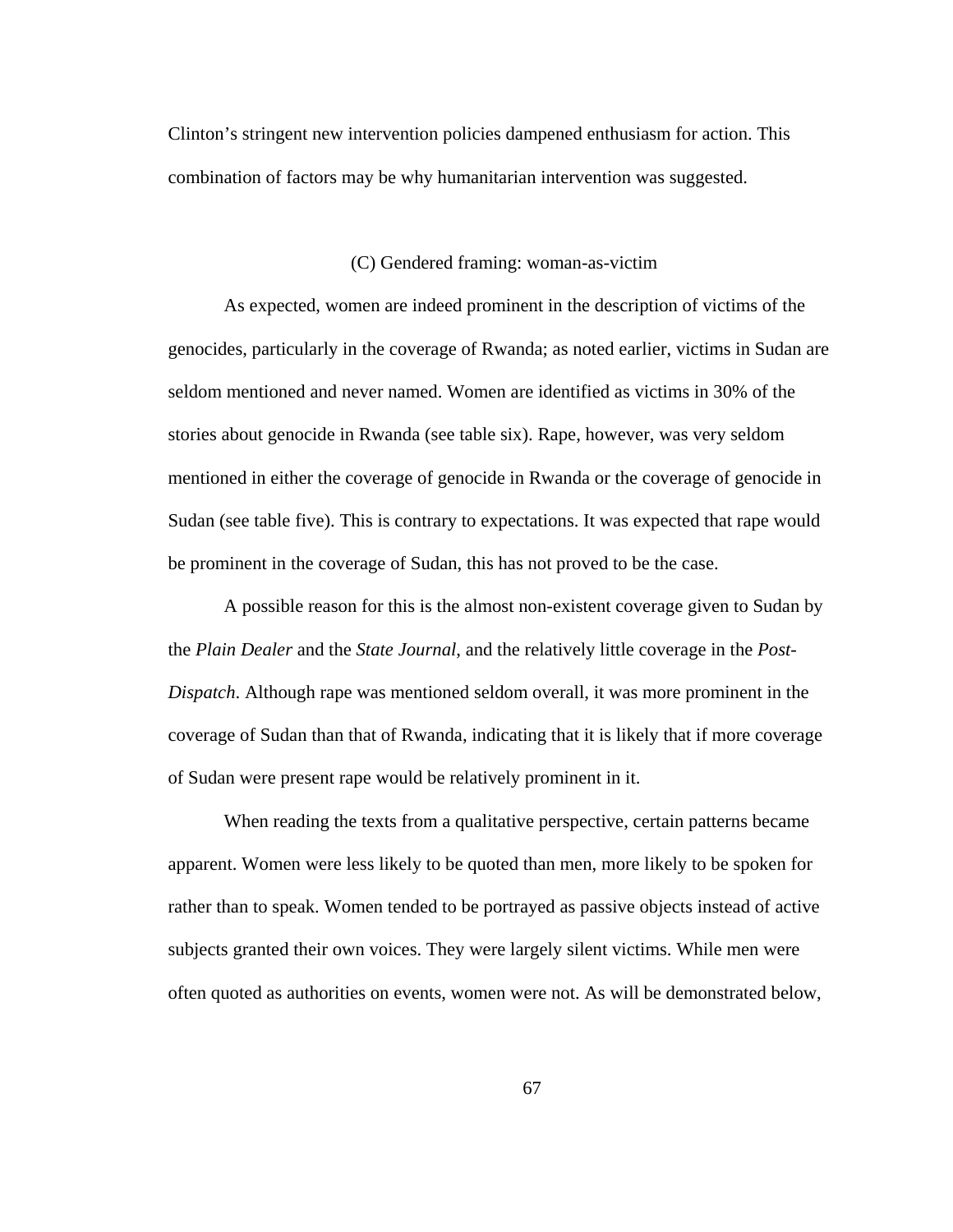then, the expectation that women would be shown primarily as passive victims was met. Women were stereotyped as silent and passive, and their victimhood was emphasized.

The coverage of Rwanda often identified "women" as specific victims of the violence in the country. For example, one article reads: "BBC reporter Lindsey Hilsum reported from Kigali, "I have seen hundreds of bodies *including those of four women* hacked to death with machetes near a Red Cross storage point."" ("Foreigners flee corpse-littered Rwandan capital", 1994, emphasis added). Another states: ""From the roof of the French school, while evacuees were being loaded on trucks, you could look across a valley and see people, *especially women,* being hauled out of houses and being beaten to death on the road," Mark Huband, a reporter for The London Guardian, said by telephone from Kigali." ("Tribal bloodletting spreads beyond Rwanda's capital", 1994, emphasis added). These articles make it a point to highlight the female victims of the carnage, an interesting and suggestive strategy. It seems to indicate that the reporters are aware of the advantages of emphasizing female victims in terms of generating horror and sympathy among readers.

Many of the named victims whose deaths are described are women ("Cold calculation seems to motivate Rwanda butchery", 1994; "Girls buried alive rescued in Rwanda", 1994). A notable story about female victims is that by Colyer (1994). The article, written by a medical doctor working in Rwanda, details the fates of two named victims, both female.

Yesterday, 4-year-old Jacqueline died. Several days ago, the Interhamwe roving bands of killers - hacked off her lower jaw with a panga - a type of machete. By the time she made it to the hospital she weighed only 18 pounds and was in septic shock. Even in the best American hospital, she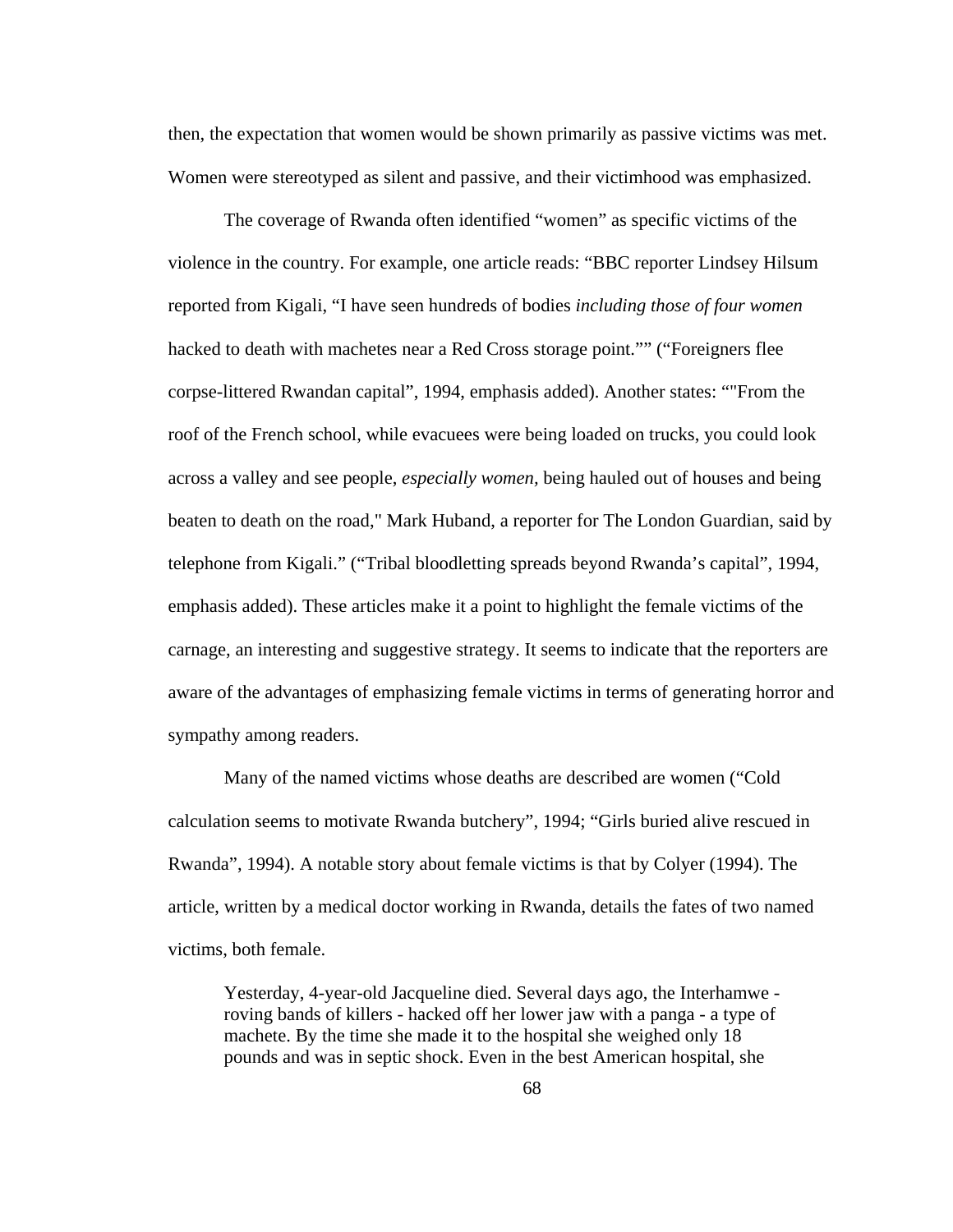probably wouldn't have made it. Today was a good turning point for 16 year-old Veronica. A month ago she had an open skull fracture and her hand amputated in a panga attack. She was left for dead in a pile of 500 bodies in a church for two weeks. She arrived in a catatonic state and with horrible infection. Today she smiled and told me her name. Her wounds are healing. (Colyer, 1994).

Such a story is an example of the ways in which women and girls are made prominent among the victims of the carnage, and how they are presented as pitiful and deserving of sympathy.

As mentioned, women, particularly Rwandan women, seldom speak for themselves. Volland (1994) tells the story of two Rwandan sisters who came to the U.S. as political refugees after having been plucked from a Kenyan refugee camp. They are the only Rwandan-born women given a chance to tell their stories, and are portrayed as afraid, ignorant and helpless. The only other quote by a woman comes from "U.N. declares Rwanda safe" (1994), "Another refugee, Eustasie Wanzunuwe, 30, insisted even as she lay with an intravenous drip in her arm - that the cease-fire in Rwanda was only a ruse. "They stopped fighting so we will go back," she said weakly. "Then they will kill us. That is the strategy."" Again, this quote emphasizes the speaker's weakness, fear and victimhood.

Virtually all the quotes from Rwandans are from men, when women are quoted in the news articles, they are usually Americans. Hagan (1994) interviews American Kathy Krasovec who was working in Rwanda when the genocide began, and Olson (1994) interviews American-born Rita Rukashaza who married a Rwandan man and lived with him in Rwanda. Both women demonstrate greater agency and authority than the Rwandan women interviewed, probably because they are Americans.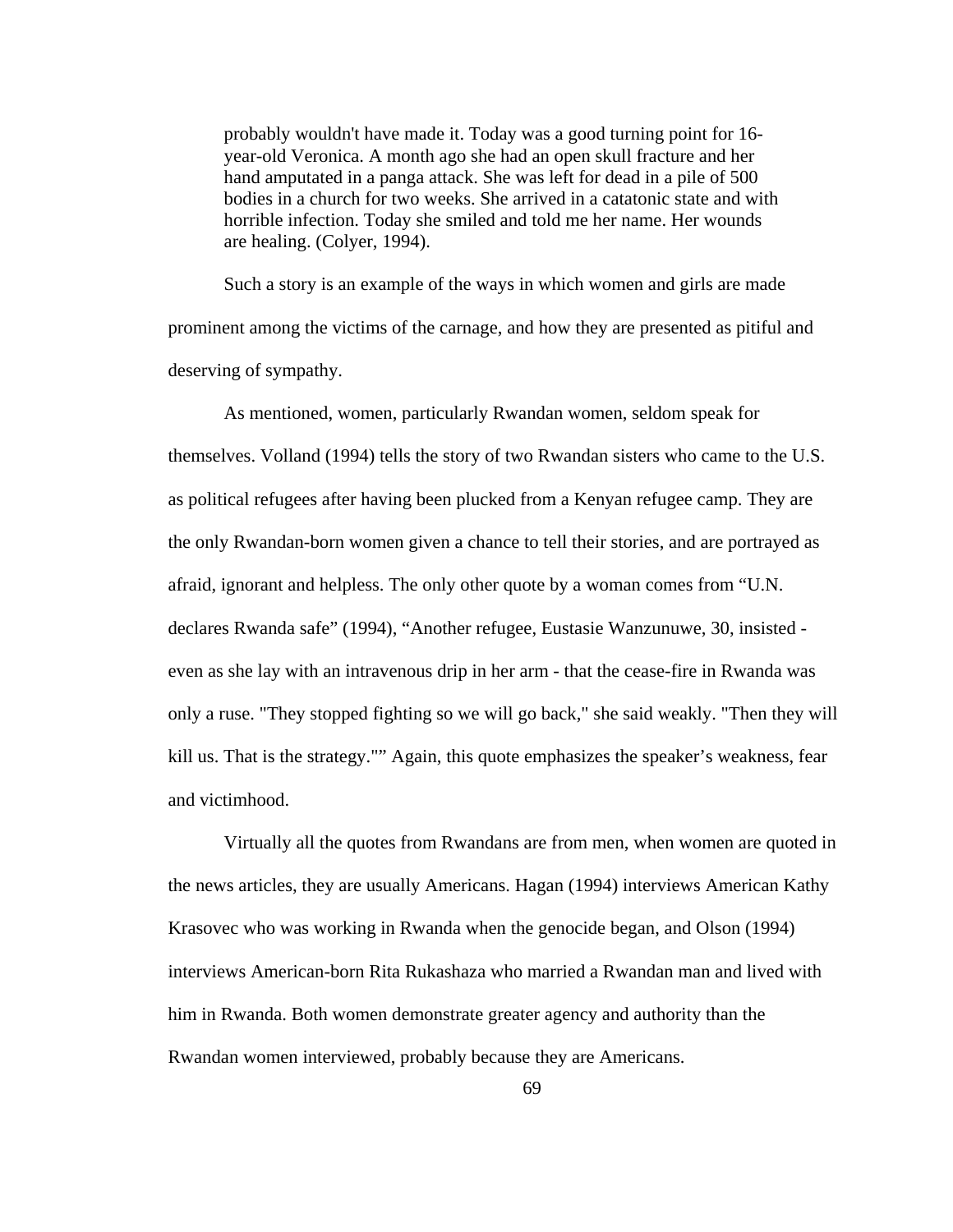Rwandan men, when they speak, generally speak from positions of power, as officials or soldiers rather than as victims. In "Exiles, orphans among ranks of Rwanda rebels" (1994) the story of a young soldier is told:

Francois Rwagansana once took well-off Westerners on safaris throughout Africa. But he came home for the ultimate adventure: guerrilla warfare. Rwagansana, 33, plies his new trade at a rebel base in Rugende, five miles north of the divided capital. He has learned how to survive sickness, carry weeks of food on his back - and break the bones of rigid dead enemies to make use of their clothing. And he has learned how to kill.

Further quotes in the same article come from another man in a position of power, ""These young men hardly know their country, hardly know the difference between a Hutu and a Tutsi," said Tito Rutaremara, 49, a political leader in the Rwandan Patriotic Front. "Yet there they are, in the bush, fighting the war."" These two men are authoritative and ready to fight. In "Rwandan refugees in a mess" (1994) another Rwandan man is named. "Inside and alone, Sigisbert Bucyayunigura, 40, a former cameraman with Rwanda TV and now a newly designated U.N. medical assistant, was seeing patients. Many, he said, were suffering from bronchitis and pneumonia, diarrhea, malaria and abdominal problems. A few had machete and bullet wounds." All these men are active, able to fight or to help their fellow sufferers, while women tend to be passive victims.

There is, as expected, little mention of rape in the coverage of Rwanda. The sole article that mentions rape reads:

Rwandan soldiers raped and hacked civilians to death. "It is like the mayhem has gathered pace. There are massacres all over the place. The army's delight is to murder civilians, while civilians turn on each other in ethnic revenge," said one witness, trapped in the capital. He said in one incident soldiers tied the hands of civilians behind their backs and then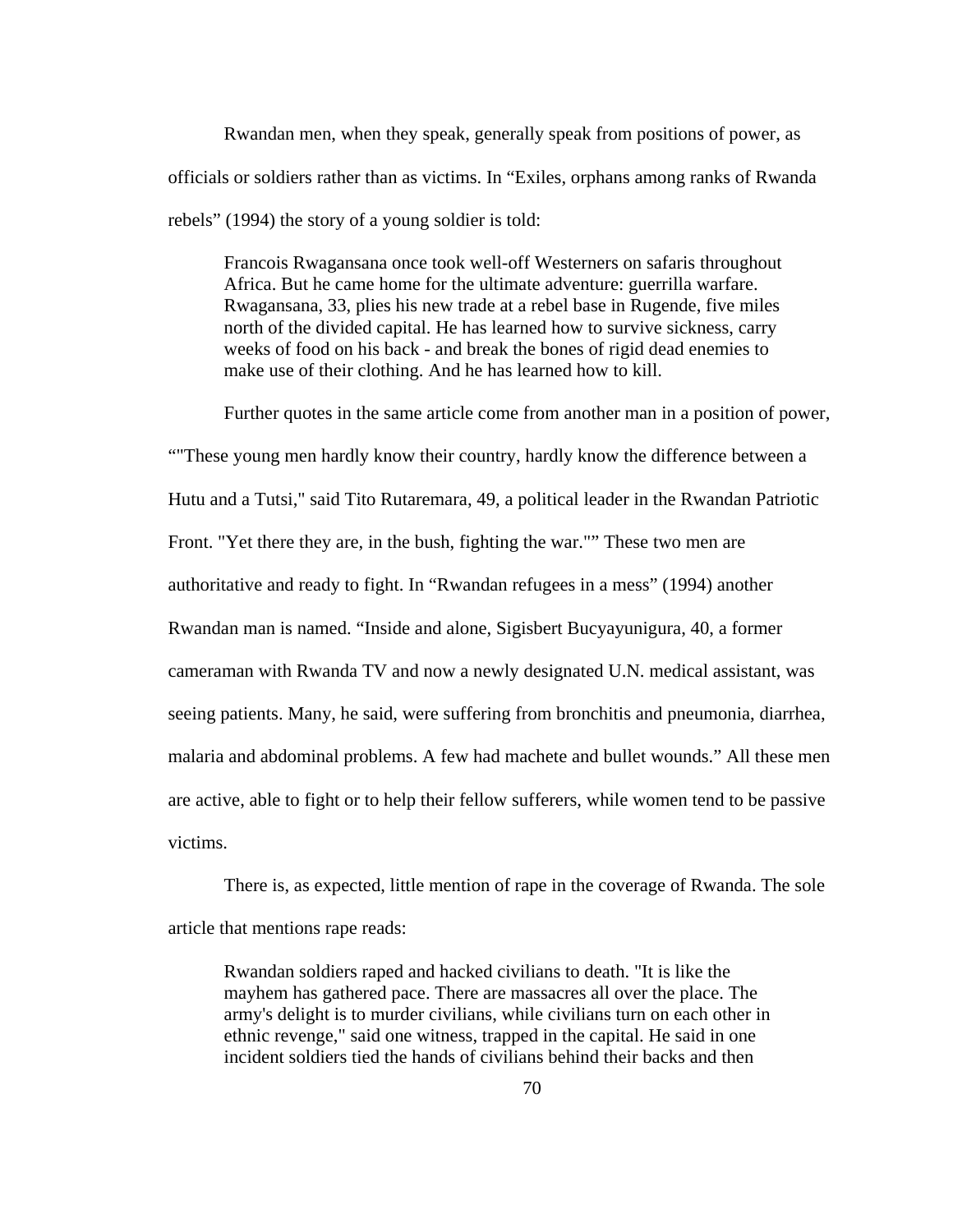slew them with machetes, or just "emptied round after round as if on target practice." "Sometimes people pleaded for their lives for 20 to 30 minutes, then the soldiers just shot them dead," he said. "Women are in trouble, they are raped first, then killed." ("Refugees await food in Rwanda", 1994).

This is an early mention of the mass rapes that occurred in Rwanda, but is, as noted, the only such mention.

It was anticipated that the coverage of events in Sudan would have a greater focus on sexual violence; this indeed proved to be the case, although there was still minimal focus on rape (see table five). When rape was mentioned in the coverage, it was in broad, sweeping terms; individual victims were not named or interviewed. For example, one NIB reads: "In addition to hunger and instability, there have been numerous reports of displaced *women and girls raped repeatedly* by members of the militias, according to U.N. officials in Darfur." ("Civilians are still at risk", 2004, emphasis added). Another reads: "The conflict in Darfur has been spinning out of control for 20 months as government-backed fighters, known as the Janjaweed, engage in wave after wave of terror against Africans, *burning villages, killing and maiming men, raping women* and causing at least 1.4 million people to flee farms and villages. The death toll is said to exceed 70,000, and tens of thousands more are dying of malnutrition and disease." ("The crisis deepens", 2004, emphasis added). Women's sexual violation is acknowledged and emphasized, but the women themselves are absent. They are not permitted to speak or to be named, or even described. Their function in the text is simply to elicit sympathy as innocent victims.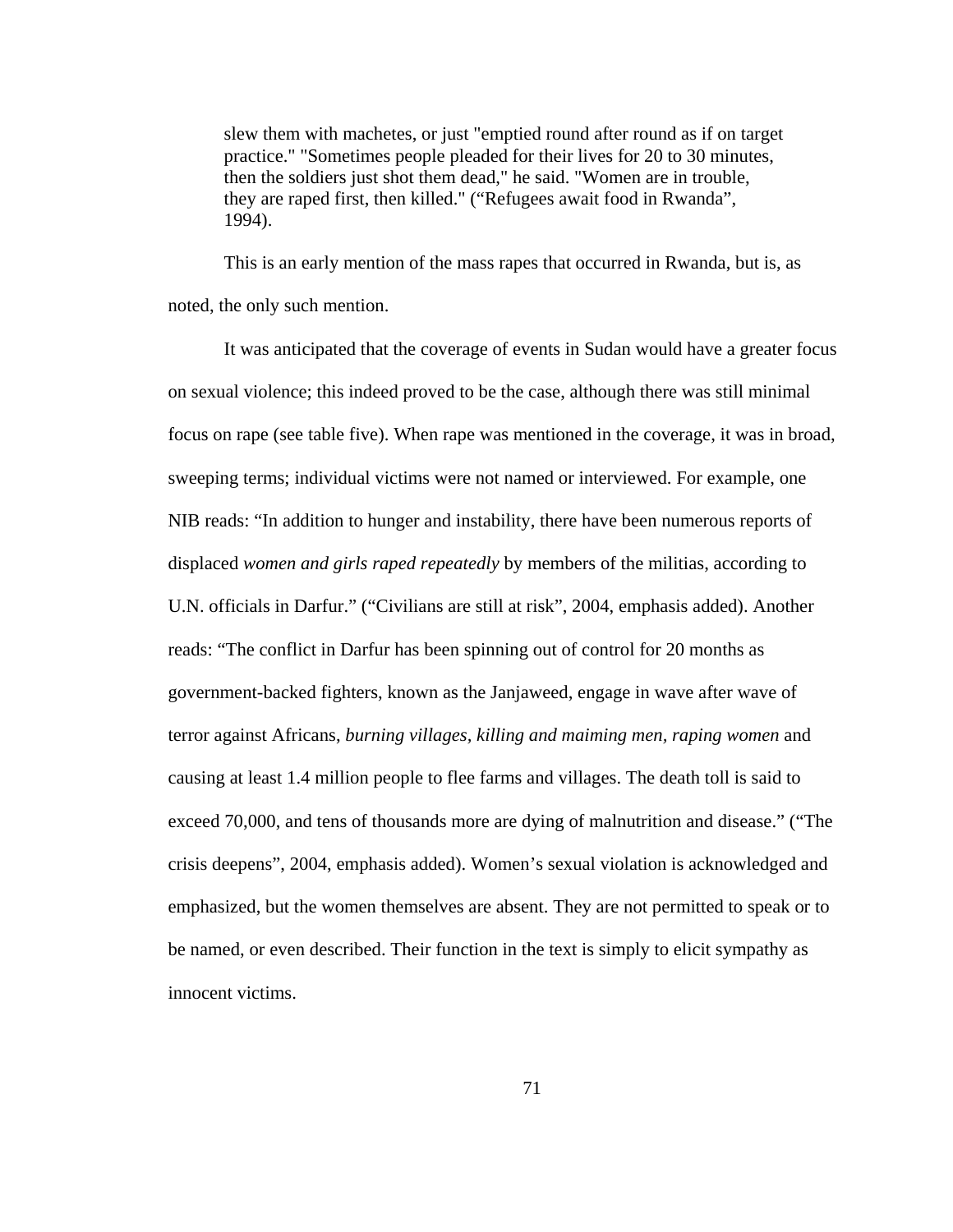Overall, the expectations regarding gender were met. Women were silent, seldom permitted to speak for themselves. Their victimhood was emphasized, they were frequently the silent, pitiful named victims of the violence in Rwanda. The coverage of Sudan neglected the victims; they were never named, never interviewed, and seldom mentioned at all. The violence in Sudan was discussed in only the most general terms. Although rape was mentioned slightly more frequently in the coverage of Sudan, there was very little focus on sexual violence overall.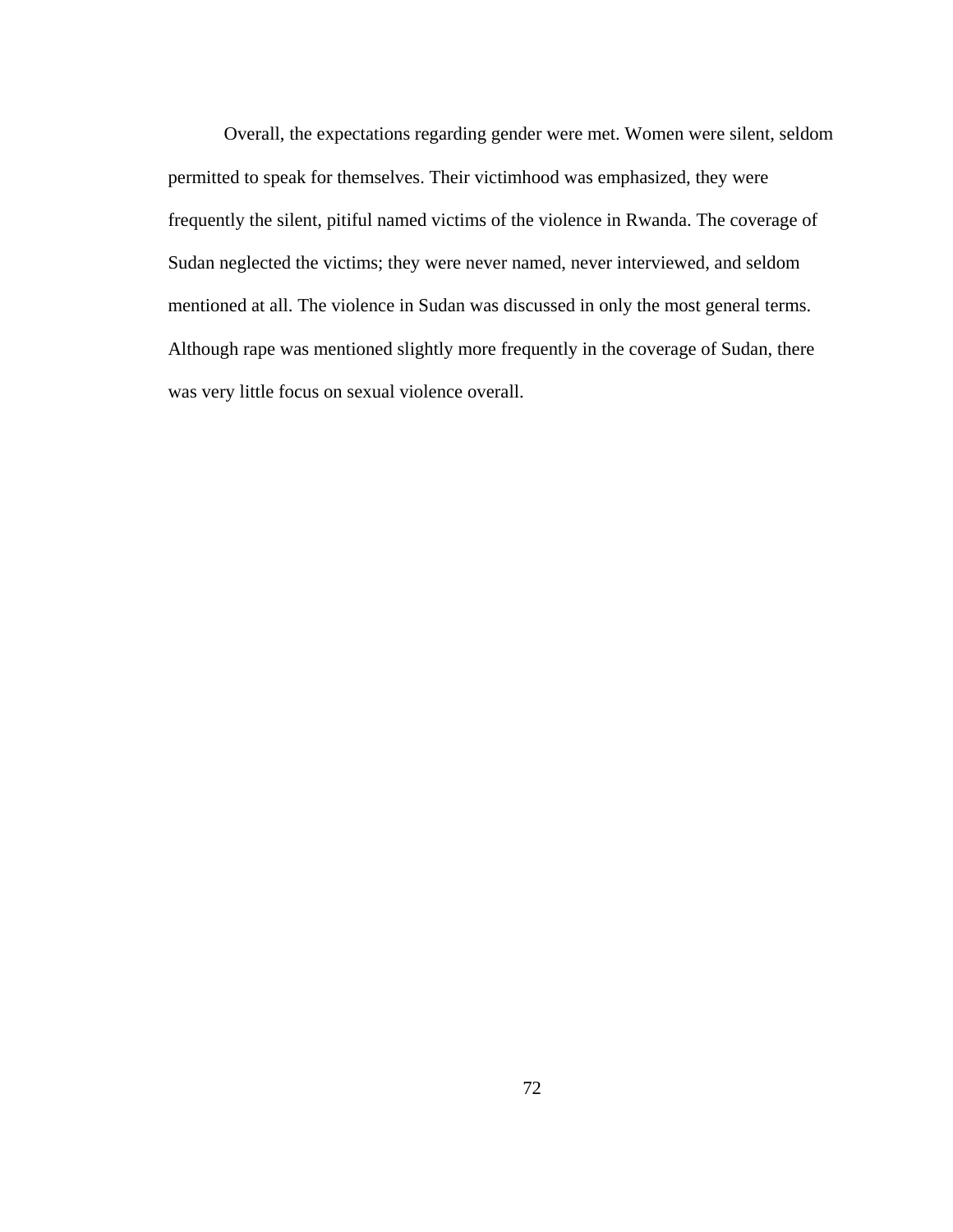### CHAPTER 7: DISCUSSION

The framing of genocide in Africa changed significantly between the 1994 Rwandan genocide and the 2003 Sudanese genocide. Specifically, while the Rwandan genocide was framed as bloody, violent, primitive and savage, the genocide in Sudan was framed in primarily benign, political terms. This is significant. While past research into coverage of Africa suggested that the dominant themes would be darkness, savagery and primitivism (Myers, Klak and Koehl, 1996; Crawford, 1996; Hawk, 2002), the findings suggest that this no longer necessarily applies. Furthermore, while work by the African political theorist Mamdani (1996; 2001) suggests that westerners view Africa in apolitical, tribal terms, the coverage of Sudan suggests that that is changing.

The framing and coverage differed in many respects between the two instances studied. Not only was Rwanda covered more thoroughly and prominently, but also the victims of the Rwanda genocide were given a voice in the coverage. Although the articles about Rwanda tended to be filled with images of violence, primitivism and savagery, they also encouraged humanitarian aid, sought to create sympathy for the victims of the genocide and allowed the reader glimpses of pre-genocide Rwanda. In contrast, the coverage of Sudan was sparse, shallow and reliant on pseudo-events such as speeches by U.N. Secretary-General Kofi Annan. Although this coverage refrained from using the grim images of earlier coverage, it also failed to include the voices of the victims of the genocide, and served to discourage U.S. involvement in events. While women were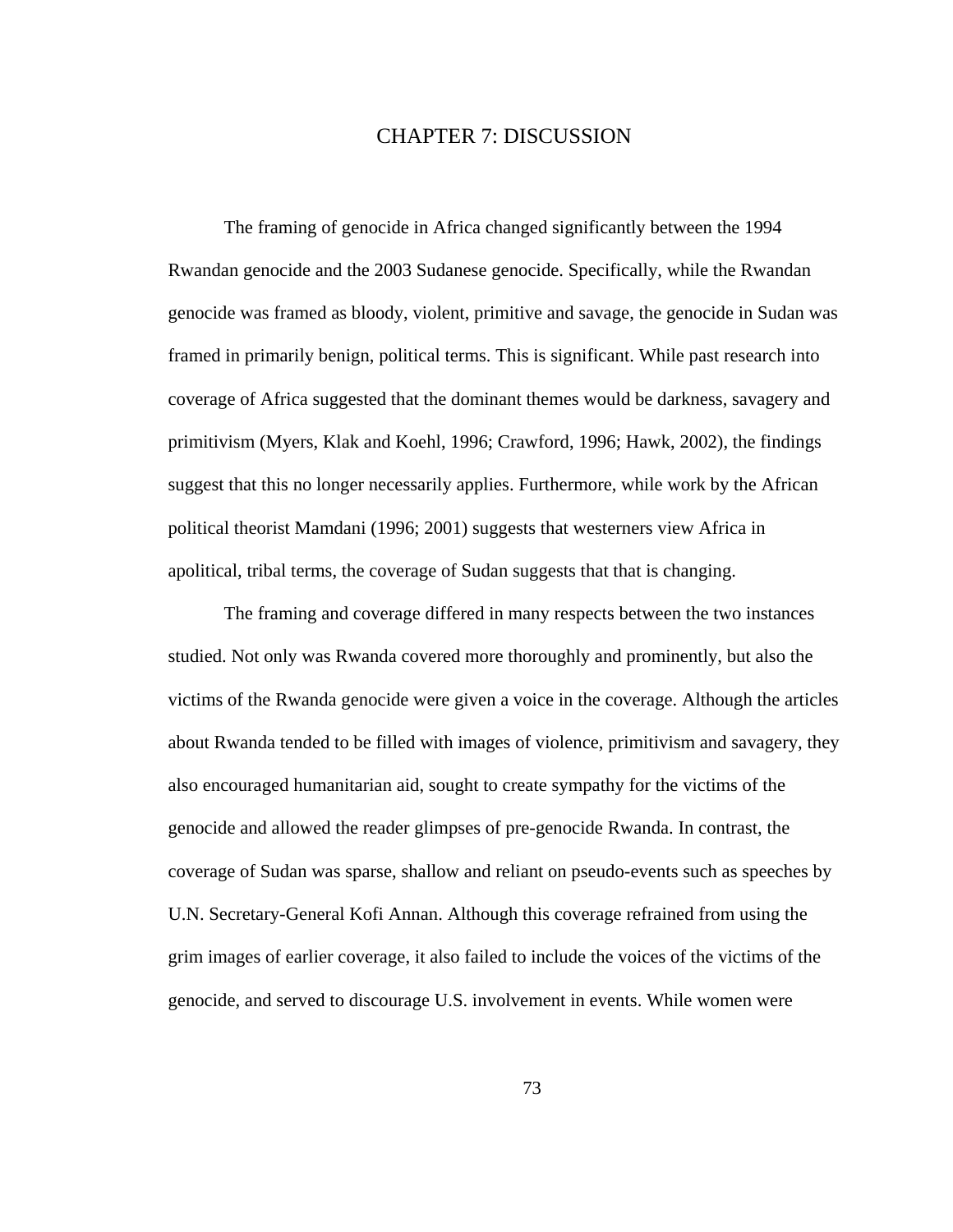portrayed as weak, passive, silent victims in the coverage of Rwanda, they were almost completely invisible in the coverage of Sudan, unnamed, silent and absent.

The use of tribal imagery, and images of darkness and savagery in the coverage of Rwanda was pronounced. This was very much in keeping with criticisms leveled against Western media's coverage of Africa (Myers, Klak and Koehl, 1996; Crawford, 1996; Hawk, 2002; Mamdani, 1996; Mamdani, 2001). Such images were almost entirely absent in the coverage of Sudan, which is a definite improvement, but came at the cost of depth and breadth of coverage. Contrary to expectations, then, in many ways the quality of coverage declined. There were fewer, less detailed, less intimate and less sympathetic articles about the genocide in Sudan than there were about the genocide in Rwanda. Despite the criticism leveled at the media following events in Rwanda, even less attention is being paid to events in Sudan. While the elimination of the images of savagery, tribalism and darkness is a positive development, the scant coverage of Sudan is a point of concern for those interested in western media's coverage of Africa.

### (A) A critique of postcolonial theory

From a post-colonial perspective, the findings of this study are noteworthy. In 1994 at the time of the genocide in Rwanda, the coverage was very much what a postcolonial theorist would expect. Africa has historically been viewed as dark, ominous, violent and savage by the west. The news coverage, with its emphasis on the horrors of the genocide and the bloodiness of the violence, fits well within the tradition of the western perspective of Africa. The coverage tended to simplify the situation in Rwanda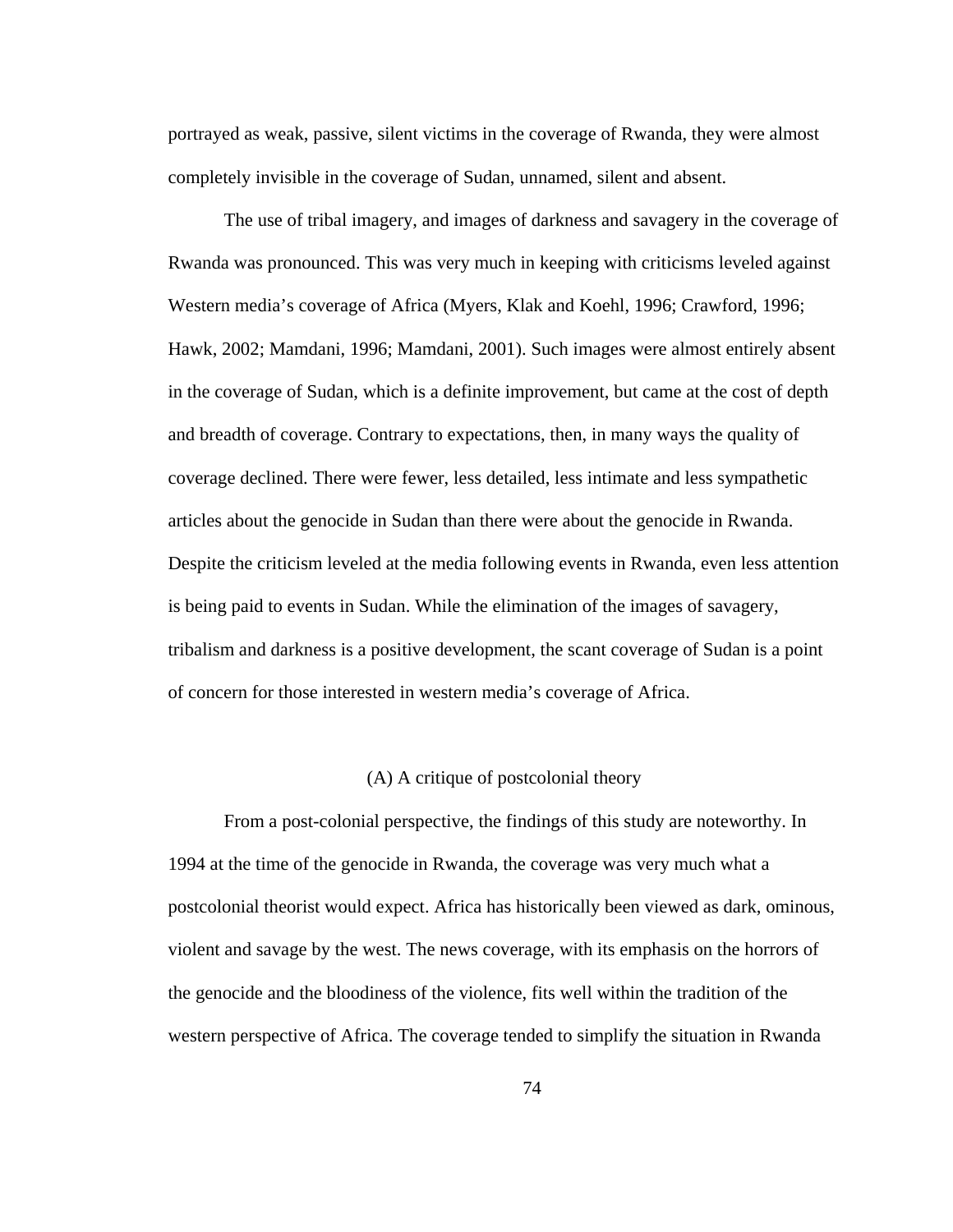by characterizing it as a "tribal bloodletting", rather than exploring in depth the roots of the genocide. This too is in keeping with the vision of Africa as apolitical, trapped in its history and unable to emerge into the modern world.

As a general rule, the people interviewed in the stories tended to be U.N. officials, government officials in western countries, aid workers and western journalists. There were a limited number of quotes from Rwandans, and most of those quotes were from Rwandan men. When quotes were included from Rwandans, they tended to be about the violence, about the terrifying experiences of survivors. In short, the voices of Rwandan people tended to be the voices of victims, rather than the voices of actors. This is also in keeping with the traditional western view of Africans as primitive and childlike.

However, despite the largely gloomy, violent and graphic coverage, there were instances in which an alternative narrative emerged. As noted earlier, there were several articles in which the writer had been to Rwanda prior to the genocide and remembered that country fondly (Lite, 1994). Such stories painted an idyllic picture of Rwanda as a country of peace and prosperity, unusual themes in coverage of Africa. There were also, more importantly, articles that directly criticized the nature of the coverage of the genocide (Le Vine, 1994; Rosenblum, 1994). In these articles, the authors provided an alternative to the Blood-soaked Rwanda frame that was so often used to characterize events in that country. Instead, these articles sought to complexify the narrative of Rwanda by introducing political elements to the story. For example, Rosenblum (1994) writes: "Reporting from Africa is now reduced to simplistic caricature, and Rwanda is no exception. Tribal conflicts - in particular ''ancient'' ones - have replaced in-depth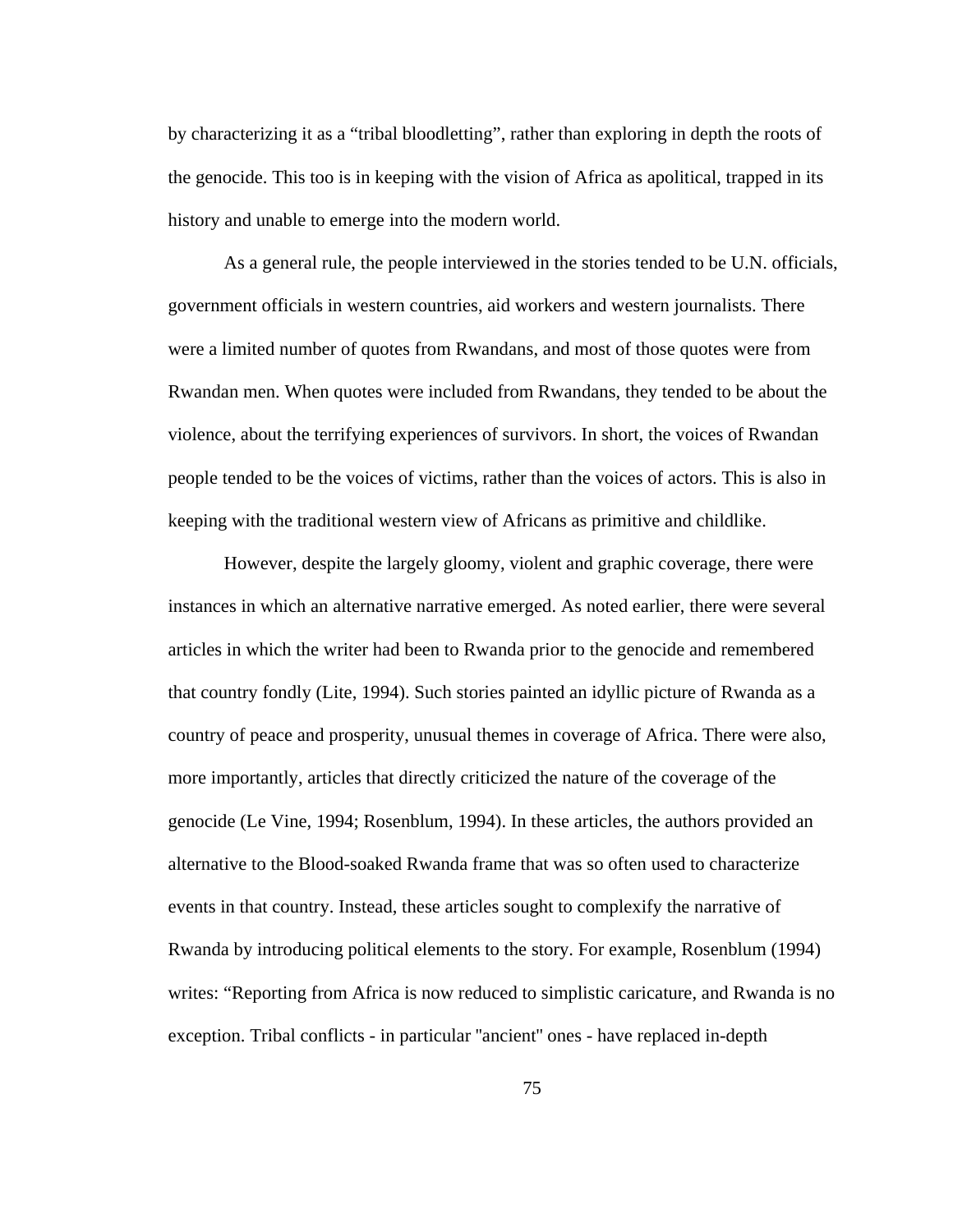reporting and political analysis. But labeling African struggles as tribal disputes obscures the responsibility of African dictators who will use any means to maintain power, and excuses the Western states who support these regimes."

The fact that space is available to these alternative narratives is encouraging. It points to a potential region of conflicted interpretation that can be used to improve coverage. Indeed, after the genocide much of the news industry's own criticism of the coverage (Kuperman, 2000; Dowden, 2004; Melvern, 2006) highlighted similar issues to those discussed by Rosenblum (1994) and Le Vine (1994).

Women appeared in the coverage of Rwanda as expected, largely as passive, sympathetic victims. However, the special dangers faced by women, particularly sexual violence, were seldom discussed. So while the general suffering of women was highlighted, their particular vulnerabilities as women were not addressed. This points to the tendency of the media to use stereotypes and clichés – in this case the suffering woman – without paying attention to the realities experienced by the people they are stereotyping. Women are not permitted to tell their own stories; western reporters, who rely on stereotypes and existing frames, tell their stories *for* them. The particular experiences of Rwandan women are not explored.

The coverage of Sudan represents a significant change from the way that Rwanda was covered. Gone are the images of violence and bloodshed; rather, the articles use a dispassionate tone and refrain from describing the violence in detail. This represents an improvement, a retreat from the traditional blood-soaked imagery used to report on Africa. However, with this positive change came a more negative development. While

76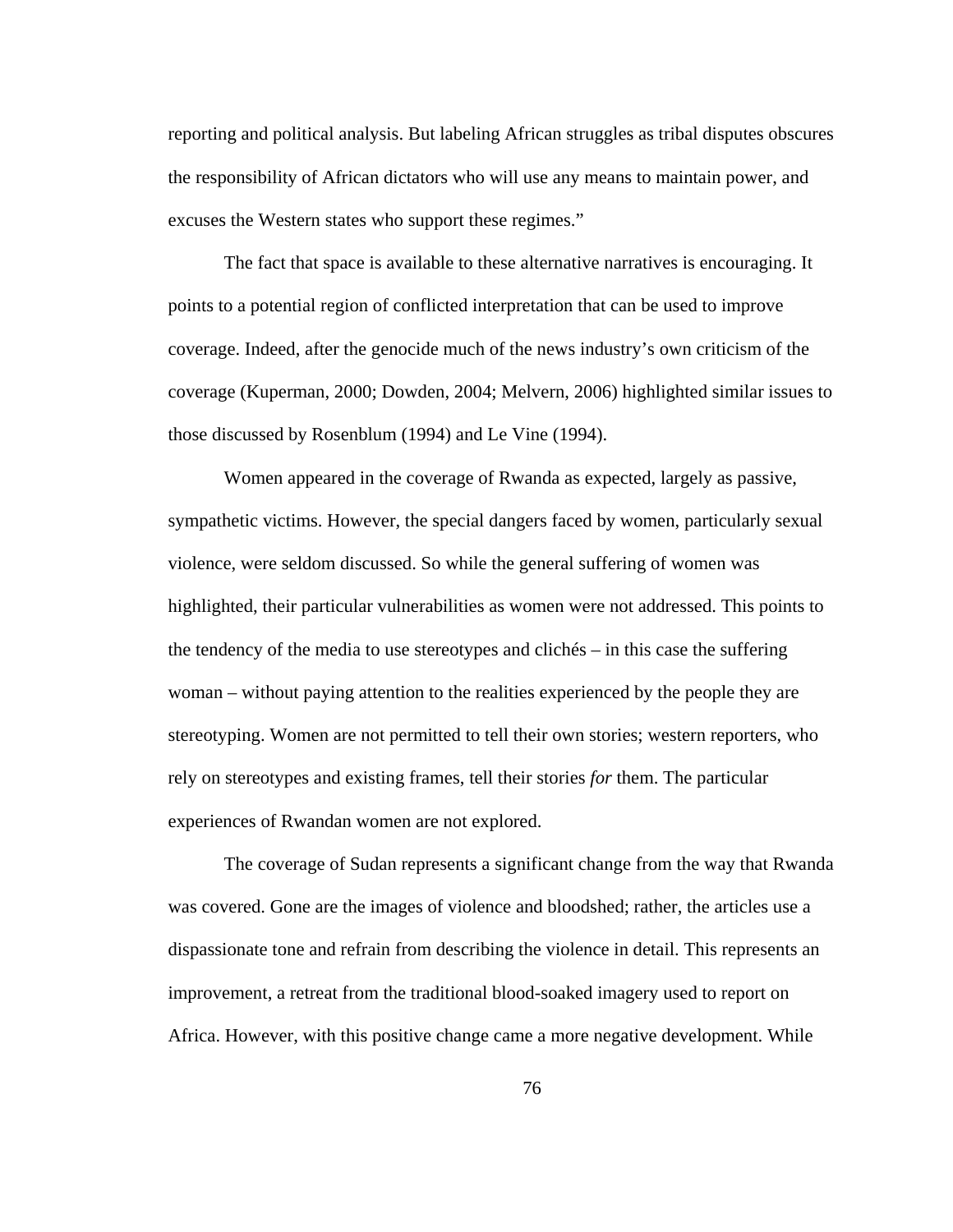the coverage of Rwanda consisted of by-the-minute, on-the-ground reports of events, the coverage of Sudan is remote. The daily lives of the Sudanese people caught up in the genocidal events are not reported on as those of Rwandans were. The coverage is less personal, less intimate. Where the victims of genocide in Rwanda were often named, and small-scale events were described in detail, in the coverage of Sudan there are no named victims. The coverage takes a bird's eye view of the genocide, dispassionately observing events from a distance. While the coverage of Rwanda was often written from Kigali, by reporters who were clearly present, observing events, the coverage of Sudan is written from outside that country, often from the U.N. Commission on Human Rights in Geneva. As discussed above, this is likely partially the result of cost-cutting at newspapers which has resulted in shrinking foreign bureaus and fewer foreign correspondents. In addition, the war in Iraq has monopolized media attention and resources.

The coverage of Sudan lacks the immediacy and personal nature of the coverage of Rwanda. Instead of using the dark, bloody images of Africa that the Rwandan coverage relied on, the Sudanese coverage uses a more remote frame. Where the Rwandan coverage fitted into the traditional, ghoulish frame of Africa, the Sudanese coverage framed events in a different way. The genocide is framed as an international, political issue, to be resolved by international mediation and international bodies like the U.N. While the Rwandan coverage tended to be very local, focused on events in Rwanda, the Sudanese coverage tended to be very global, focused on events at the international level.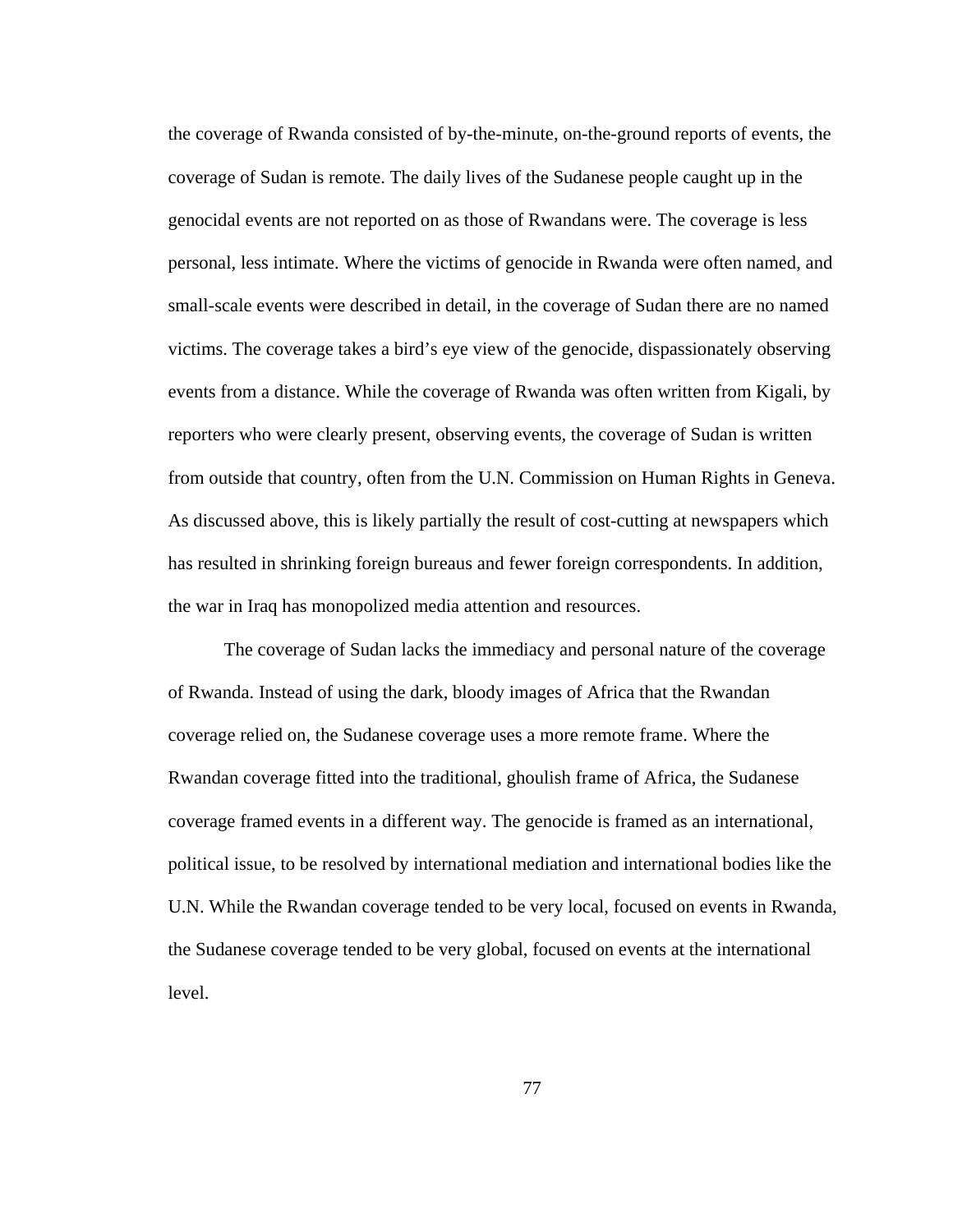Although it is encouraging to note the move away from traditionally bleak framing of Africa, the remote, political frame used to cover Sudan is not necessarily an improvement. While the Blood-soaked Rwanda frame makes Rwanda seem primitive, trapped in history, dark and wild, the remote political frame makes Sudan seem as if it is unable to govern itself. There is a somewhat paternalistic atmosphere in the coverage. Furthermore, by eliminating the personal stories about victims of the genocide, the coverage of Sudan elicits much less sympathy. It is harder to empathize with the nameless, faceless victims of the Sudanese genocide than it is to empathize with the intimately described victims in Rwanda. Thus, what is gained in terms of non-stereotyped imagery of Africa is lost in terms of narrative quality. By covering the genocide in Sudan superficially and remotely, the media send the message that events in Sudan are not worthy of sustained attention.

### (B) Limitations and suggestions for future research

As discussed earlier, this study is limited in scope, considering just three newspapers for certain discrete periods of time. The analysis focused on three elements of the news coverage of the genocides in Rwanda and Sudan, namely location on the periphery, temporal location and gender. Furthermore, this study relies heavily on textual analysis, which is, as noted, a subjective method.

Future researchers could consider a wider range of newspapers over longer time periods in order to present a more rounded picture of the coverage of Sudan and Rwanda.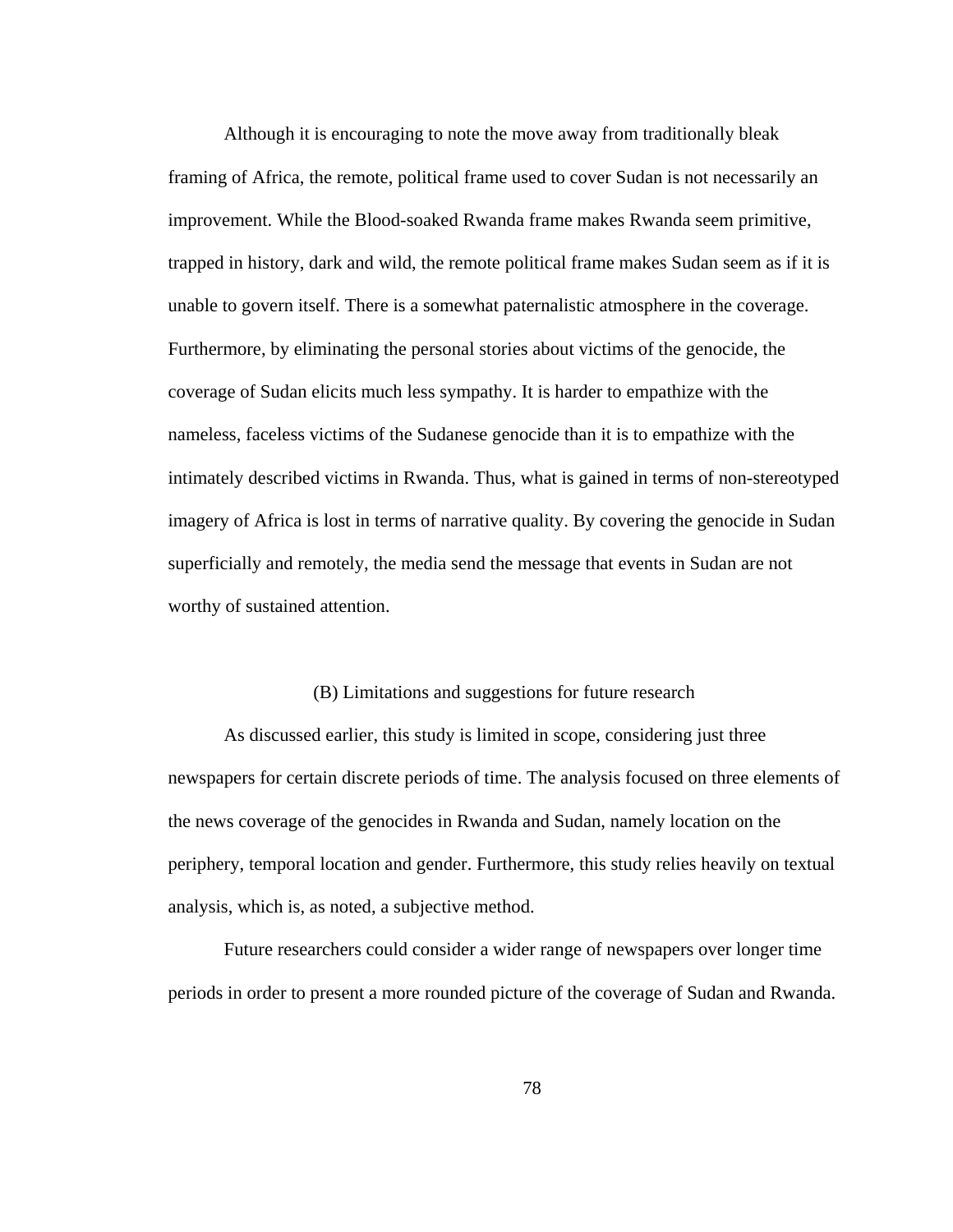In addition, the elements of coverage considered could be expanded to provide more detail and insight.

Future research could expand the selection of newspapers to those outside of the region considered. It would, for example, be interesting to compare the tone of coverage in the three midwestern papers considered here to coverage in papers from other regions of the U.S.A., or to coverage in other countries. In particular, it may be interesting to select newspapers in Anglophone African countries such as South Africa or Nigeria for comparison.

Genocide is a uniquely horrifying event, and one which the international community and international law have pledged themselves to preventing and eradicating. Despite these pledges, genocides continue today. Darfur is still embroiled in a genocide, despite years of political wrangling and economic sanctions. If genocide is to be prevented and halted, it is important that events be properly understood. The media have a role to play in this. Genocide victims are often powerless and unheard. Media have an obligation to the victims of genocide to provide a voice for them on the international stage. This study has explored some of the ways that media coverage framed genocide in Rwanda and Sudan, with the hope of providing some insights into the frames used, a useful analytical framework for future research in the area. Armed with these tools, media scholars will perhaps be better able to critique coverage of genocides and improve its quality, to the benefit of all.

79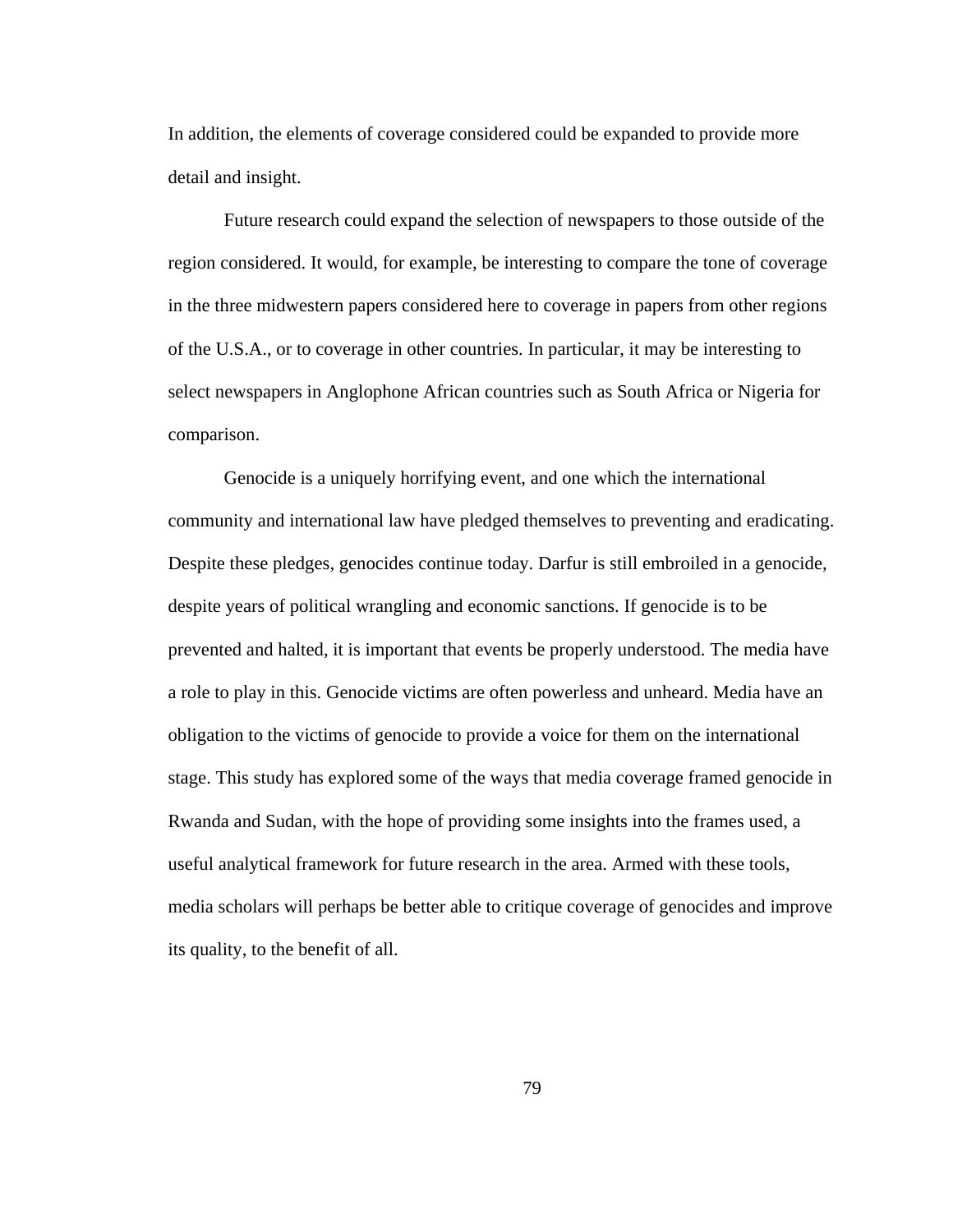### REFERENCES

- "A massacre beyond imagination in Rwanda". (1994, May 4). *Cleveland Plain Dealer*, pp. 6B.
- "A most dismal distinction". (1994, July 19). *Cleveland Plain Dealer*, 10B.
- "Annan says attacks continue in Sudan". (2004, September 2). *St Louis Post-Dispatch*, pp. A9.
- "Annan seeks new way to deal with Darfur". (2004, December 23). *St Louis Post-Dispatch*, pp. A10.
- "Answering Rwanda's cries". (1994, June 21). *Cleveland Plain Dealer*, 6B.
- Ashcroft, B, Griffiths, G. & Tiffin, H. (1998). *Key concepts in post-colonial studies*. London: Routledge.
- Audit Bureau of Circulation. (2007). *Top 100 newspapers in the United States*. Retrieved April 12, 2007 from http://www.infoplease.com/ipea/A0004420.html
- BBC. (2004). *US House calls Darfur 'genocide'*. Retrieved April 3, 2006 from http://news.bbc.co.uk/2/hi/africa/3918765.stm
- BBC. (2006). *Sudan: A country divided*. Retrieved April 3, 2006 from [http://news.bbc.co.uk/2/hi/in\\_depth/africa/2004/sudan/default.stm](http://news.bbc.co.uk/2/hi/in_depth/africa/2004/sudan/default.stm)
- Beaudoin, C.E., & Thorson, E. (2001). Value representations in foreign news. *Gazette: International Journal for Communication Studies, 63(6),* 481-503.
- Bergoffen, D.B. (2006). From genocide to justice: Women's bodies as a legal writing pad. *Feminist Studies, 32(1),* 11-37.
- Berkowitz, D. (2005). Suicide bombers as women warriors: Making news through mythical archetypes. *Journalism & Mass Communication Quarterly,* 82(3), 607-622.
- Bigart, H. (1961, April 12). Israel defends tribunal's right to try Eichman. *New York Times,* pp. 1.
- "Blair reports progress in talks on Darfur". (2004, October 7). *St Louis Post-Dispatch*, pp. A18.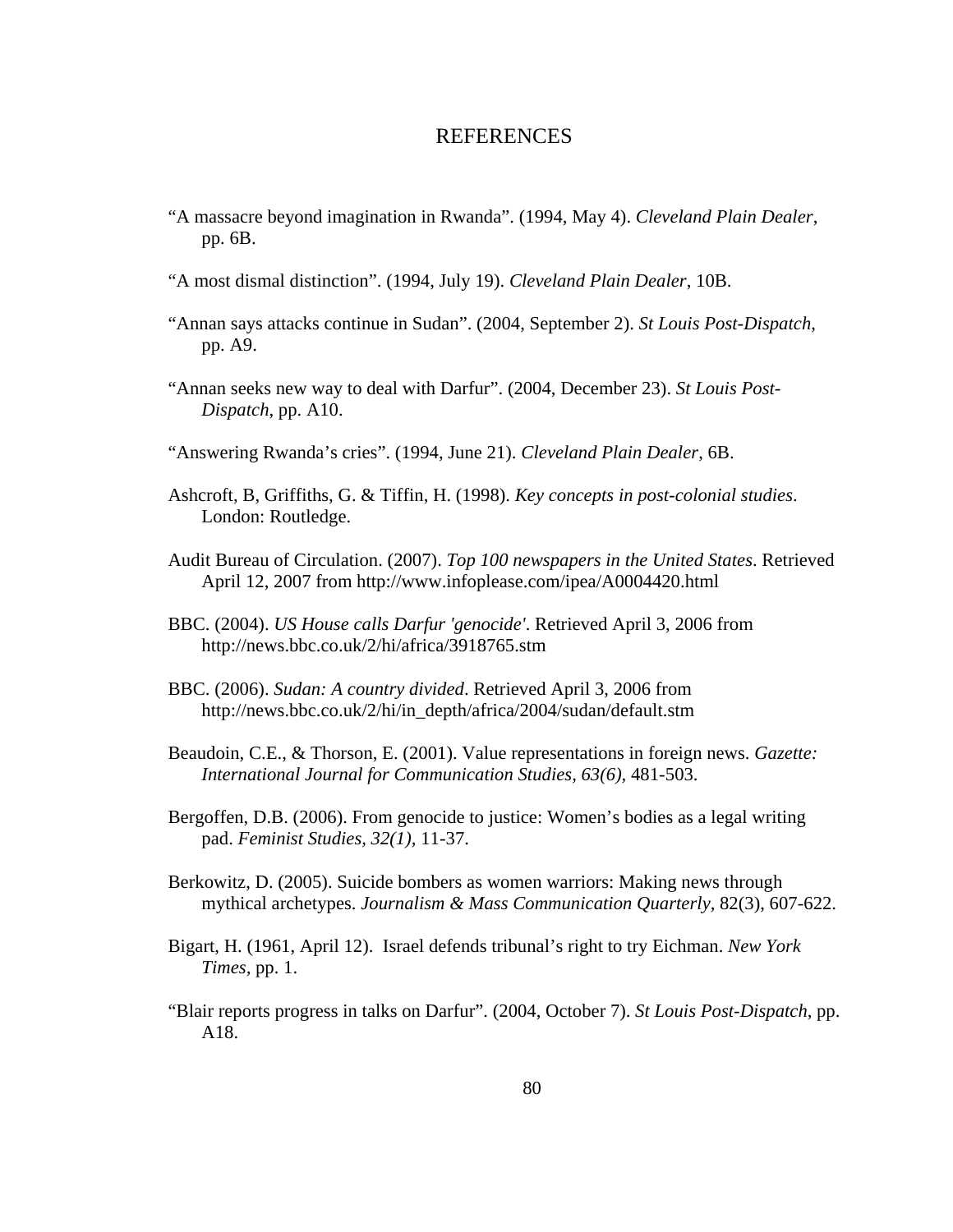- "Bloodshed continues in Rwanda; Pentagon prepares evacuation plans". (1994, April 9). *Cleveland Plain Dealer*, pp. 1A.
- Brewer, P.R., Graf, J., & Willnat, L. (2003). Priming or framing: Media influence on attitudes towards foreign countries. *Gazette: The International Journal for Communication Studies, 65(6),* 493-508.
- Buckley, R.C. (2004, September 23). Bush: Practice what you preach. *Wisconsin State Journal*, pp. A16.
- Callaghan, K., & Schnell, F. (2001). Assessing the democratic debate: How the news media frame elite policy discourse. *Political Communication, 18(2),* 183-213.
- Campbell, K.J. (2001). *Genocide and the global village.* New York: Palgrave.
- Carby, H.V. (1985). On the threshold of woman's era: Lynching, empire and sexuality in black feminist theory. In R. Lewis and S. Mills (Eds.), *Feminist postcolonial theory: A reader (pp. 324-349).* New York: Routledge.
- Carpenter, R.C. (2002). Beyond 'gendercide': Incorporating gender into comparative genocide studies. *The International Journal of Human Rights*, *66(4),* 77-101
- Carpenter, R.C. (2005) "Women, children and other vulnerable groups": Gender, strategic frames and the protection of civilians as a transnational issue. *International Studies Quarterly, 49(2),* 295-334.
- Carroll, J. (2007). *Foreign news coverage: The U.S. media's undervalued asset.* Harvard University's Joan Shorenstein Center on the Press, Politics and Public Policy, Working paper series. Retrieved April 12, 2007 from http://www.ksg.harvard.edu/presspol/research\_publications/papers/Discussion\_Paper s/D39.pdf
- CBC. (2004) *Swing states* Retrieved December 1, 2006 from http://www.cbc.ca/news/background/uselection2004/swingstates.html
- CBS. (2004). *How swing states are swinging.* Retrieved December 1, 2006 from http://www.cbsnews.com/stories/2004/09/22/politics/main645093.shtml
- Central Intelligence Agency. (2005). *CIA World Factbook*. Retrieved December 6, 2006 from <https://www.cia.gov/cia/publications/factbook/index.html>
- Chancer, L.S., & Watkins, B.X. (2006). *Gender, race and class: An overview* Blackwell Publishing: Malden, MA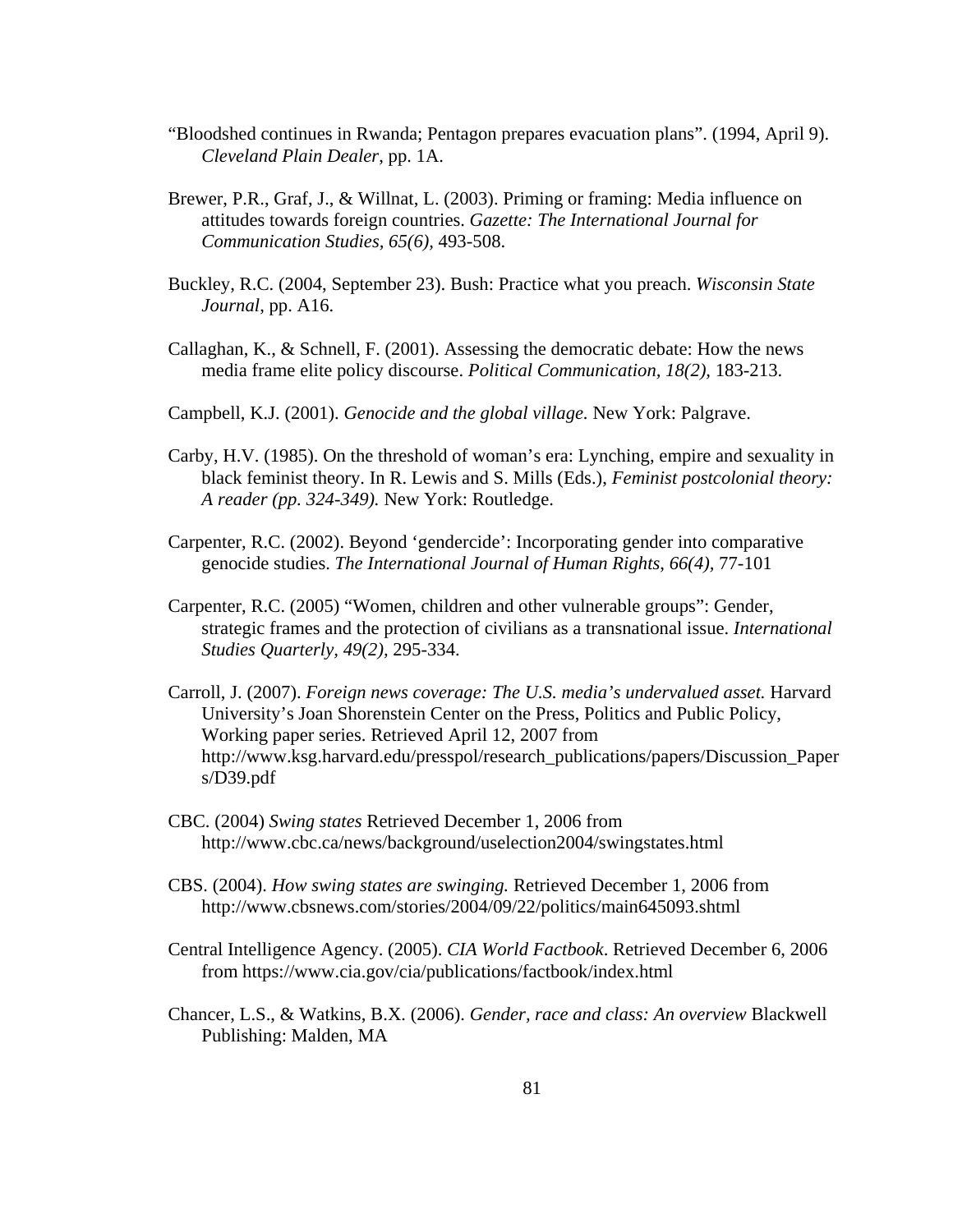- Chang, T., Shoemaker, P.J., & Brendlinger, N. (1987). Determinants of international news coverage in the U.S. media. *Communication Research, 14(4),* 396-414.
- Charles, J., Shore, L., & Todd, R. (1979). The *New York Times* coverage of Equatorial and Lower Africa. *Journal of Communication*, 29(2)
- Chrisman, L., & Parry, B. (2000). *Postcolonial theory and criticism: Essays and studies.* Woodbridge: Boydell & Brewer Ltd.
- "Civilians are still at risk". (2004, September 2). *St Louis Post-Dispatch*, pp. C10.
- Cohen, R. (1994, June 1). Winking anew at genocide. *Cleveland Plain Dealer*, pp. 11B.
- "Cold calculation seems to motivate Rwanda butchery". (1994, May 8). *St Louis Post-Dispatch*, pp. 3A.
- Colyer, J. (1994, July 29). A drive across Rwanda's forgotten, empty valleys. *Cleveland Plain Dealer*, pp. 9B.
- Conrad, J. (1902/1999). *Heart of Darkness.* New York: Penguin.
- Cornell Law School. (1789/2006). *The Constitution of the United States of America.* Retrieved from <http://www.law.cornell.edu/constitution/constitution.overview.html> on September 21, 2006
- Cornwell, R. (2006). *US mid-term elections: Battle for the US bellwether.* Retrieved December 1, 2006 from http://news.independent.co.uk/world/americas/article1948205.ece
- Crawford, N. C. (1996). Imag(in)ing Africa. *Harvard International Journal of Press/Politics, 1(2),* 30-44.
- "Dangers in delaying troop plan for Rwanda". (1994, May 20). *St Louis Post-Dispatch*, 6C.
- Donnely, J. (2002). Genocide and humanitarian intervention. *Journal of Human Rights, 1(1)*, 93-109.
- Dowden R. (2004). Comment: The Rwandan genocide: How the press missed the story. A memoir. *African Affairs, 103,* 283-290.
- "Editorial page policy". (1907/2007). *St Louis Post-Dispatch*. Retrieved April 12, 2007 from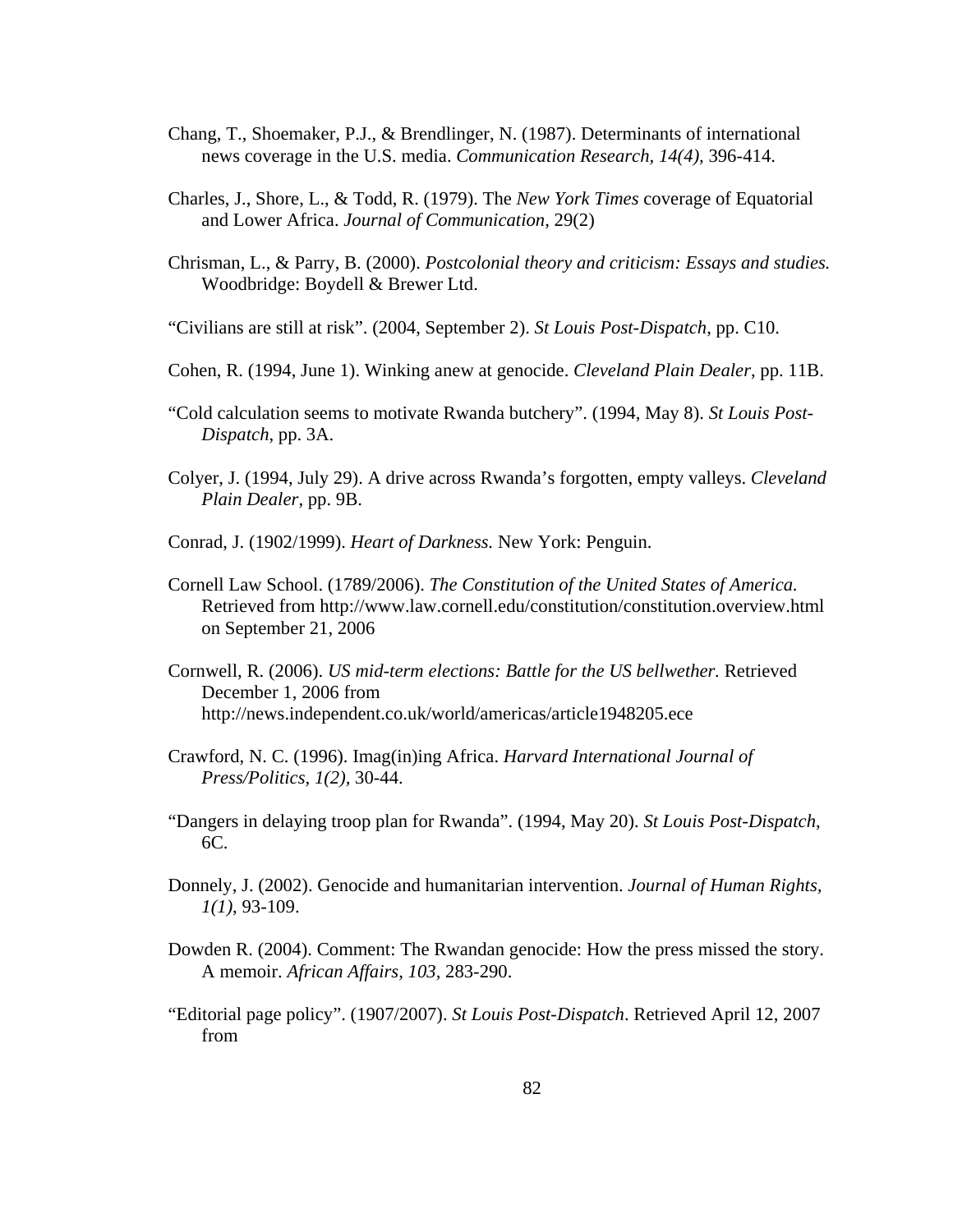http://www.stltoday.com/stltoday/help/stories.nsf/aboutus/story/6EE7DC343153663 C86256EC40049F6AF?OpenDocument

- Entman, R.M. (1991). Framing U.S. coverage of international news: Contrasts in narratives of the KAL and Iran Air incidents. *Journal of Communication, 41(4),* 6- 27.
- Entman, R.M. (1993). Framing: Toward clarification of a fractured paradigm. *Journal of Communication, 43(4)*, 51-58.
- Entman, R.M. (2003). Cascading activation: Contesting the White House's frame after 9/11. *Political Communication*. *20(4),* 415-432.
- Exiles, orphans among ranks of Rwandan rebels; backers view guerillas as cavalty coming to nation's rescue. (1994, May 17). *St Louis Post-Dispatch*, pp. 3A.
- "Ex-U.S. ambassador to U.N. visits camp". (2004, September 1). *St Louis Post-Dispatch*, pp. A11.
- Fage, J. D., & Tordoff, W. (2002) *A history of Africa* (4th ed). New York: Routledge.
- Fenning, E.T. (1994, May 13). Missionaries who fled Rwanda to give presentation at church. *St Louis Post-Dispatch*, pp. 2.
- "Foreigners flee corpse-littered Rwandan capital". (1994, April 10). *St Louis Post-Dispatch*, pp. 3A.
- Galczynski, P. (2004, September 16). U.N. inaction led. *St Louis Post-Dispatch*, pp. C12.
- Gamson, W.A., Croteau, D., Hoynes, W., & Sasson, T. (1992) Media images and the social construction of reality. *Annual Review of Sociology, 18(1),* 373-393.
- Gandhi, L. (1998). *Postcolonial theory: A critical introduction.* Edinburgh: Edinburgh University Press.
- Ganey, T. (1994, June 29). MU professor seeks family in E. Africa; she'll search refugee camps for survivors of Rwandan war. *St Louis Post-Dispatch*, pp. 3B.
- Ginsberg, T. (2002). Rediscovering the world. *American Journalism Review, 24(1)*, 48- 53
- "Girls buried alive rescued in Rwanda". (1994, May 14). *Cleveland Plain Dealer*, pp. 16A.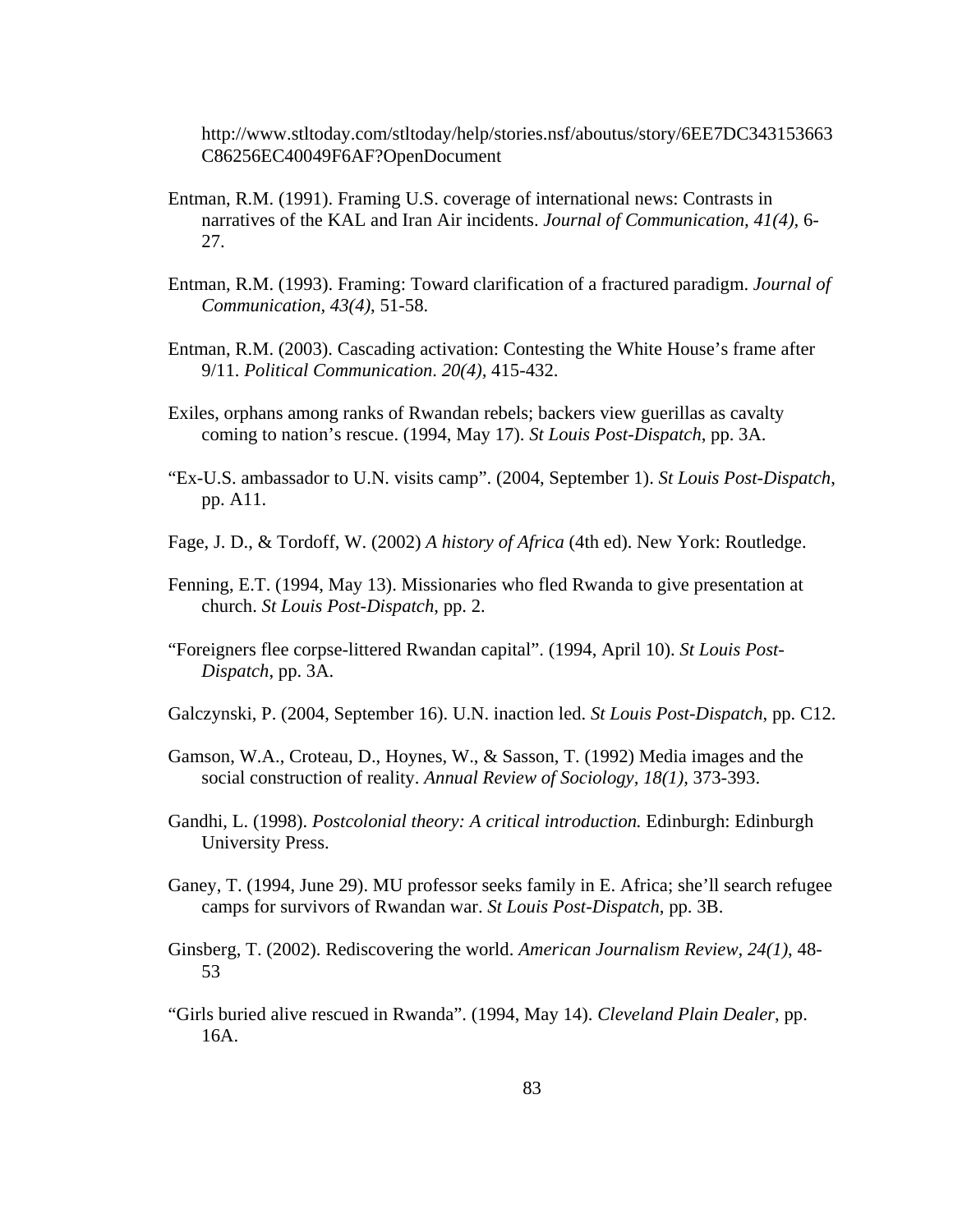- Greenberg, J., & Knight, G. (2004). Framing sweatshops: Nike, global production, and the American news media. *Communication & Critical/Cultural Studies, 1(2),* 151- 175.
- Golan, G. (2006). Inter-media agenda-setting and global news coverage. *Journalism Studies, 7,* 323-333.
- Hagan, J. F. (1994, April 16). Escape from Rwanda's chaos Geauga woman, husband tell of fighting, terror, evacuation. *Cleveland Plain Dealer*, pp. 1A.
- Hawk, B.G. (2002). African politics and American reporting. In G. Hyden, M. Leslie, & F.F. Ogundimu (Eds.), *Media and democracy in Africa* (pp. 157-176). New Brunswick, NJ: Transaction Publishers.
- Hesmondhalgh, D. (2002). *The cultural industries*. London: Sage Publications.
- Hewitt, W.L. (2004). *Defining the horrific: Readings on genocide and Holocaust in the twentieth century*. Upper Saddle River, NJ: Pearson Prentice Hall.
- International Commission of Inquiry on Darfur. (2005, January 25). *Report of the International Commission of Inquiry on Darfur to the United Nations Secretary-General*. Retrieved on April 17, 2006 from http://www.un.org/News/dh/sudan/com\_inq\_darfur.pdf
- Iyengar, S. (1990). The accessibility bias in politics: Television news and public opinion. *International Journal of Public Opinion Research, 2(1),* 1-15.
- Kaplan, B. D. (1994, July 27) Bandage for bloody Africa. *Cleveland Plain Dealer*, 11B.
- Koo, K. L. (2002). Confronting a disciplinary blindness: Women, war and rape in the international politics of security. *Australian Journal of Political Science, 37(3),* 525- 536.
- Krauthammer, C. (1994, May 29). Rwanda needs intervention, but whose? *Cleveland Plain Dealer*, pp. 2C.
- Kressel, N.J. (2002). *Mass hate: The global rise of genocide and terror.* New York, NY: Westview Press.
- Krippendorff, K. (2004). *Content analysis: An introduction to its methodology*. Thousand Oaks, CA: Sage Publications.
- Kristof, N.D. (2005, June 5). A policy of rape. *The New York Times*, pp. D14.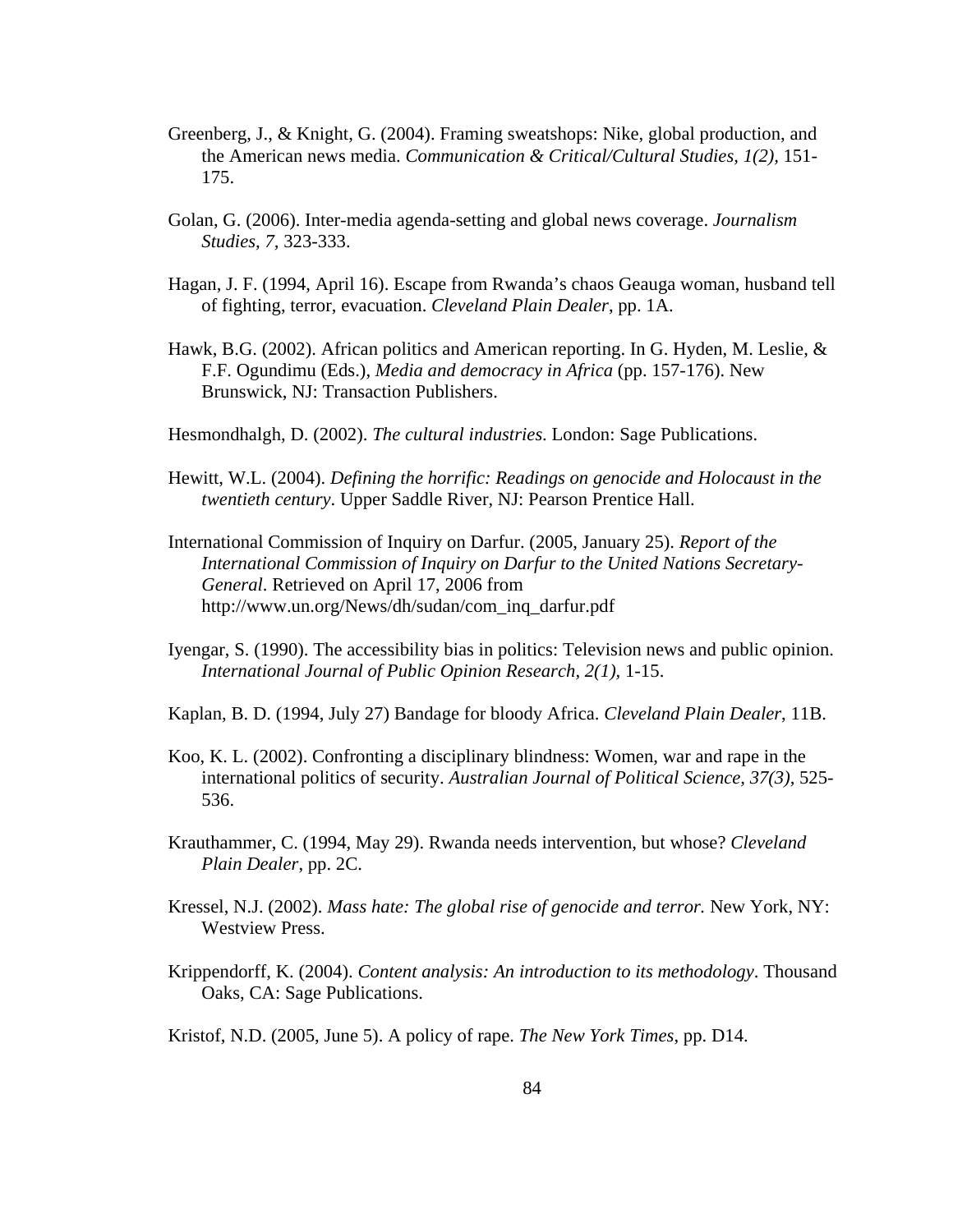- Kristof, N. D. (2005, November 22). Sudan's department of gang rape. *The New York Times*, pp. A23.
- Kuperman, A.J. (2000). How the media missed Rwandan genocide. *IPI Report, Q1*, 11- 14.
- Kurth, J. (2006). Humanitarian intervention after Iraq: Legal ideals vs. military realities. *Orbis*, 87-101
- Lacey, M. (2004, July 19). Amnesty says Sudan militias use rape as weapon. *The New York Times*, pp. A9.
- Le Vine, V. T. (1994, May 20). Ambitious leaders incite ethnic violence. *St Louis Post-Dispatch*, pp. 7C.
- Lite, J. (1994, May 13). Rwanda once was an island of peace. *Cleveland Plain Dealer*, pp. 9B.
- Mamdani, M. (1996) *Citizen and subject: Contemporary Africa and the legacy of late colonialism.* Princeton, NJ: Princeton University Press.
- Mamdani, M. (2001). *When victims become killers: Colonialism, nativism, and the genocide in Rwanda*. Princeton, NJ: Princeton University Press.
- McKee, A. (2003). *Textual analysis: A beginner's guide*. London: Sage Publications.
- Médecins Sans Frontières. (2005). *The crushing burden of rape: Sexual violence in Sudan*. Retrieved November 3, 2005 from [www.doctorswithoutborders.org/publications/reports/2005/sudan03.pdf](http://www.doctorswithoutborders.org/publications/reports/2005/sudan03.pdf)
- Melvern, L. (2006). Rwanda and Darfur: The media and the Security Council. *International Relations, 20(1),* 93-104.
- Meredith, M. (2005). *The fate of Africa: From the hopes of freedom to the heart of despair*. New York: Public Affairs.
- Merskin, D. (2004). The construction of Arabs as enemies: Post-September 11 discourse of George W. Bush. *Mass Communication & Society,* 7(2), 157-175.
- Moore-Gilbert, B. (1997). *Postcolonial theory: Contexts, practices, politics.* London: Verso.
- Morgan, S. (1996). *Place Matters: Gendered geography in Victorian women's travel books about Southeast Asia.* New Brunswick, NJ: Rutgers University Press.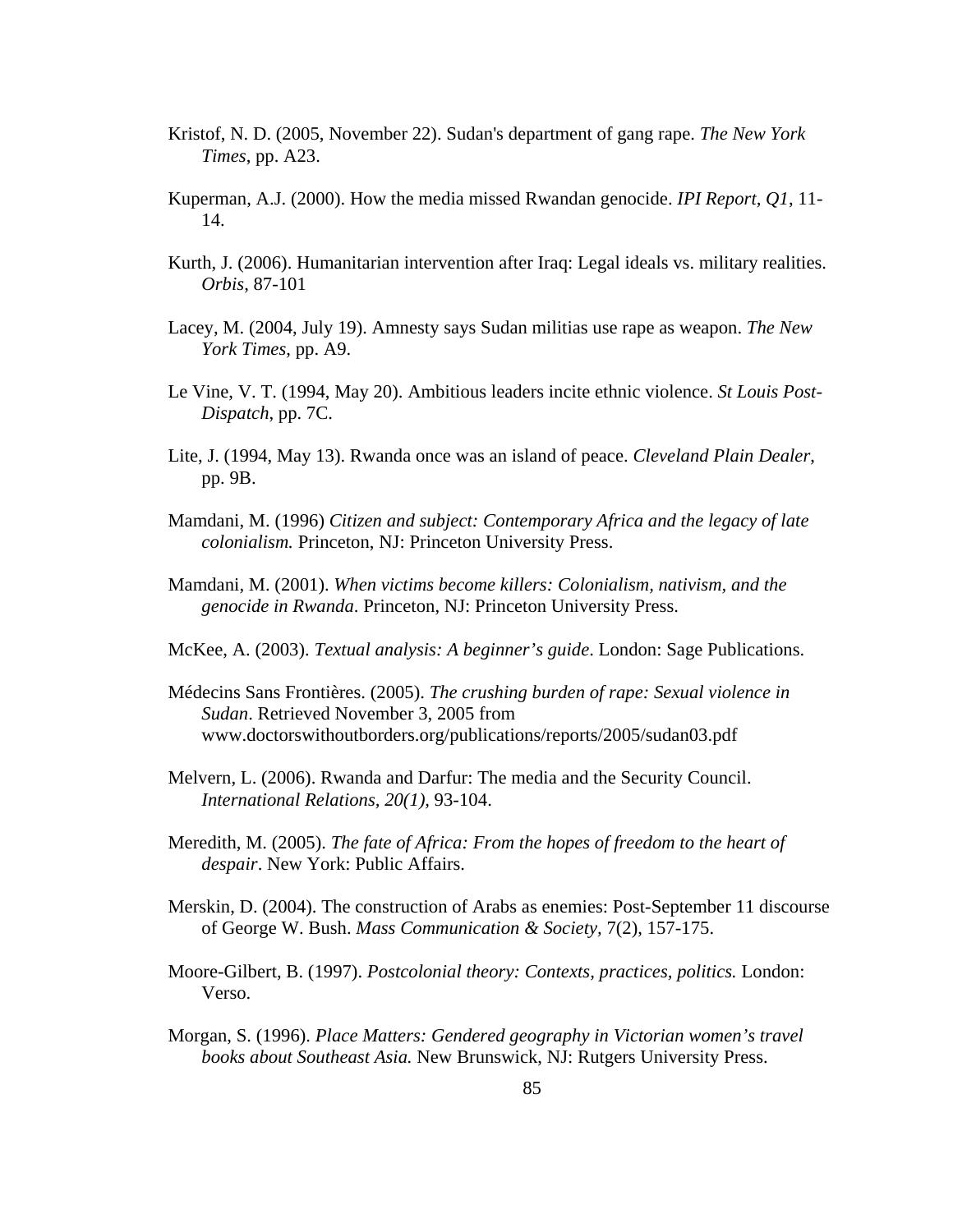- Myers, G., Klak, T., & Koehl, T. (1996). The inscription of difference: news coverage of the conflicts in Rwanda and Bosnia. *Political Geography, 15(1),* 21-46.
- Nikolic-Ristanovic, V. (2002). War and post-war victimization of women. *European Journal of Crime, Criminal Law and Criminal Justice, 10(2),* 138-145.
- Olson, M. (1994, April 22). Running from Rwanda; woman escapes to Wisconsin. *Wisconsin State Journal*, pp. 1D.
- Page, T., & Page, M. (1994, May 20). Here's how to help Rwandan relief effort. *Wisconsin State Journal*, pp. 13A.
- Parameswaran, R. E. (2004). Spectacles of gender and globalization: Mapping Miss World's media event space in the news. *The Communication Review,* 7(4), 371-406.
- Parks, M. (2002). Foreign news: What's next? *Columbia Journalism Review, 40(5),* 52- 57.
- Pirinen, R.M. (1997) The construction of women's positions in sport: A textual analysis of articles on female athletes in Finnish women's magazines. *Sociology of Sport Journal, 14(3),* 290-301.
- Powaski, R.E. (1994, May 28). Peace first, then U.S. will keep it. *Cleveland Plain Dealer*, 7B.
- Power, S. (2002). *"A Problem From Hell": America and the age of genocide*. New York: HarperCollins.
- Powlick, P.J. & Katz, A.Z. (1998). Defining the American public opinion/foreign policy nexus. *Mershon International Studies Review, 42,* 29-61.
- Project for Excellence in Journalism. (2007). The state of the news media 2007: Newspaper audience. Retrieved April 12, 2007 from http://www.stateofthenewsmedia.com/2007/narrative\_newspapers\_audience.asp?cat  $=2$ &media=3

"Real leaders wouldn't let it happen". (1994, June 2). *St Louis Post-Dispatch*, pp. 6B.

- "Refugees await food in Rwanda". (1994, April 18). *St Louis Post-Dispatch*, pp. 3A.
- "Refugees shelled, trampled; Rwandan children die in border stampede". (1994, July 18). *St Louis Post-Dispatch*, pp. 1A.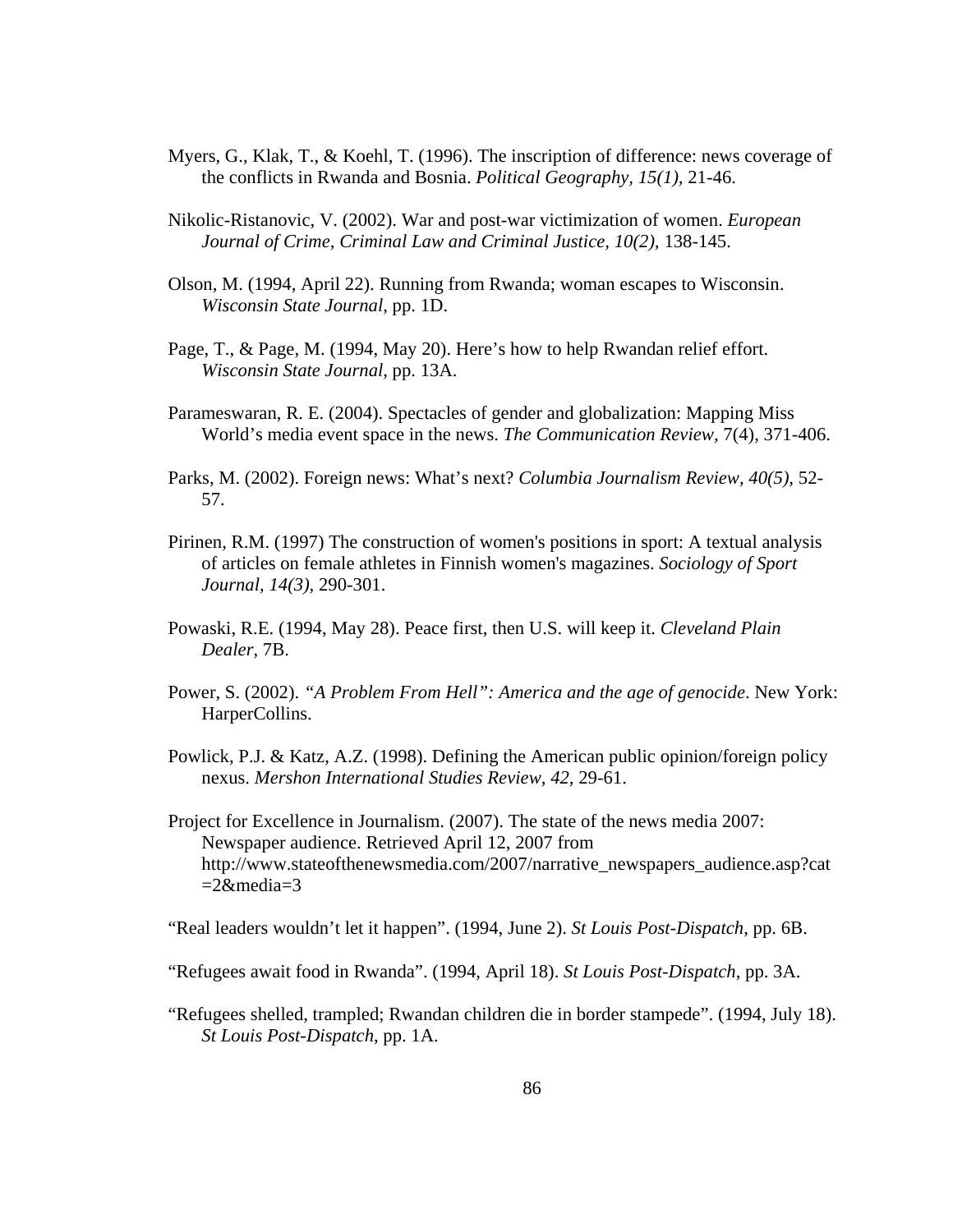- Robison, B. (2004). Putting Bosnia in its place: Critical geopolitics and the representation of Bosnia in the British print media. *Geopolitics, 9(2),* 378-401.
- Rosenblum, P. (1994, April 22). Media wrong to call Rwanda conflict "ancient". *Wisconsin State Journal,* pp. 11A.
- Roushanzamir, E.L. (2004). Chimera veil of "Iranian Woman" and processes of U.S. textual commodification: How U.S. print media represent Iran. *Journalism of Communication Inquirry*, 28(1), 9-28.
- Russell-Brown, S.L. (2003). Rape as an act of genocide. *Berkeley Journal of International Law, 21(2),* 350-374.
- "Rwanda: no more time to wait". (1994, May 24). *Cleveland Plain Dealer*, 6B.
- "Rwandan refugees in a mess, aid workers in Tanzania scramble to help 250,000". (1994, May 2). *St Louis Post-Dispatch*, pp. 1A.
- "Rwanda rebels close border; guards had left posts, allowing 250,000 to flee". (1994, May 1). *St Louis Post-Dispatch*, pp. 1A.
- "Rwanda's capital steeped in blood". (1994, April 9). *St Louis Post-Dispatch*, 1A
- Said, E. W. (1978). *Orientalism*. New York: Vintage
- Sawyer, J. (2004a, November 16). Human Rights watch accuses U.S., U.N. of failing to act to end crisis in Darfur. *St Louis Post-Dispatch*, pp. A11.
- Sawyer, J. (2004b, November 18). U.N. council has much at stake in Kenya trip. *St Louis Post-Dispatch*, pp. A1.
- Scheufele, D.A. (1999). Framing as a theory of media effects. *Journal of Communication, 49(1)*, 103-122.
- Scheufele, D.A. (2000). Agenda-setting, priming, and framing revisited: Another look at cognitive effects of political communication. *Mass Communication & Society, 3,*  297-316.
- Seppa, N. (1994, April 13). An eyewitness recalls Rwanda's golden years. *Wisonsin State Journal*, pp. 2A.
- Shen, F. (2004). Effects of news frames and schemas on individuals' issue interpretations and attitudes. *Journalism & Mass Communication Quarterly, 81(2),* 400-416.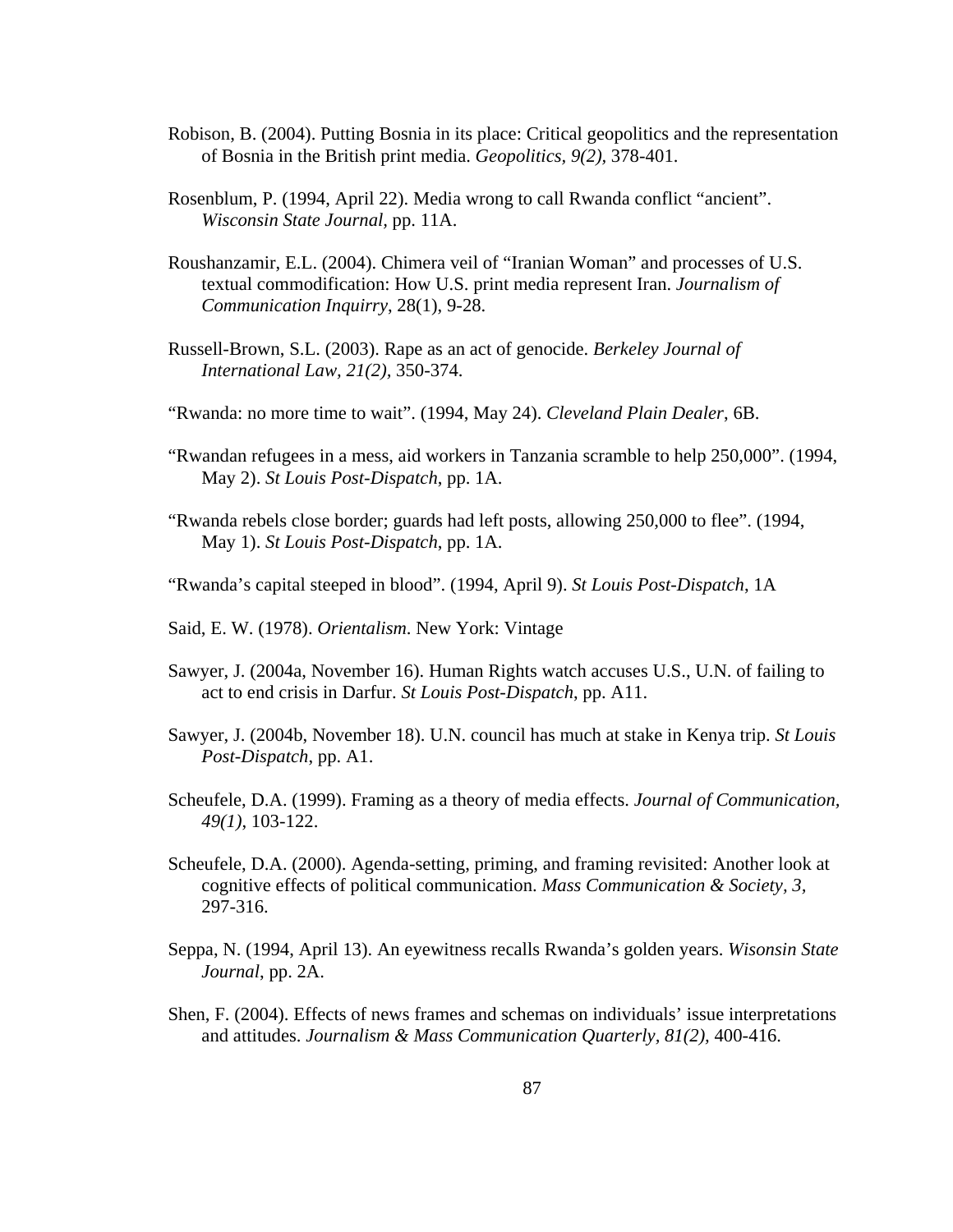- Shinkle, P. (2004, November 14). Appeals panel orders hearing for immigrant. *St Louis Post-Dispatch*, pp. D03.
- Shoemaker, P.J., Danielian, L.H., & Brendlinger, N. (1991). Deviant acts, risky business and U.S. interests: The newsworthiness of world events. *Journalism Quarterly, 68(4)*, 781-795.
- Siebert, F.S., Peterson, T., & Schramm, W. (1956). *Four theories of the press.* Illinois: University of Illinois.
- Slim, H. (2004). Dithering over Darfur? A preliminary review of the international response. *International Affairs, 80(5),* 811-828.
- Snow, D.A., Rochford, E.B., Worden, S.K., & Benford, R.D. (1986) Frame alignment processes, micromobilization, and movement participation. *American Sociological Review, 51(4),* 464-481.
- Soroka, S. N. (2003). Media, public opinion and foreign policy. *Press/Politics, 8(1),* 27- 48.
- Spivak, G.C. (1985). Three women's texts and a critique of imperialism. In R. Lewis and S. Mills (Eds.), *Feminist postcolonial theory: A reader (pp. 542-566).* New York: Routledge.
- Sprague, J. (2005). *Feminist methodologies for critical researchers: Bridging differences*. Lanham, MD: Rowman and Littlefield Publishers.
- "Step lightly over Rwanda". (1994, May 22). *Wisconsin State Journal*, pp. 15A.
- Swain, K. (2003). Proximity and power factors in western coverage of the Sub-Saharan AIDS crisis. *Journalism & Mass Communication Quarterly*, 80(1), 145-165
- Tanesini, A. (1999). *An introduction to feminist epistemologies.* Malden, MA: Blackwell Publishers.
- "The crisis deepens". (2004, November 29). *St Louis Post-Dispatch*, pp. B6.
- Thieme, J. (2003). *Post-colonial studies.* London: Hodder Headline Group.
- Timberg, C. (2006, September 16) For Darfur women, survival means leaving camp, risking rape. *The Washington Post*, pp. A12.
- "Tribal bloodletting spreads beyond Rwanda's capital". (1994, April 12). *St Louis Post-Dispatch*, pp. 3A.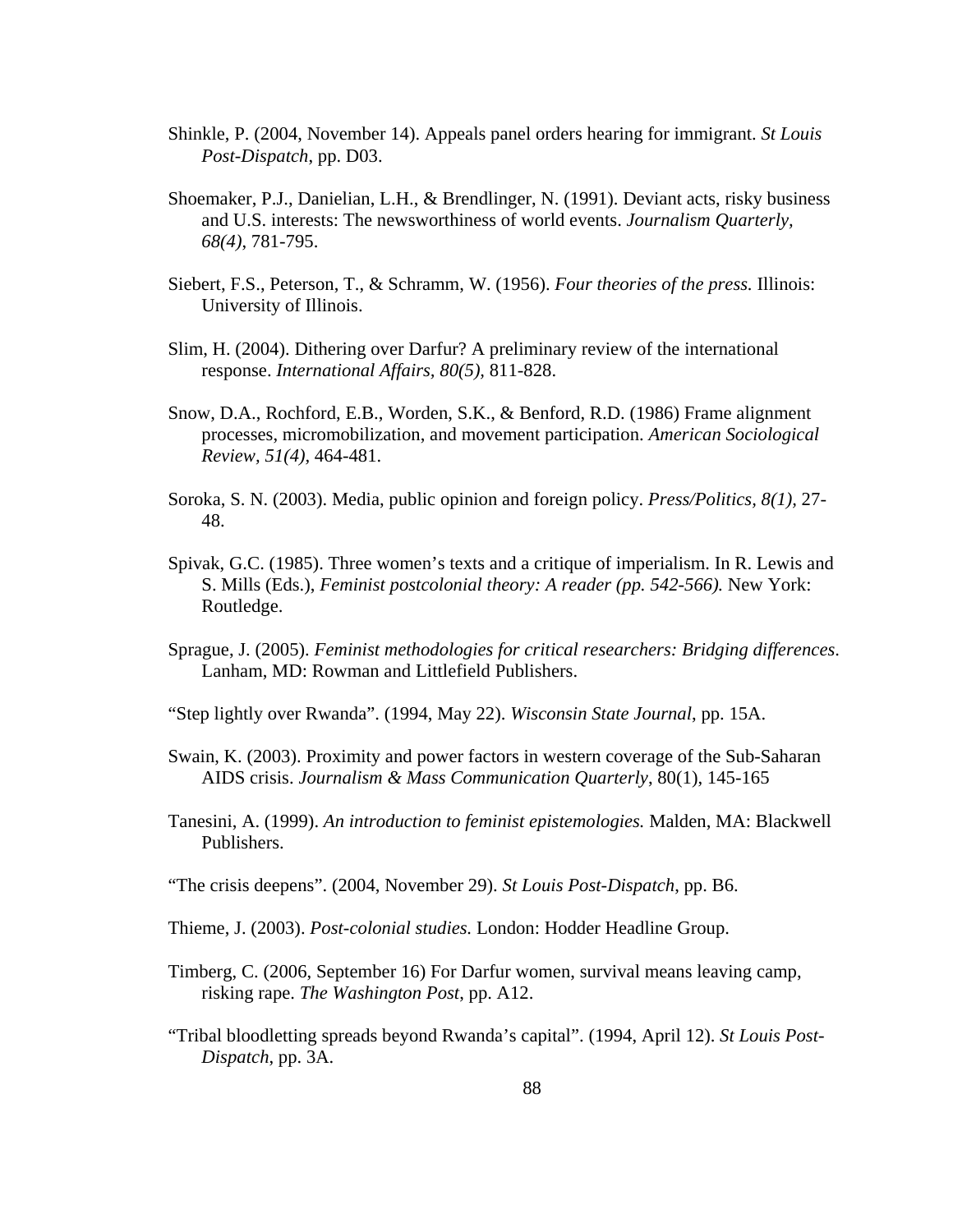- "U.N. declares Rwanda safe; refugees disagree". (1994, July 25). *St Louis Post-Dispatch*, 1A.
- "U.N. must be strong in Sudan". (2004 September 9). *Cleveland Plain Dealer*, pp. B8.
- U.N. News Service. (2006)*. Annan welcomes extension of African Union mission in Darfur.* Retrieved September 21, 2006 from <http://www.un.org/apps/news/story.asp?NewsID=19948&Cr=sudan&Cr1>
- "U.N. suspends aid operations after attack". (2004, December 14). *St Louis Post-Dispatch*, pp. A8.
- "U.S. should learn from Rwanda". (1994, July 26). *Wisconsin State Journal*, 7A.
- "U.S. softens wording of Sudan resolution". (2004, September 15). *St Louis Post-Dispatch*, pp. A9.
- Vincent, J. (2004). Game, sex and match: The construction of gender in British newspaper coverage of the 2000 Wimbledon championships. Sociology of Sports Journal, 21(4), 435-456.
- Volland, V. (1994, July 23). Refugee sisters from Rwanda know little of war, family. *St Louis Post-Dispatch*, pp. 6A.
- Wall, M.A. (1997). The Rwandan crisis: An analysis of news magazine coverage. *Gazette: International Journal for Communication Studies, 59(2),* 121-134.
- Wanta, W., Golan, G., & Lee, C. (2004). Agenda setting and international news: Media influence on public perceptions of foreign nations. *Journalism & Mass Communication Quarterly, 81(2)*, 364-377.
- Wax, E. (2004, June 30) 'We want to make a light baby'; Arab militiamen in Sudan said to use rape as weapon of ethnic cleansing. *The Washington Post,* pp. A01.
- Weaver, D.H., & Wilhoit, G.C. (1981). Foreign news coverage in two U.S. wire services. *Journal of Communication, 31,* 55-63.
- Weaver, D.H., & Wilhoit, G.C. (1983). Foreign news coverage in two U.S. wire services: An update. *Journal of Communication, 33,* 132-148.
- Wharton, C.R. (1994, April 12). In the heart of anarchy. *Cleveland Plain Dealer*, pp. 7B.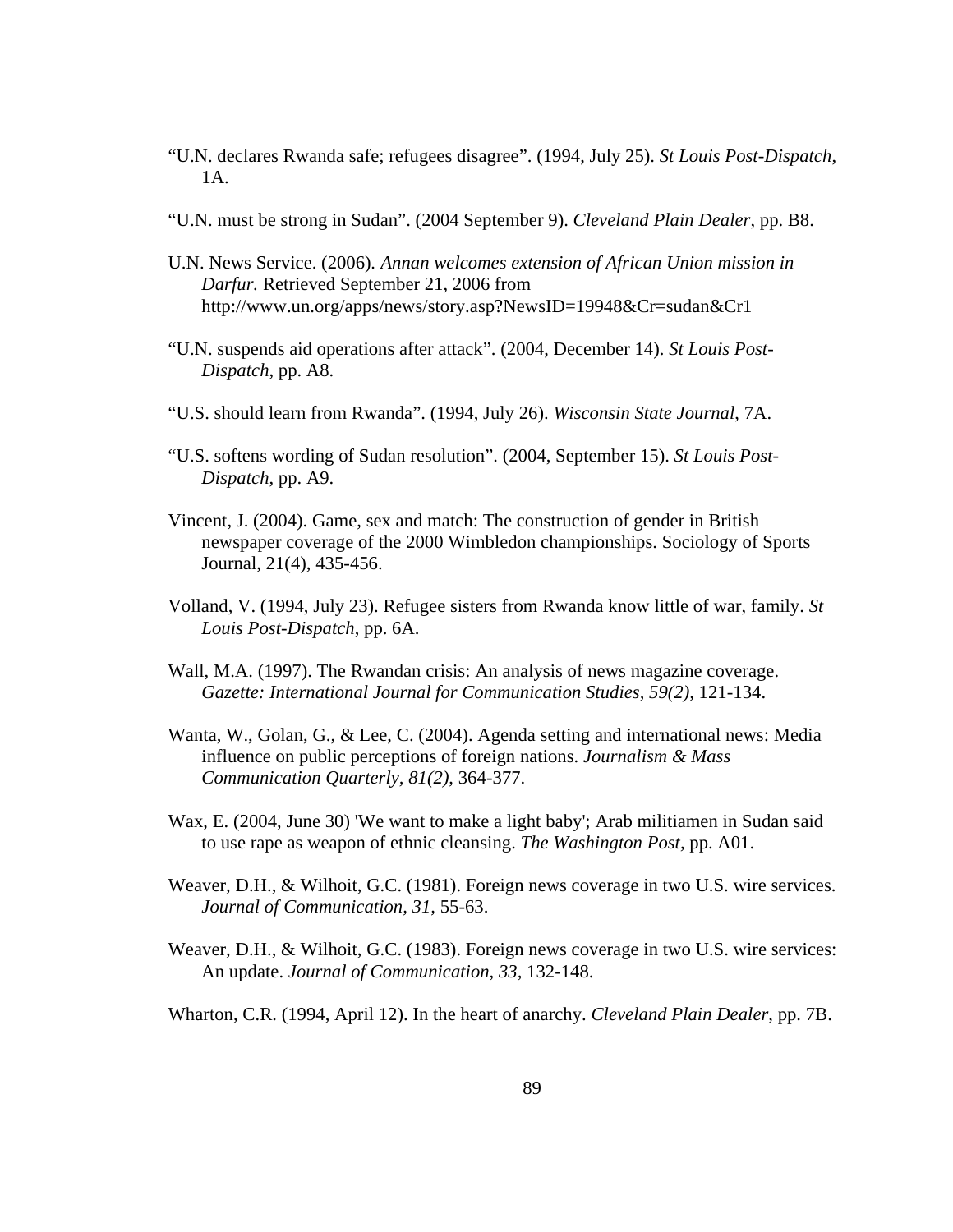- Williams, P. (2001). Indifference and intervention: International society and human rights in Africa. *The International Journal of Human Rights, 5(2),* 140-153.
- Wimmer, R.D., & Dominick, J.R. (2006). *Mass media research: An introduction* (8<sup>th</sup> ed.). Belmont, CA: Thomson Wadsworth
- Zhang, W. (2001, January). *An interdisciplinary synthesis of framing.* Paper presented at the annual meeting of Association for Education in Journalism and Mass Communication, Phoenix, AZ.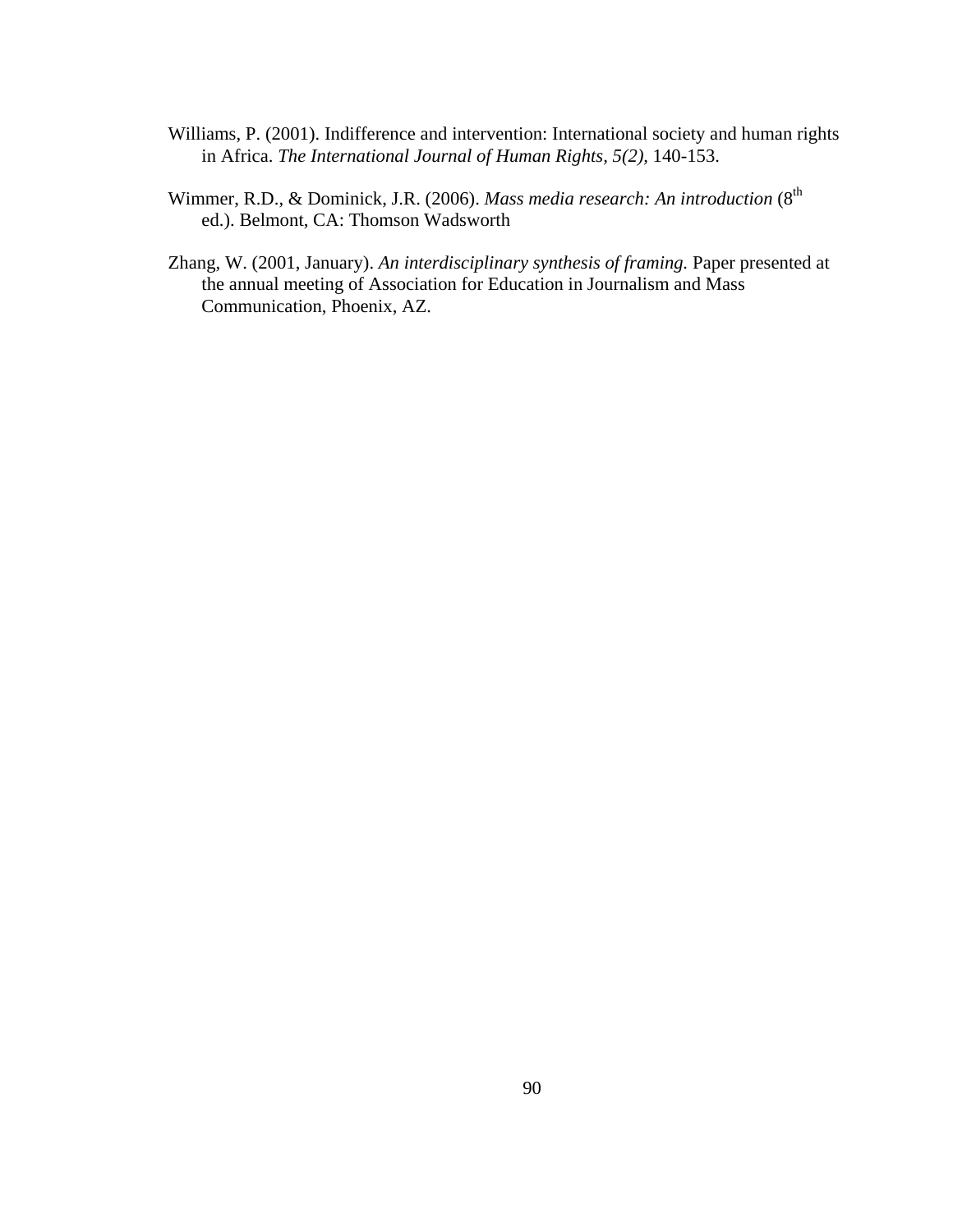# TABLES

# **Table one: Number of articles by newspaper**

|                         | Rwanda | Sudan |
|-------------------------|--------|-------|
| St Louis Post-Dispatch  | 82     | 48    |
| Cleveland Plain Dealer  | 59     | 4     |
| Wisconsin State Journal | 14     | 6     |
| <b>TOTAL</b>            | 155    | 58    |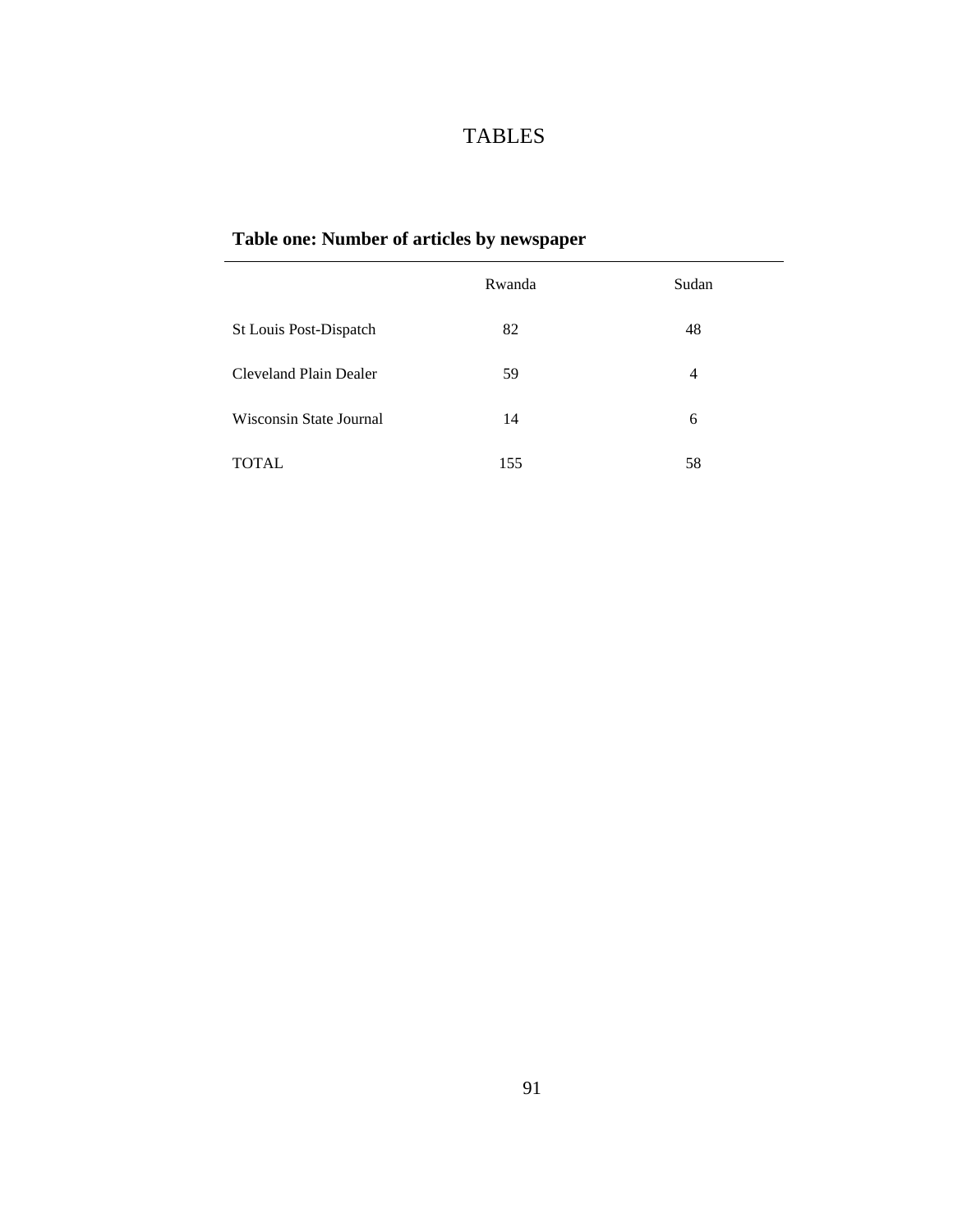|  |  | <b>Table two: Types of articles</b> |
|--|--|-------------------------------------|
|--|--|-------------------------------------|

|                                   | Rwanda |            | Sudan  |              |            |                |
|-----------------------------------|--------|------------|--------|--------------|------------|----------------|
|                                   | Story  | <b>NIB</b> | Letter | <b>Story</b> | <b>NIB</b> | Letter         |
| <b>St Louis Post-</b><br>Dispatch | 79     | 2          | 1      | 21           | 26         | 1              |
| Cleveland Plain<br>Dealer         | 38     | 21         |        | 3            | 1          |                |
| <b>Wisconsin State</b><br>Journal | 13     | 1          |        | 3            |            | 3              |
| <b>TOTAL</b>                      | 130    | 24         | 1      | 27           | 27         | $\overline{4}$ |
| % of total articles               | 83.9%  | 15.5%      | 0.6%   | 46.6%        | 46.6%      | 6.9%           |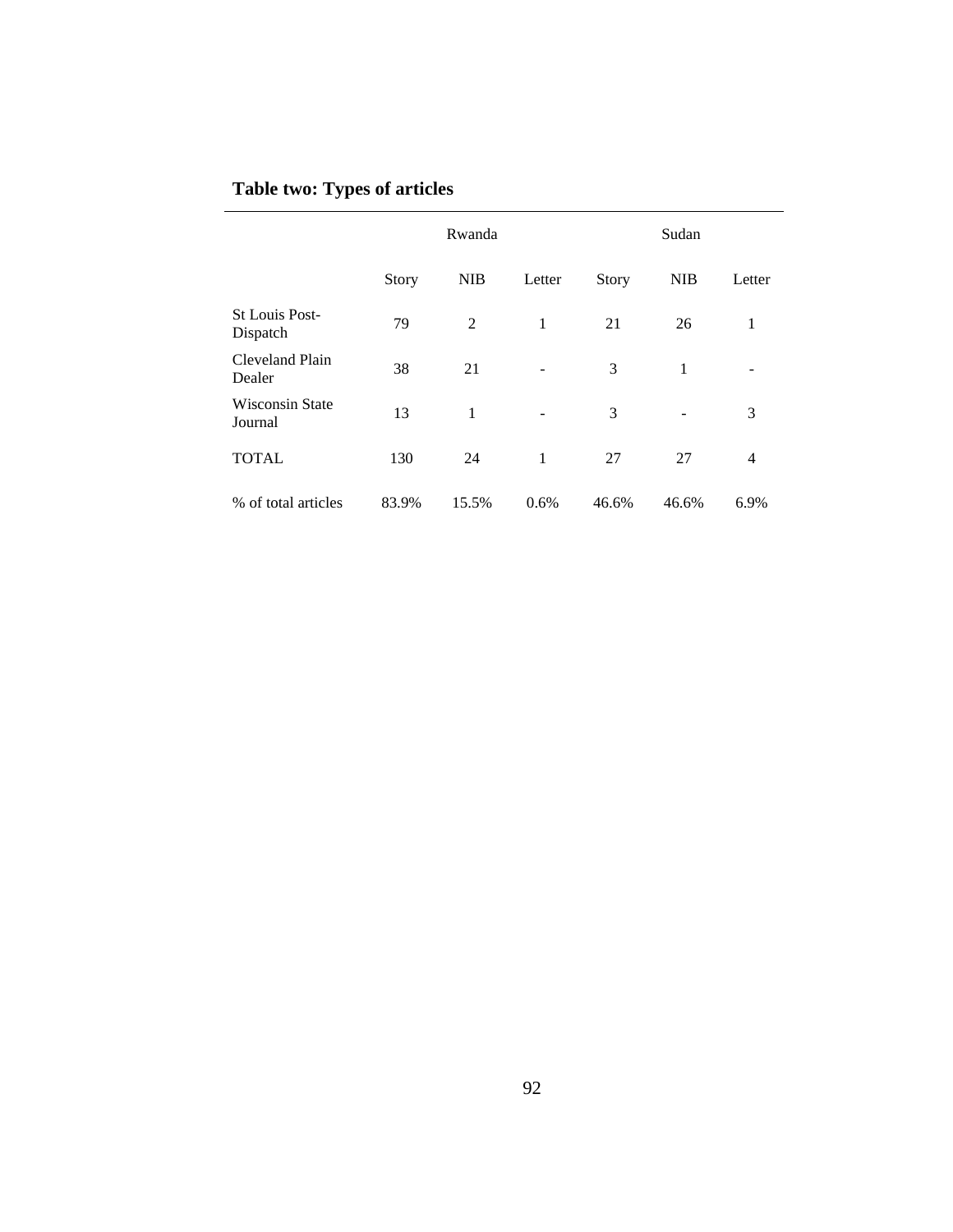## **Table three: Article authors**

|                                   | Rwanda   |      | Sudan    |                |       |          |
|-----------------------------------|----------|------|----------|----------------|-------|----------|
|                                   | Reporter | Wire | Outsider | Reporter       | Wire  | Outsider |
| <b>St Louis Post-</b><br>Dispatch | 21       | 50   | 11       | 20             | 25    | 3        |
| Cleveland Plain<br>Dealer         | 18       | 26   | 15       | $\overline{2}$ | 1     | 1        |
| <b>Wisconsin State</b><br>Journal | 11       |      | 3        | 3              |       | 3        |
| <b>TOTAL</b>                      | 50       | 76   | 29       | 25             | 26    | 7        |
| % of total<br>articles            | 32.3%    | 49%  | 18.7%    | 43.1%          | 44.8% | 12.2%    |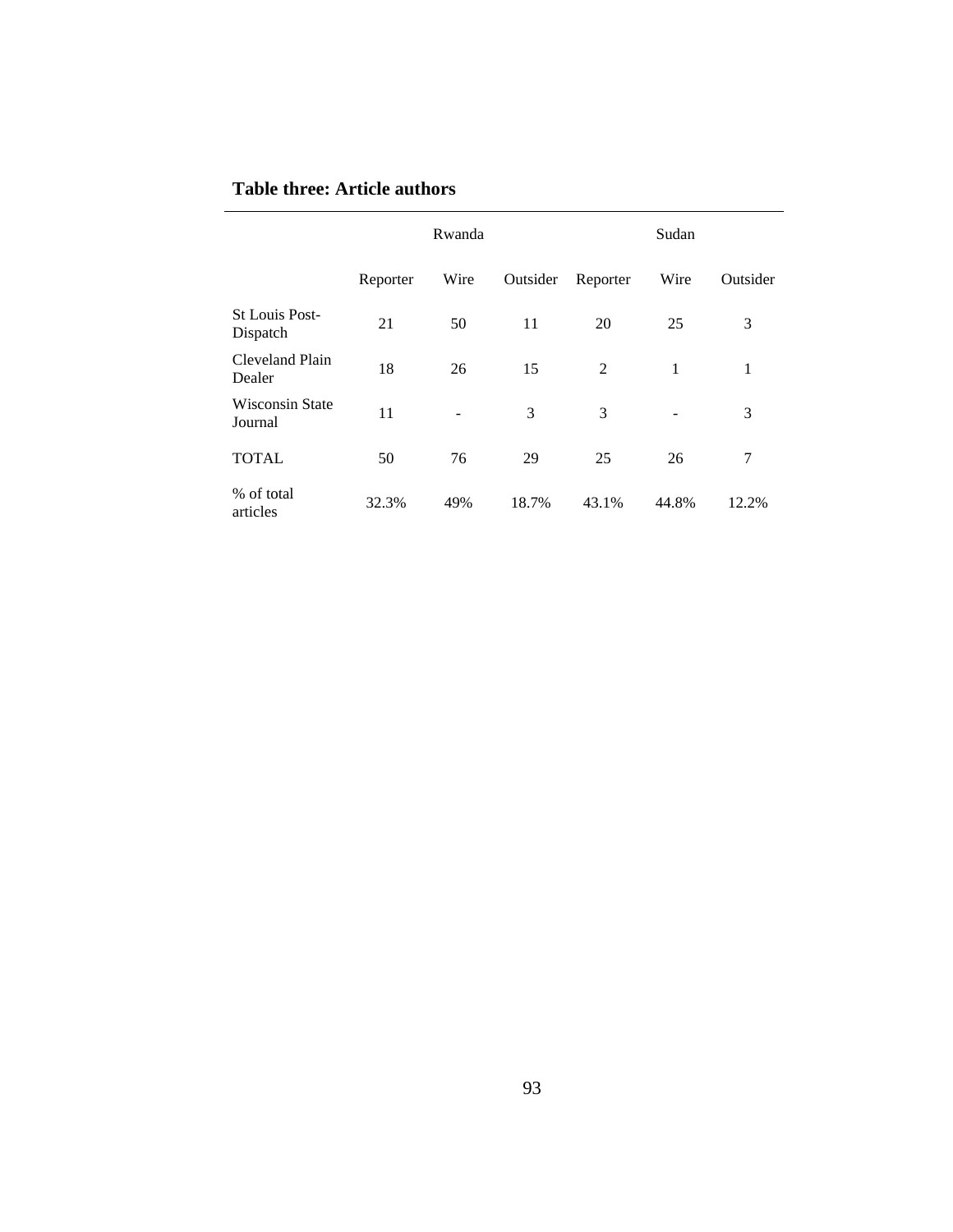|                         | Rwanda | Sudan |
|-------------------------|--------|-------|
| St Louis Post-Dispatch  | 0.7    | 0.4   |
| Cleveland Plain Dealer  | 0.5    | 0.03  |
| Wisconsin State Journal | 0.1    | 0.05  |
| TOTAL                   | 1.3    | 0.5   |

**Table four: Average number of articles per day during the period examined\*** 

\* This table was calculated by dividing the total number of stories published by each paper about each genocide by the number of days in the period studied to give an average number of stories per day. The total was calculated by dividing the total number of stories in all three papers by the number of days in the period.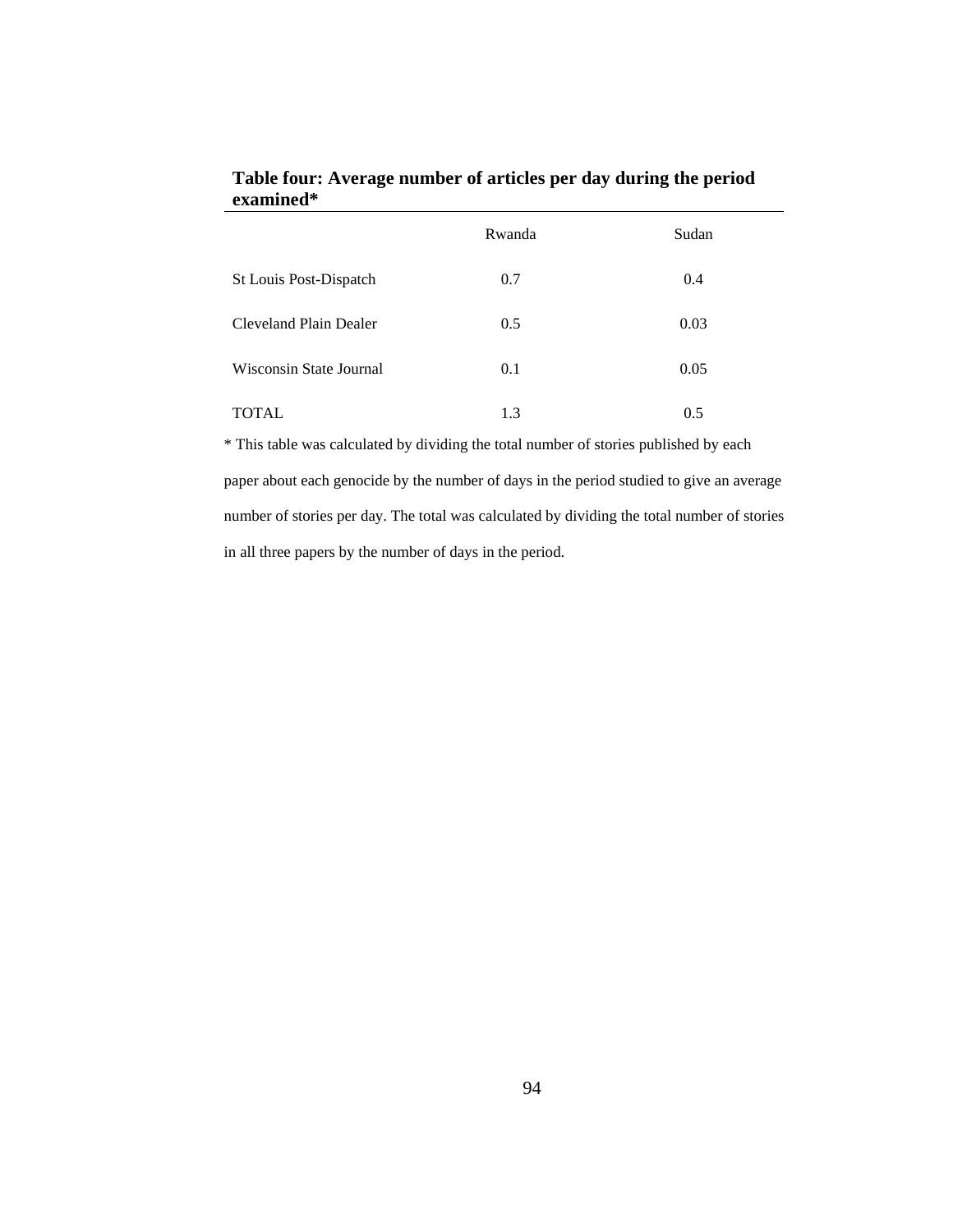## **Table five: Number and percentage of articles containing various words**

|                         | Rwanda   | Sudan     |
|-------------------------|----------|-----------|
| St Louis Post-Dispatch  | 29 (35%) | $5(10\%)$ |
| Cleveland Plain Dealer  | 17 (29%) | 1(25%)    |
| Wisconsin State Journal | 5(36%)   | $\Omega$  |
| TOTAL                   | 51 (33%) | $6(10\%)$ |

### **Articles containing the word tribal\*\***

|                         | Rwanda   | Sudan       |
|-------------------------|----------|-------------|
| St Louis Post-Dispatch  | 18 (22%) | $2(0.04\%)$ |
| Cleveland Plain Dealer  | 10(17%)  | 1(25%)      |
| Wisconsin State Journal | 3(21%)   | $\theta$    |
| <b>TOTAL</b>            | 31 (20%) | $3(0.05\%)$ |

**Articles containing the word "rape" \*\*\*** 

|                         | Rwanda      | Sudan       |
|-------------------------|-------------|-------------|
| St Louis Post-Dispatch  | $1(0.01\%)$ | 3(0.06%)    |
| Cleveland Plain Dealer  | $0(0\%)$    | 1(25%)      |
| Wisconsin State Journal | $0(0\%)$    | 0           |
| TOTAL                   | $1(-)$      | $4(0.07\%)$ |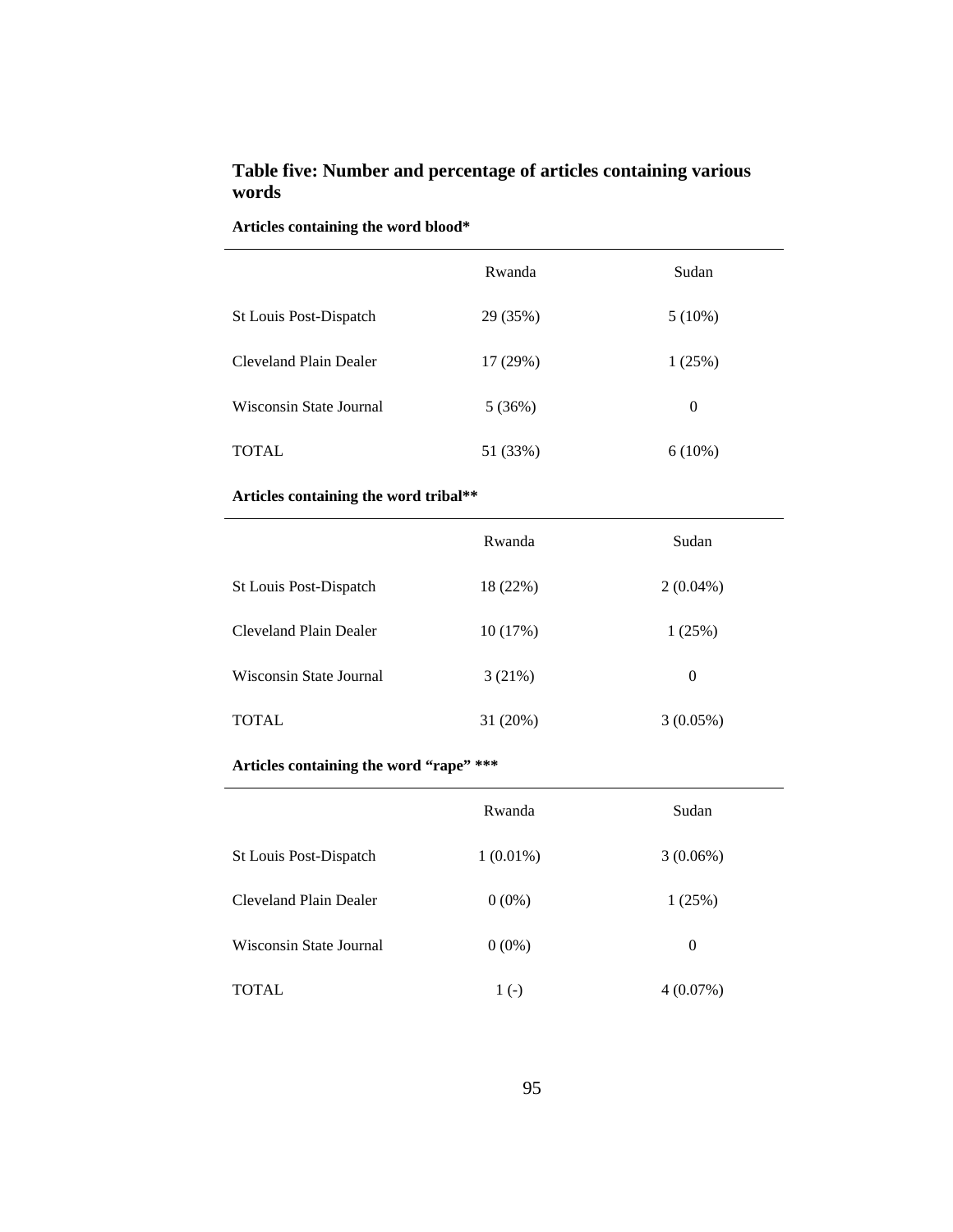#### **Articles containing the word "humanitarian"**

|                         | Rwanda   | Sudan       |
|-------------------------|----------|-------------|
| St Louis Post-Dispatch  | 27 (33%) | 3(0.06%)    |
| Cleveland Plain Dealer  | 18 (31%) | 1 (25%)     |
| Wisconsin State Journal | 2(14%)   | $0(0\%)$    |
| <b>TOTAL</b>            | 47 (30%) | $4(0.07\%)$ |

\* Includes all forms of the word, such as bloody, blood-soaked, bloodshed, blood-letting and so on.

\*\* Includes all forms of the word, such as tribalism, intertribal and so on.

\*\*\* Includes all forms of the word, such as raped, raping and so on.